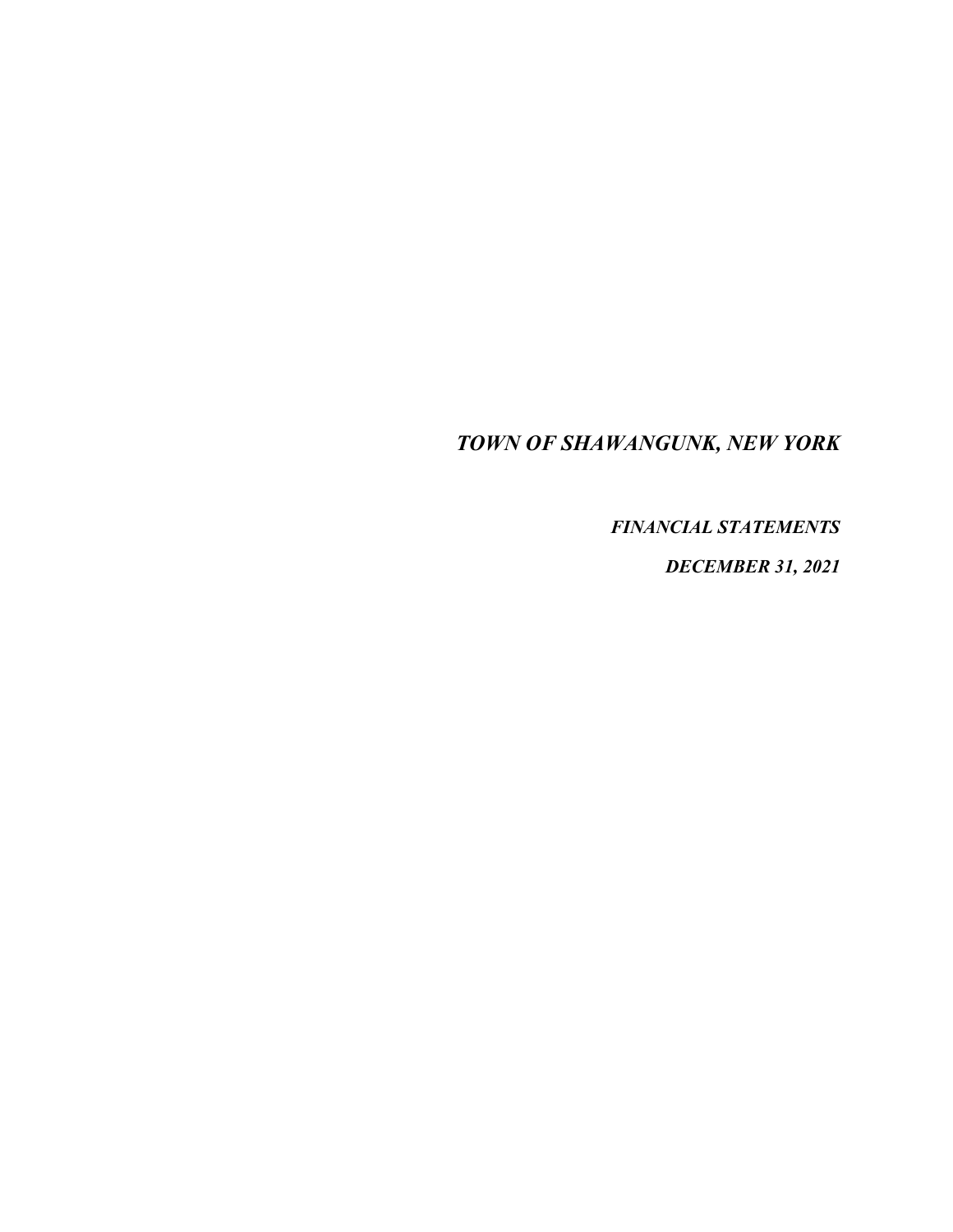## TOWN OF SHAWANGUNK, NEW YORK DECEMBER 31, 2021 TABLE OF CONTENTS

| Independent Auditors' Report                                                                                                                      | <b>PAGE</b> |
|---------------------------------------------------------------------------------------------------------------------------------------------------|-------------|
| Management's Discussion and Analysis                                                                                                              | 5           |
| Governmental Activities:                                                                                                                          |             |
| <b>Statement of Net Position</b><br><b>Statement of Activities</b>                                                                                | 11<br>13    |
| <b>Fund Financial Statements:</b>                                                                                                                 |             |
| Balance Sheet – Governmental Funds<br>Reconciliation of the Governmental Funds                                                                    | 14          |
| Balance Sheet with the Statement of Net Position<br>Statement of Revenues, Expenditures and                                                       | 15          |
| Changes In Fund Balances - Governmental Funds<br>Reconciliation of the Statement of Revenues,<br><b>Expenditures and Changes In Fund Balances</b> | 16          |
| of Governmental Funds To The Statement of Activities                                                                                              | 17          |
| Statement of Fiduciary Net Position - Fiduciary Funds<br>Statement of Changes in Fiduciary Net Position                                           | 19<br>20    |
| Notes To The Financial Statements                                                                                                                 | 21          |
| Required Supplementary Information:                                                                                                               |             |
| Statement Of Revenues, Expenditures, And<br>Changes In Fund Balance Compared To                                                                   | 50          |
| Budget – General Fund                                                                                                                             |             |
| Statement Of Revenues, Expenditures, And<br>Changes In Fund Balance Compared To<br>Budget - Highway Fund                                          | 51          |
| Statement Of Revenues, Expenditures, And<br>Changes In Fund Balance Compared To<br>Budget – Sewer Fund                                            | 52          |
| Schedule of Proportionate Share of the Net<br>Pension Asset/Liability                                                                             | 53          |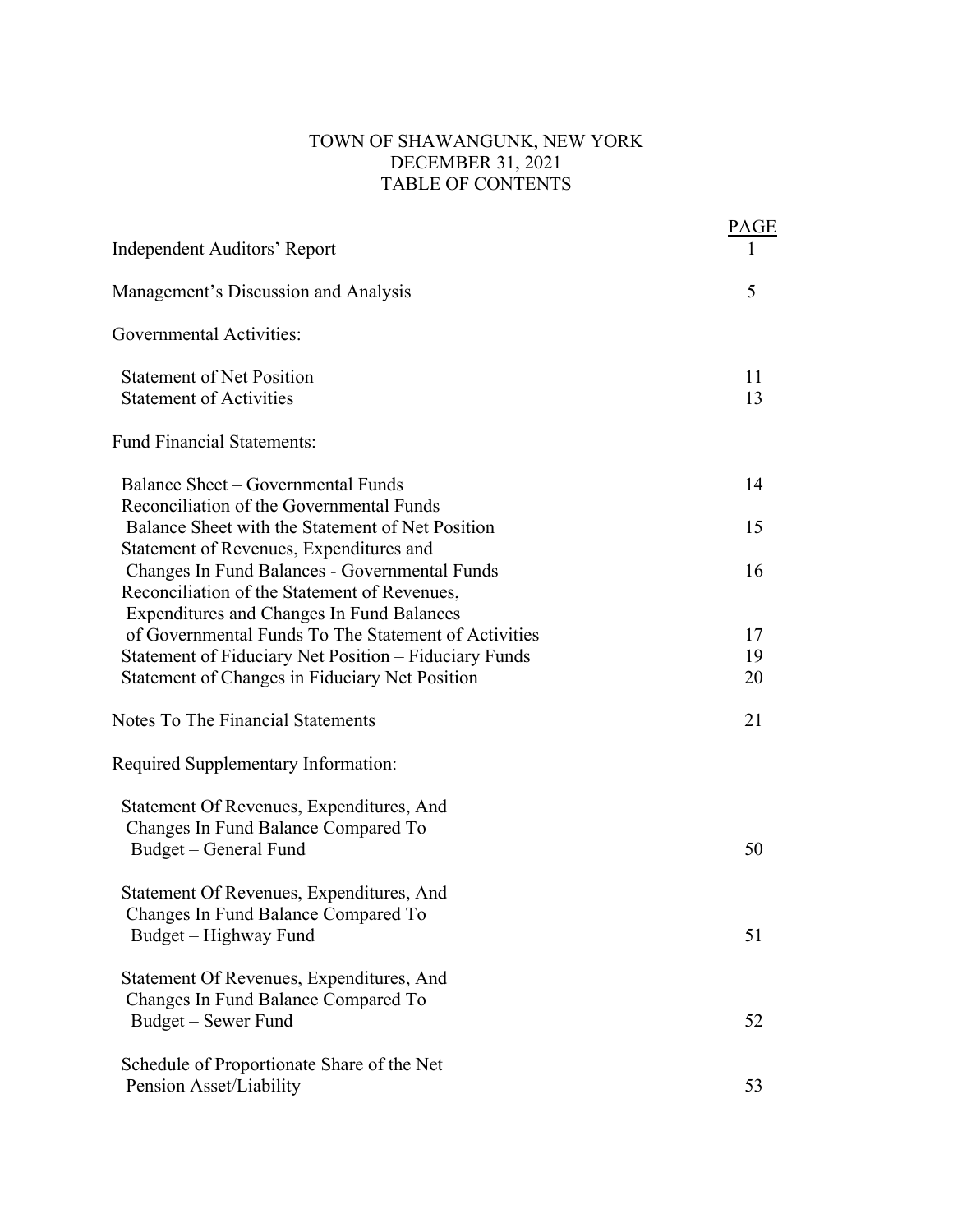## TOWN OF SHAWANGUNK, NEW YORK DECEMBER 31, 2021 TABLE OF CONTENTS (Continued)

|                                                                                                             | PAGE |
|-------------------------------------------------------------------------------------------------------------|------|
| Schedule of Employer's Pension Contributions                                                                | 54   |
| Schedule of Changes In The Total Pension Liability                                                          | 55   |
| Notes To Required Supplementary Information                                                                 | 56   |
| <b>Supplemental Schedules:</b>                                                                              |      |
| Combining Balance Sheet – Non-Major Governmental Funds<br>Combining Statement Of Revenues, Expenditures And | 57   |
| Changes In Fund Balance - Non-Major Governmental Funds                                                      | 58   |
| General Fund:                                                                                               |      |
| <b>Comparative Balance Sheet</b>                                                                            | 59   |
| <b>Community Development Fund:</b>                                                                          |      |
| Comparative Balance Sheet                                                                                   | 60   |
| Comparative Statement Of Revenues, Expenditures And<br><b>Changes In Fund Balance</b>                       | 61   |
|                                                                                                             |      |
| Highway Fund:                                                                                               |      |
| <b>Comparative Balance Sheet</b>                                                                            | 62   |
| <b>Lighting Districts:</b>                                                                                  |      |
| Comparative Balance Sheet                                                                                   | 63   |
| Statement Of Revenues, Expenditures And                                                                     |      |
| Changes In Fund Balances - Compared To Budget                                                               | 64   |
| Water Fund:                                                                                                 |      |
| <b>Comparative Balance Sheet</b>                                                                            | 65   |
| Statement of Revenues, Expenditures And Changes                                                             |      |
| In Fund Balance – Compared To Budget                                                                        | 66   |
| Sewer Fund:                                                                                                 |      |
| Comparative Balance Sheet                                                                                   | 67   |
| Drainage Fund:                                                                                              |      |
| <b>Comparative Balance Sheet</b>                                                                            | 68   |
| Statement Of Revenues, Expenditures And Changes                                                             |      |
| In Fund Balance - Compared To Budget                                                                        | 69   |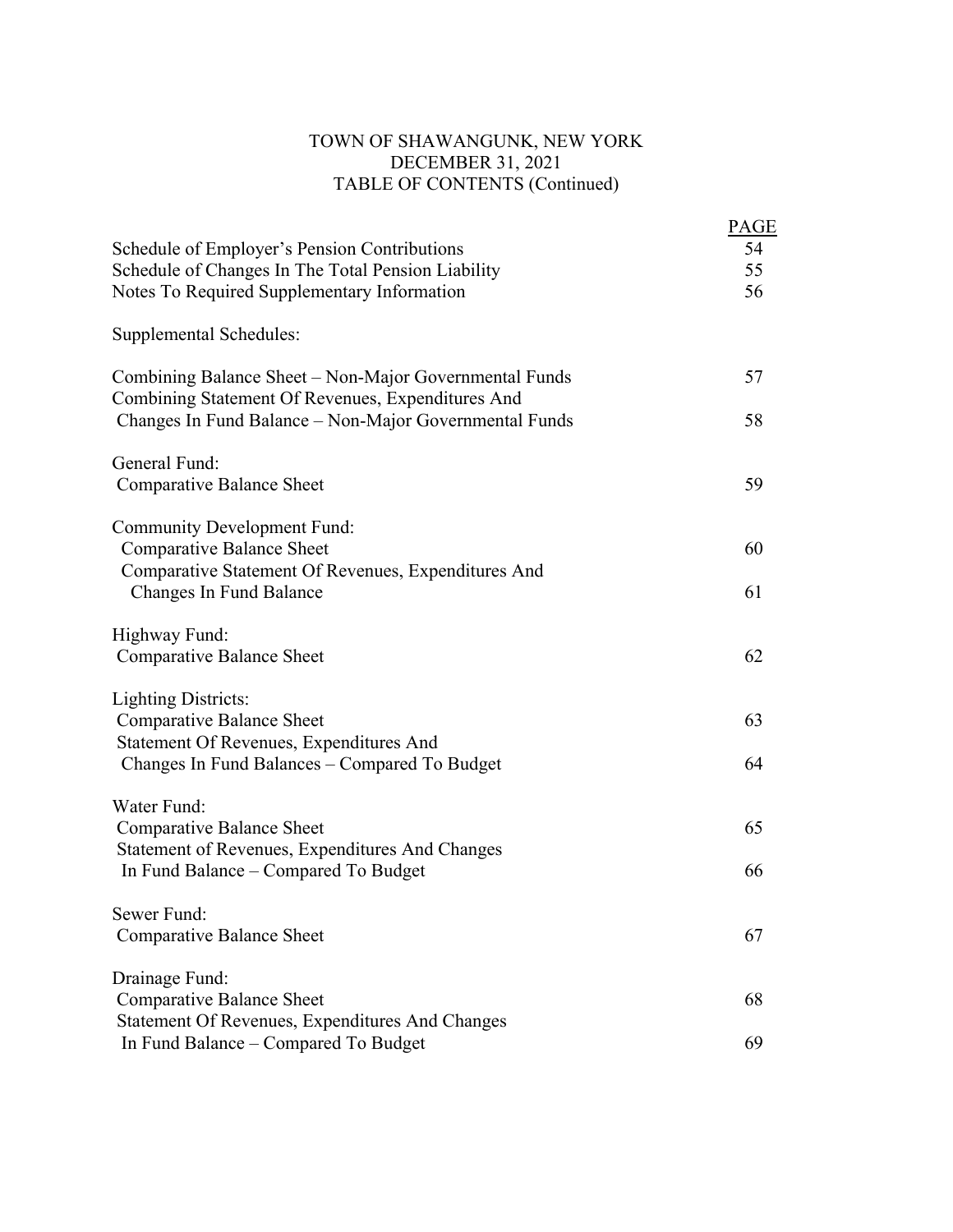## TOWN OF SHAWANGUNK, NEW YORK DECEMBER 31, 2021 TABLE OF CONTENTS (Continued)

|                                                                                                                                                               | PAGE |
|---------------------------------------------------------------------------------------------------------------------------------------------------------------|------|
| Sidewalk Fund:<br>Comparative Balance Sheet                                                                                                                   | 70   |
| Statement Of Revenues, Expenditures and Changes<br>In Fund Balance – Compared To Budget                                                                       | 71   |
| Fire District:                                                                                                                                                |      |
| Comparative Balance Sheet<br>Statement Of Revenues, Expenditures and Changes                                                                                  | 72   |
| In Fund Balance – Compared To Budget – Budgetary<br>Basis of Accounting                                                                                       | 73   |
| <b>Ambulance District:</b><br>Statement Of Revenues, Expenditures and Changes<br>In Fund Balance – Compared To Budget                                         | 74   |
| Capital Projects:                                                                                                                                             |      |
| Combining Balance Sheet                                                                                                                                       | 75   |
| Combining Statement of Revenues, Expenditures<br>And Changes In Fund Balance                                                                                  | 76   |
| Independent Auditors' Report On Internal Control Over<br>Financial Reporting And On Compliance And Other<br>Matters Based On An Audit Of Financial Statements |      |
| Performed In Accordance With Government Auditing Standards.                                                                                                   | 77   |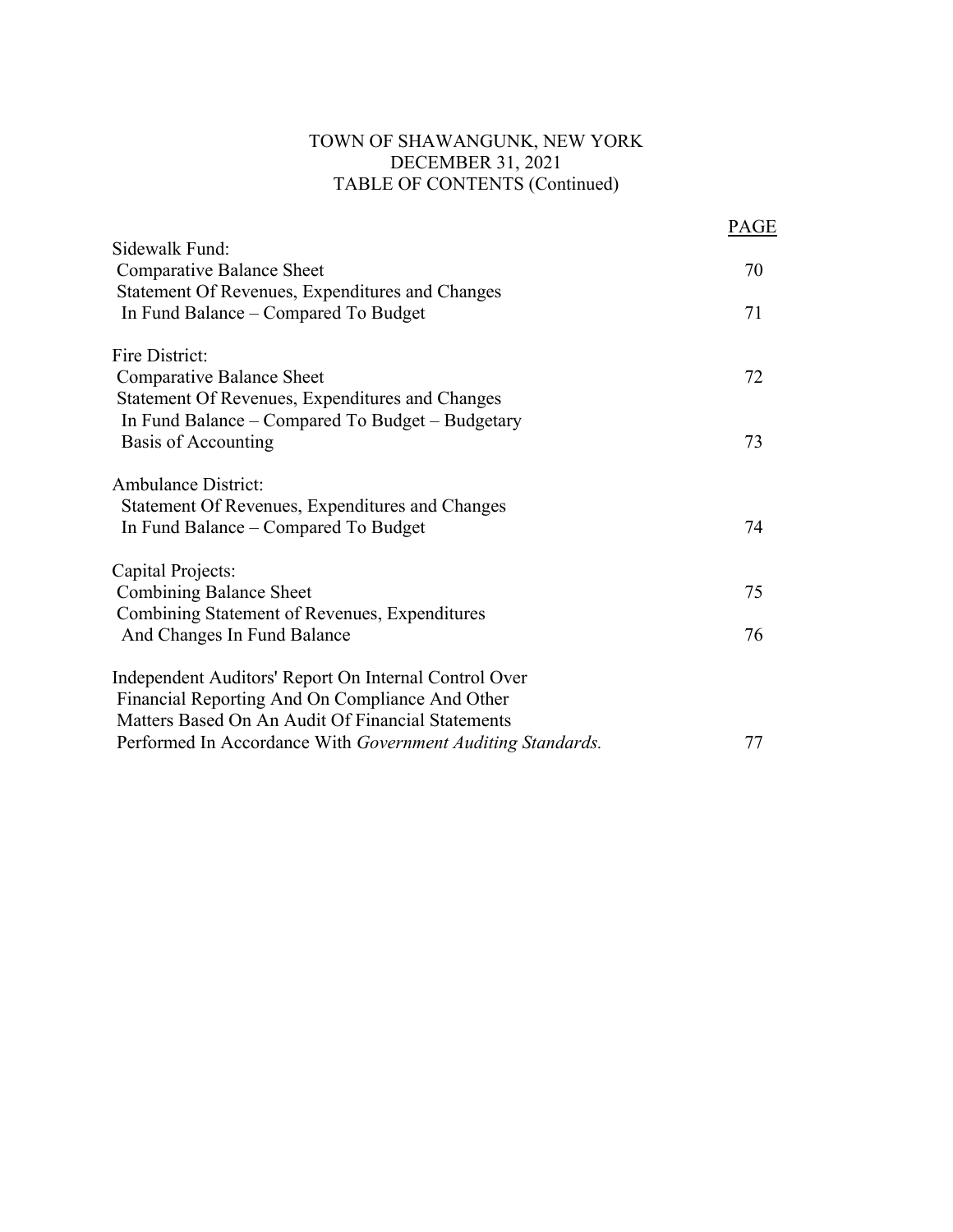

## INDEPENDENT AUDITORS' REPORT

To the Supervisor and Board Members of The Town of Shawangunk PO Box 247 Wallkill, New York 12589

## **Qualified and Unmodified Opinions**

We have audited the accompanying financial statements of the governmental activities, each major fund and the aggregate remaining fund information of the Town of Shawangunk, New York, as of and for the year ended December 31, 2021, and the related notes to the financial statements, which collectively comprise the Town's basic financial statements as listed in the table of contents.

## **Qualified Opinion on the Governmental Activities**

In our opinion, except for the effects of the matter described in the Basis for Qualified and Unmodified Opinions section of our report, the financial statements referred to above present fairly, in all material respects, the financial position of the governmental activities of the Town of Shawangunk, New York, as of December 31, 2021, and the respective changes in financial position thereof for the year then ended in accordance with accounting principles generally accepted in the United States of America.

## **Unmodified Opinions on Each Major Fund and Aggregate Remaining Fund Information**

In our opinion, the financial statements referred to above present fairly, in all material respects, the respective financial position of each major fund and the aggregate remaining fund information of the Town of Shawangunk, New York, as of December 31, 2021, and the respective changes in financial position for the year then ended in conformity with accounting principles generally accepted in the United States of America.

## **Basis for Qualified and Unmodified Opinions**

We conducted our audit in accordance with auditing standards generally accepted in the United States of America and the standards applicable to financial audits contained in *Government Auditing Standards,* issued by the Comptroller General of the United States. Our responsibilities under those standards are further described in the Auditor's Responsibilities for the Audit of the Financial Statements section of our report. We are required to be independent of the Town of Shawangunk, New York, and to meet our other ethical responsibilities, in accordance with the relevant ethical requirements relating to our audit. We believe that the audit evidence we have obtained is sufficient and appropriate to provide a basis for our qualified and unmodified opinions.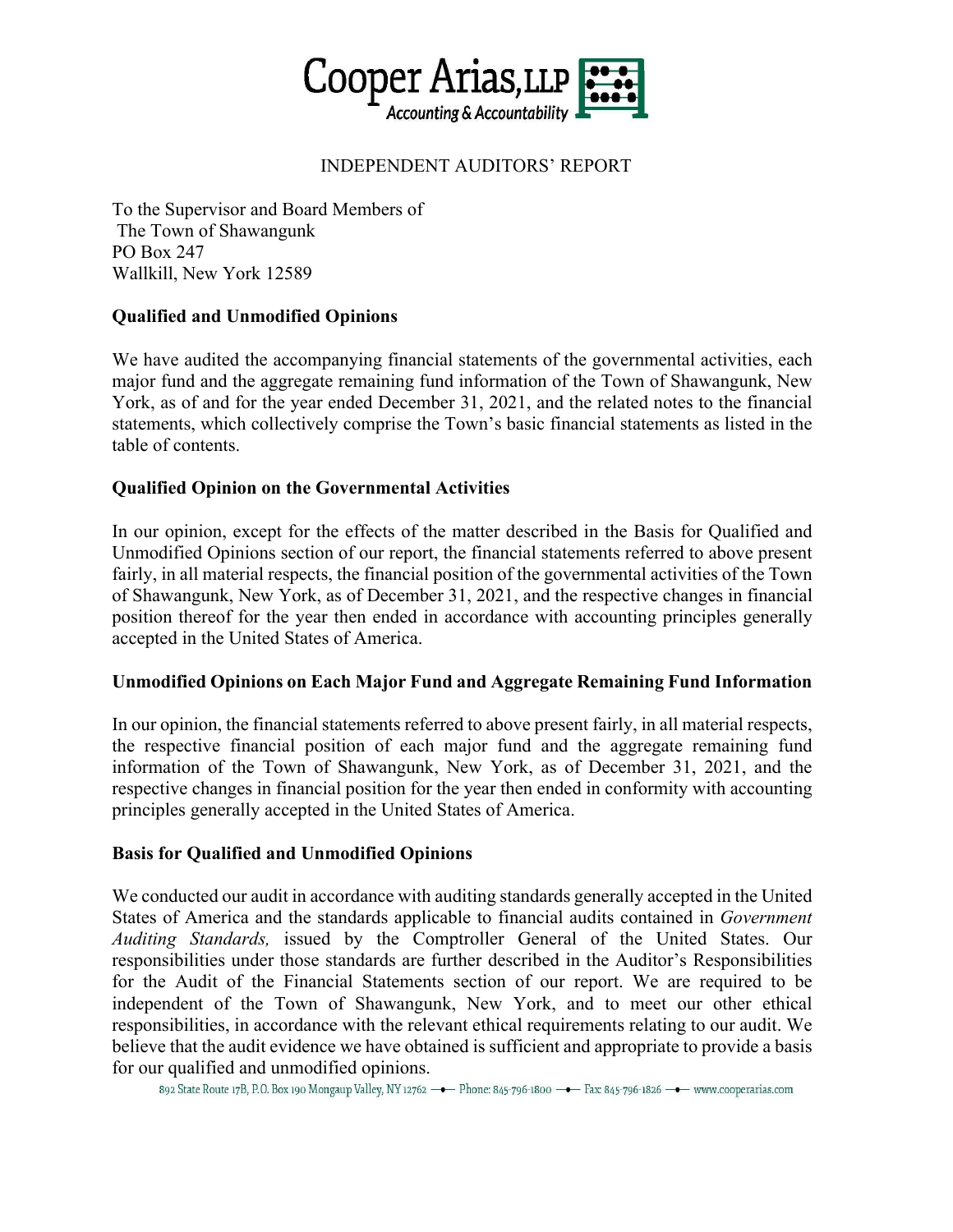## **Matter Giving Rise to the Qualified Opinion on the Governmental Activities**

The statement of net position does not include a liability for the Town's post-employment health insurance benefits and the statement of activities does not include an expense related to post-employment health insurance benefits earned and expensed for the year ended December 31, 2021. Accounting principles generally accepted in the United States of America require that the liability for post-employment health insurance benefits be calculated and disclosed in accordance with Government Accounting Standards Board Statement No. 75. The amount by which this departure would affect the statement of net position and statement of activities has not been determined.

## **Responsibilities of Management for the Financial Statements**

Management is responsible for the preparation and fair presentation of these financial statements in accordance with accounting principles generally accepted in the United States of America, and for the design, implementation and maintenance of internal control relevant to the preparation and fair presentation of financial statements that are free from material misstatement, whether due to fraud or error.

In preparing the financial statements, management is required to evaluate whether there are conditions or events, considered in the aggregate, that raise substantial doubt about the Town of Shawangunk, New York's ability to continue as a going concern for twelve months beyond the financial statement date, including any currently known information that may raise substantial doubt shortly thereafter.

#### **Auditor's Responsibility for the Audit of the Financial Statements**

Our objectives are to obtain reasonable assurance about whether the financial statements as a whole are free from material misstatement, whether due to fraud or error, and to issue an auditor's report that includes our opinions. Reasonable assurance is a high level of assurance but is not absolute assurance and therefore is not a guarantee that an audit conducted in accordance with generally accepted auditing standards and *Government Auditing Standards* will always detect a material misstatement when it exists. The risk of not detecting a material misstatement resulting from fraud is higher than for one resulting from error, as fraud may involve collusion, forgery, intentional omissions, misrepresentations, or the override of internal control. Misstatements are considered material if there is a substantial likelihood that, individually or in the aggregate, they would influence the judgment made by a reasonable user based on the financial statements.

In performing an audit in accordance with generally accepted auditing standards and *Government Auditing Standards,* we:

 Exercise professional judgment and maintain professional skepticism throughout the audit.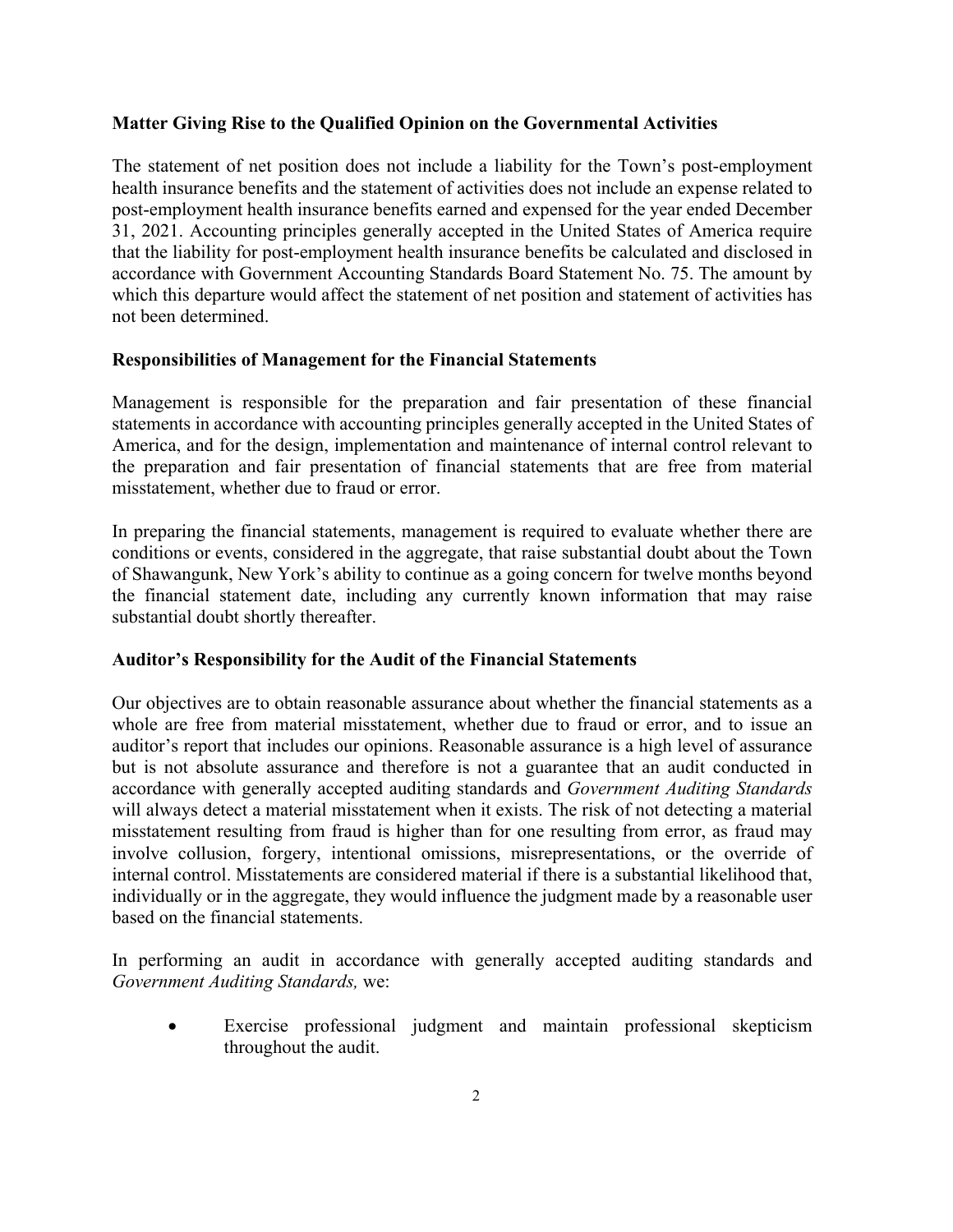- Identify and assess the risks of material misstatement of the financial statements, whether due to fraud or error, and design and perform audit procedures responsive to those risks. Such procedures include examining, on a test basis, evidence regarding the amounts and disclosures in the financial statements.
- Obtain an understanding of internal control relevant to the audit in order to design audit procedures that are appropriate in the circumstances, but not for the purpose of expressing an opinion on the effectiveness of the Town of Shawangunk, New York's internal control. Accordingly, no such opinion is expressed.
- Evaluate the appropriateness of accounting policies used and the reasonableness of significant accounting estimates made by management, as well as evaluate the overall presentation of the financial statements.
- Conclude whether, in our judgment, there are conditions or events, considered in the aggregate, that raise substantial doubt about the Town of Shawangunk, New York's ability to continue as a going concern for a reasonable period of time.

We are required to communicate with those charged with governance regarding, among other matters, the planned scope and timing of the audit, significant audit findings, and certain internal control-related matters that we identified during the audit.

## **Required Supplementary Information**

Accounting principles generally accepted in the United States of America require that the management's discussion and analysis and other required supplementary information on pages 5 through 10 and 50 through 56 be presented to supplement the basic financial statements. Such information, although not a part of the basic financial statements, is required by the Governmental Accounting Standards Board, who considers it to be an essential part of financial reporting for placing the basic financial statements in an appropriate operational, economic, or historical context. We have applied certain limited procedures to the required supplementary information in accordance with auditing standards generally accepted in the United States of America, which consisted of inquiries of management about the methods of preparing the information and comparing the information for consistency with management's responses to our inquiries, the basic financial statements, and other knowledge we obtained during our audit of the basic financial statements. We do not express an opinion or provide any assurance on the information because the limited procedures do not provide us with sufficient evidence to express an opinion or provide any assurance.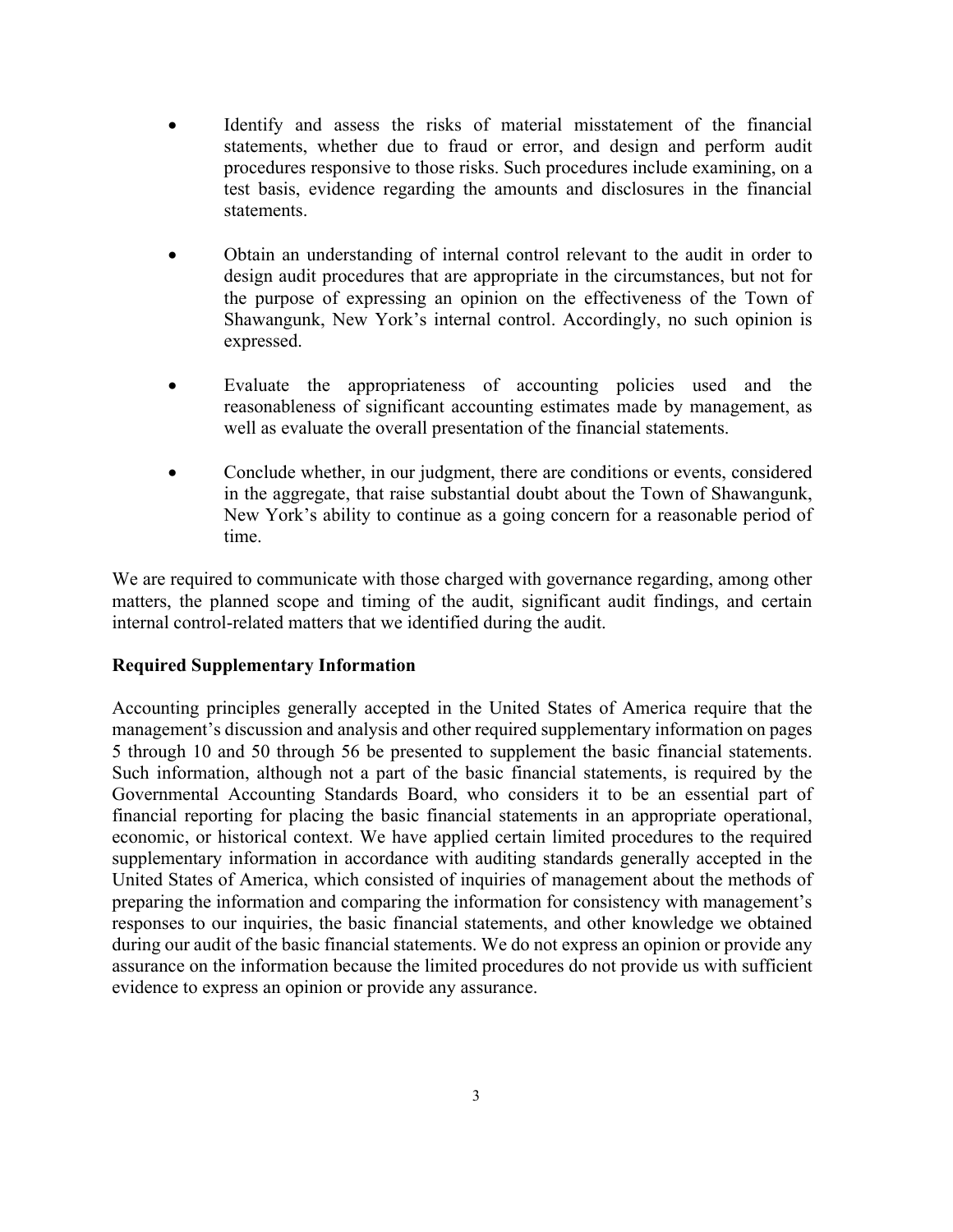#### **Supplementary Information**

Our audit was conducted for the purpose of forming opinions on the financial statements that collectively comprise the Town of Shawangunk, New York's financial statements as a whole. The supplemental schedules are presented for purposes of additional analysis and are not a required part of the financial statements. The supplemental schedules are the responsibility of management and were derived from and relate directly to the underlying accounting and other records used to prepare the financial statements. Such information has been subjected to the auditing procedures applied in the audit of the financial statements and certain additional procedures, including comparing and reconciling such information directly to the underlying accounting and other records used to prepare the financial statements or to the financial statements themselves, and other additional procedures in accordance with auditing standards generally accepted in the United States of America. In our opinion, the information is fairly stated in all material respects in relation to the financial statements as a whole.

## **Other Matters**

The prior year summarized comparative information has been derived from the Town's December 31, 2020 financial statements and, in our report dated March 29, 2021, we expressed qualified and unmodified opinions on those financial statements.

## **Other Reporting Required by Government Auditing Standards**

In accordance with *Government Auditing Standards*, we have also issued our report dated March 29, 2022 on our consideration of the Town of Shawangunk, New York's internal control over financial reporting and our tests of its compliance with certain provisions of laws, regulations, contracts, grant agreements and other matters. The purpose of that report is to describe the scope of our testing of internal control over financial reporting and compliance and the results of that testing, and not to provide an opinion on internal control over financial reporting or on compliance. That report is an integral part of an audit performed in accordance with *Government Auditing Standards* in considering the Town of Shawangunk, New York's internal control over financial reporting and compliance.

Cooper Arias, LLP

Mongaup Valley, New York March 29, 2022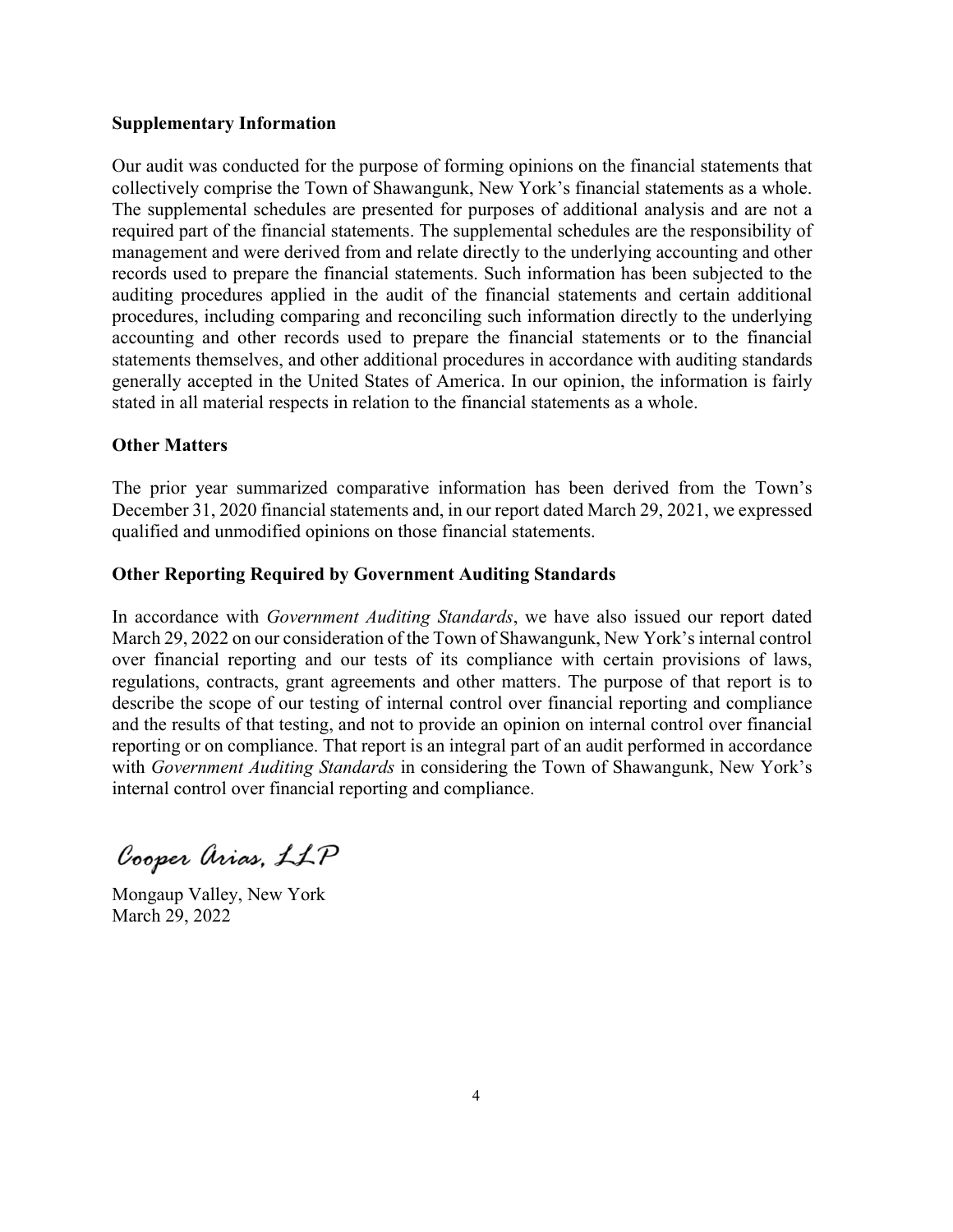PO Box 247 Wallkill, NY 12589

# **MANAGEMENT DISCUSSION AND ANALYSIS**

 $\mathcal{L}_\text{max}$  and  $\mathcal{L}_\text{max}$  and  $\mathcal{L}_\text{max}$  and  $\mathcal{L}_\text{max}$ 

Town of Shawangunk

Year Ended December 31, 2021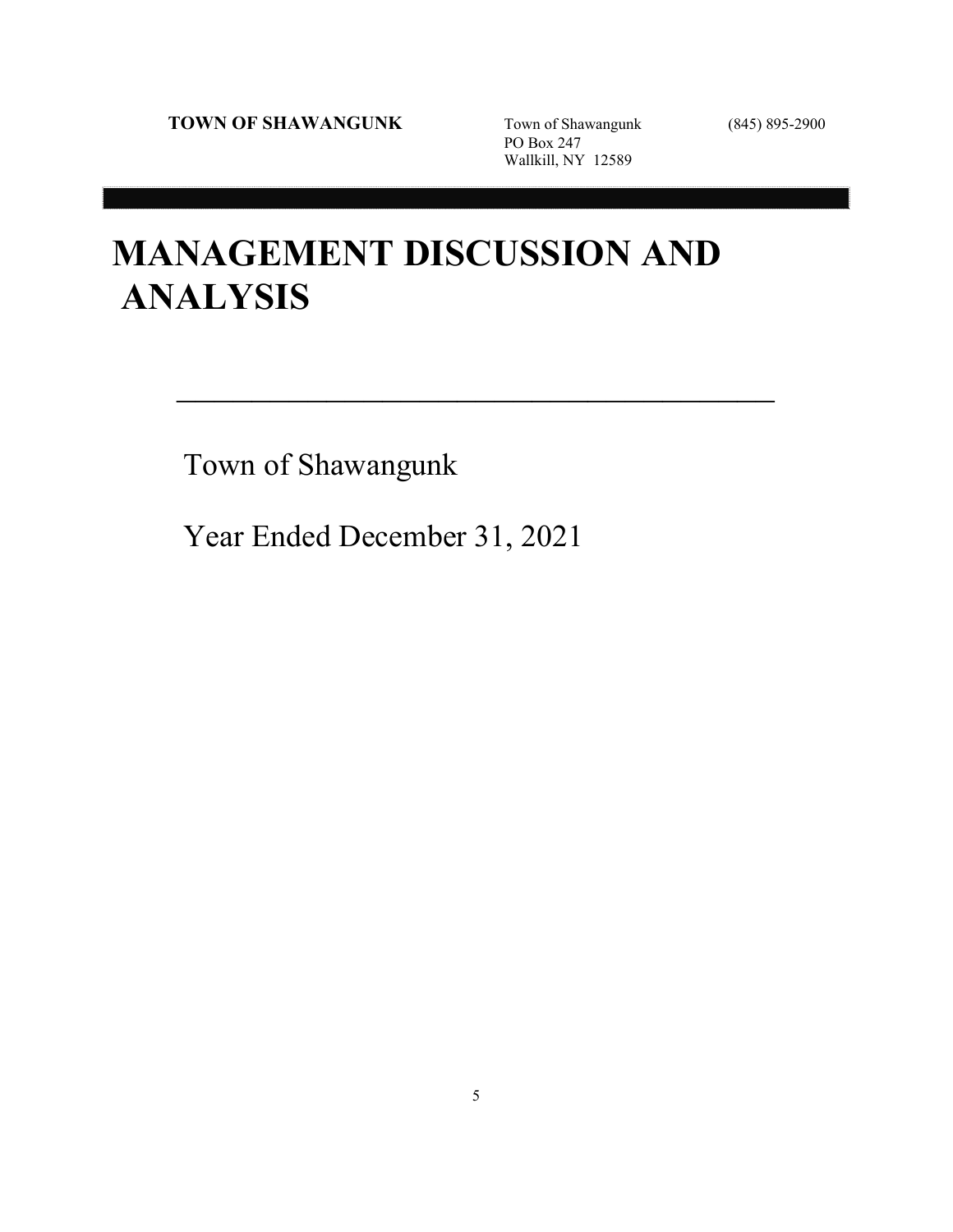## **Town of Shawangunk**

The following is a discussion and analysis of the Town's financial performance for the fiscal year ended December 31, 2021. This section is a summary of the Town's financial activity based on currently known facts, decisions or conditions. It is also based on both the government-wide and fund-based financial statements. The results of the current year are discussed in comparison with the prior year, with emphasis placed on the current year. This section is only an introduction and should be read in conjunction with the Town's financial statements, which immediately follow this section.

 $\mathcal{L} = \{ \mathcal{L} = \{ \mathcal{L} \mid \mathcal{L} = \{ \mathcal{L} \mid \mathcal{L} = \{ \mathcal{L} \mid \mathcal{L} = \{ \mathcal{L} \mid \mathcal{L} = \{ \mathcal{L} \mid \mathcal{L} = \{ \mathcal{L} \mid \mathcal{L} = \{ \mathcal{L} \mid \mathcal{L} = \{ \mathcal{L} \mid \mathcal{L} = \{ \mathcal{L} \mid \mathcal{L} = \{ \mathcal{L} \mid \mathcal{L} = \{ \mathcal{L} \mid \mathcal{L} = \{ \mathcal{L} \mid \mathcal{L} =$ 

## **Financial Highlights**

Key financial highlights for 2021 are as follows:

## **Town – Wide Statements**

• The Town's main revenue sources were as follows:

|                              | Amount      | $\frac{0}{0}$ | Prior Year % |  |
|------------------------------|-------------|---------------|--------------|--|
| <b>Property Tax Revenues</b> | \$4.172.386 | 60%           | $64\%$       |  |
| State And Federal Aid        | 953.738     | 14%           | 10%          |  |
| Water And Sewer Charges      | 655.874     | $9\%$         | $11\%$       |  |

• The Town's main expenditures were as follows:

|                             | Amount    | $\frac{0}{0}$ | Prior Year % |
|-----------------------------|-----------|---------------|--------------|
| General Government Support  | 826,209   | 13%           | 14%          |
| Transportation              | 2,478,974 | 38%           | 35%          |
| Public Safety               | 1.962.921 | 30%           | 33%          |
| Home And Community Services | 873,481   | 14%           | 14%          |

 Total Net Position was \$15,239,514 at December 31, 2021, up \$492,237 from the prior year.

## **Fund Financial Statements**

• The highlights of the activity in the major funds is as follows:

| General Fund                 | Amount                | $\frac{0}{0}$ | Prior Year % |
|------------------------------|-----------------------|---------------|--------------|
| <b>Property Tax Revenues</b> | \$1,573,431           | 49%           | 56%          |
| Non-Property Tax Items       | 393,002               | 12%           | 13%          |
| State Aid                    | 536,324               | 17%           | 15%          |
| General Government Support   | 582,368               | 21%           | 23%          |
| Public Safety                | 984,943               | 36%           | 35%          |
| <b>Employee Benefits</b>     | 629,975               | 23%           | 21%          |
| Debt Service                 | 187,072<br>$\epsilon$ | $7\%$         | 8%           |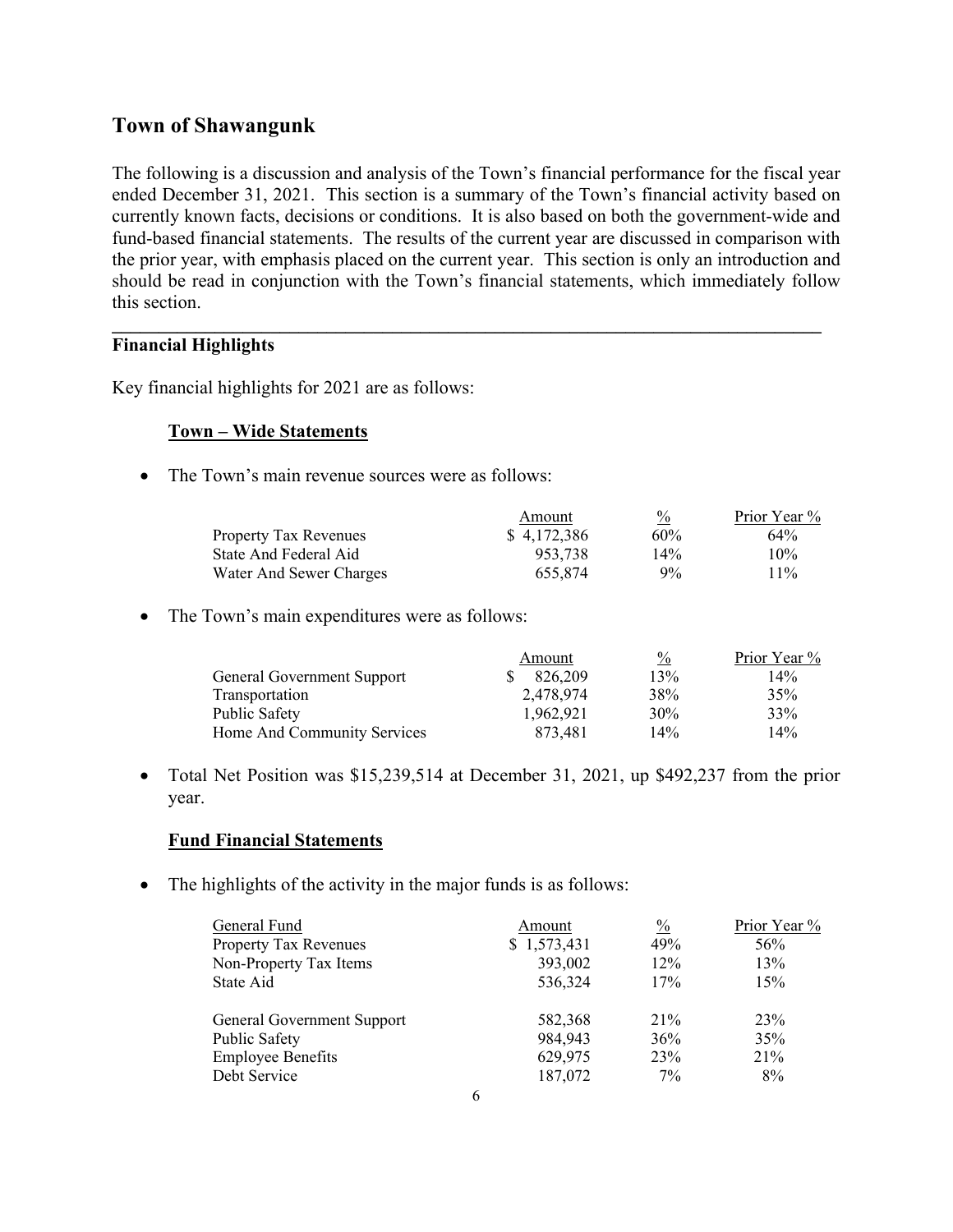- o The General Fund's fund balance increased from \$1,487,978 at December 31, 2020 to \$1,952,760 at December 31, 2021. Of the total fund balance, \$286,737 was appropriated towards the subsequent year's budget and \$48,762 was in nonspendable form, leaving \$1,617,261 as unassigned.
- o The Highway Fund had tax revenues of \$1,934,689, which accounted for 82% of total revenues of \$2,361,728.
- o The Sewer Fund revenues consisted primarily of sewer charges (\$450,985/99%).

## **Using this Comprehensive Annual Report**

This comprehensive annual financial report consists of a series of financial statements and notes to those statements. The statements are organized so that the reader can understand the Town as a whole, and then proceed to provide an increasingly detailed look at specific financial activities.

## **Reporting the Town as a Whole**

## *The Statement of Net Position and Statement of Activities*

One of the most important questions asked about the Town's finances is "Is the Town better off or worse off as a result of the year's activities?" The Statement of Net Position and the Statement of Activities report information about the Town as a whole and about its activities in a manner that helps to answer this question. These statements include all assets and liabilities using the accrual basis of accounting similar to the accounting used by private sector corporations. All of the current year's revenues and expenses are taken into consideration regardless of when the cash is received or paid.

These two statements report the Town's net position and changes in them. The change in net assets provides the reader a tool to assist in determining whether the Town's financial health is improving or deteriorating. The reader will need to consider other non-financial factors such as property tax base, current property tax laws and facility conditions in arriving at their conclusion regarding the overall health of the Town.

#### **Reporting the Town's Most Significant Funds**

#### *Fund Financial Statements*

The fund financial statements provide detailed information about the most significant funds – not the Town as a whole.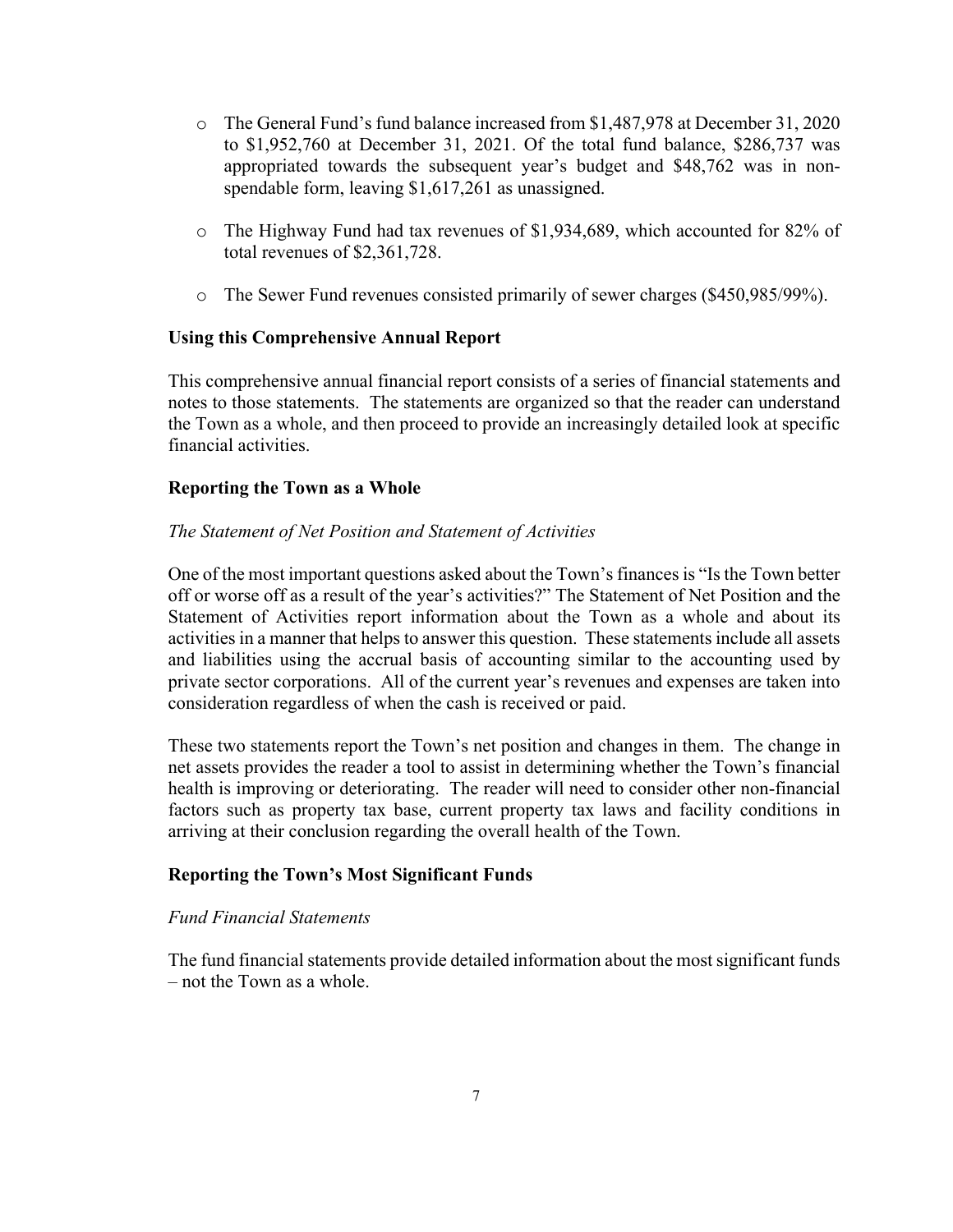Some funds are required to be established by State statute, while many other funds are established by the Town to help manage money for particular purposes and compliance with various grant provisions. The Town's two types of funds, governmental and fiduciary, use different accounting approaches.

#### *Governmental Funds*

Most of the Town's activities are reported in governmental funds, which focus on how money flows into and out of those funds and the balances left at year-end available for spending in future periods. These funds are reported using an accounting method called modified accrual accounting, which measures cash and other financial assets that can readily be converted to cash. The governmental fund statements provide a detailed shortterm view of the Town's general government operations and the basic services it provides.

Governmental fund information helps you determine whether there are more or less financial resources available to spend in the near future to finance the Town's programs. The relationship (or difference) between governmental activities (reported in the Statement of Net Position and the Statement of Activities) and governmental funds is reconciled in the financial statements.

#### **Reporting the Town's Fiduciary Responsibilities**

The Town is the trustee or fiduciary for assets that belong to others such as payroll withholdings. It is the Town's responsibility to ensure that assets reported in these funds are being used for their intended purposes. The Town's fiduciary activities are reported in a separate "Statement of Fiduciary Net Position and Changes in Fiduciary Net Position" schedule, as the Town may not use these assets to finance its operations.

#### **The Town as a Whole**

|                                             | 2021            | 2020        |
|---------------------------------------------|-----------------|-------------|
| <b>NET POSITION</b>                         |                 |             |
| <b>Current Assets</b>                       | 9,591,132<br>S. | \$7,263,433 |
| Capital Assets, net                         | 11,398,462      | 11,787,621  |
| <b>Total Assets</b>                         | 20,989,594      | 19,051,054  |
| Pensions                                    | 1,968,398       | 1,715,078   |
| LOSAP                                       | 659,599         | 319,756     |
| <b>Total Deferred Outflows Of Resources</b> | 2,627,997       | 2,034,834   |
| <b>Current Liabilities</b>                  | 1,045,960       | 365,398     |
| Long-Term Liabilities                       | 5,003,764       | 6,575,495   |
| <b>Total Liabilities</b>                    | 6,049,724       | 6,940,893   |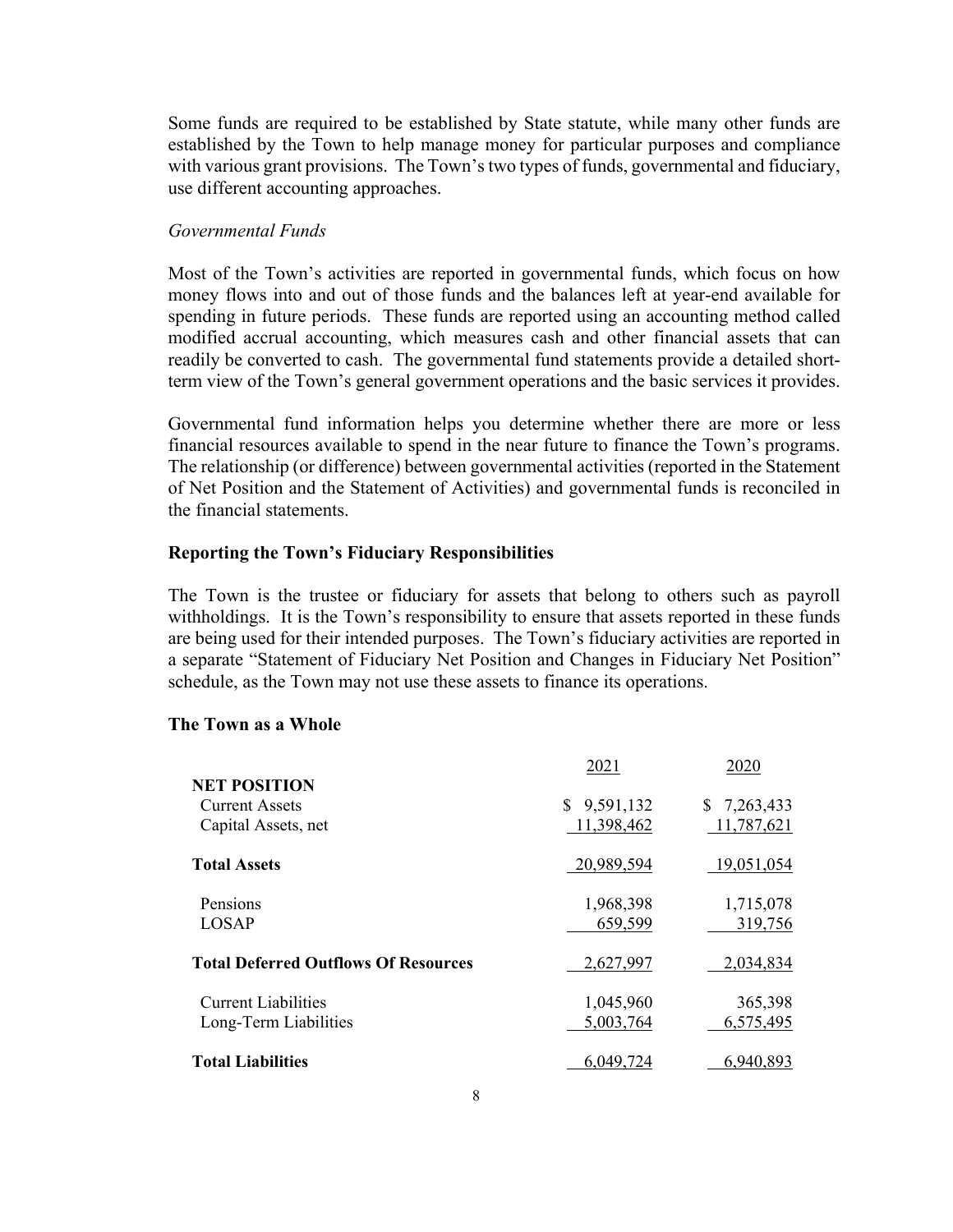|                                            | 2021                     | 2020            |
|--------------------------------------------|--------------------------|-----------------|
| Pensions                                   | 2,254,031<br>S           | \$<br>153,169   |
| <b>LOSAP</b>                               | 74,322                   | 81,609          |
| <b>Total Deferred Inflow Of Resources</b>  | 2,328,353                | 234,778         |
| Net Investment in Capital Assets           | 8,763,620                | 9,086,597       |
| Restricted                                 | 1,508,794                | 1,508,152       |
| Unrestricted                               | 4,967,100                | 3,315,468       |
| <b>Total Net Position</b>                  | \$15,239,514             | \$13,910,217    |
| <b>REVENUES</b>                            |                          |                 |
| <b>Real Property Taxes</b>                 | \$<br>4,172,386          | \$<br>4,089,920 |
| Other Tax Items                            | 53,118                   | 49,174          |
| Non-Property Tax Items                     | 393,002                  | 361,902         |
| <b>Charges For Services</b>                | 1,248,923                | 1,154,584       |
| <b>Grants and Contributions</b>            | 436,602                  | 231,950         |
| <b>Investment Earnings</b>                 | 61,406                   | 29,720          |
| Sale Of Property And Compensation For Loss | 19,050                   | 6,641           |
| Miscellaneous Local Sources                | 34,059                   | 38,737          |
| <b>State Sources</b>                       | 522,177                  | 433,909         |
| <b>Total Revenues</b>                      | 6,940,723                | 6,396,537       |
| <b>EXPENDITURES</b>                        |                          |                 |
| <b>General Government Support</b>          | 826,209                  | 885,379         |
| Public Safety                              | 1,962,921                | 2,114,035       |
| Health                                     | 85,271                   | 83,961          |
| Transportation                             | 2,478,974                | 2,288,727       |
| Economic Assistance And Opportunity        | 657                      | 552             |
| <b>Culture And Recreation</b>              | 150,783                  | 88,500          |
| Home And Community Service                 | 873,481                  | 936,550         |
| Debt Service                               | 70,190                   | 81,984          |
| <b>Total Expenditures</b>                  | 6,448,486                | 6,479,688       |
| <b>CHANGE IN NET POSITION</b>              | 492,237<br>$\mathcal{S}$ | (83, 151)<br>\$ |

#### **Governmental Activities**

#### *The Town's Funds*

Information about the Town's major funds starts on page 14. Theses funds are accounted for using the modified accrual basis of accounting. Governmental funds had total revenues of \$7,114,535 and expenditures of \$6,293,536, exclusive of \$5,950 of transfers between governmental funds. This resulted in an increase in fund balance of \$820,999.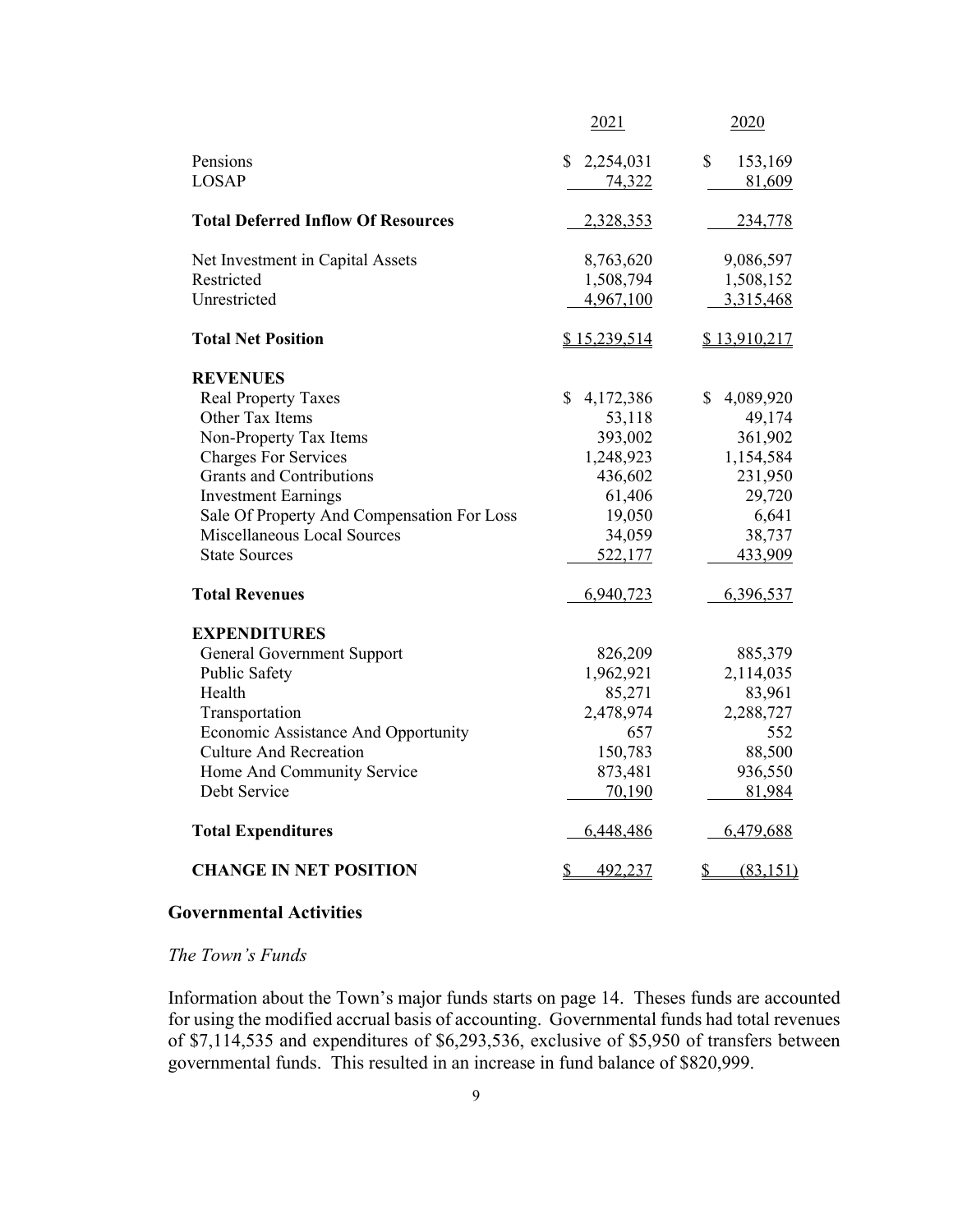|                           | 2021 Fund Balance | 2020 Fund Balance | Increase/(Decrease) |  |  |
|---------------------------|-------------------|-------------------|---------------------|--|--|
| General Fund              | \$1,952,760       | \$1,487,978       | 464,782             |  |  |
| Highway Fund              | 756.341           | 575.837           | 180,504             |  |  |
| Sewer Fund                | 3,850,873         | 3,842,691         | 8.182               |  |  |
| Non-Major Funds           | 1,955,855         | 1,788,324         | 167,531             |  |  |
| <b>Total Governmental</b> | \$8,515,829       | \$7.694,830       | 820,999             |  |  |

## **BUDGET INFORMATION**

The Town's budget is prepared in accordance with New York State law and is based on the modified accrual basis of accounting, utilizing cash receipts, disbursements and encumbrances. Budget to actual statements for all major governmental funds are required under Governmental Accounting Standards Board Statement No. 34 and are presented in the financial statements as "Required Supplementary Information" beginning on page 50. Budget to actual statements for non-major governmental funds are *not* required under Governmental Accounting Standards Board Statement No. 34 but have been presented for analytical purposes in the "Supplemental Schedules" beginning on page 57 of the financial statements.

#### **Capital Assets**

The Town has \$11,398,462 invested in capital assets, net of \$13,188,739 in accumulated depreciation, as of December 31, 2021. Depreciation for the year ended December 31, 2021 was \$600,703.

#### **Debt**

As of December 31, 2021, the Town had \$2,411,000 in bonds payable and \$63,777 in installment debt payable. The Town paid \$84,634 in interest throughout the year.

#### **Contacting the Town's Financial Management**

It is the intent of this report to provide the Town's citizens, taxpayers, customers, investors and creditors with a general overview of the Town's finances and to demonstrate the Town's accountability for the funds it receives. If you have any questions about this report or need additional information, contact the Business Office at Town of Shawangunk, PO Box 247, Wallkill, NY 12589.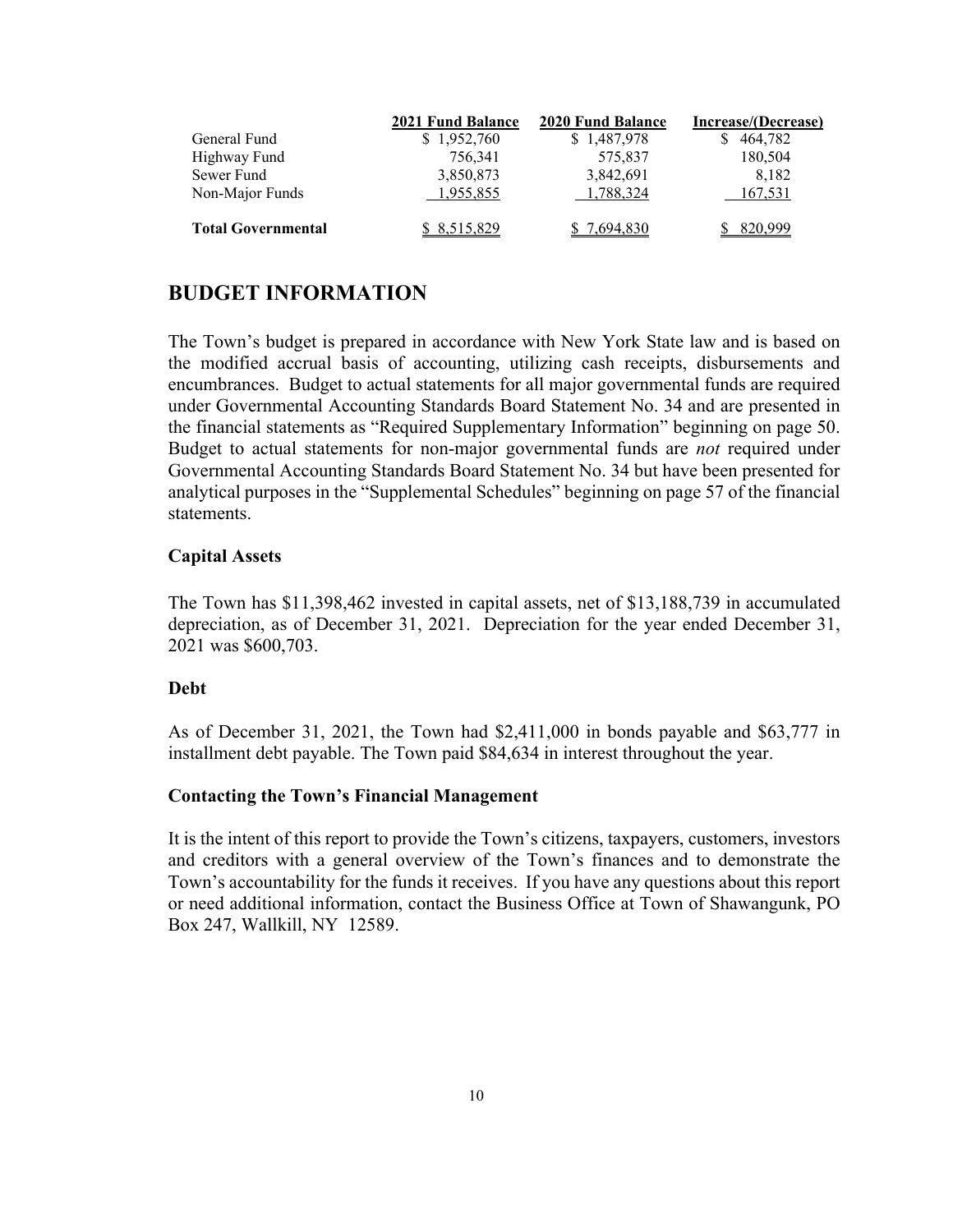## TOWN OF SHAWANGUNK, NEW YORK STATEMENT OF NET POSITION DECEMBER 31,

|                                           | 2021            | 2020            |
|-------------------------------------------|-----------------|-----------------|
| <b>ASSETS</b>                             |                 |                 |
| <b>Current Assets:</b>                    |                 |                 |
| Cash                                      | \$<br>6,348,154 | \$<br>5,017,683 |
| Cash - Restricted                         | 1,508,794       | 1,508,152       |
| Service Award Program Assets - Restricted | 897,254         |                 |
| <b>Accounts Receivable</b>                | 58,741          | 64,444          |
| <b>Rents Receivable</b>                   | 125,192         | 136,219         |
| Loans Receivable                          | 45,549          | 58,361          |
| Due From State and Federal                | 24,750          | 33,195          |
| Due From Other Governments                | 509,958         | 376,896         |
| Prepaid Expenditures                      | 72,740          | 68,483          |
| <b>Total Current Assets</b>               | 9,591,132       | 7,263,433       |
| Non-Current Assets:                       |                 |                 |
| Capital Assets - Non Depreciable          | 747,780         | 747,780         |
| Capital Assets - Depreciable, net         | 10,650,682      | 11,039,841      |
| <b>Total Non-Current Assets</b>           | 11,398,462      | 11,787,621      |
| <b>TOTAL ASSETS</b>                       | 20,989,594      | 19,051,054      |
| DEFERRED OUTFLOWS OF RESOURCES            |                 |                 |
| Pensions                                  | 1,968,398       | 1,715,078       |
| <b>LOSAP</b>                              | 659,599         | 319,756         |
| TOTAL DEFERRED OUTFLOWS OF RESOURCES      | 2,627,997       | 2,034,834       |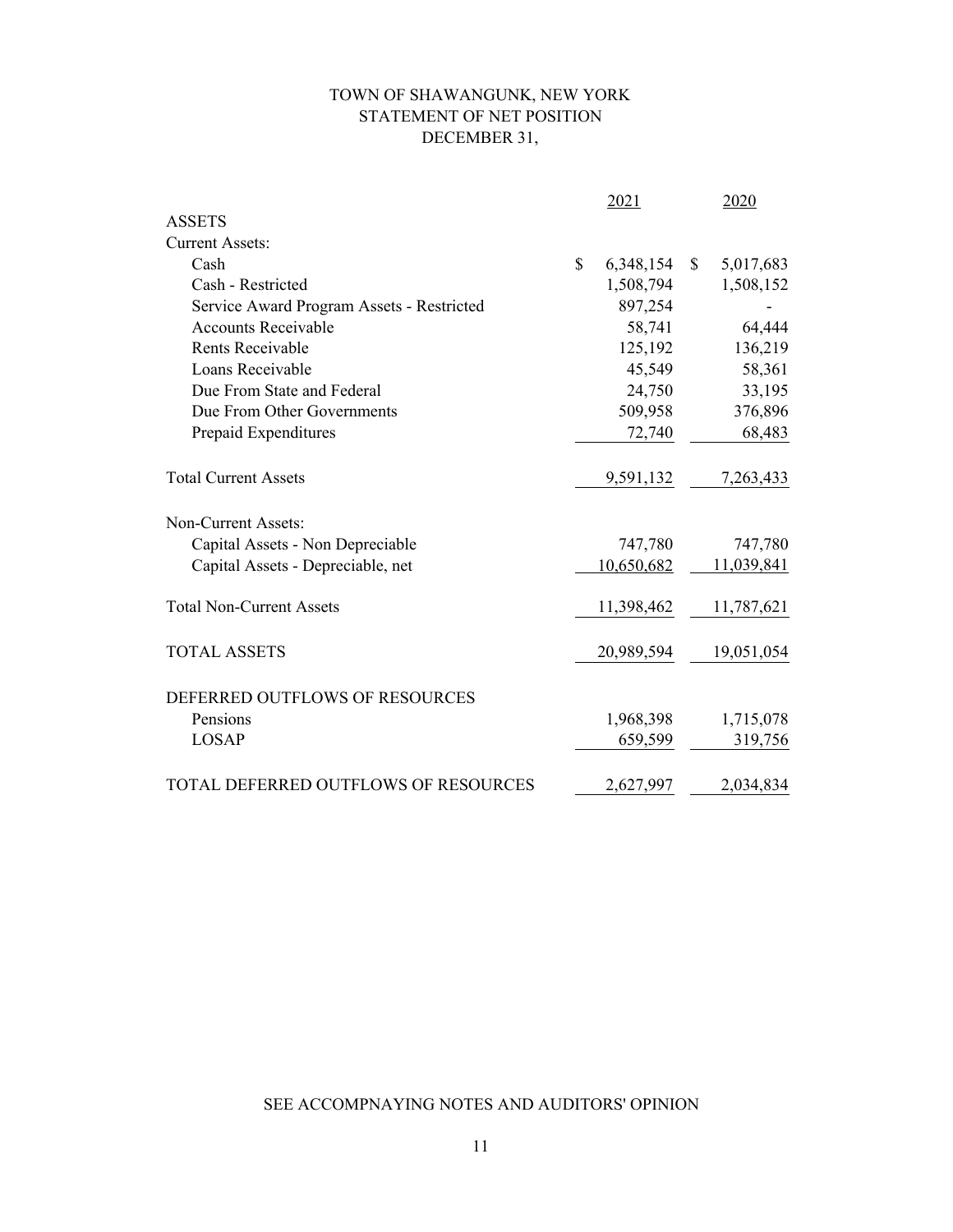## TOWN OF SHAWANGUNK, NEW YORK STATEMENT OF NET POSITION DECEMBER 31,

|                                      |    | 2021       | 2020            |
|--------------------------------------|----|------------|-----------------|
| <b>LIABILITIES</b>                   |    |            |                 |
| <b>Current Liabilites:</b>           |    |            |                 |
| <b>Accounts Payable</b>              | \$ | 60,401     | \$<br>114,523   |
| <b>Accrued Liabilities</b>           |    | 96,920     | 75,388          |
| <b>Escrow Liabilities</b>            |    | 179,051    | 175,487         |
| Other Liabilities                    |    | 709,588    |                 |
| <b>Total Current Liabilities</b>     |    | 1,045,960  | 365,398         |
| Non-Current Liabilites               |    |            |                 |
| Due Within One Year:                 |    |            |                 |
| Serial Bonds                         |    | 166,192    | 125,000         |
| <b>Unamortized Bond Premium</b>      |    | 12,554     | 12,554          |
| <b>Installment Purchase Debt</b>     |    | 63,777     | 89,628          |
| <b>Total Pension Liability</b>       |    | 44,000     | 45,000          |
| Due Beyond One Year:                 |    |            |                 |
| <b>Serial Bonds</b>                  |    | 2,244,808  | 2,250,000       |
| <b>Unamortized Bond Premium</b>      |    | 147,511    | 160,065         |
| <b>Installment Purchase Debt</b>     |    |            | 63,777          |
| <b>Total Pension Liability</b>       |    | 1,814,850  | 1,383,293       |
| Judgments and Claims                 |    | (34,029)   | 32,283          |
| <b>Compensated Absences</b>          |    | 161,486    | 144,890         |
| Net Pension Liability                |    | 382,615    | 2,269,005       |
| <b>Total Non-Current Liabilities</b> |    | 5,003,764  | 6,575,495       |
| <b>TOTAL LIABILITIES</b>             |    | 6,049,724  | 6,940,893       |
| DEFERRED INFLOWS OF RESOURCES        |    |            |                 |
| Pensions                             |    | 2,254,031  | 153,169         |
| <b>LOSAP</b>                         |    | 74,322     | 81,609          |
| <b>TOTAL DEFERRED INFLOWS OF</b>     |    |            |                 |
| <b>RESOURCES</b>                     |    | 2,328,353  | 234,778         |
| <b>NET POSITION</b>                  |    |            |                 |
| Net Investment in Capital Assets     |    | 8,763,620  | 9,086,597       |
| Restricted                           |    | 1,508,794  | 1,508,152       |
| Unrestricted                         |    | 4,967,100  | 3,315,468       |
| <b>TOTAL NET POSITION</b>            | S  | 15,239,514 | S<br>13,910,217 |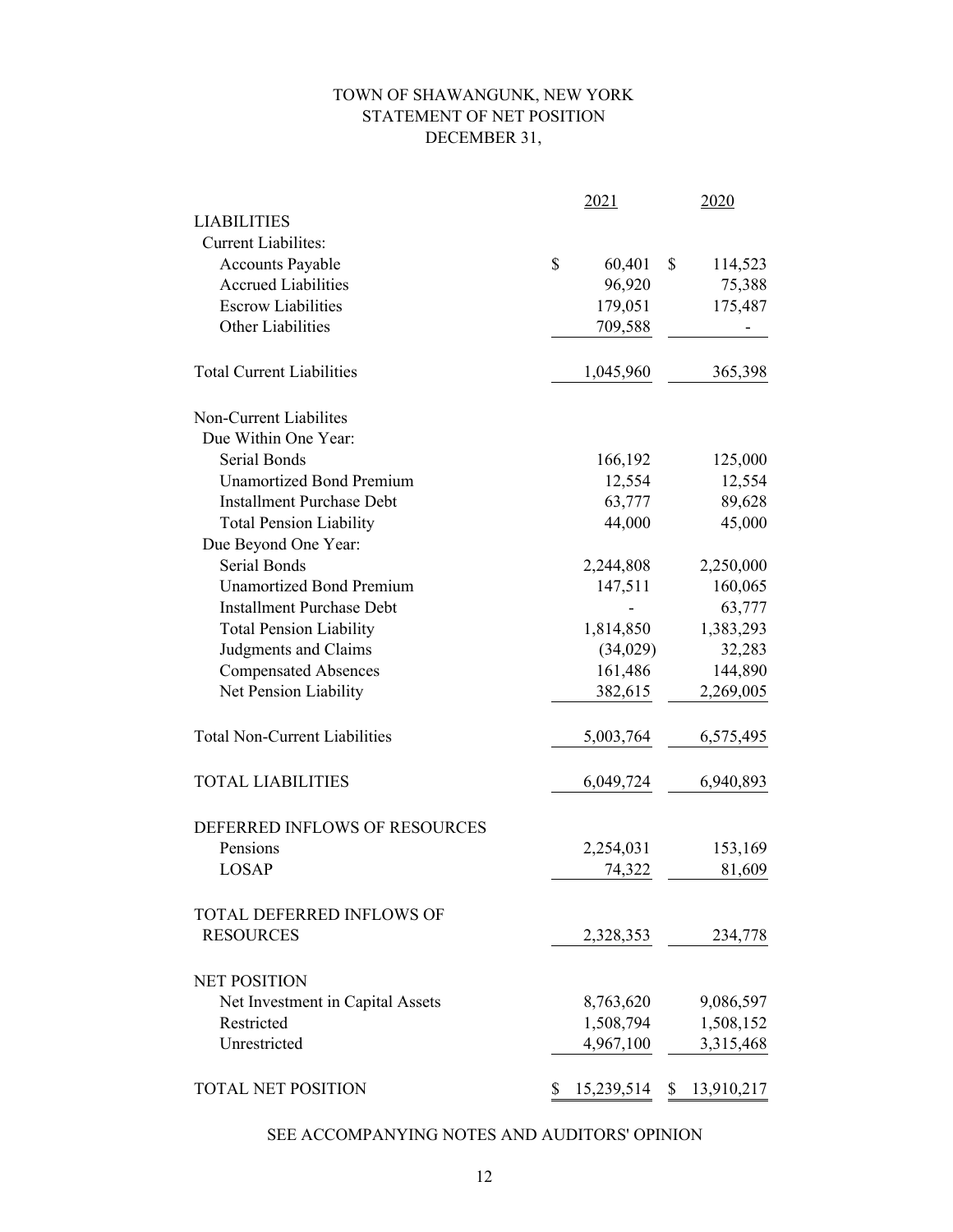#### TOWN OF SHAWANGUNK, NEW YORK STATEMENT OF ACTIVITIES YEAR ENDED DECEMBER 31, 2021 (WITH COMPARATIVE TOTALS FOR THE YEAR ENDED DECEMBER 31, 2020)

|                                            |    |                 |  |                                       | PROGRAM REVENUES |                                                               |  |                                                             | NET (EXPENSE) REVENUE AND<br><b>CHANGE IN NET POSITION</b> |                  |               |
|--------------------------------------------|----|-----------------|--|---------------------------------------|------------------|---------------------------------------------------------------|--|-------------------------------------------------------------|------------------------------------------------------------|------------------|---------------|
|                                            |    | <b>EXPENSES</b> |  | <b>CHARGES FOR</b><br><b>SERVICES</b> |                  | <b>OPERATING</b><br><b>GRANTS AND</b><br><b>CONTRIBUTIONS</b> |  | <b>CAPITAL GRANTS</b><br><b>AND</b><br><b>CONTRIBUTIONS</b> |                                                            | 2021             | 2020          |
| <b>FUNCTIONS/PROGRAMS</b>                  |    |                 |  |                                       |                  |                                                               |  |                                                             |                                                            |                  |               |
| General Government Support                 | \$ | 826,209 \$      |  | 68,166 \$                             |                  | 4,518 \$                                                      |  |                                                             | \$                                                         | $(753, 525)$ \$  | (819, 289.00) |
| Public Safety                              |    | 1,962,921       |  | 384,070                               |                  | 3,670                                                         |  |                                                             |                                                            | (1,575,181)      | (1,872,210)   |
| Health                                     |    | 85,271          |  |                                       |                  |                                                               |  |                                                             |                                                            | (85,271)         | (83,961)      |
| Transportation                             |    | 2,478,974       |  | 2,600                                 |                  | 417,414                                                       |  |                                                             |                                                            | (2,058,960)      | (2,066,471)   |
| Economic Assistance and Opportunity        |    | 657             |  |                                       |                  |                                                               |  |                                                             |                                                            | (657)            | (552)         |
| Culture and Recreation                     |    | 150,783         |  | 39,716                                |                  | 1,000                                                         |  |                                                             |                                                            | (110,067)        | (2, 439)      |
| Home and Community Services                |    | 873,481         |  | 754,371                               |                  | 10,000                                                        |  |                                                             |                                                            | (109, 110)       | (166, 248)    |
| Debt Service                               |    | 70,190          |  |                                       |                  | $\overline{\phantom{a}}$                                      |  |                                                             |                                                            | (70, 190)        | (81,984)      |
| TOTAL FUNCTIONS/PROGRAMS                   |    | 6,448,486       |  | 1,248,923                             |                  | 436,602                                                       |  |                                                             |                                                            | (4,762,961)      | (5,093,154)   |
| <b>GENERAL REVENUES</b>                    |    |                 |  |                                       |                  |                                                               |  |                                                             |                                                            |                  |               |
| Real Property Tax                          |    |                 |  |                                       |                  |                                                               |  |                                                             |                                                            | 4,172,386        | 4,089,920     |
| Other Tax Items                            |    |                 |  |                                       |                  |                                                               |  |                                                             |                                                            | 53,118           | 49,174        |
| Non-Property Tax Items                     |    |                 |  |                                       |                  |                                                               |  |                                                             |                                                            | 393,002          | 361,902       |
| <b>Investment Earnings</b>                 |    |                 |  |                                       |                  |                                                               |  |                                                             |                                                            | 61,406           | 29,720        |
| Sale Of Property and Compensation For Loss |    |                 |  |                                       |                  |                                                               |  |                                                             |                                                            | 19,050           | 6,641         |
| Miscellaneous Local Sources                |    |                 |  |                                       |                  |                                                               |  |                                                             |                                                            | 34,059           | 38,737        |
| State Aid                                  |    |                 |  |                                       |                  |                                                               |  |                                                             |                                                            | 522,177          | 433,909       |
| TOTAL GENERAL REVENUES                     |    |                 |  |                                       |                  |                                                               |  |                                                             |                                                            | 5,255,198        | 5,010,003     |
| <b>CHANGE IN NET POSITION</b>              |    |                 |  |                                       |                  |                                                               |  |                                                             |                                                            | 492,237          | (83, 151)     |
| <b>TOTAL NET POSITION-</b>                 |    |                 |  |                                       |                  |                                                               |  |                                                             |                                                            |                  |               |
| Beginning of Year (Restated)               |    |                 |  |                                       |                  |                                                               |  |                                                             |                                                            | 14,747,277       | 13,993,368    |
| TOTAL NET POSITION-                        |    |                 |  |                                       |                  |                                                               |  |                                                             |                                                            |                  |               |
| End of Year                                |    |                 |  |                                       |                  |                                                               |  |                                                             | S                                                          | 15,239,514<br>-S | 13,910,217    |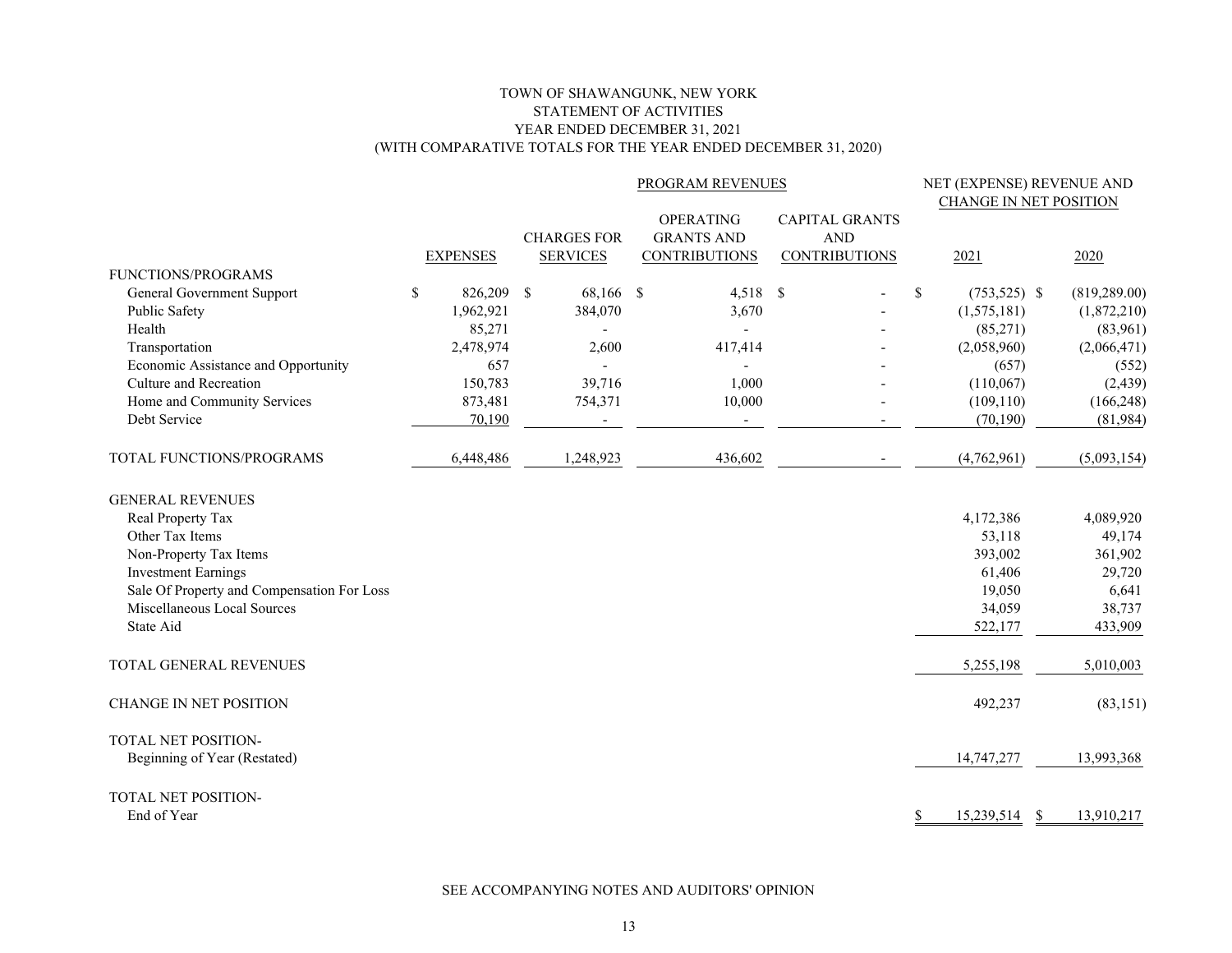#### TOWN OF SHAWANGUNK, NEW YORK BALANCE SHEET GOVERNMENTAL FUNDS DECEMBER 31, 2021 (WITH COMPARATIVE TOTALS FOR DECEMBER 31, 2020)

|                                                                 |    |                |               |                          |               |              |               |              |               | <b>TOTAL</b>        |               |                          |
|-----------------------------------------------------------------|----|----------------|---------------|--------------------------|---------------|--------------|---------------|--------------|---------------|---------------------|---------------|--------------------------|
|                                                                 |    | <b>GENERAL</b> |               | <b>HIGHWAY</b>           |               | <b>SEWER</b> |               | NON-MAJOR    |               | <b>GOVERNMENTAL</b> |               |                          |
|                                                                 |    | <b>FUND</b>    |               | <b>FUND</b>              |               | <b>FUND</b>  |               | <b>FUNDS</b> |               | <b>FUNDS</b>        |               | 2020 TOTALS              |
| <b>ASSETS</b>                                                   |    |                |               |                          |               |              |               |              |               |                     |               |                          |
| Cash                                                            | S  | 2,168,227      | <sup>\$</sup> | 888,326                  |               | \$2,317,219  | <sup>\$</sup> | 974,382      | <sup>\$</sup> | 6,348,154           | \$            | 5,017,683                |
| Cash - Restricted                                               |    |                |               | $\overline{\phantom{a}}$ |               | 1,508,794    |               |              |               | 1,508,794           |               | 1,508,152                |
| Service Award Program Assets - Restricted                       |    |                |               |                          |               | ÷            |               | 897,254      |               | 897,254             |               | $\overline{\phantom{a}}$ |
| Accounts Receivable                                             |    | 58,227         |               | 514                      |               |              |               |              |               | 58,741              |               | 64,444                   |
| Rents Receivable                                                |    |                |               | L.                       |               | 30,709       |               | 94,483       |               | 125,192             |               | 136,219                  |
| Loans Receivable                                                |    |                |               | ÷.                       |               |              |               | 45,549       |               | 45,549              |               | 58,361                   |
| Due From Other Funds                                            |    |                |               | 4,093                    |               |              |               |              |               | 4,093               |               | 1,337                    |
| Due From State and Federal                                      |    |                |               | $\blacksquare$           |               | 24,750       |               |              |               | 24,750              |               | 33,195                   |
| Due From Other Governments                                      |    | 506,958        |               | 3,000                    |               | ÷,           |               |              |               | 509,958             |               | 376,896                  |
| Prepaid Expenditures                                            |    | 48,762         |               | 23,978                   |               | ÷,           |               |              |               | 72,740              |               | 68,483                   |
| <b>TOTAL ASSETS</b>                                             |    | 2,782,174      | S             | 919,911                  | \$            | 3,881,472    | S             | 2,011,668    | \$            | 9,595,225           | S             | 7,264,770                |
| LIABILITIES, DEFERRED INFLOWS OF<br>RESOURCES AND FUND BALANCES |    |                |               |                          |               |              |               |              |               |                     |               |                          |
| <b>LIABILITIES</b>                                              |    |                |               |                          |               |              |               |              |               |                     |               |                          |
| <b>Accounts Payable</b>                                         | \$ | 14,365         | - S           | 5,667                    | <sup>\$</sup> | 30,301       | - \$          | 10,068       | $\mathbf S$   | 60,401              | <sup>\$</sup> | 114,523                  |
| <b>Accrued Liabilities</b>                                      |    | 47,422         |               | 32,901                   |               | 195          |               | 196          |               | 80,714              |               | 57,292                   |
| <b>Escrow Liabilities</b>                                       |    | 54,049         |               | 125,002                  |               | ä,           |               | ä,           |               | 179,051             |               | 175,487                  |
| Other Liabilities                                               |    | 709,588        |               |                          |               |              |               |              |               | 709,588             |               |                          |
| Due To Other Funds                                              |    | 3,990          |               | $\blacksquare$           |               | 103          |               | ä,           |               | 4,093               |               | 1,337                    |
| <b>TOTAL LIABILITIES</b>                                        |    | 829,414        |               | 163,570                  |               | 30,599       |               | 10.264       |               | 1,033,847           |               | 348,639                  |
| DEFERRED INFLOWS OF RESOURCES                                   |    |                |               |                          |               |              |               |              |               |                     |               |                          |
| Deferred Loans Receivable                                       |    |                |               |                          |               |              |               | 45,549       |               | 45,549              |               | 58,361                   |
| TOTAL DEFERRED INFLOWS OF RESOURCES                             |    |                |               |                          |               |              |               | 45,549       |               | 45,549              |               | 58,361                   |
| <b>FUND BALANCES</b>                                            |    |                |               |                          |               |              |               |              |               |                     |               |                          |
| Non-spendable:                                                  |    |                |               |                          |               |              |               |              |               |                     |               |                          |
| Prepaid Items                                                   |    | 48.762         |               | 23,978                   |               |              |               |              |               | 72,740              |               | 68,483                   |
| Restricted:                                                     |    |                |               |                          |               |              |               |              |               |                     |               |                          |
| Capital                                                         |    |                |               | ÷.                       |               | 1,508,794    |               |              |               | 1,508,794           |               | 1,508,152                |
| Service Award Program                                           |    |                |               |                          |               |              |               | 897,254      |               | 897,254             |               |                          |
| Assigned:                                                       |    |                |               |                          |               |              |               |              |               |                     |               |                          |
| Appropriated                                                    |    | 286,737        |               | 97,000                   |               |              |               |              |               | 383,737             |               | 331,065                  |
| Unappropriated                                                  |    | $\blacksquare$ |               | 635,363                  |               | 2,342,079    |               | 1,058,601    |               | 4,036,043           |               | 3,779,282                |
| Unassigned                                                      |    | 1,617,261      |               | $\overline{a}$           |               | ÷,           |               |              |               | 1,617,261           |               | 1,170,788                |
| <b>TOTAL FUND BALANCES</b>                                      |    | 1,952,760      |               | 756,341                  |               | 3,850,873    |               | 1,955,855    |               | 8,515,829           |               | 6,857,770                |
| TOTAL LIABILITIES, DEFERRED INFLOWS OF                          |    |                |               |                          |               |              |               |              |               |                     |               |                          |
| RESOURCES AND FUND BALANCES                                     | \$ | 2,782,174      | \$            | 919,911                  | \$.           | 3,881,472    | S             | 2,011,668    | \$            | 9,595,225           | S             | 7,264,770                |
|                                                                 |    |                |               |                          |               |              |               |              |               |                     |               |                          |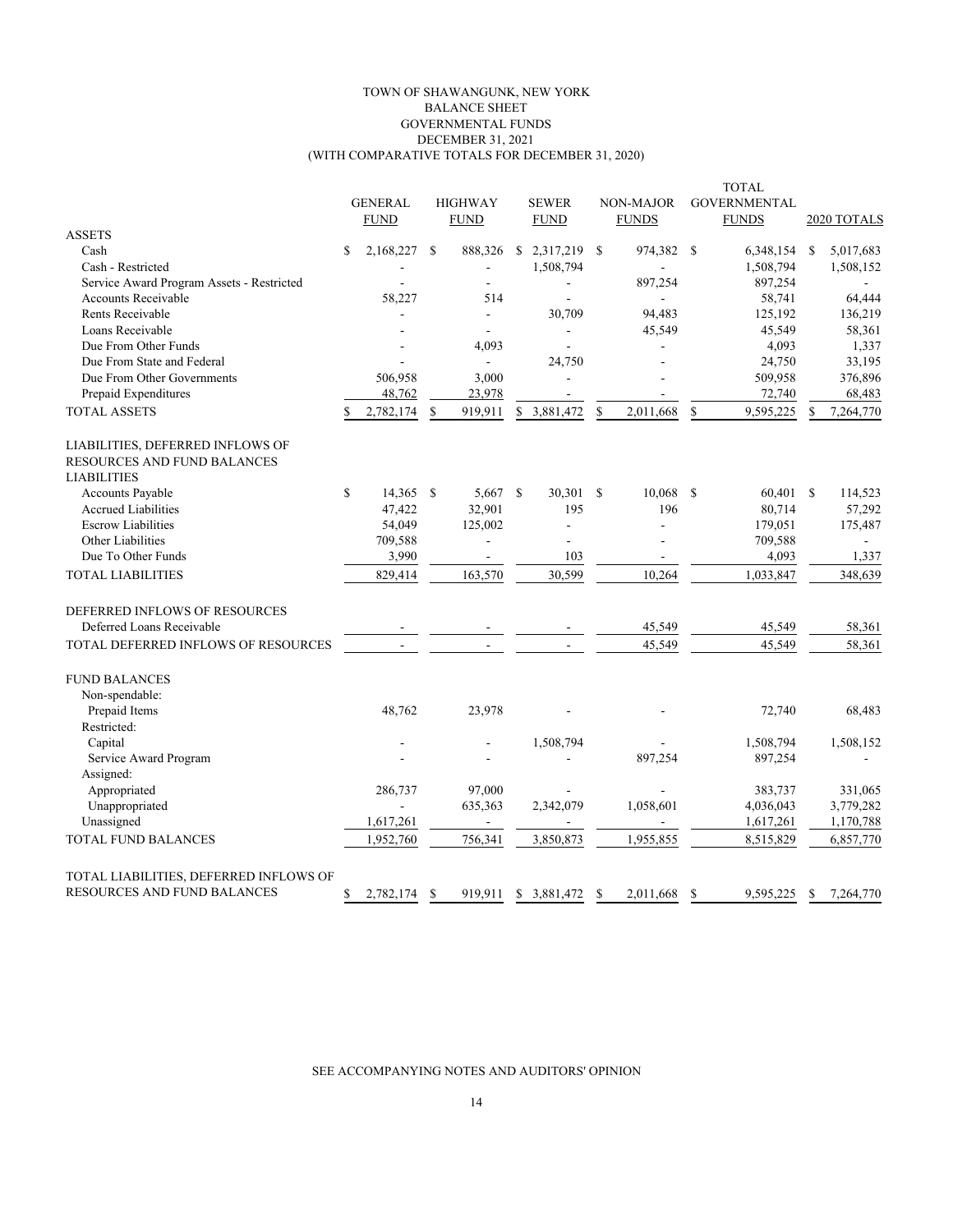#### TOWN OF SHAWANGUNK, NEW YORK RECONCILIATION OF THE GOVERNMENTAL FUNDS BALANCE SHEET WITH THE STATEMENT OF NET POSITION DECEMBER 31, 2021 (WITH COMPARATIVE TOTALS FOR DECEMBER 31, 2020)

#### $\frac{2021}{2020}$ Total Fund Balance – Governmental Funds \$ 8,515,829 \$ 6,857,770 Amounts reported for governmental activities in the statement of net position are different because: Capital assets used in governmental activities are not financial resources and, therefore, are not reported in the governmental funds. The cost of capital assets and accumulated depreciation at December 31, 2021 are \$24,587,201 and \$13,188,739, respectively. 11,398,462 11,787,621 Long-term liabilities are not due and payable in the current period and, therefore, are not reported in the governmental funds. Serial Bonds (2.411,000) Unamortized Bond Premium (160,065) Installment Purchase Debt (63,777) Compensated Absences (161,486) Judgments And Claims 34,029 (2,762,299) (2,878,197) Proportionate share of long-term asset and liability associated with participation in State Retirement Systems are not current financial resources or obligations and are not reported in the governmental funds. Deferred Outflows of Resources 1,968,398 Deferred Inflows of Resources (2,254,031) Net Pension Liability (382,615) (668,248) (707,096) The long-term assets and liabilities associated with participation in the Length of Service Award Program are not current financial resources or obligations and are not reported in the governmental funds. Deferred Outflows of Resources 659,599 Deferred Inflows of Resources (74,322) Total Pension Liability (1,858,850) (1,273,573) (1,190,146) In the governmental funds, loans receivable in the Community Development Fund are offset by deferred revenue. In the statement of net position, the loans are reported at face value. 45,549 58,361 Accrued interest on debt is reported in the statement of net position, regardless of when due. In the governmental funds, interest is not reported until it is due.  $(16,206)$   $(18,096)$ Net Position of Governmental Activities  $$15,239,514$   $$13,910,217$ SEE ACCOMPANYING NOTES AND AUDITORS' OPINION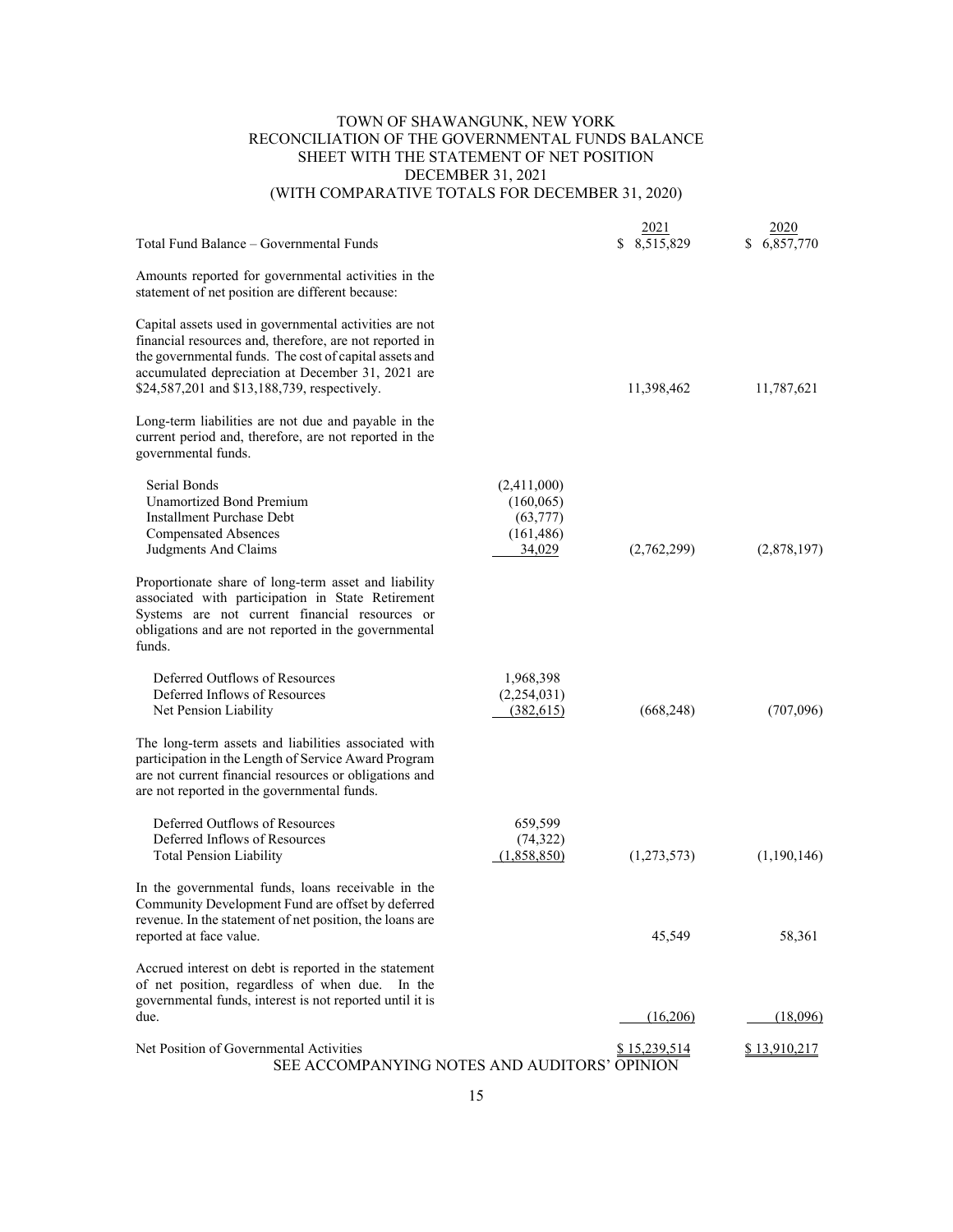#### TOWN OF SHAWANGUNK, NEW YORK STATEMENT OF REVENUES, EXPENDITURES AND CHANGES IN FUND BALANCES GOVERNMENTAL FUNDS YEAR ENDED DECEMBER 31, 2021 (WITH COMPARATIVE TOTALS FOR THE YEAR ENDED DECEMBER 31, 2020)

|                                            |   | <b>GENERAL</b><br><b>FUND</b> |    | <b>HIGHWAY</b><br><b>FUND</b> | <b>SEWER</b><br><b>FUND</b> | NON-MAJOR<br><b>FUNDS</b> |           | <b>TOTAL</b><br><b>GOVERNMENTAL</b><br><b>FUNDS</b> |               | 2020 TOTALS    |
|--------------------------------------------|---|-------------------------------|----|-------------------------------|-----------------------------|---------------------------|-----------|-----------------------------------------------------|---------------|----------------|
| <b>REVENUES</b>                            |   |                               |    |                               |                             |                           |           |                                                     |               |                |
| Real Property Taxes                        | S | 1,573,431                     | -S | 1,934,689                     | \$                          | \$                        | 664,266   | <sup>\$</sup><br>4,172,386                          | <sup>\$</sup> | 4,089,920      |
| Other Tax Items                            |   | 53,118                        |    |                               |                             |                           |           | 53,118                                              |               | 49,174         |
| Non-Property Tax Items                     |   | 393,002                       |    |                               |                             |                           |           | 393,002                                             |               | 361,902        |
| Departmental Income                        |   | 134,462                       |    |                               | 67,540                      |                           | 227,796   | 429,798                                             |               | 475,019        |
| Intergovernmental Charges                  |   | 235,429                       |    |                               | 383,445                     |                           |           | 618,874                                             |               | 489,241        |
| Use of Money and Property                  |   | 11,287                        |    | 881                           | 2,304                       |                           | 56,934    | 71,406                                              |               | 36,920         |
| Licenses and Permits                       |   | 148,248                       |    | 2,600                         |                             |                           |           | 150,848                                             |               | 147,051        |
| Fines and Forfeitures                      |   | 52,215                        |    | $\sim$                        |                             |                           |           | 52,215                                              |               | 45,523         |
| Sale of Property and Compensation For Loss |   | 12,906                        |    | 6,144                         |                             |                           |           | 19,050                                              |               | 21,652         |
| Miscellaneous Local Sources                |   | 39,075                        |    |                               | 25                          |                           |           | 39,100                                              |               | 44,937         |
| State Aid                                  |   | 536,324                       |    | 417,414                       | $\mathbf{r}$                |                           |           | 953,738                                             |               | 659,659        |
| <b>TOTAL REVENUES</b>                      |   | 3,189,497                     |    | 2,361,728                     | 453,314                     |                           | 948,996   | 6,953,535                                           |               | 6,420,998      |
| <b>EXPENDITURES</b>                        |   |                               |    |                               |                             |                           |           |                                                     |               |                |
| General Government Support                 |   | 582,368                       |    | 93                            |                             |                           |           | 582,461                                             |               | 585,737        |
| Public Safety                              |   | 984,943                       |    |                               |                             |                           | 442,863   | 1,427,806                                           |               | 1,302,177      |
| Health                                     |   |                               |    |                               |                             |                           | 85,271    | 85,271                                              |               | 83,961         |
| Transportation                             |   | 104,982                       |    | 1,598,472                     |                             |                           | 22,312    | 1,725,766                                           |               | 1,478,972      |
| Economic Assistance and Opportunity        |   | 657                           |    |                               |                             |                           |           | 657                                                 |               | 552            |
| Culture and Recreation                     |   | 116,640                       |    |                               |                             |                           |           | 116,640                                             |               | 60,395         |
| Home and Community Services                |   | 124,028                       |    |                               | 444,589                     |                           | 141,600   | 710,217                                             |               | 892,497        |
| <b>Employee Benefits</b>                   |   | 629,975                       |    | 504,044                       | 543                         |                           | 49,894    | 1,184,456                                           |               | 1,069,381      |
| Debt Service:                              |   |                               |    |                               |                             |                           |           |                                                     |               |                |
| Principal                                  |   | 119,395                       |    | 74,690                        |                             |                           | 20,543    | 214,628                                             |               | 213,738        |
| Interest                                   |   | 67,677                        |    | 3,925                         |                             |                           | 13,032    | 84,634                                              |               | 100,785        |
| Capital Outlay                             |   |                               |    | $\overline{\phantom{a}}$      |                             |                           | 161,000   | 161,000                                             |               | $\sim$         |
| TOTAL EXPENDITURES                         |   | 2,730,665                     |    | 2,181,224                     | 445,132                     |                           | 936,515   | 6,293,536                                           |               | 5,788,195      |
| <b>EXCESS (DEFICIENCY) OF</b>              |   |                               |    |                               |                             |                           |           |                                                     |               |                |
| REVENUES OVER EXPENDITURES                 |   | 458,832                       |    | 180,504                       | 8,182                       |                           | 12,481    | 659,999                                             |               | 632,803        |
| OTHER FINANCING SOURCES                    |   |                               |    |                               |                             |                           |           |                                                     |               |                |
| Operating Transfers In                     |   | 5,950                         |    |                               |                             |                           |           | 5,950                                               |               | 6,381          |
| <b>Operating Transfers Out</b>             |   | ÷.                            |    |                               |                             |                           | (5,950)   | (5,950)                                             |               | (6,381)        |
| Proceeds of Long-Term Debt                 |   | $\blacksquare$                |    |                               |                             |                           | 161,000   | 161,000                                             |               | $\blacksquare$ |
| TOTAL OTHER FINANCING                      |   |                               |    |                               |                             |                           |           |                                                     |               |                |
| SOURCES AND (USES)                         |   | 5,950                         |    |                               |                             |                           | 155,050   | 161,000                                             |               |                |
| NET CHANGES IN FUND BALANCES               |   | 464,782                       |    | 180,504                       | 8,182                       |                           | 167,531   | 820,999                                             |               | 632,803        |
| FUND BALANCE - Beginning of Year           |   | 1,487,978                     |    | 575,837                       | 3,842,691                   |                           | 1,788,324 | 7,694,830                                           |               | 6,224,967      |
| FUND BALANCE - End of Year                 | S | 1,952,760                     | -S | 756,341                       | \$ 3,850,873                | \$                        | 1,955,855 | 8,515,829<br>\$                                     | \$            | 6,857,770      |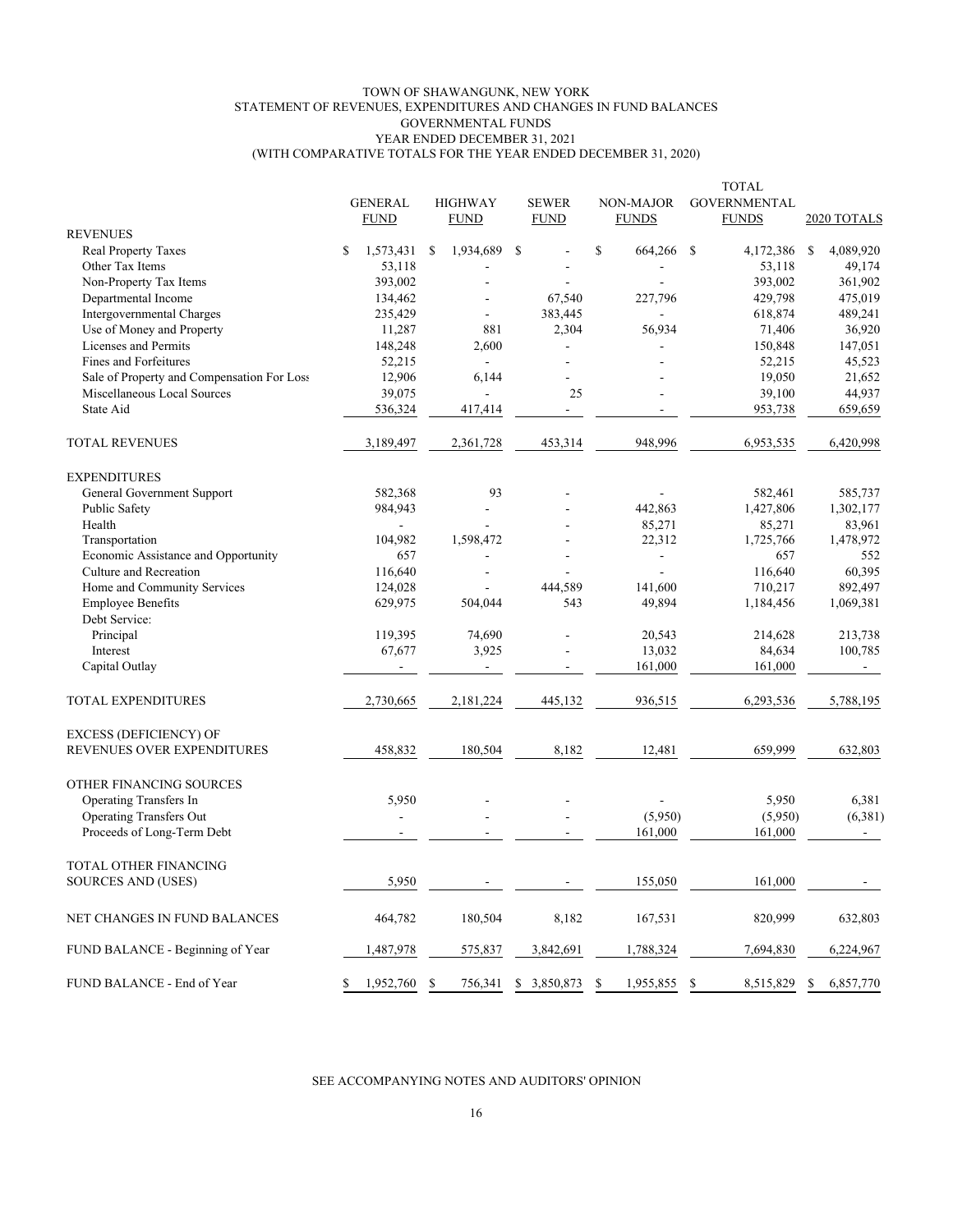#### TOWN OF SHAWANGUNK, NEW YORK RECONCILIATION OF THE STATEMENT OF REVENUES, EXPENDITURES AND CHANGES IN FUND BALANCES OF GOVERNMENTAL FUNDS TO THE STATEMENT OF ACTIVITIES YEAR ENDED DECEMBER 31, 2021 (WITH COMPARATIVE TOTALS FOR DECEMBER 31, 2020)

|                                                                                                                                                                                                                                                                                                                            |                       | 2021          | 2020          |
|----------------------------------------------------------------------------------------------------------------------------------------------------------------------------------------------------------------------------------------------------------------------------------------------------------------------------|-----------------------|---------------|---------------|
| Total Net Change in Fund Balances - Governmental Funds                                                                                                                                                                                                                                                                     |                       | \$<br>820,999 | \$<br>632,803 |
| Amounts reported for governmental activities in the<br>statement of activities are different because:                                                                                                                                                                                                                      |                       |               |               |
| Capital outlays are reported in governmental funds as<br>expenditures. However, on the statement of activities, the<br>cost of those assets is allocated over their estimated useful<br>lives as depreciation expense. This is the amount by which<br>capital outlays exceeded depreciation in the current fiscal<br>year. |                       |               |               |
| <b>Depreciation Expenses</b><br>Capital Outlay<br>Book Value of Disposed Assets                                                                                                                                                                                                                                            | (600, 703)<br>211,544 | (389, 159)    | (364, 583)    |
| Repayment of principal on long-term debt is an<br>expenditures in the governmental funds, but the repayment<br>reduces long-term liabilities in the statement of net<br>position and is not reported in the statement of activities.                                                                                       |                       |               |               |
| Serial Bonds<br><b>Installment Purchase Debt</b>                                                                                                                                                                                                                                                                           | 125,000<br>89,628     | 214,628       | 213,738       |
| In the governmental funds, loans receivable in the<br>Community Development Fund are offset by deferred<br>revenue, and repayments of the loans are reported as<br>revenue. In the statement of net position, the loans<br>receivable are an asset and repayments simply reduce the<br>value of the asset.                 |                       | (12, 812)     | (9, 450)      |
| In the statement of activities, interest on debt is accrued,<br>regardless of when due. In the governmental funds,<br>interest is reported when due.                                                                                                                                                                       |                       |               |               |
| <b>Current Year Accrued Interest</b><br>Prior Year Accrued Interest                                                                                                                                                                                                                                                        | (16,206)<br>18,096    | 1,890         | 6,247         |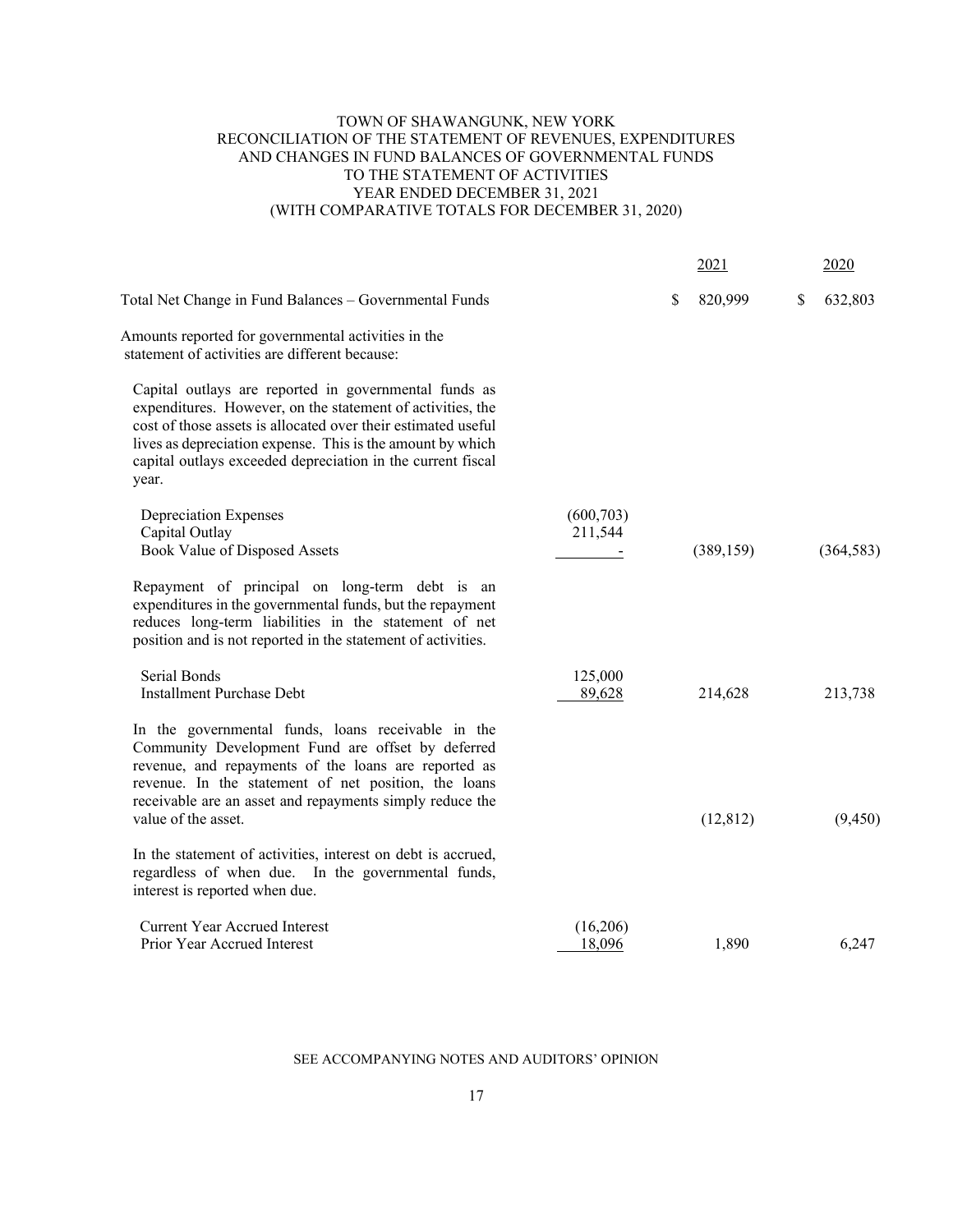#### TOWN OF SHAWANGUNK, NEW YORK RECONCILIATION OF THE STATEMENT OF REVENUES, EXPENDITURES AND CHANGES IN FUND BALANCES OF GOVERNMENTAL FUNDS TO THE STATEMENT OF ACTIVITIES YEAR ENDED DECEMBER 31, 2021 (WITH COMPARATIVE TOTALS FOR DECEMBER 31, 2020)

|                                                                                                                                                                                                                                                                                                |                     | 2021           | 2020       |
|------------------------------------------------------------------------------------------------------------------------------------------------------------------------------------------------------------------------------------------------------------------------------------------------|---------------------|----------------|------------|
| Proceeds of long-term debt are reported as revenues in the<br>governmental funds. In the statement of net position, the<br>proceeds increase the liability.                                                                                                                                    |                     |                |            |
| Serial Bond                                                                                                                                                                                                                                                                                    |                     | (161,000)<br>S |            |
| Bond premiums are reported in the governmental funds as<br>revenues in the year received. However, in the statement<br>of activities, the premium is added to the outstanding debt<br>and amortized as a reduction of interest expense over the<br>life of the bond.                           |                     |                |            |
| <b>Amortization Expense</b>                                                                                                                                                                                                                                                                    |                     | 12,554         | 12,554     |
| (Increases) decreases in proportionate share of net pension<br>asset/liability reported in the statement of activities do not<br>provide for, or require the use of, current financial<br>resources and, therefore, are not reported as revenues or<br>expenditures in the governmental funds. |                     |                |            |
| Police and Fire Retirement System<br>Employees' Retirement System                                                                                                                                                                                                                              | (40,277)<br>79,125  | 38,848         | (513, 407) |
| (Increase) decreases in the total pension liability reported<br>in the statement of activities do not provide for, or require<br>the use of, current financial resources and, therefore, are<br>not reported as revenues or expenditures in the<br>governmental funds.                         |                     |                |            |
| Length of Service Award Program                                                                                                                                                                                                                                                                |                     | (83, 427)      | (64, 472)  |
| In the statement of activities, long-term liabilities are<br>reported when the liability is incurred regardless of when<br>the payments are due.<br>In the governmental funds,<br>expenditures for these items are reported by the amount of<br>financial resources used (paid).               |                     |                |            |
| <b>Compensated Absences</b><br>Judgments and Claims                                                                                                                                                                                                                                            | (16, 596)<br>66,312 | 49,716         | 3,419      |
| Change in Net Position of Governmental Activities                                                                                                                                                                                                                                              |                     | 492,237        | (83,151)   |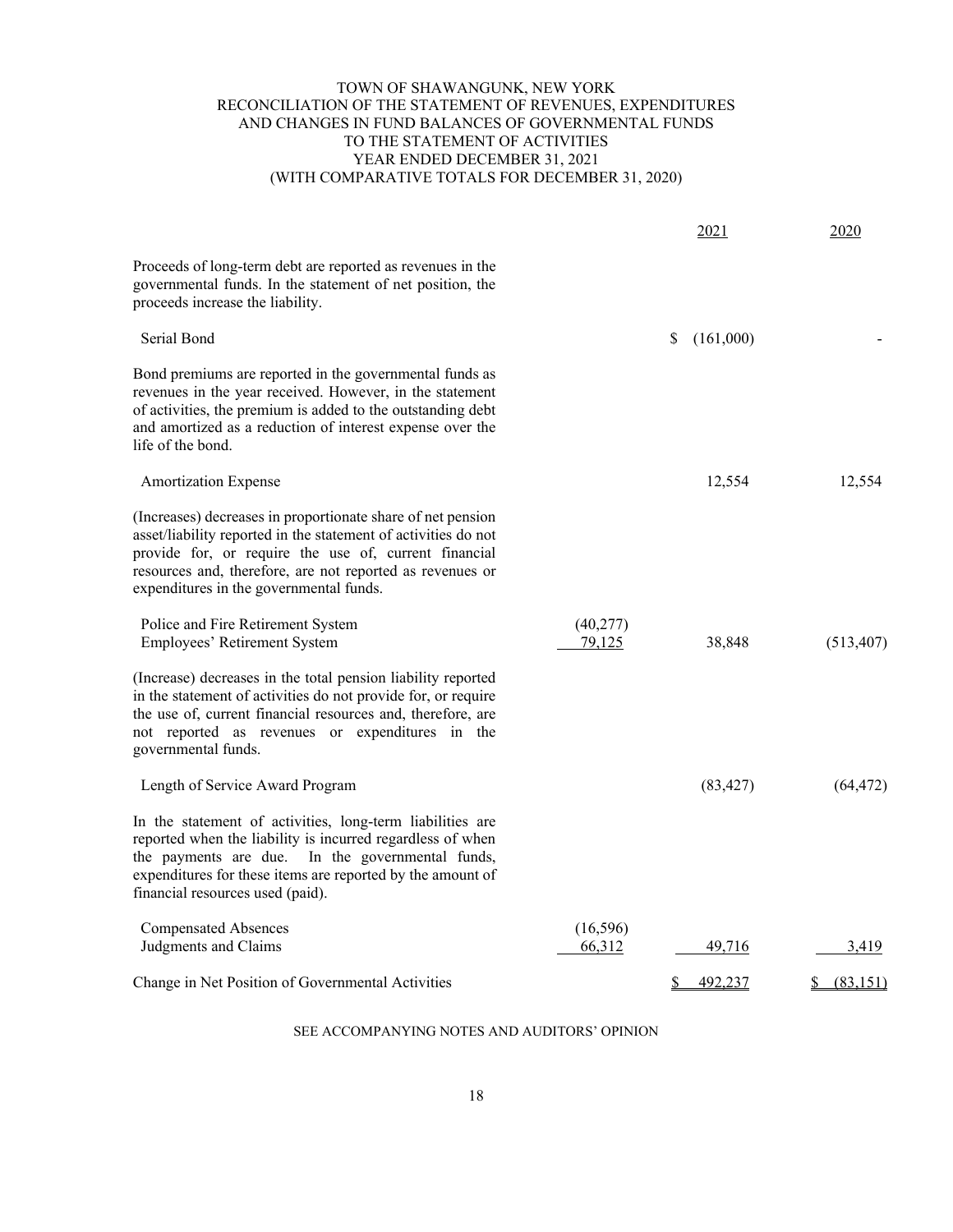## TOWN OF SHAWANGUNK, NEW YORK STATEMENT OF FIDUCIARY NET POSITION FIDUCIARY FUNDS DECEMBER 31, 2021

|                                          | <b>CUSTODIAL</b><br><b>FUND</b> |  |  |
|------------------------------------------|---------------------------------|--|--|
| <b>ASSETS</b><br>Cash                    | \$                              |  |  |
| <b>TOTAL ASSETS</b>                      |                                 |  |  |
| <b>LIABILITIES</b><br>Due To Other Funds |                                 |  |  |
| <b>TOTAL LIABILITIES</b>                 |                                 |  |  |
| <b>TOTAL NET POSITION</b>                |                                 |  |  |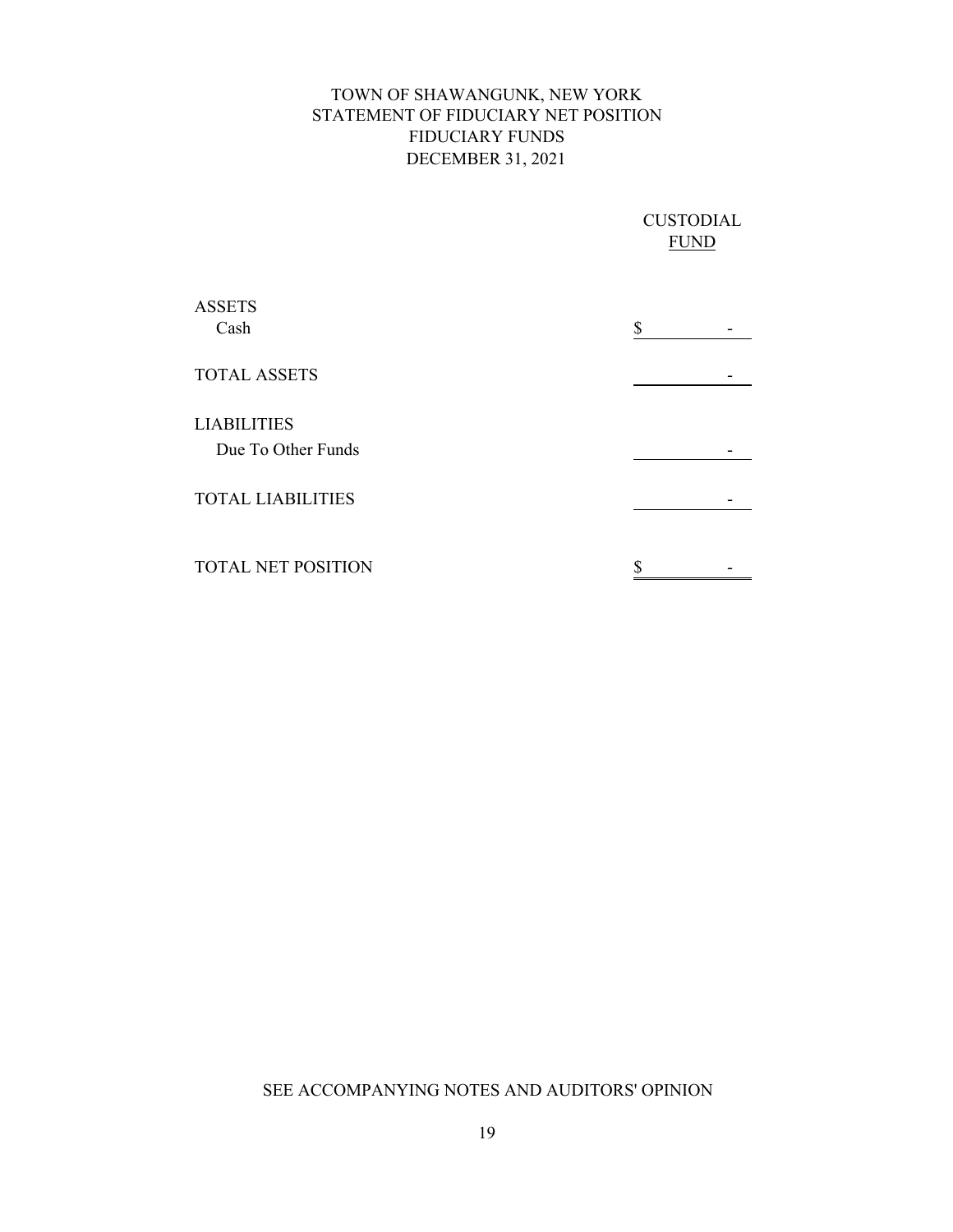## TOWN OF SHAWANGUNK, NEW YORK STATEMENT OF CHANGES IN FIDUCIARY NET POSITION FIDUCIARY FUNDS YEAR ENDED DECEMBER 31, 2021

|                                              | <b>CUSTODIAL</b><br>FUND |           |  |  |
|----------------------------------------------|--------------------------|-----------|--|--|
| <b>ADDITIONS</b>                             |                          |           |  |  |
| Fines Collected For Other Governments        | \$                       | 31,656    |  |  |
| <b>Taxes Collected For Other Governments</b> |                          | 1,312,810 |  |  |
| <b>TOTAL ADDITIONS</b>                       |                          | 1,344,466 |  |  |
| <b>DEDUCTIONS</b>                            |                          |           |  |  |
| Fines Paid To Other Governments              |                          | 31,656    |  |  |
| Taxes Paid To Other Governments              |                          | 1,312,810 |  |  |
| <b>TOTAL DEDUCTIONS</b>                      |                          | 1,344,466 |  |  |
| Change In Net Position                       |                          |           |  |  |
| NET POSITION - Beginning Of Year (Restated)  |                          |           |  |  |
| NET POSITION - End Of Year                   |                          |           |  |  |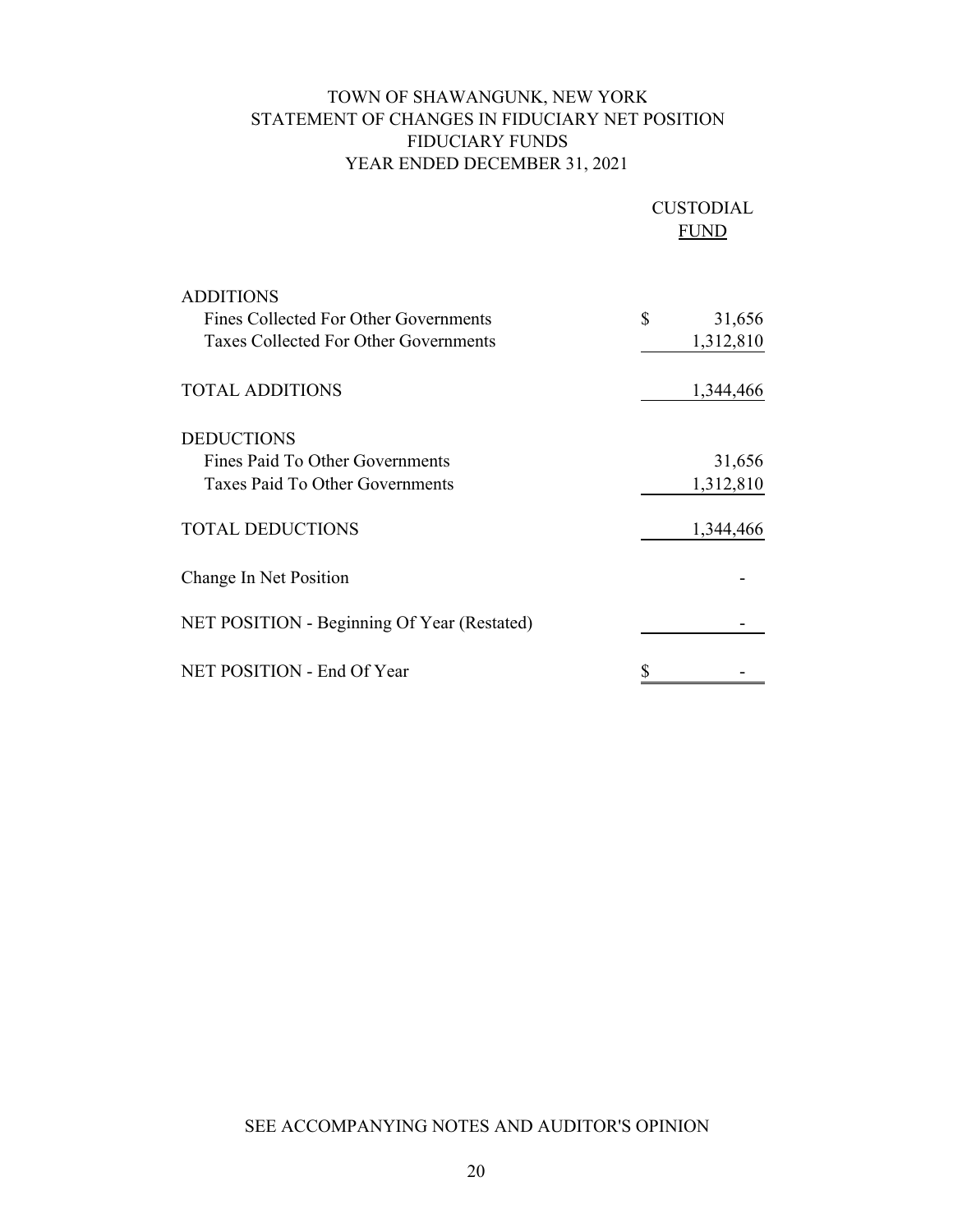#### NOTE 1 - SUMMARY OF SIGNIFICANT ACCOUNTING POLICIES

The Town of Shawangunk, New York, was established in 1788 and operates in accordance with Town Law and various other applicable laws of the State of New York. The Town Board is the legislative body responsible for overall operation, and the Town Supervisor serves as chief executive and chief financial officer.

The Town provides the following basic services: general government support, public safety, health, transportation, economic assistance and opportunity, culture and recreation, and home and community services.

 The accounting policies for the Town conform to accounting principles generally accepted in the United States of America as applicable to governments. The following is a summary of the Town's more significant accounting policies:

#### **A. Reporting Entity**

In evaluating how to define the government, for financial reporting purposes, management has considered all potential component units. The decision to include a potential component unit in the reporting entity was made by applying the criteria set forth in accounting principles generally accepted in the United States of America. The basic - but not the only - criterion for including a potential component unit within the reporting entity is the governing body's ability to exercise oversight responsibility. The most significant manifestation of this ability is financial interdependency. Other manifestations of the ability to exercise responsibility include, but are not limited to, the selection of governing authority, the designation of management, the ability to significantly influence operations, and accountability for fiscal matters. A second criterion used in the evaluation of potential component units is the scope of public service. Application of this criterion involves considering whether the activity benefits the government and/or its citizens, or whether the activity is conducted within the geographic boundaries of the government and is generally available to its citizens. A third criterion used to evaluate potential component units for inclusion or exclusion from the reporting entity is the existence of special financing relationships, regardless of whether the government is able to exercise oversight responsibilities. There are no other entities that should be included in the financial report.

#### **B. Basis of Presentation**

## 1. Town-wide statements:

The Statement of Net Position and the Statement of Activities present financial information about the Town as a whole.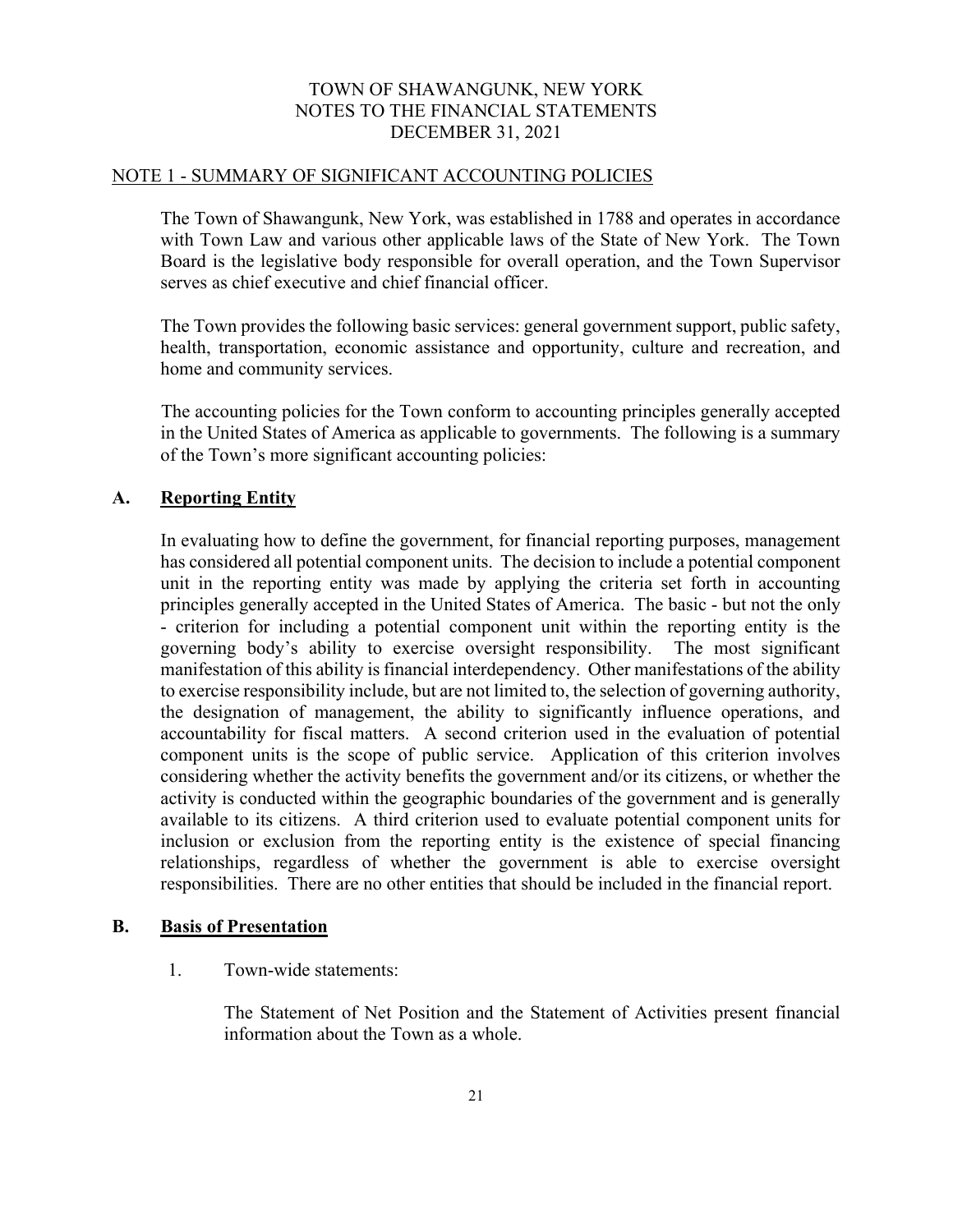#### NOTE 1 - SUMMARY OF SIGNIFICANT ACCOUNTING POLICIES (Continued)

These statements include the financial activities of the overall Town, except those that are fiduciary. Eliminations have been made to minimize the double counting of internal transactions. Governmental activities generally are financed through taxes, state aid, intergovernmental revenues, and other exchange and nonexchange transactions. Operating grants include operating-specific and discretionary (either operating or capital) grants. Business types activities are financed by fees charged to external parties.

The Statement of Activities presents a comparison between direct expenses and program revenues for the business-type activity and for each function of the Town's governmental activities. Direct expenses are those that are specifically associated with and are clearly identifiable to a particular function. Program revenues include charges paid by the recipients of goods or services offered by the programs, and grants and contributions that are restricted to meeting the operation or capital requirements of a particular program. Revenues that are not classified as program revenues, including all taxes, are presented as general revenues.

2. Fund financial statements:

The fund statements provide information about the Town's funds, including fiduciary funds. Separate statements for each fund category (governmental, proprietary and fiduciary) are presented. The emphasis of fund financial statements is on major governmental funds each displayed in a separate column.

The Town reports the following major Governmental Funds:

- a. *General Fund* the principal operating fund of the Town and is used to account for all financial resources except those required to be accounted for in another fund.
- b. *Special Revenue Funds* used to account for the proceeds of specific revenue sources that are legally restricted to expenditures for specified purposes. The major Special Revenue Funds of the Town are as follows:

 *Highway Fund*- used to account for road and bridge maintenance and improvements as defined in the Highway Law of the State of New York.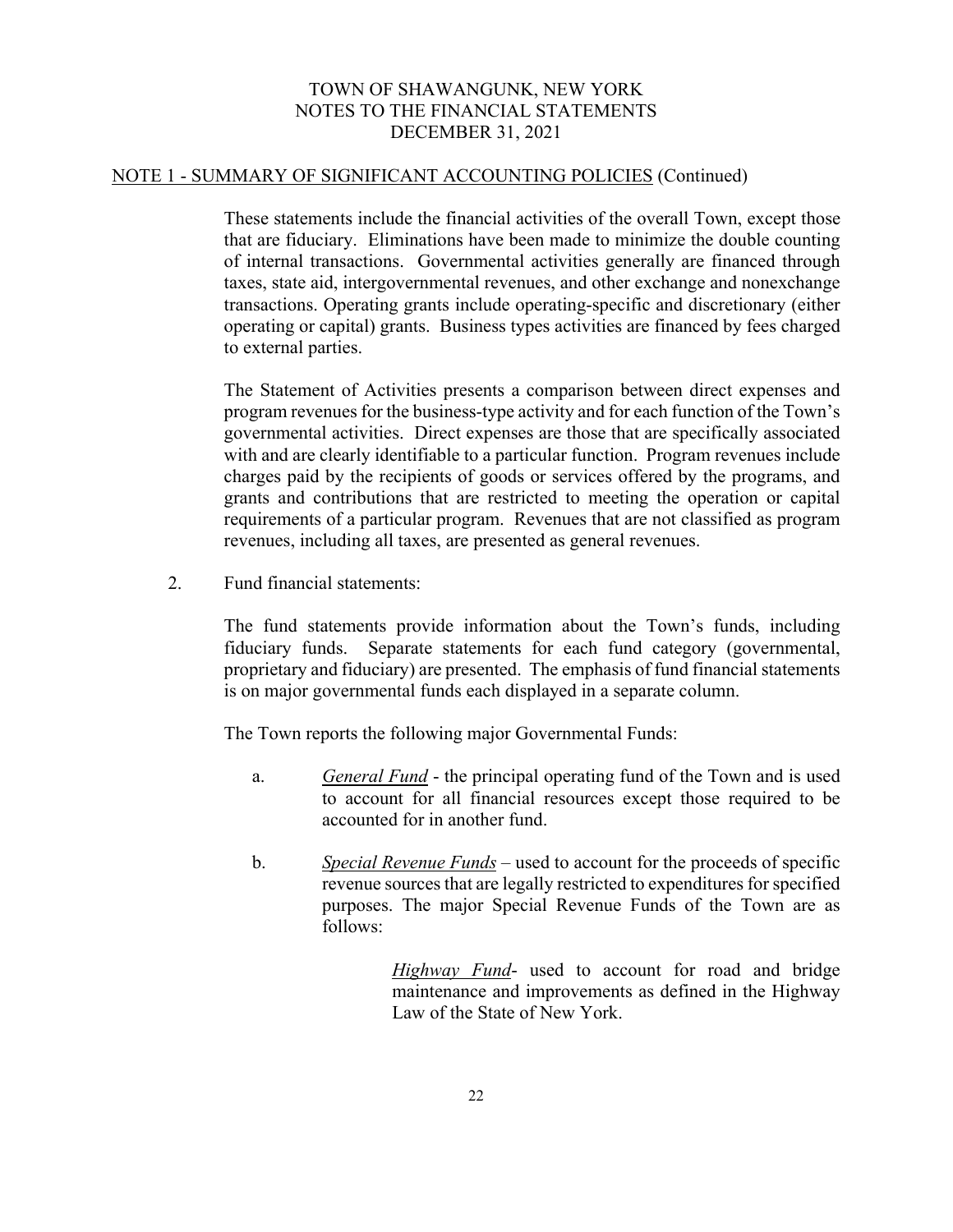## NOTE 1 - SUMMARY OF SIGNIFICANT ACCOUNTING POLICIES (Continued)

*Special Districts Fund* – used to account for the operating and maintenance of the Town's sewer district.

The Town reports the following non-major Governmental Funds:

a. *Special Revenue Funds*

*Special Districts Fund* – used to account for taxes or other revenues which are raised or received to provide special services to areas that encompass less than the whole Town. The Town reports the following non-major Special District funds:

|      | Lighting  |
|------|-----------|
| ii.  | Water     |
| 111. | Drainage  |
| iv.  | Fire      |
| V.   | Sidewalk  |
| vi   | Ambulance |

*Miscellaneous Special Revenue Fund* – used to account for the proceeds of specific revenue sources that are restricted to expenditures for specified purposes.

*Community Development Fund –* used to account for projects financed by entitlements from the US Department of Housing and Urban Development.

 b. *Capital Projects Fund* – These funds are used to account for financial resources to be used for acquisition or construction of major capital facilities.

Additionally, the Town reports the following fund type:

a. *Fiduciary Fund*

This fund is used to account for fiduciary activities. Fiduciary activities are those in which the Town acts as trustee or agent for resources that belong to others. These activities are not included in the Town-wide financial statements because their resources do not belong to the Town and are not available to be used.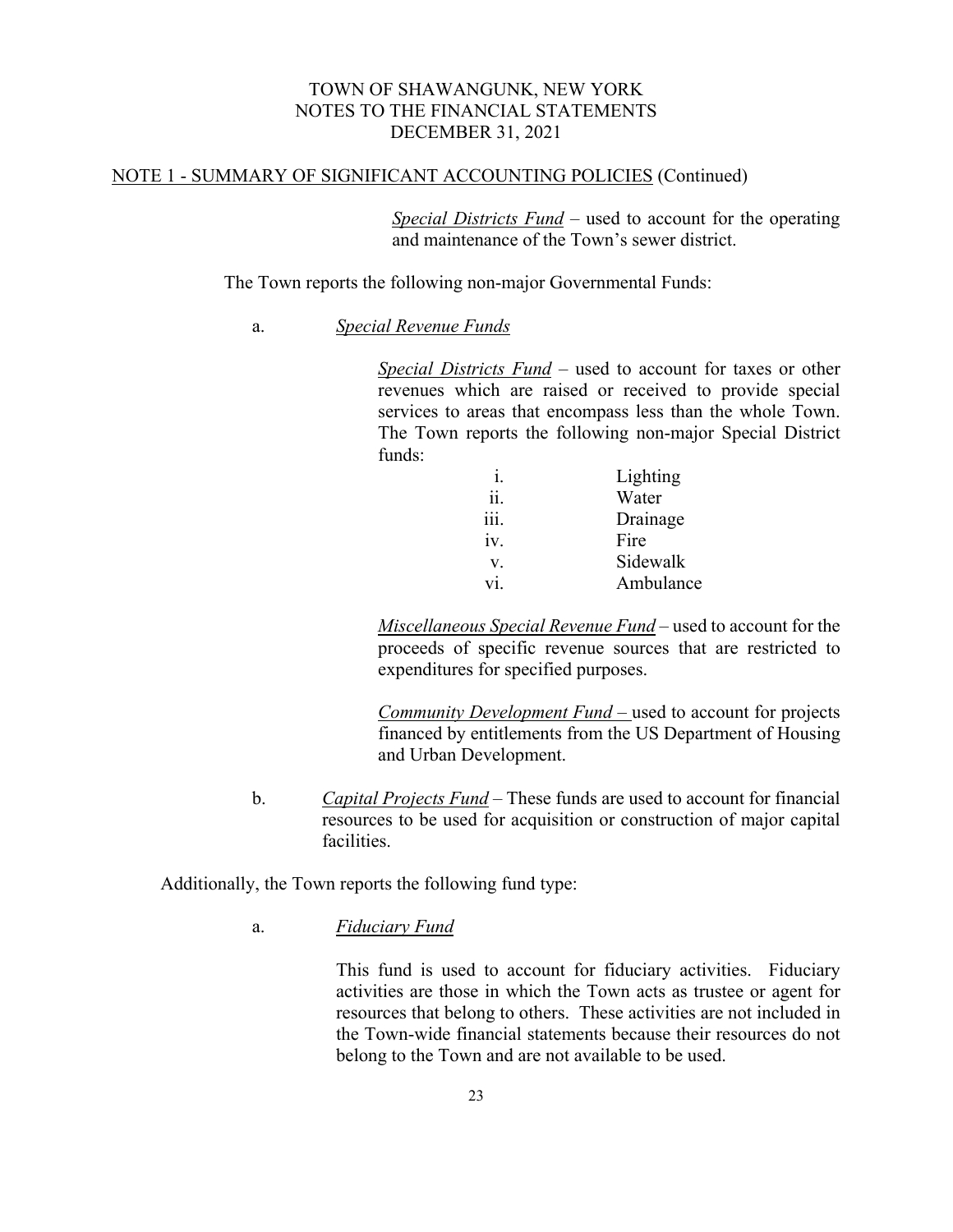## NOTE 1 - SUMMARY OF SIGNIFICANT ACCOUNTING POLICIES (Continued)

#### **C. Basis of Accounting/Measurement Focus**

The Town-wide and Fiduciary Fund financial statements are reported using the economic resources measurement focus and the accrual basis of accounting. Revenues are recorded when earned and expenses are recorded at the time liabilities are incurred, regardless of when the related cash transaction takes place. Non-exchange transactions, in which the Town gives or receives value without directly receiving or giving equal value in exchange, include property taxes, grants and donations. On an accrual basis, revenue from property taxes is recognized in the fiscal year for which the taxes are levied. Revenue from grants and donations is recognized in the fiscal year in which all eligibility requirements have been satisfied.

The governmental fund statements are reported using the current financial resources measurement focus and the modified accrual basis of accounting. Under this method, revenues are recognized when measurable and available. The Town considers all revenues reported in the governmental funds to be available if the revenues are collected within one year after the end of the fiscal year.

Expenditures are recorded when the related fund liability is incurred, except for principal and interest on general long-term debt, claims and judgments, and compensated absences, which are recognized as expenditures to the extent they have matured. General capital asset acquisitions are reported as expenditures in governmental funds. Proceeds of general long-term debt and acquisitions under capital leases are reported as other financing sources.

## **D. Property Taxes**

Town real property taxes are levied annually no later than December 31, and become a lien on January 1. Taxes are collected during the period January 1 to May 31. Taxes for County purposes are levied together with taxes for Town and special district purposes as a single bill. The Town and special districts receive the full amount of their levies annually out of the first amounts collected on the combined bills. The County assumes enforcement responsibility for all taxes levied in the Towns.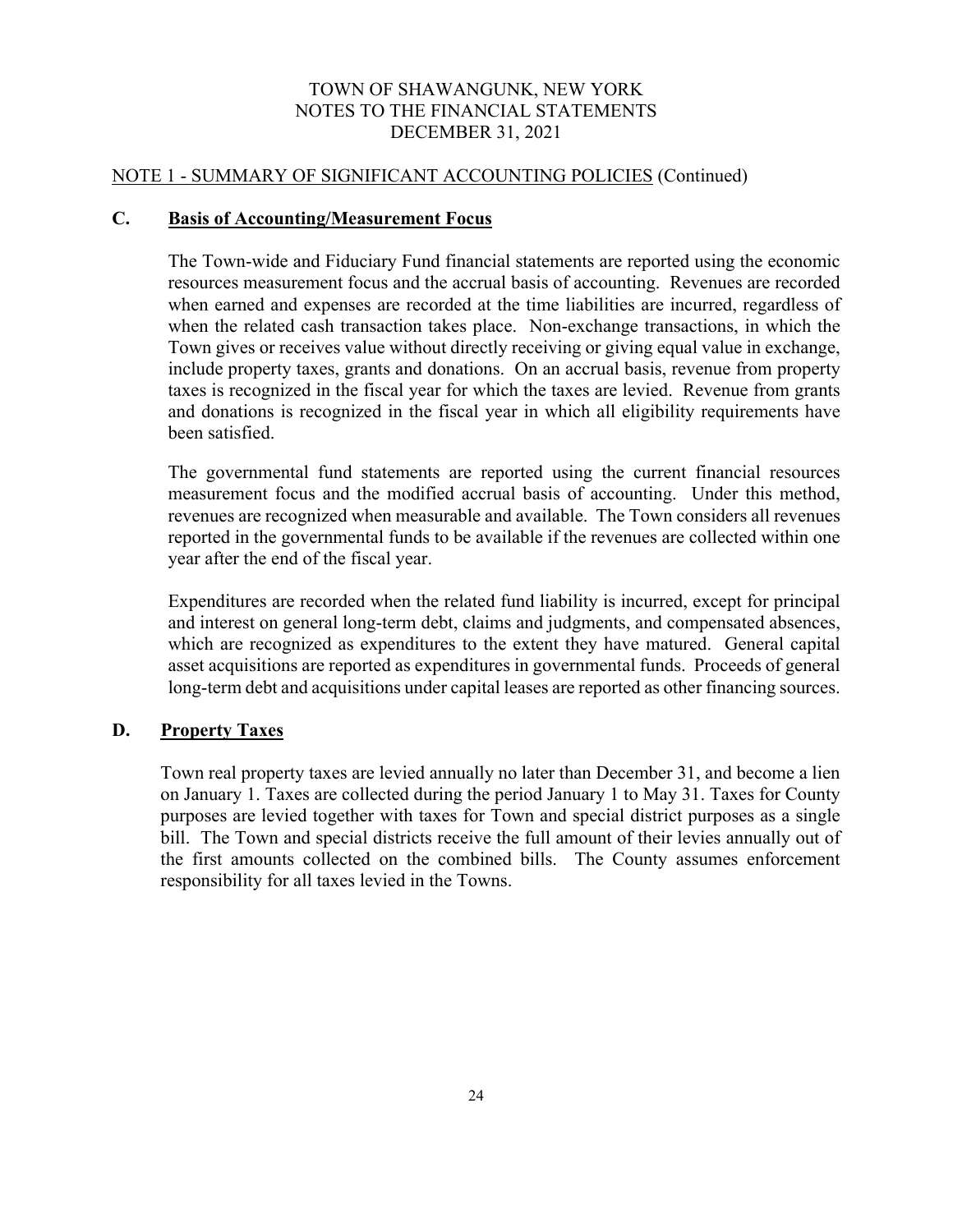#### NOTE 1 - SUMMARY OF SIGNIFICANT ACCOUNTING POLICIES (Continued)

## **E. Budget Policies**

The Town follows the procedures enumerated below in establishing the budgetary data reflected in the financial statement.

- a) The head of each administrative unit shall submit to the budget office an estimate of revenues and expenditures for such administrative unit for the ensuing year.
- b) The budget officer, upon completion of the review of the estimates, shall prepare a tentative budget and file such budget in the Office of the Town Clerk on or before September 30<sup>th</sup>.
- c) On or before October  $5<sup>th</sup>$ , the Town Clerk shall present the tentative budget to the Town Board.
- d) The Town Board shall review the tentative budget and may make such changes, alterations and revisions as it shall consider advisable and which are consistent with the law. Upon completion of such review, the tentative budget and any modifications as approved by the Town Board shall become the preliminary budget.
- e) On or before the Thursday following the general election, the Town Board shall hold a public hearing on the preliminary budget.
- f) After the public hearing, the Town Board may further change, alter and revise the preliminary budget subject to provisions of the law.
- g) The preliminary budget as submitted or amended shall be adopted by resolution no later than November 20<sup>th</sup>.
- h) Formal budgetary integration is employed during the year as a management control device for the governmental funds.
- i) Budgets for General and Special Revenue Funds are adopted on a basis consistent with accounting principles generally accepted in the United States of America. The Capital Projects and Community Development Funds are budgeted on a project basis.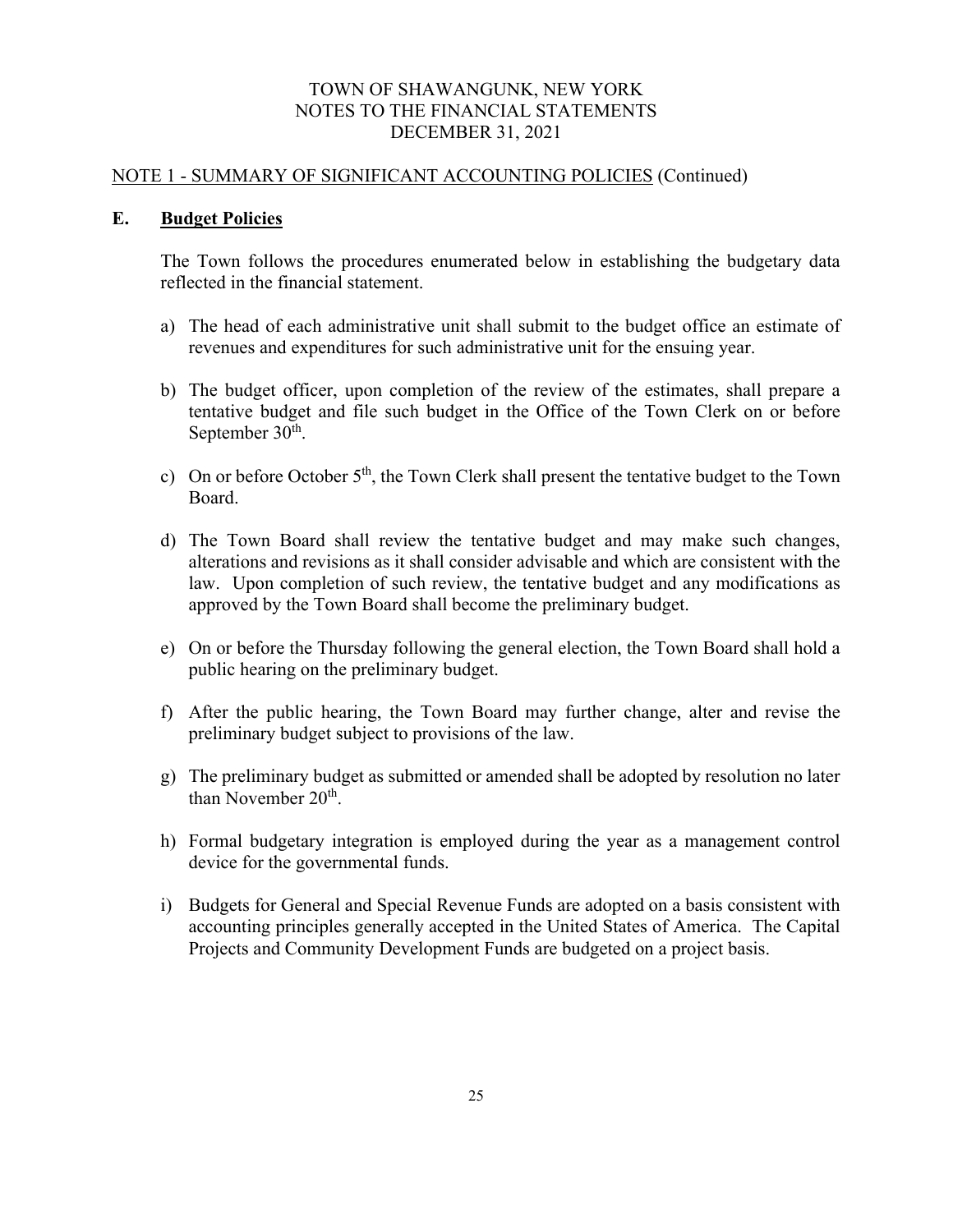## NOTE 1 - SUMMARY OF SIGNIFICANT ACCOUNTING POLICIES (Continued)

- j) The Town Board maintains control of the budget at the function level of expenditure.
- k) Appropriations in the General and Special Revenue Funds lapse at the end of the fiscal year except that outstanding encumbrances are re-appropriated in the succeeding year.

## **F. Encumbrances**

 Encumbrance accounting, under which purchase orders, contracts, and other commitments for the expenditure of monies are recorded in order to reserve applicable appropriations, is employed as an extension of formal budgetary integration in the governmental funds. Open encumbrances do not constitute expenditures or liabilities and will be honored through budget appropriations in the subsequent year.

## **G. Budget Basis Of Accounting**

Budgets are adopted annually on a basis consistent with accounting principles generally accepted in the United States of America. Appropriations authorized for the current year are increased by the amount of encumbrances carried forward from the prior year.

Budgetary controls for the Community Development Fund are established in accordance with the applicable grant agreement that covers a period other than the Town's fiscal year.

## **H. Compensated Absences**

Consistent with GASB Statement 16, Accounting for Compensated Absences, an accrual for accumulated sick leave is included in the compensated absences liability at year-end. The compensated absences liability is calculated on the pay rates in effect at year-end.

For the Town-wide Statements, the current portion is the amount estimated to be used in the following year, in accordance with GAAP. For the governmental funds, in the Fund Financial Statements, all of the compensated absences are considered long-term and, therefore, are not a fund liability and represent a reconciling item between the fund level and Town-wide presentations.

## **I. Insurance**

The Town of Shawangunk participates in a risk sharing pool to insure workers' compensation claims. This is a public entity risk pool created under Article 5 of the Workers' Compensation Law, to finance liability and risks related to workers' compensation claims. The Town's estimated share of the net liability for unbilled and open claims at December 31, 2021 was \$(34,029).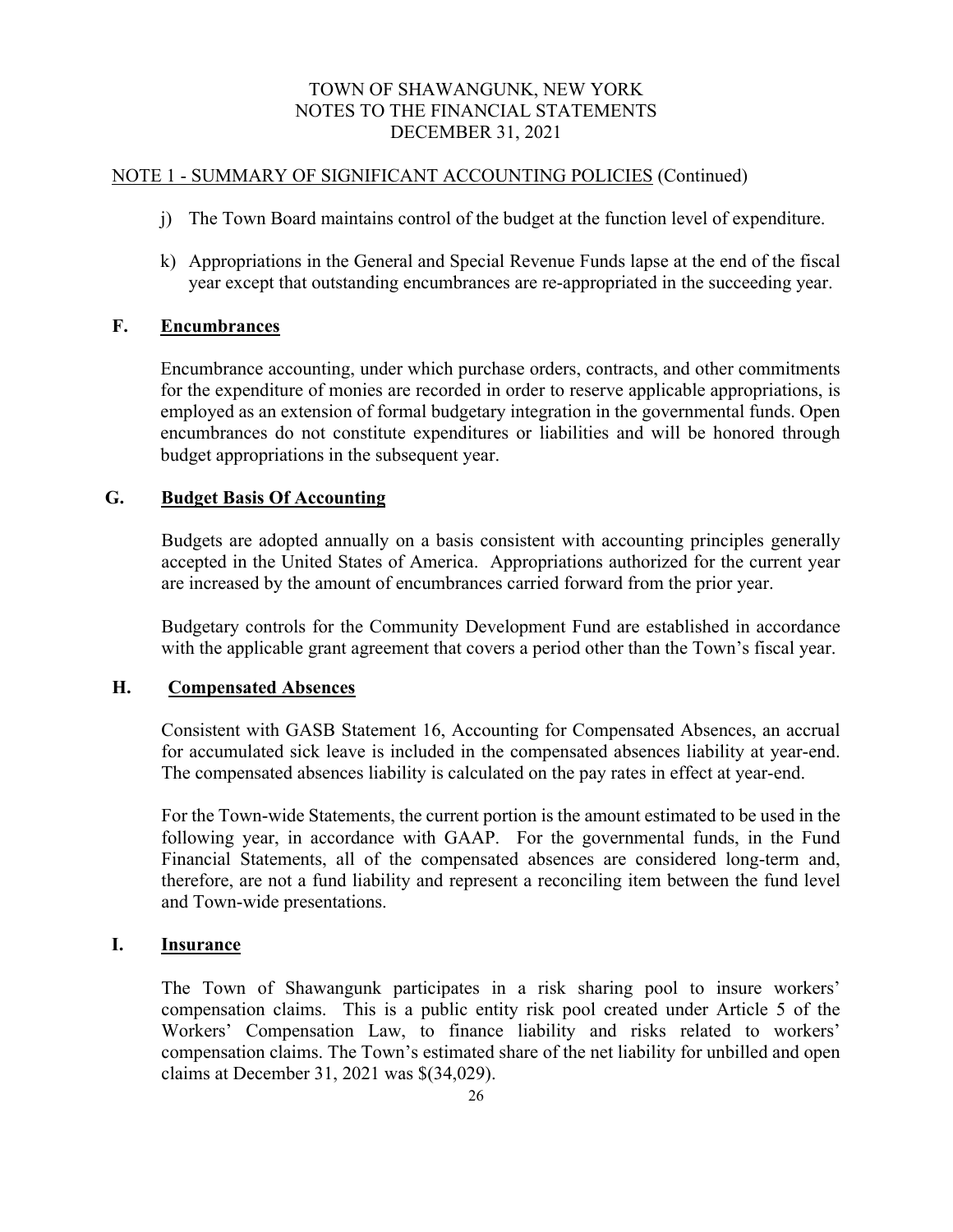#### NOTE 1 - SUMMARY OF SIGNIFICANT ACCOUNTING POLICIES (Continued)

## **J**. **Post Employment Benefits**

In addition to providing pension benefits, the Town provides health insurance coverage and survivor benefits for retired employees and their families. Substantially all of the Town's employees may become eligible for these benefits if they reach normal retirement age while working for the Town. Health care benefits and survivors benefits are provided through an insurance company whose premiums are based on the benefits paid during the year. The Town recognizes the cost of providing benefits by recording its share of insurance premiums as an expenditure in the year paid.

## **K. Cash and Cash Equivalents**

For financial statement purposes, the Town considers all highly liquid investments of three months or less as cash equivalents.

## **L. Accounts Receivable**

Accounts receivable are shown gross, with uncollectible amounts recognized under the direct write-off method. No allowance for uncollectible accounts has been provided since it is believed that such allowance would be immaterial.

## **M. Capital Assets**

The Town has established a formal system of accounting for its capital assets. Purchased or constructed capital assets are reported at cost. Donated capital assets are valued at their estimated fair market value on the date received. The cost of normal maintenance and repairs that do not add to the value of the asset or materially extend assets' lives are not capitalized. The capitalization threshold used by the Town is \$5,000.

All reported capital assets except for land and construction in progress are depreciated. Depreciation is computed using the straight-line method over the following estimated useful lives:

|                       | ES LIMATED          |
|-----------------------|---------------------|
| <b>ASSET CLASS</b>    | <b>USEFUL LIVES</b> |
| <b>Buildings</b>      | 50                  |
| Site Improvements     | $15 - 20$           |
| Machinery & Equipment | $5 - 15$            |
| Furniture             | 5                   |
| Infrastructure        | 15-40               |
|                       |                     |

**ESTIMATED**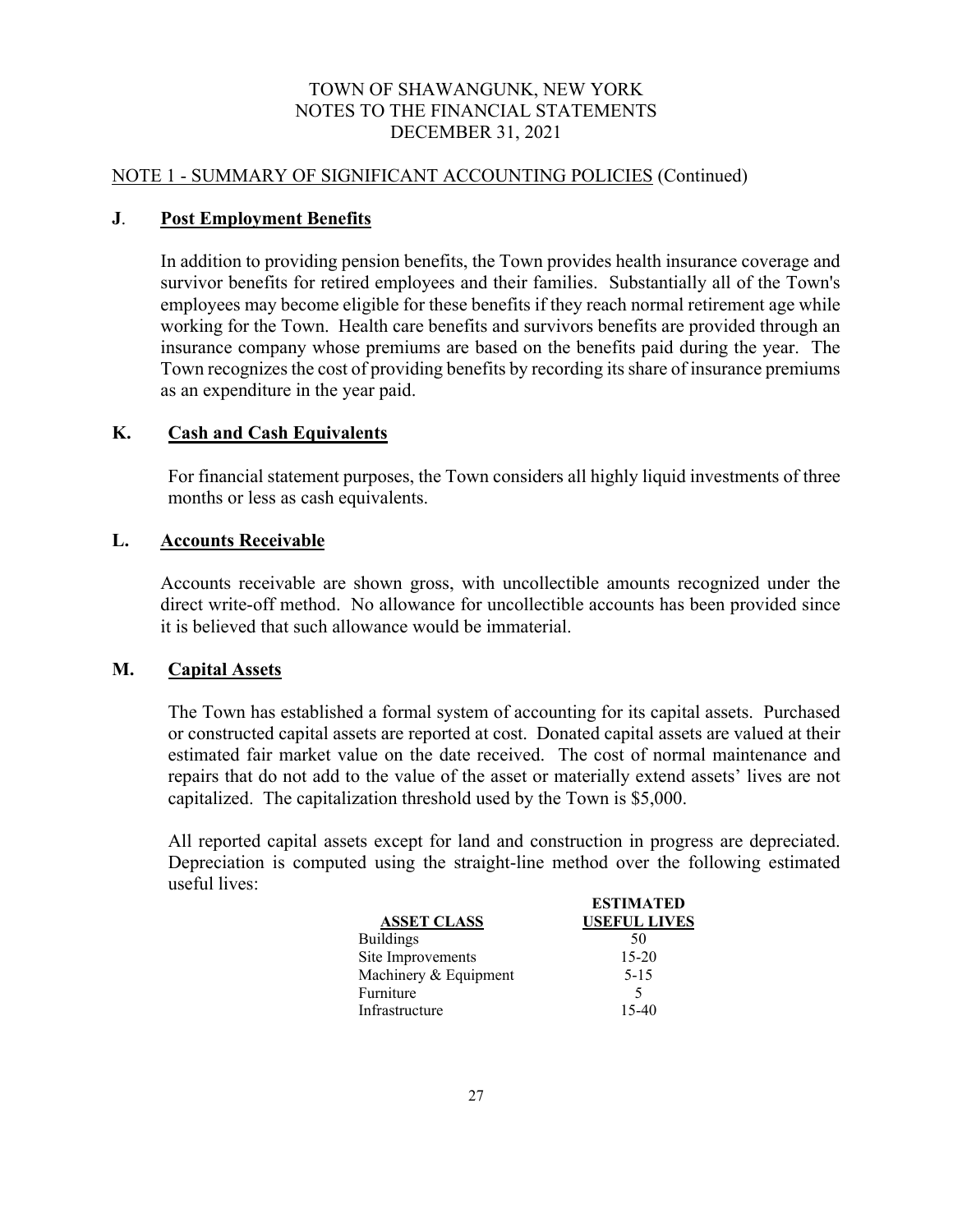#### NOTE 1 - SUMMARY OF SIGNIFICANT ACCOUNTING POLICIES (Continued)

In the fund financial statements, fixed assets used in governmental fund operations are accounted for as capital outlay expenditures of the governmental fund upon acquisition. Fixed assets are not capitalized and related depreciation is not reported in the governmental fund financial statements.

## **N**. **Interfund Activity**

The amounts reported on the Statement of Net Position for due to and due from other funds represents amounts due between different fund types (governmental activities/business type activities and fiduciary funds). Eliminations have been made for amounts due to and due from within the same fund type. A detailed description of the individual fund balances at year-end is provided subsequently in these Notes.

## **O**. **Equity Classifications**

In the Town-wide statements there are three classes of net position:

Net investment in capital assets – consists of net capital assets (cost less accumulated depreciation) reduced by outstanding balances of related debt obligations from the acquisition, construction or improvement of those assets.

Restricted – reports net position when constraints placed on the assets are either externally imposed by creditors (such as through debt covenants), grantors, contributors, laws or regulations of other governments or imposed by law through constitutional provisions or enabling legislation.

Unrestricted – reports all other net position that does not meet the definition of the above two classifications and is deemed to be available for general use by the Town.

Order of Use of Net Position:

When an expense is incurred for which both restricted and unrestricted resources are available, the Board will assess the current financial condition of the Town and determine which classification of net position will be charged.

In the fund basis statements there are five classifications of fund balance:

Non-spendable – includes amounts that cannot be spent because they are either not in spendable form or legally or contractually required to be maintained intact. Non-spendable fund balances include prepaid retirement system expenditures of \$72,740 in the General and Highway Funds as of December 31, 2021.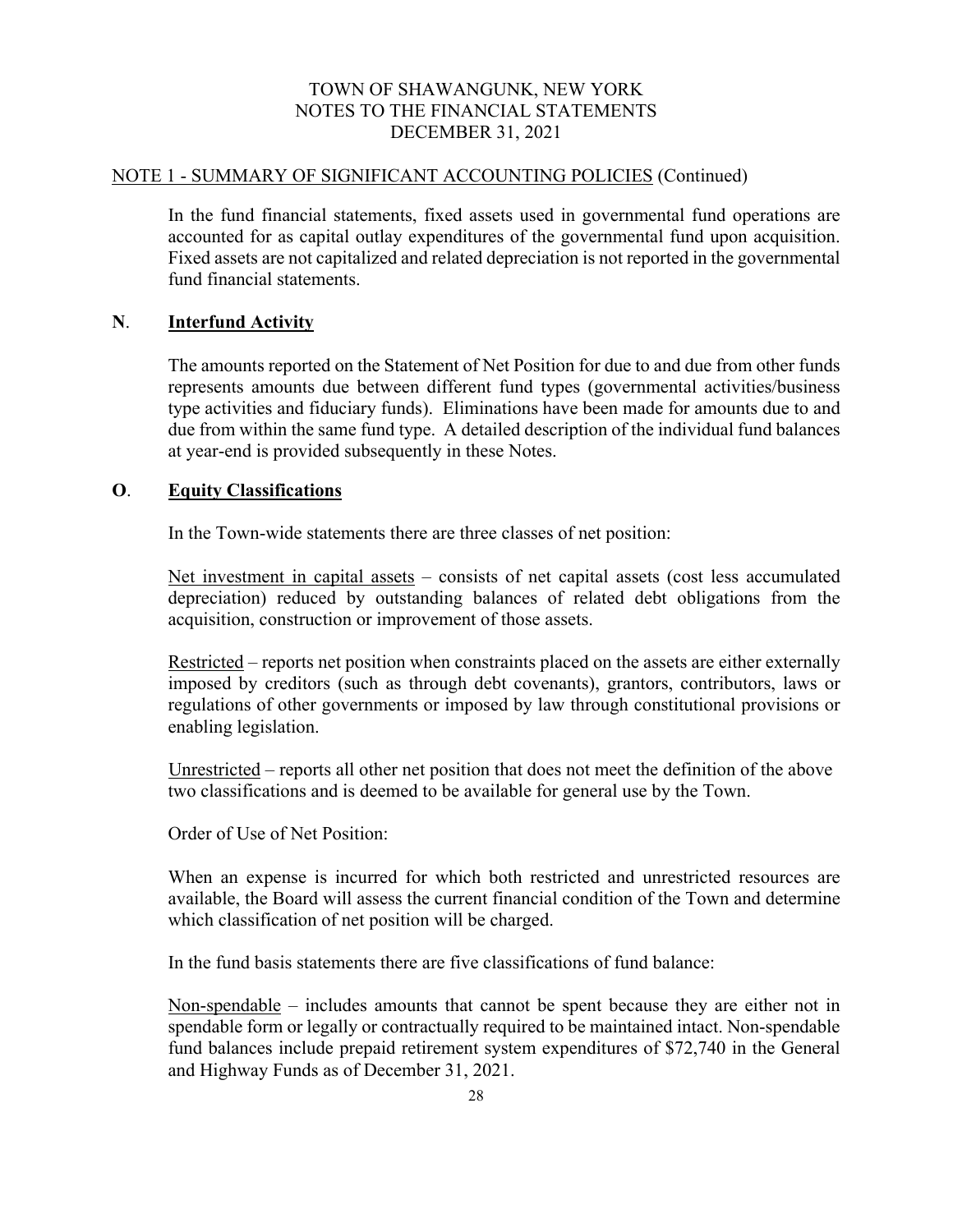#### NOTE 1 - SUMMARY OF SIGNIFICANT ACCOUNTING POLICIES (Continued)

Restricted – includes amounts with constraints placed on the use of resources either externally imposed by creditors, grantors, contributors or laws or regulations of other governments; or imposed by law through constitutional provisions or enabling legislation. All encumbrances of funds other than the General Fund are classified as restricted fund balance. The Town has established the following restricted fund balances:

#### Capital

Used to finance all or part of the cost of construction, reconstruction or acquisition of capital improvements and/or equipment. Permissive referendum is required for either establishment of or payments from the reserve, depending on which type of capital reserve is set up. This reserve is accounted for in the Sewer Fund.

#### Service Award Program

Used to pay benefits related to the Town's Length of Service Award Program (LOSAP). This reserve is accounted for in the Fire District.

Committed – includes amounts that can only be used for a specific purpose pursuant to constraints imposed by formal action of the Town's highest level of decision making authority before the end of the fiscal year, and requires the same level of formal action to remove the constraint. The Town Board is the decision making authority that can, by resolution prior to the end of the fiscal year, commit fund balance. The Town had no committed fund balances as of December 31, 2021.

Assigned – includes amounts that are subject to a purpose constraint that represents an intended use established by the government's highest level of decision making authority, or by their designated official. The purpose of the assignment must be narrower than the purpose of the General Fund, and in funds other than the General Fund, assigned fund balance represents the residual amount of fund balance. Assigned fund balance generally includes encumbrances and appropriated fund balance. The Town Board is the decision making authority that can, by resolution, assign fund balance.

Unassigned – represents the residual classification for the General Fund, and could report a surplus or deficit. In funds other than the General Fund, the unassigned classification should be used only to report a deficit fund balance resulting from overspending for specific purposes for which amounts had been restricted, committed or assigned.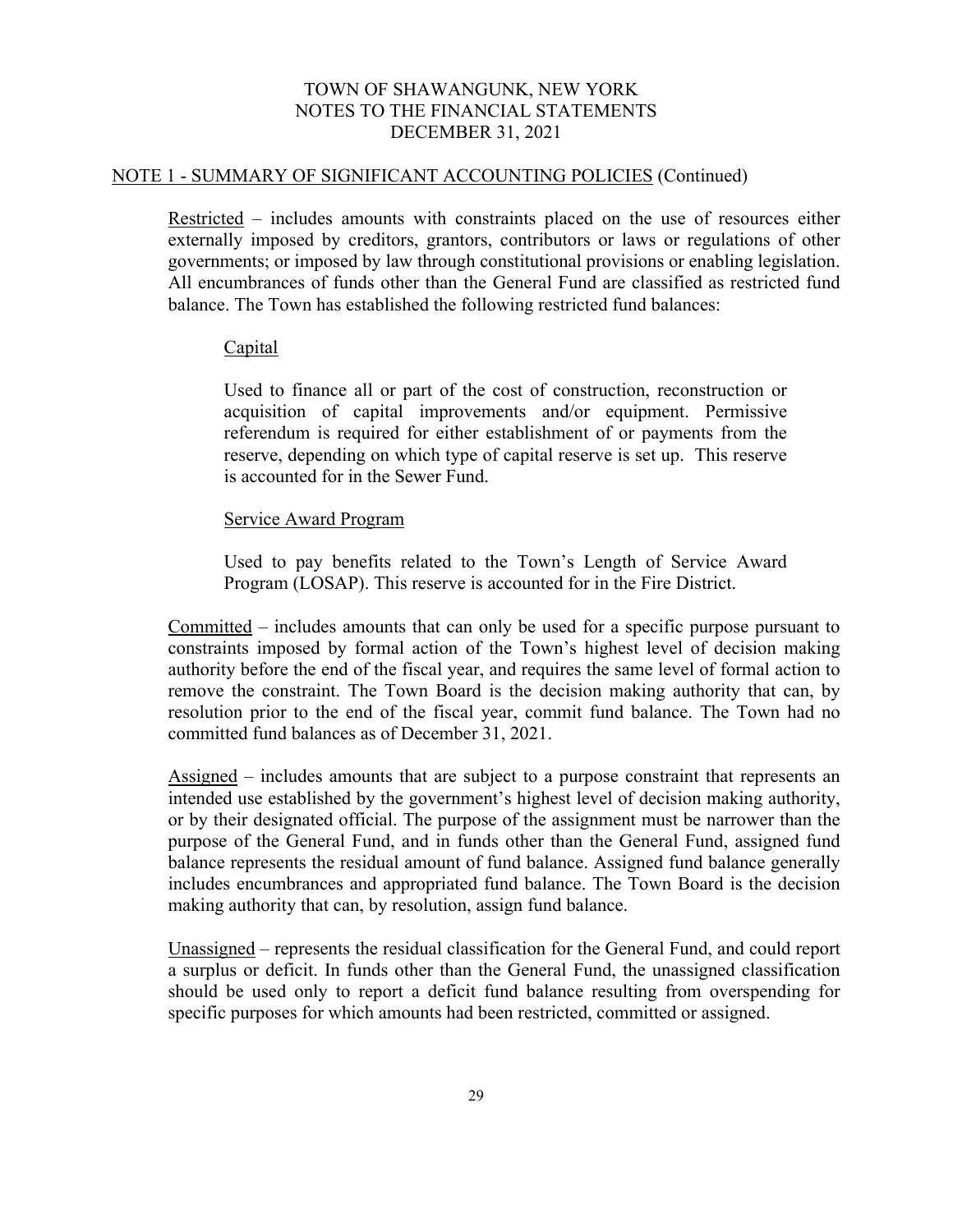#### NOTE 1 - SUMMARY OF SIGNIFICANT ACCOUNTING POLICIES (Continued)

Order of Use of Fund Balance:

When resources are available from multiple fund balance classifications, the Board will assess the current financial condition of the Town and then determine the order of application of expenditures to which fund balance classification will be charged.

#### **P. Use of Estimates**

The preparation of financial statements in conformity with accounting principles generally accepted in the United States of America requires management to make estimates and assumptions that affect the reported amounts of revenues and expenditures during the reporting period. Actual results could differ from those estimates.

#### **Q. New Accounting Standards**

The Town has adopted all current Statements of the Governmental Accounting Standards Board (GASB) that are applicable. At December 31, 2021, the Town implemented the following new standards:

GASB 89 – *Accounting for Interest Cost Incurred Before the End of a Construction Period*

#### **R. Future Accounting Standards**

The Governmental Accounting Standards Board (GASB) has issued the following standards that will become effective in future fiscal years:

GASB 87 – *Leases*, effective for the year ending December 31, 2022.

GASB 91 – *Conduit Debt Obligations,* effective for the year ending December 31, 2022.

GASB 92 *– Omnibus 2020,* effective for the year ending December 31, 2022.

GASB 93 – *Replacement of Interbank Offered Rates*, effective for the year ending December 31, 2022, except for the removal of LIBOR as an appropriate benchmark interest rate, which is effective for the year ending December 31, 2023.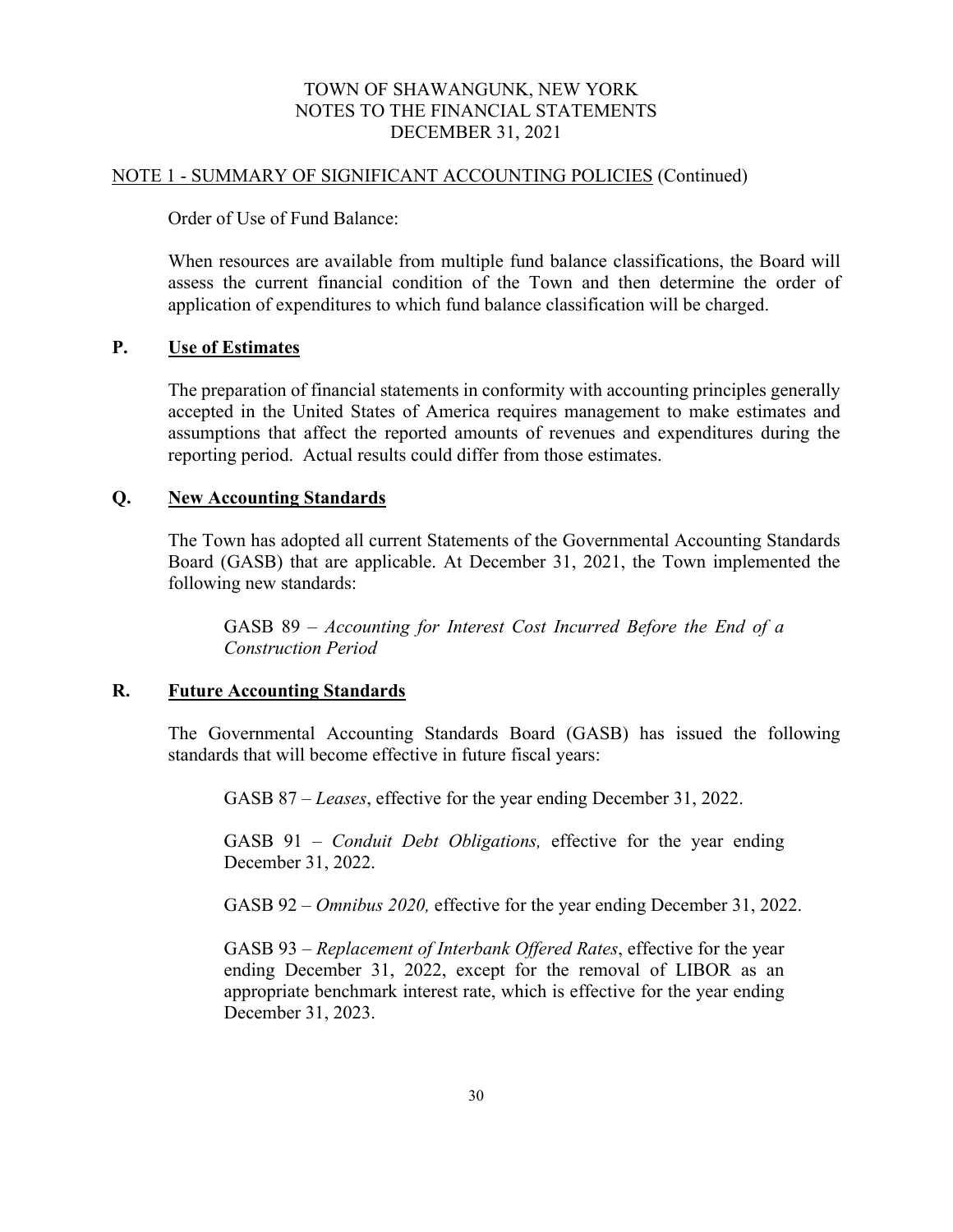#### NOTE 1 - SUMMARY OF SIGNIFICANT ACCOUNTING POLICIES (Continued)

GASB 94 – *Public-Private and Public-Public Partnerships and Availability Payment Arrangements,* effective for the year ending December 31, 2023

GASB 96 *– Subscription-Based Information Technology Arrangements,*  effective for the year ending December 31, 2023.

GASB 97 *– Certain Component Unit Criteria, and Accounting and Financial Reporting for Internal Revenue Code Section 457 Deferred Compensation Plans-an amendment of GASB Statements No. 14 and No. 84, and a supersession of GASB Statement No.32,* effective for the year ending December 31, 2022.

The Town will evaluate the impact each of these pronouncements may have on its financial statements and will implement them as applicable and when material.

## **S. Deferred Outflows/Inflows of Resources**

In addition to assets, the statement of net position will sometimes report a separate section for deferred outflows of resources. This separate financial statement element, deferred outflows of resources, represents a consumption of net position that applies to a future period and so will not be recognized as an outflow of resources (expense/expenditure) until then. The Town has two items that qualify for reporting in this category. The first item is related to pensions reported in the government-wide statement of net position. This represents the effect of the net change in the Town's proportion of the collective net pension asset or liability and difference during the measurement period between the Town's contributions and its proportion share of total contributions to the pension systems not included in pension expense. The second item is the benefit payments and expenses related to the Town's LOSAP and the Town contributions to the pension systems subsequent to the measurement date. The Town reports \$2,627,997 in deferred outflows of resources related to pensions as of December 31, 2021.

In addition to liabilities, the statement of net position will sometimes report a separate section for deferred inflows of resources. This separate financial statement element, deferred inflows of resources, represents an acquisition of net position that applies to future period(s) and so will not be recognized as an inflow of resources (revenue) until that time. The Town has two items that qualify for reporting in this category. The first arises only under a modified accrual basis of accounting and is reported as unavailable revenues. The Town recognized \$45,549 in deferred inflows of resources related to revolving loans in the Community Development Fund in the governmental fund statements as of December 31, 2021. The second item is related to pensions reported in the government-wide statement of net position.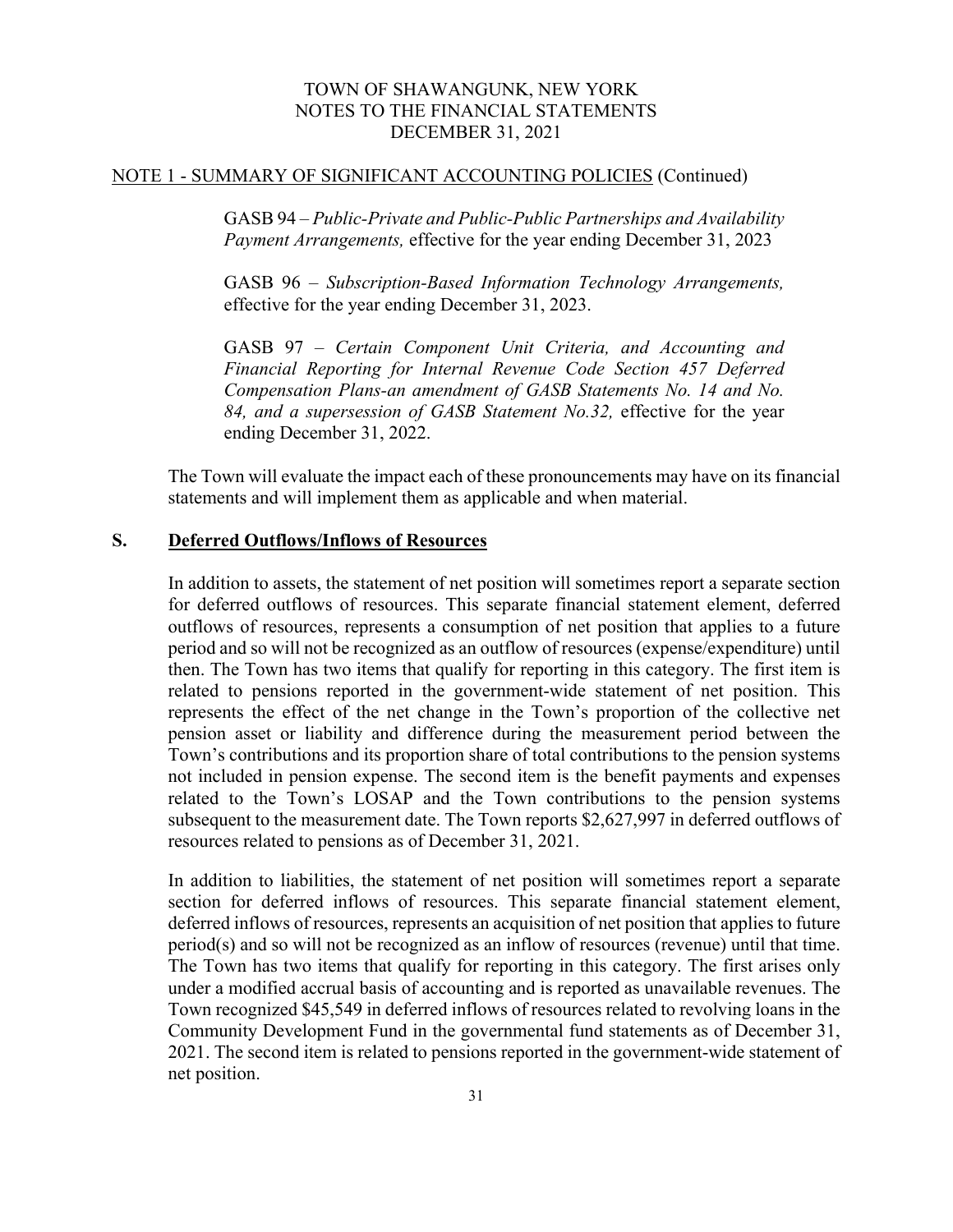#### NOTE 1 - SUMMARY OF SIGNIFICANT ACCOUNTING POLICIES (Continued)

This represents the effect of the net change in the Town's total pension liability and proportion of the collective net pension liability and difference during the measurement periods between the benefit payments and expenses related to the Town's LOSAP and the Town's contributions and its proportion share of total contributions to the pension system not included in pension expense. The Town reports \$2,328,353 in deferred inflows of resources related to pensions as of December 31, 2021.

The reporting of deferred outflows of resources and deferred inflows of resources related to pensions resulted in a net increase of \$299,644 to unrestricted net position as of December 31, 2021.

## NOTE 2 – EXPLANATION OF CERTAIN DIFFERENCES BETWEEN GOVERNMENTAL FUND STATEMENTS AND TOWN-WIDE STATEMENT

Due to the differences in the measurement focus and basis of accounting used in the governmental fund statements and the Town-wide statements, certain financial transactions are treated differently. The basic financial statements contain a full reconciliation of these items. The differences result primarily from the economic focus of the Statement of Activities, compared with the current financial resources focus of the governmental funds.

## **A. Total fund balances of governmental funds vs. net position of governmental activities**

The total fund balance of the Town's governmental funds differs from "net position" of governmental activities reported in the Statement of Net Position. The difference primarily results from the additional long-term economic focus of the Statement of Net Position versus the solely current financial resources focus of the governmental fund balance sheet.

## **B. Statement of Revenues, Expenditures and Changes in Fund Balance vs. Statement of Activities**

Differences between the governmental funds Statement of Revenues, Expenditures and Changes in Fund Balance and the Statement of Activities fall into one of three broad categories: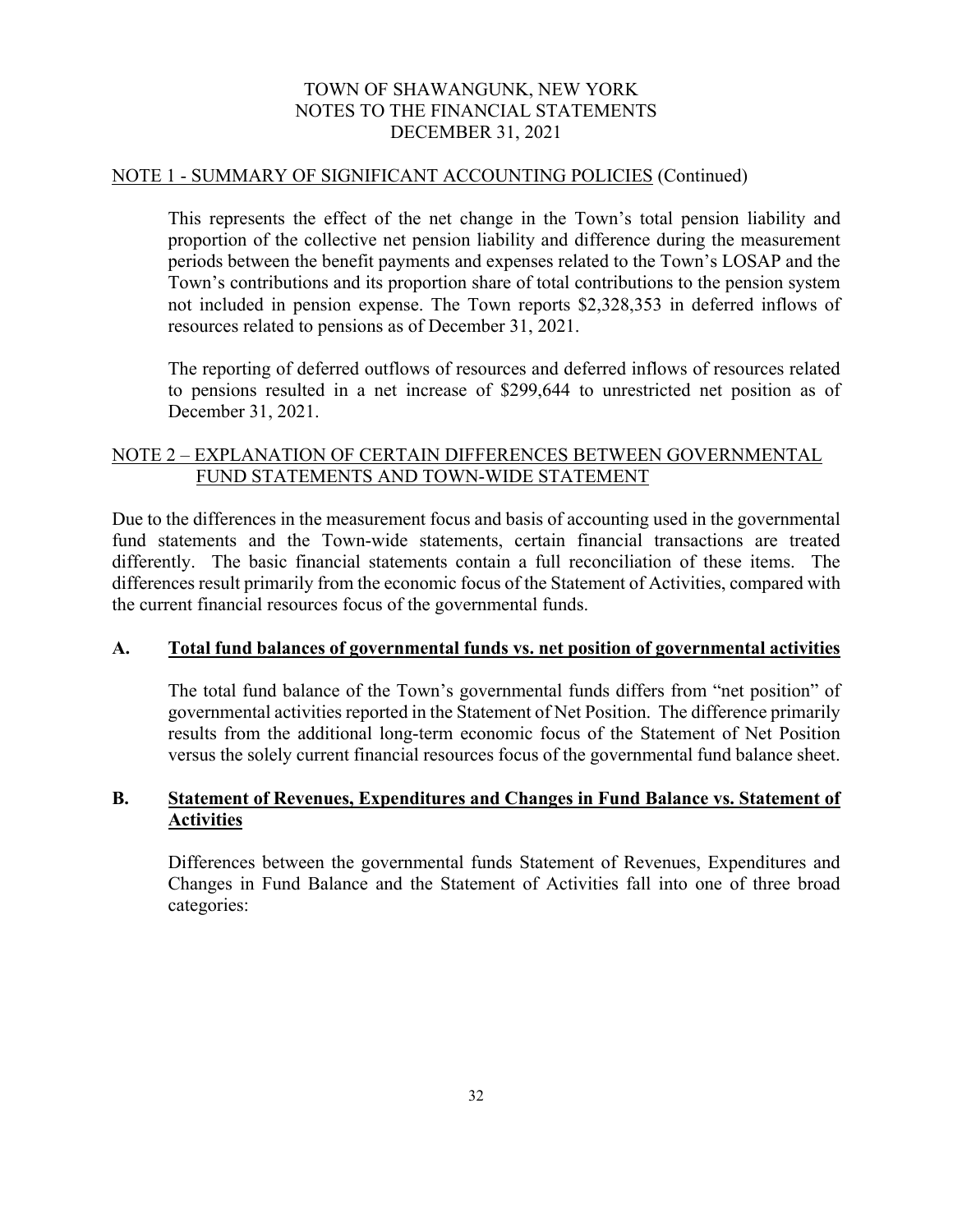# NOTE 2 – EXPLANATION OF CERTAIN DIFFERENCES BETWEEN GOVERNMENTAL FUND STATEMENTS AND TOWN-WIDE STATEMENT (Continued)

1. Long-term revenue and expenditure differences:

Long-term revenue differences arise because governmental funds report revenues only when they are considered "available", whereas the statement of activities report revenues when earned. Differences in long-term expenses arise because governmental funds report on a modified accrual basis, whereas the accrual basis of accounting is used on the statement of activities.

2. Capital related differences:

Capital related differences include the differences between proceeds from the sale of capital assets reported on governmental fund statements and the gain or loss on the sale of assets as reported on the statement of activities, and the difference between recording an expenditure for the purchase of capital items in the governmental fund statements and depreciation expense on those items as recorded in the statement of activities.

3. Long-term debt transaction differences:

Long-term debt transaction differences occur because both interest and principal payments are recorded as expenditures in the governmental fund statements, whereas interest payments are recorded in the Statement of Activities as incurred, and principal payments are recorded as a reduction of liabilities in the Statement of Net Position.

#### NOTE 3 – CASH AND INVESTMENTS

The Town of Shawangunk investment policies are governed by State statutes. Town monies must be deposited in FDIC-Insured commercial banks or trust companies located within the State. The Supervisor is authorized to use demand accounts and certificates of deposit. Permissible investments include obligations of the U.S. Treasury and U.S. Agencies, repurchase agreements, and obligations of New York State or its localities.

Collateral is required for time deposits and certificates of deposit not covered by federal deposit insurance. Obligations that may be pledged as collateral are obligations of the United States and its agencies and obligations of New York State and their municipalities and schools.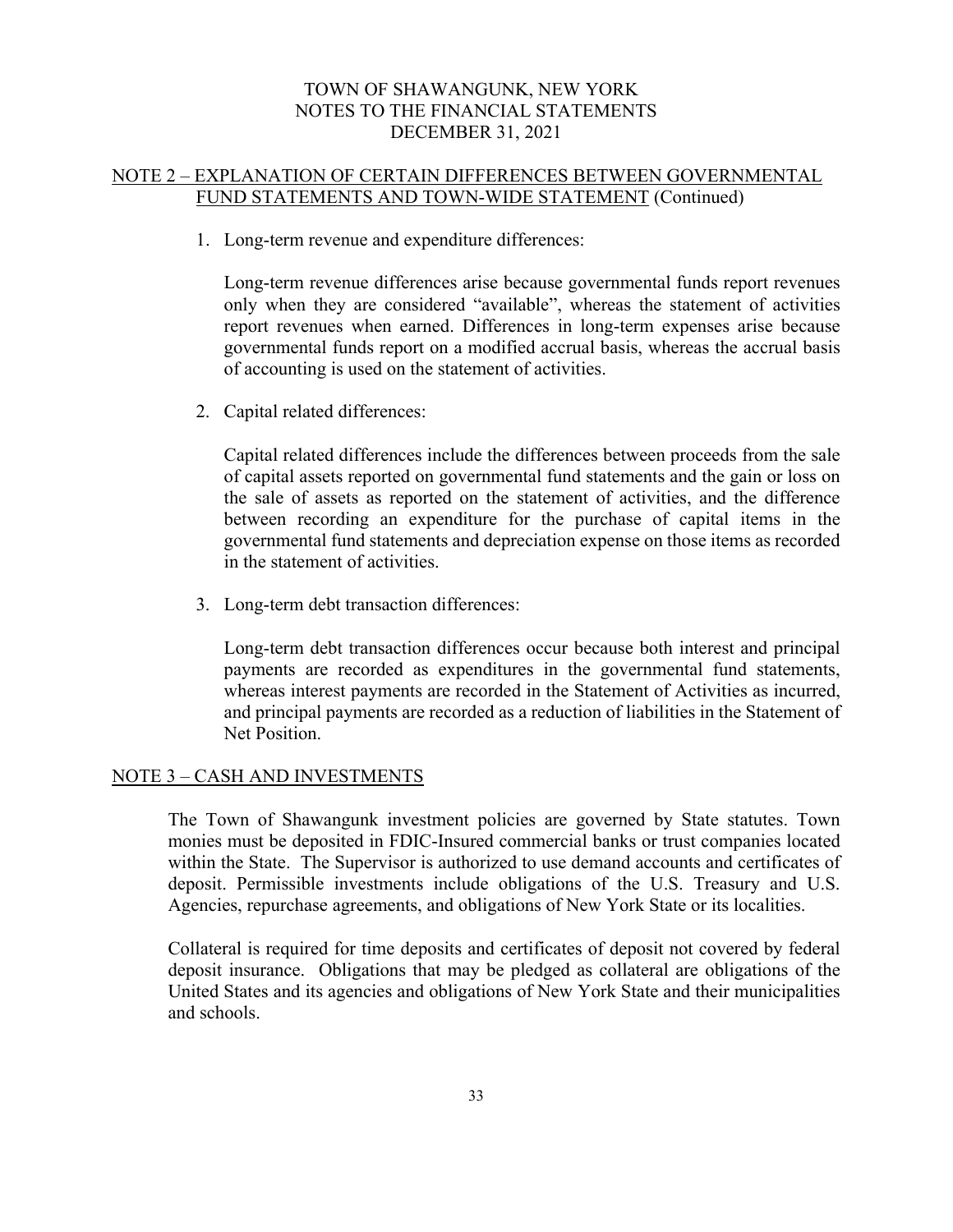#### NOTE 3 – CASH AND INVESTMENTS (Continued)

The Town's aggregate cash balances include balances not covered by depository insurance at year-end, collateralized as follows:

> Collateralized with securities held by the pledging financial institution, or its trust department, but not in the Town's name. \$ 7,201,920

#### NOTE 4 – CAPITAL ASSETS

Capital asset balances and activity for the year ended December 31, 2021 were as follows:

|                                          | <b>BEGINNING</b><br><b>BALANCE</b> | <b>ADDITIONS</b> | <b>RETIREMENTS/</b><br><b>RECLASSIFICATIONS</b> | <b>ENDING</b><br><b>BALANCE</b> |
|------------------------------------------|------------------------------------|------------------|-------------------------------------------------|---------------------------------|
| Governmental Activities:                 |                                    |                  |                                                 |                                 |
| Capital assets that are not depreciated: |                                    |                  |                                                 |                                 |
| Land                                     | 747,780                            |                  |                                                 | 747,780                         |
| Total non-depreciable historical cost    | 747,780                            |                  |                                                 | 747,780                         |
| Capital assets that are depreciated:     |                                    |                  |                                                 |                                 |
| Building and Improvements                | 5,618,628                          |                  |                                                 | 5,618,628                       |
| Machinery and Equipment                  | 3,514,929                          | 206,244          | 91,566                                          | 3,629,607                       |
| Infrastructure                           | 14,585,886                         | 5,300            |                                                 | 14,591,186                      |
| Total depreciable historical cost        | 23,719,443                         | 211,544          | 91,566                                          | 23,839,421                      |
| Less accumulated depreciation:           |                                    |                  |                                                 |                                 |
| Building and Improvements                | 1,585,505                          | 121,248          |                                                 | 1,706,753                       |
| Machinery and Equipment                  | 2,696,313                          | 196,788          | 91,566                                          | 2,801,535                       |
| Infrastructure                           | 8,397,784                          | 282,667          |                                                 | 8,680,451                       |
| <b>Total Accumulated Depreciation</b>    | 12,679,602                         | 600,703          | 91,566                                          | 13,188,739                      |
| Total historical cost, net               | \$11,787,621                       | $$$ (389,159)    |                                                 | 11,398,462                      |

Depreciation was charged to governmental functions as follows:

| General Governmental Support | 105,250 |
|------------------------------|---------|
| Public Safety                | 46,347  |
| Transportation               | 283,402 |
| Culture and Recreation       | 14,424  |
| Home and Community Services  | 151,280 |
|                              | 600,703 |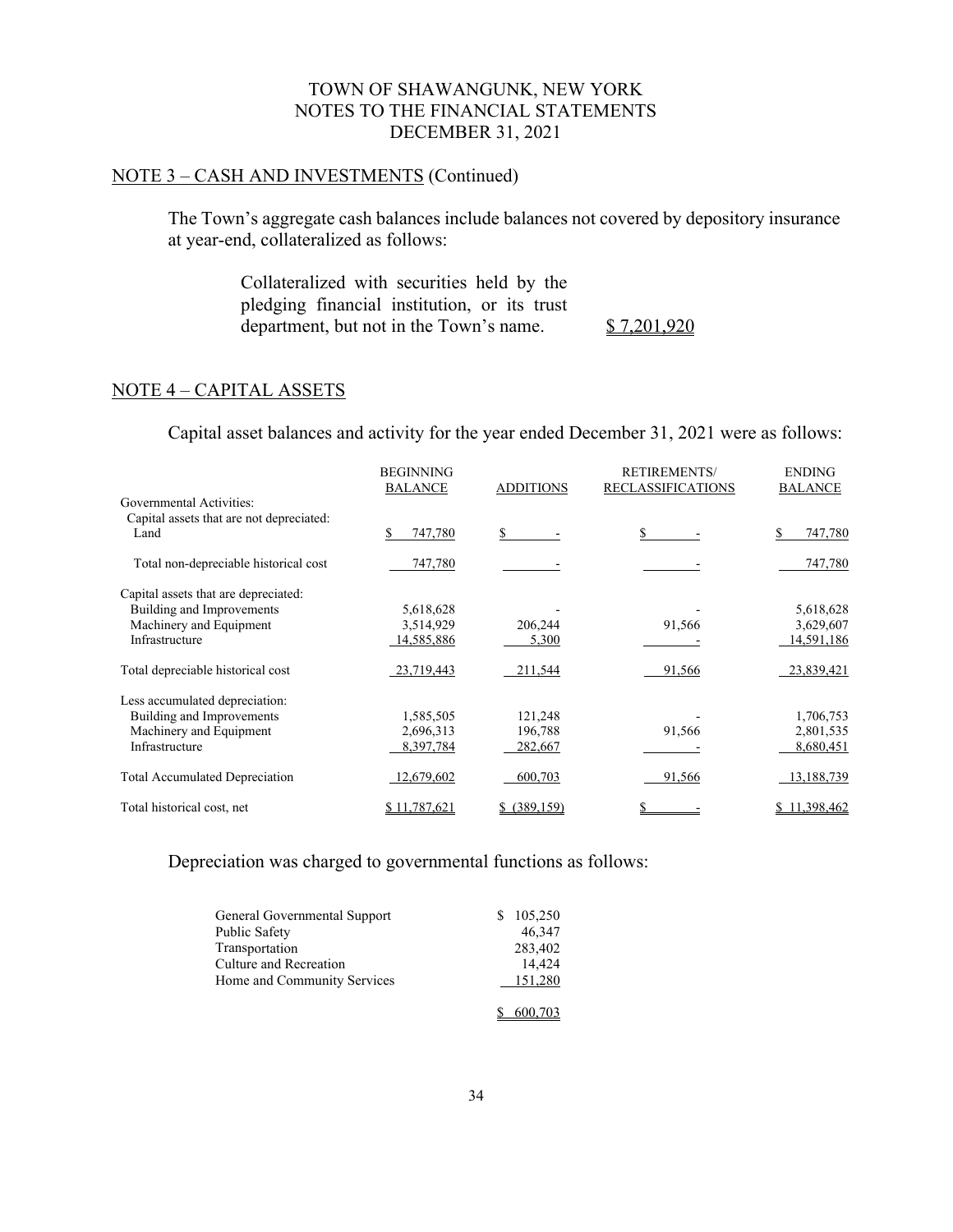#### NOTE 5 – INTERFUND TRANSACTIONS

Interfund balances at December 31, 2021 are as follows:

|                                 | <b>INTERFUND</b>  | <b>INTERFUND</b> | <b>INTERFUND</b> | <b>INTERFUND</b>    |
|---------------------------------|-------------------|------------------|------------------|---------------------|
|                                 | <b>RECEIVABLE</b> | PAYABLE          | <b>REVENUES</b>  | <b>EXPENDITURES</b> |
| General Fund                    | S<br>۰            | 3,990<br>\$      | 5,950<br>S       |                     |
| Highway Fund                    | 4,093             |                  |                  |                     |
| Sewer Fund                      |                   | 103              | -                |                     |
| Capital Projects Fund           |                   |                  |                  | 5,950               |
| <b>Total Governmental Funds</b> | 4,093             | 4,093            | 5,950            | 5,950               |
| TOTALS                          | 4.093             | 4,093            |                  |                     |

Interfund receivables and payables, other than between governmental activities and fiduciary funds, are eliminated on the statement of net position.

The Town normally loans money between funds to relieve cash flow issues and transfers money to and from the Capital Projects Fund to finance specific projects.

#### NOTE 6 – LIABILITIES

# 1. **Long-Term Debt**

#### Serial Bonds

The Town of Shawangunk, New York borrows money in order to acquire land or equipment or construct buildings and improvements. This enables the cost of these capital assets to be borne by the present and future taxpayers receiving the benefit of the capital assets. The provision to be made in future budgets for capital indebtedness represents the amount exclusive of interest, authorized to be collected in future years from taxpayers and others for liquidation of the long-term liabilities.

#### Other Long-Term Debt

In addition to the above long-term debt the local government had the following non-current liabilities:

> Compensated Absences – Represents the value of the earned and unused portion of the liability for compensated absences.

> Judgments and Claims – Represents the Town's outstanding net liability related to the workers' compensation risk sharing pool. (See Note 1-I)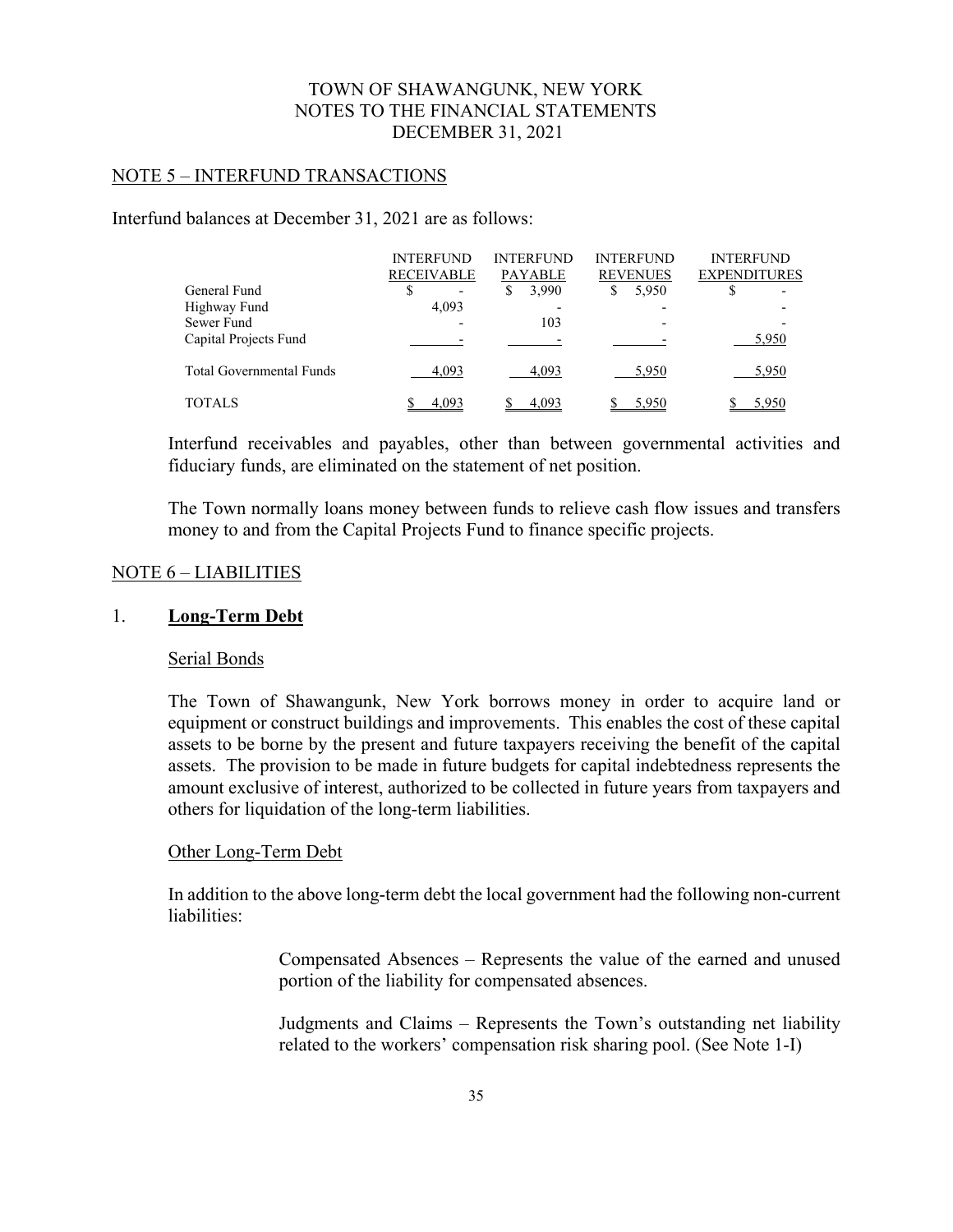# NOTE 6 – LIABILITIES (Continued)

Installment Purchase Debt – Represents the remaining installments due on equipment purchases.

Total Pension Liability – Represents the Town's liability related to its Length of Service Award Program. (LOSAP)

#### Long-Term Debt Interest

Interest expense on long-term debt consisted of the following:

| Interest Paid                          | \$ 84,634 |
|----------------------------------------|-----------|
| Less: Interest Accrued in Prior Year   | (18,096)  |
| Amortization of Bond Premium           | (12, 554) |
| Plus: Interest Accrued In Current Year | 16.206    |
| <b>TOTAL EXPENSE</b>                   |           |

#### Changes

The following is a summary of changes in long-term liabilities for the period ended December 31, 2021.

|                                | <b>BALANCE</b><br>01/01/21 | <b>ADDITIONS</b> | <b>DELETIONS</b>               | <b>BALANCE</b><br>12/31/21 | <b>AMOUNTS</b><br><b>DUE WITHIN</b><br><b>ONE YEAR</b> |
|--------------------------------|----------------------------|------------------|--------------------------------|----------------------------|--------------------------------------------------------|
| Serial Bonds –                 |                            |                  |                                |                            |                                                        |
| Direct Borrowing               | \$                         | \$<br>161,000    | \$<br>$\overline{\phantom{0}}$ | \$<br>161,000              | \$<br>31,192                                           |
| Serial Bonds -                 |                            |                  |                                |                            |                                                        |
| General Obligation             | 2,375,000                  |                  | 125,000                        | 2,250,000                  | 135,000                                                |
| Unamortized Bond Premium       | 172,619                    |                  | 12,554                         | 160,065                    | 12,554                                                 |
| Installment Purchase Debt      |                            |                  |                                |                            |                                                        |
| - Direct Borrowings            | 153,405                    |                  | 89,628                         | 63,777                     | 63,777                                                 |
| <b>Compensated Absences</b>    | 144,890                    | 16,596           |                                | 161,486                    |                                                        |
| Judgments and Claims           | 32,283                     |                  | 66,312                         | (34, 029)                  |                                                        |
| <b>Total Pension Liability</b> | ,428,293                   | 474,477          | 43,920                         | 858,850,ا                  | 44,000                                                 |
|                                | 4,306,490                  | 652,073          | 337.414                        | \$4,621,149                | 286,523                                                |

Additions and deletions to compensated absences and judgments and claims are shown net since it is impractical to determine these amounts separately.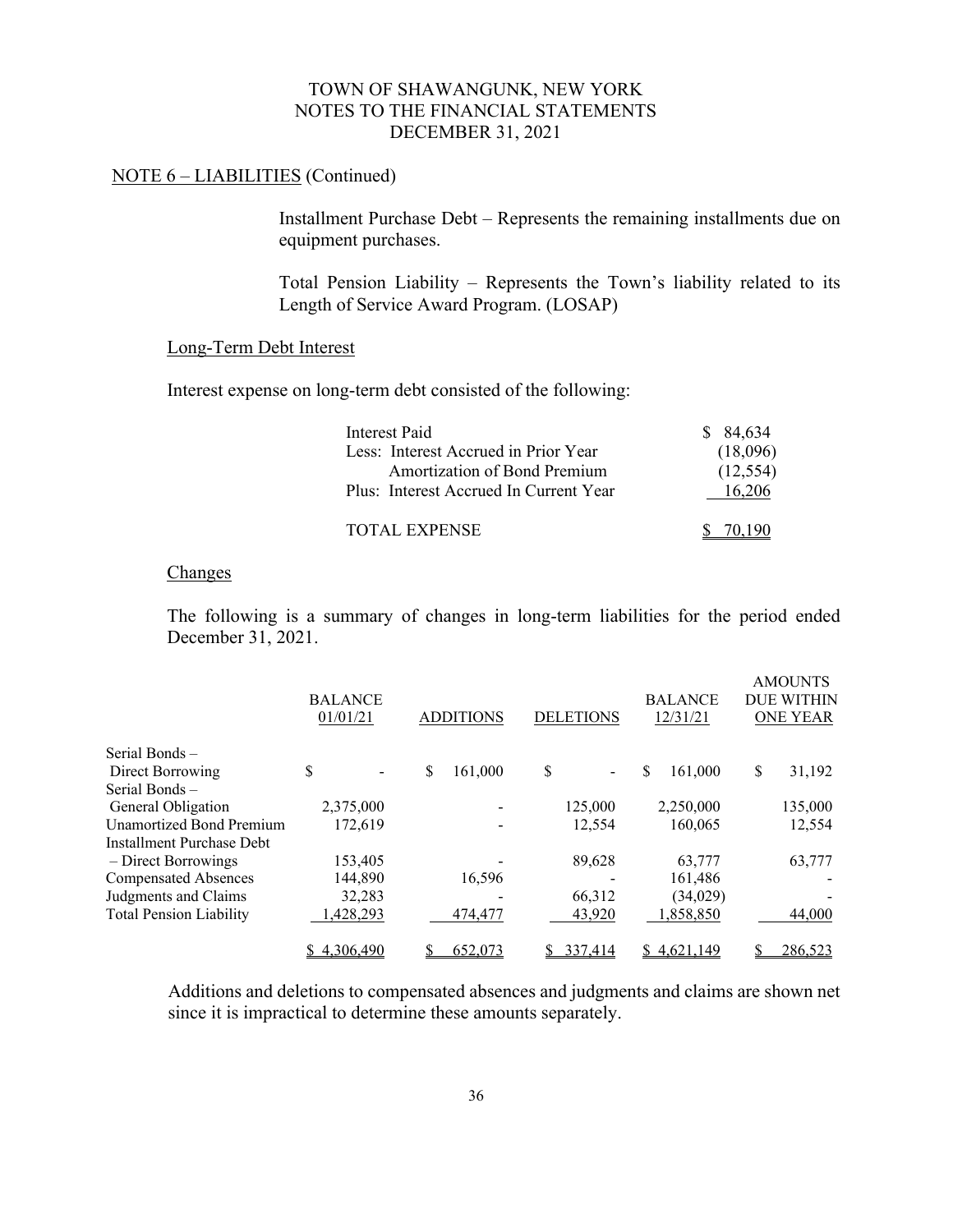#### NOTE 6 – LIABILITIES (Continued)

Long-term debt at December 31, 2021 is comprised of the following individual issues:

| Purpose                       | <b>Interest Rate</b> | <b>Final Maturity</b> | <b>Balance 12/31/21</b> |
|-------------------------------|----------------------|-----------------------|-------------------------|
| Wallkill Water                | $2.00\% - 5.00\%$    | 2034                  | S<br>369,777            |
| Town Hall                     | $2.00\% - 5.00\%$    | 2034                  | 1,880,223               |
| Highway Equipment             | 1.59%                | 2036                  | 161,000                 |
| Total Bonds Payable           |                      |                       | 2,411,000               |
| Police Vehicle                | 4.54%                | 2022                  | 15,630                  |
| Highway Vehicle               | 2.94%                | 2022                  | 48.147                  |
| <b>Total Installment Debt</b> |                      |                       | 63,777                  |
| <b>Total Debt</b>             |                      |                       | 2.474.7                 |

The following totals summarize the Town's future debt service requirements as of December 31, 2021: DIRECT BORROWING AND

|                   | <b>GENERAL OBLIGATION</b> |                 | AND DIRECT PLACEMENTS |                 |  |
|-------------------|---------------------------|-----------------|-----------------------|-----------------|--|
| <b>YEAR ENDED</b> |                           |                 |                       |                 |  |
| DECEMBER 31,      | PRINCIPAL                 | <b>INTEREST</b> | PRINCIPAL             | <b>INTEREST</b> |  |
| 2022              | 135,000                   | 73,044<br>S     | 94,969<br>\$          | 11,218<br>S     |  |
| 2023              | 135,000                   | 66,294          | 31,688                | 2,064           |  |
| 2024              | 150,000                   | 59,544          | 32,192                | 1,560           |  |
| 2025              | 155,000                   | 52,044          | 32,704                | 1,048           |  |
| 2026              | 165,000                   | 44,294          | 33,224                | 528             |  |
| 2027-2031         | 915,000                   | 124.220         |                       |                 |  |
| 2032-2034         | 595,000                   | 25,391          |                       |                 |  |
|                   | \$2,250,000               | 444,831         | 224,777               | 16,418          |  |

#### **2**. **Pension Plan**

#### Plan Description

The Town of Shawangunk, New York participates in the New York State and Local Employees' Retirement System (ERS), the New York State and Local Police and Fire Retirement System (PFRS) and the Public Employees' Group Life Insurance Plan (Systems). These are cost-sharing multiple-employer retirement systems. The Systems provide retirement benefits as well as death and disability benefits. Obligations of employers and employees to contribute and benefits to employees are governed by the New York State Retirement and Social Security Law (NYSRSSL). As set forth in the NYSRSSL, the Comptroller of the State of New York (Comptroller) serves as sole trustee and administrative head of the Systems.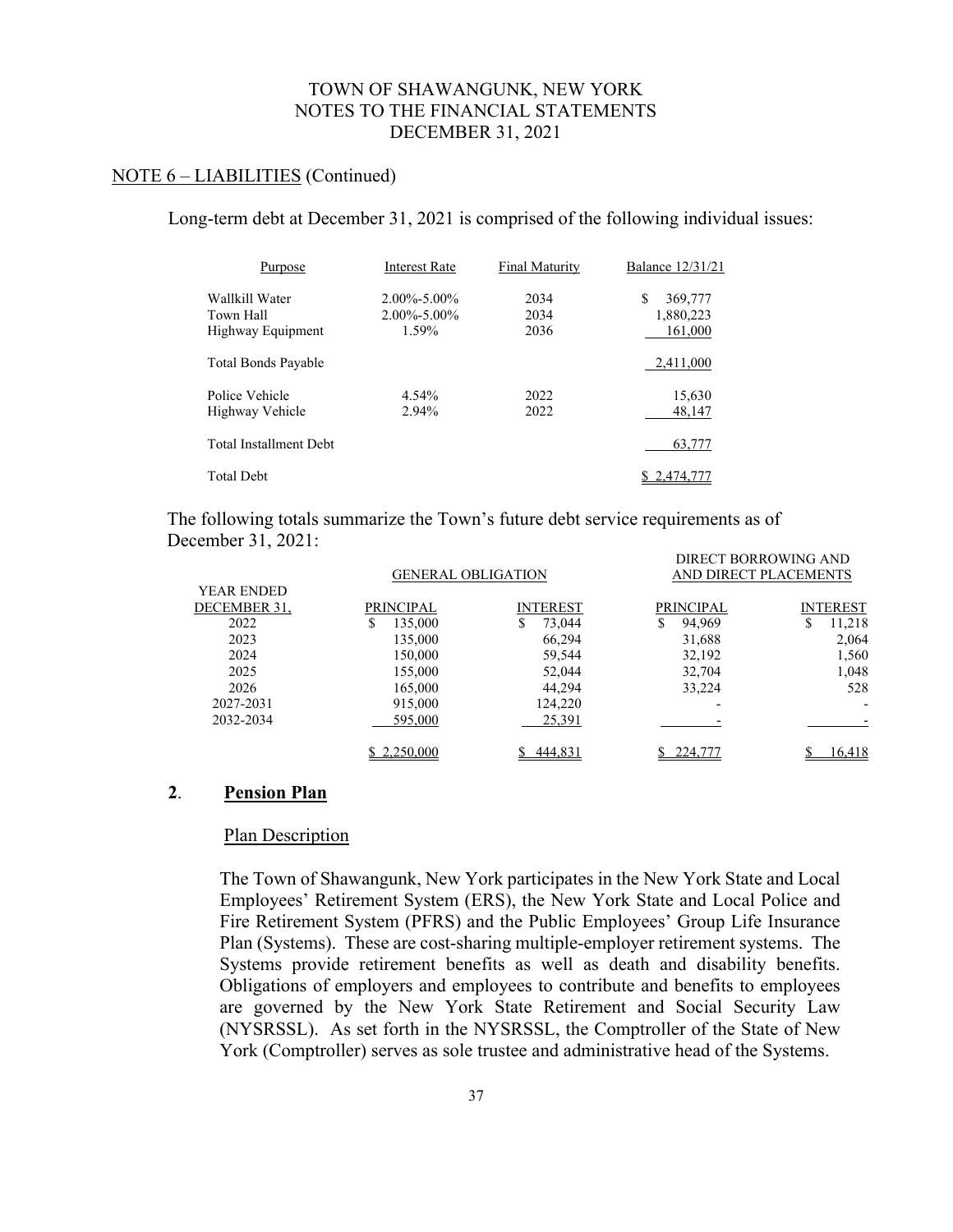#### NOTE 6 – LIABILITIES (Continued)

The Comptroller shall adopt and may amend rules and regulations for the administration and transaction of the business of the Systems and for the custody and control of their funds. The Systems issue a publicly available financial report that includes Financial Statements and required supplementary information. That report may be obtained by writing to the New York State and Local Retirement Systems, Gov. Alfred E. Smith State Office Building, Albany, NY 12244.

#### Funding Policy

Plan members who joined the Systems before July 27, 1976 are not required to make contributions. For those joining after July 27, 1976 and prior to January 1, 2010, employees contribute 3% of their salary, except that employees in the Systems more than ten years are no longer required to contribute. Employees who joined on or after January 1, 2010 (ERS) or January 9, 2010 (PFRS), contribute 3% of their salary throughout their active membership.

Employees who joined the systems on or after April 1, 2012 contribute 3% of their salary through March 31, 2013, and beginning April 1, 2013, contribute at rates ranging from 3% to 6%, based on the employees' gross salary. Under the authority of the NYSRSSL, the Comptroller annually certifies the actuarially determined rates expressed used in computing the employers' contributions based on salaries paid during the Systems' fiscal year ending March 31. Contributions for the current year and two preceding years were equal to 100 percent of the contributions required, and were as follows:

|      | <b>ERS</b> | <b>PFRS</b> |
|------|------------|-------------|
| 2021 | \$146,517  | \$140,186   |
| 2020 | 134,643    | 137,446     |
| 2019 | 131,668    | 126,759     |

#### **3. Short Term Debt**

#### Bond Anticipation Notes

The following is a summary of the Bond Anticipation Notes outstanding at December 31, 2021:

|                | <b>INTEREST</b> | <b>BEGINNING</b> |                  |                  | <b>ENDING</b>  |
|----------------|-----------------|------------------|------------------|------------------|----------------|
| <b>PURPOSE</b> | <b>RATE</b>     | <b>BALANCE</b>   | <b>ADDITIONS</b> | <b>DELETIONS</b> | <b>BALANCE</b> |
|                |                 |                  |                  |                  |                |

None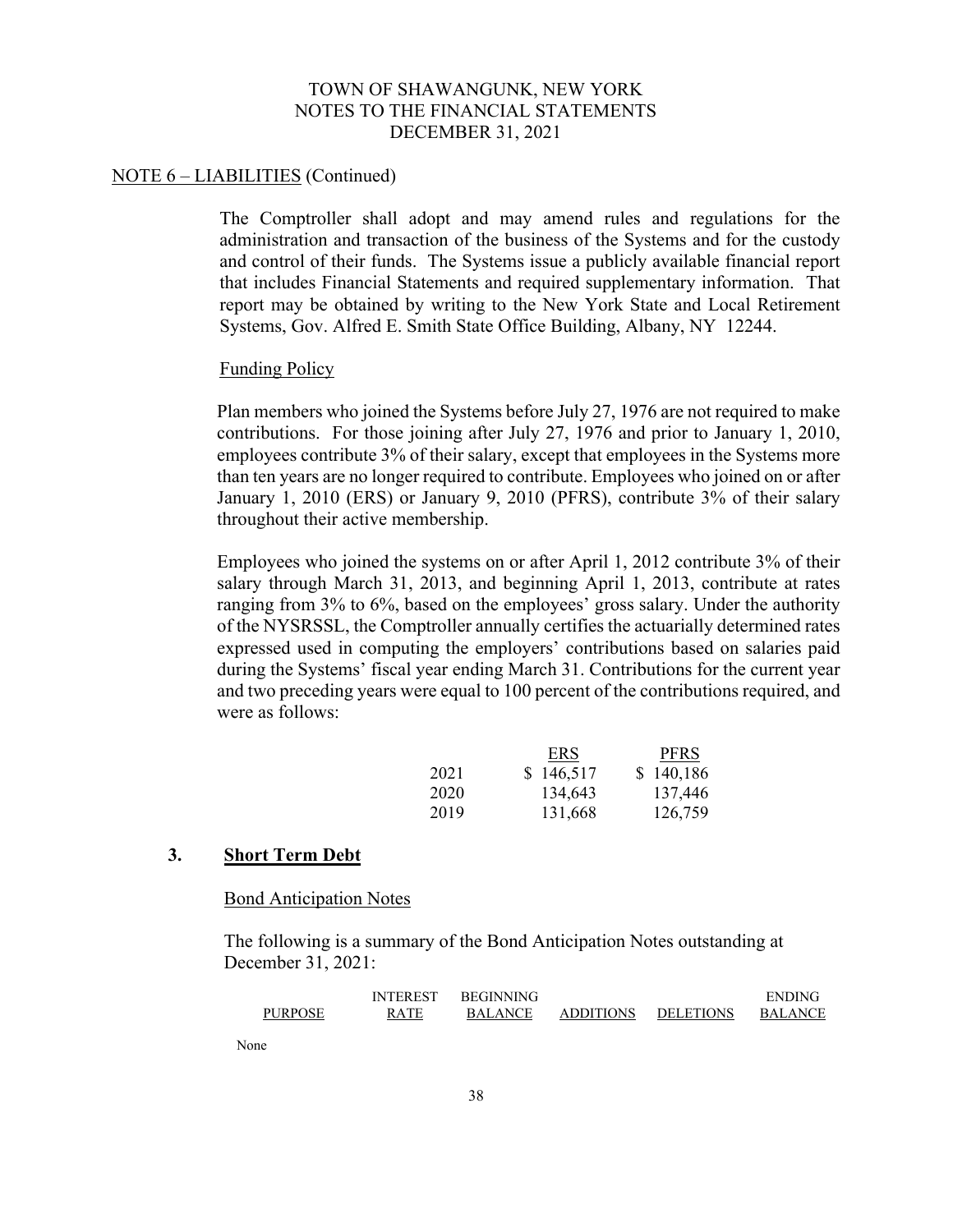# NOTE 6 – LIABILITIES (Continued)

### Short-Term Debt Interest

Interest expense on short-term debt consisted of the following:

| Interest Paid                          |  |
|----------------------------------------|--|
| Less: Interest Accrued In Prior Year   |  |
| Plus: Interest Accrued In Current Year |  |
|                                        |  |

TOTAL EXPENSE SALES AND TOTAL EXPENSE

# NOTE 7 - CONTINGENCIES

# FEDERAL AND NEW YORK STATE GRANTS

The Town has received grants which are subject to audit by agencies of the State and Federal governments. Such audits may result in disallowances and a request for a return of funds to the federal and state governments. Based on past audits, the local government administration believes disallowances, if any, will be immaterial.

### LITIGATION

The Town in common with other municipalities, receives numerous notices of tort claims for money damages. Of the claims currently pending, none are expected to have a material effect on the financial position of the Town if adversely settled.

The Town is also a defendant in various claims by taxpayers for re-determination of assessed valuation and tax exempt status. The settlement of such claims could result in the payment of refunds by the Town. However, the amount of the possible refunds cannot be determined at the present time and will be funded in the year in which the judgment is made.

#### COVID - 19

During the 2020 fiscal year, the COVID – 19 pandemic spread quickly around the world, causing significant shutdowns of economic activity in both 2020 and 2021. Since the Town's activities are funded mainly by property taxes, in which they are made whole by the County, the shutdowns have not had a major impact on the Town's activities. However, a severe recession may affect the ability of the Town to access State and federal funding at the same levels as before. The long term effects, if any, on future funding is unknown.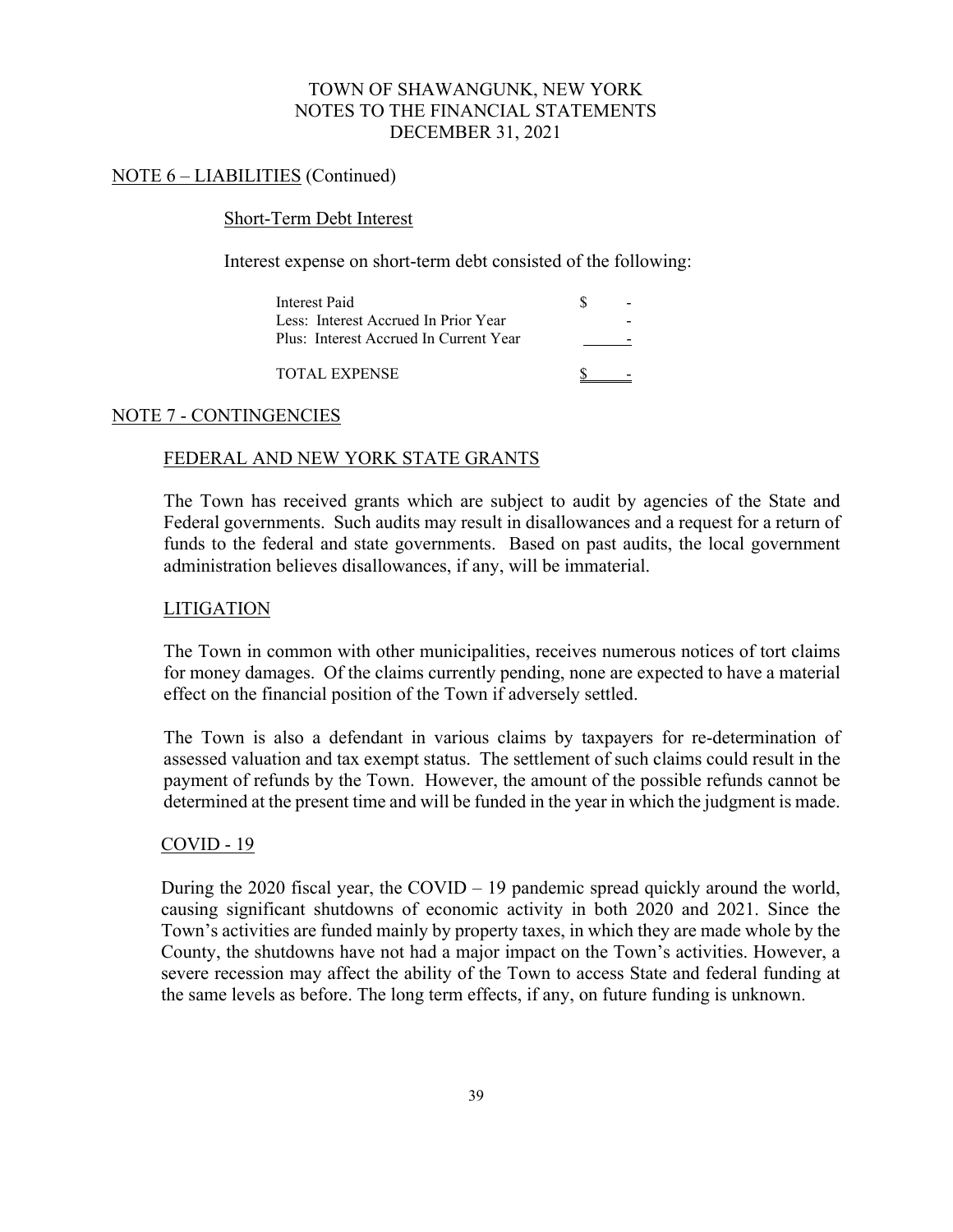### NOTE 8 – NET INVESTMENT IN CAPITAL ASSETS

| Capital Assets, net              | \$11,398,462 |  |
|----------------------------------|--------------|--|
| Less: Bonds Payable              | (2,411,000)  |  |
| <b>Unamortized Bond Premium</b>  | (160, 065)   |  |
| Installment Debt Payable         | (63, 777)    |  |
| Net Investment in Capital Assets |              |  |

### NOTE 9 – LENGTH OF SERVICE AWARDS PROGRAM (LOSAP)

### GENERAL INFORMATION ABOUT THE PENSION PLAN

#### Plan Description

The Town of Shawangunk, New York established a defined benefit LOSAP for the active volunteer firefighters of the Walker Valley Fire Protection District. The program took effect on January 1, 2004. The program was established pursuant to Article 11-A of the General Municipal Law. The program provides municipally-funded pension-like benefits to facilitate the recruitment and retention of active volunteer firefighters. The Town of Shawangunk, New York is the sponsor of the program.

#### Participation, vesting and service credit

Active volunteer firefighters who have reached the age of 16 and who have completed 1 year of firefighting service are eligible to participate in the program. Participants acquire a non-forfeitable right to a service award after being credited with 1 year of firefighting service or upon attaining the program's entitlement age. The program's entitlement age is 60. In general, an active volunteer firefighter is credited with a year of firefighting service for each calendar year after the establishment of the program in which he or she accumulates fifty points. Points are granted for the performance of certain activities in accordance with a system established by the sponsor on the basis of a statutory list of activities and point values. A participant may also receive credit for 5 years of firefighting service rendered prior to the establishment of the program.

# Benefits

A participant's benefit under the program is the actuarial equivalent of a monthly payment for life equal to \$20 multiplied by the person's total number of years of firefighting service. The number of years of firefighting service used to compute the benefit cannot exceed twenty, except in the case of disability or death, in which case benefits are payable when a participant reaches entitlement age. The program provides statutorily mandated death and disability benefits.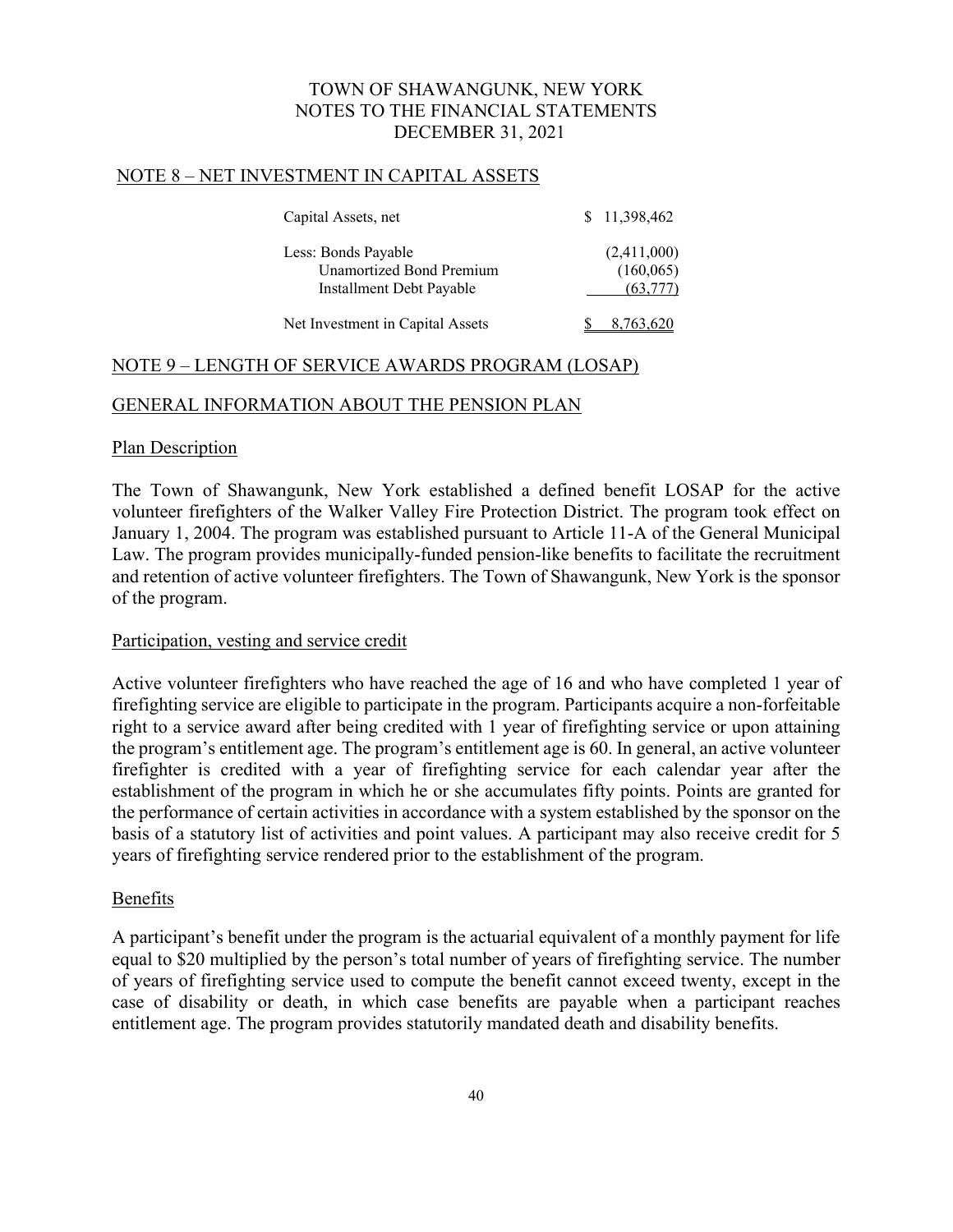#### NOTE 9 – LENGTH OF SERVICE AWARDS PROGRAM (LOSAP) (Continued)

#### Fiduciary Investment and Control

Service credit is determined by the governing board of the sponsor, based on information certified to the governing board by each fire company having members who participate in the program. Each fire company must maintain all required records on forms prescribed by the governing board. The governing board of the sponsor has retained and designated Penflex, Inc. to assist in the administration of the program. Disbursements of program assets for the payment of benefits or administrative expenses must be approved by the Town of Shawangunk, New York.

Program assets are required to be held in trust by LOSAP legislation, for the exclusive purpose of providing benefits to participants and their beneficiaries or for the purpose of defraying the reasonable expenses of the operation and administration of the program. The trust agreement is dated January 1, 2004, and the trustee is the Town Board of the Town of Shawangunk, New York. Authority to invest program assets is vested in the trustees. Subject to restrictions in the program document, program assets are invested in accordance with a statutory "prudent person" rule.

The sponsor is required to retain an actuary to determine the amount of the sponsor's contributions to the plan. The actuary retained by the sponsor for this purpose is Penflex, Inc.

#### Participants Covered

At the December 31, 2020 measurement date, the following participants were covered by the benefit terms:

| Active                        |    |
|-------------------------------|----|
| Inactive entitled but not yet |    |
| receiving benefits            | 15 |
| Inactive receiving benefits   | 13 |
| Total                         |    |

#### Contributions

New York State General Municipal Law Section 219(d) requires the Town to contribute an actuarially determined contribution on an annual basis. The actuarially determined contribution shall be appropriated annually by the Town Board.

# MEASUREMENT OF TOTAL PENSION LIABILITY

The Town's total pension liability was measured as of December 31, 2020 using an actuarial valuation date of December 31, 2020.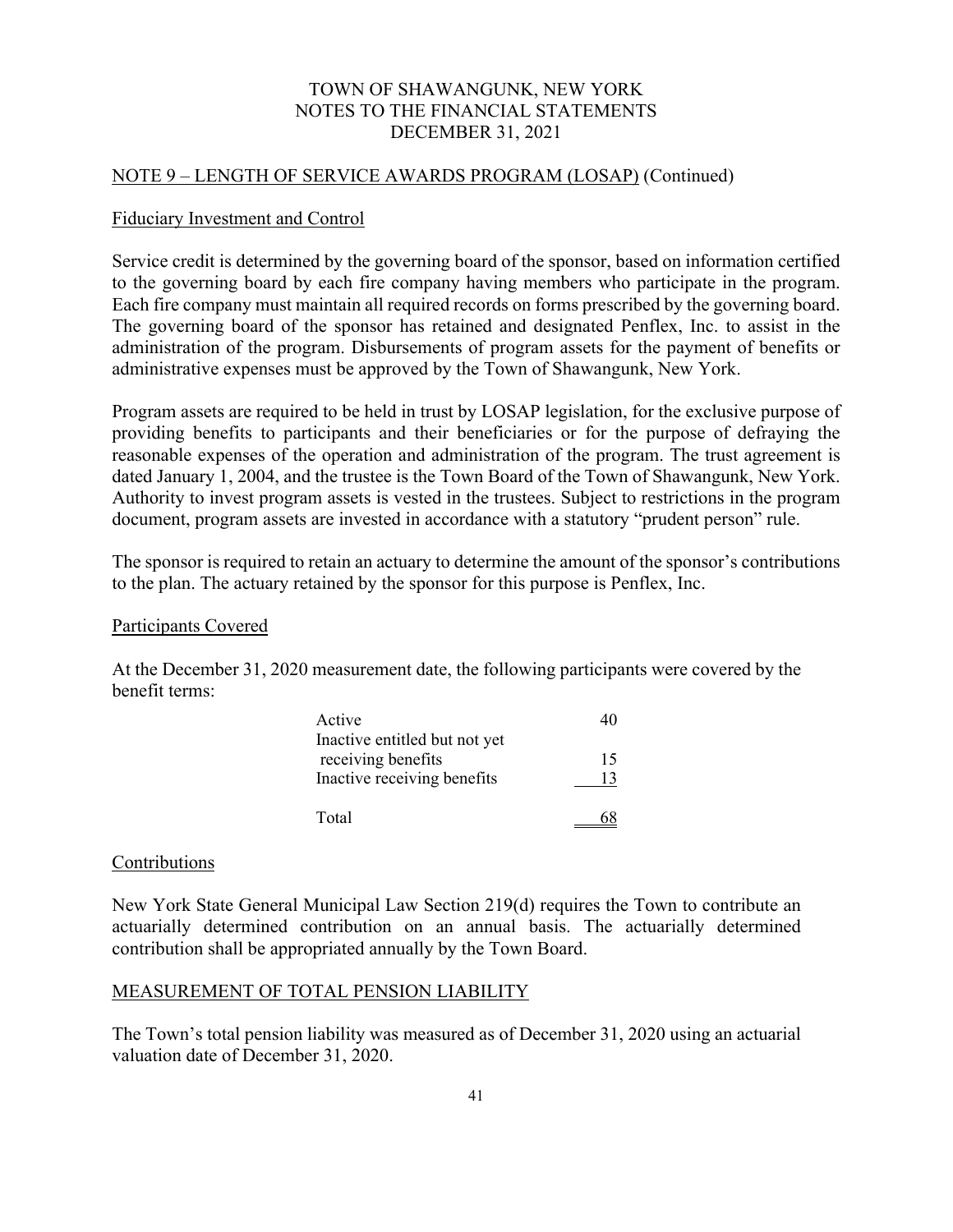### NOTE 9 – LENGTH OF SERVICE AWARDS PROGRAM (LOSAP) (Continued)

#### Actuarial Assumptions

The total pension liability was determined by an actuarial valuation as of December 31, 2020 using the following actuarial assumptions, applied to all periods included in the measurement:

| <b>Actuarial Cost Method</b> | Entry Age Normal                                                                   |  |  |  |
|------------------------------|------------------------------------------------------------------------------------|--|--|--|
| Inflation                    | 2.25%                                                                              |  |  |  |
| Salary Increases             | Not Applicable                                                                     |  |  |  |
| Discount Rate                | 1.93%, S&P Municipal Bond 20 Year High Grade Rate Index<br>as of December 31, 2020 |  |  |  |
| Mortality                    | RP-2014 Male Mortality Table without projection for<br>mortality improvement       |  |  |  |

#### Trust Assets

Although assets have been accumulated in an irrevocable trust such that the assets are dedicated to providing pensions to plan members in accordance with benefit terms, the trust assets are not legally protected from creditors of the Town. As such, the trust assets do not meet the criteria in paragraph 4 of GASB Statement No. 73.

# CHANGES IN THE TOTAL PENSION LIABILITY

| Balance at 12/31/19 measurement date                                                                                                         |                                                          | \$1,428,293 |
|----------------------------------------------------------------------------------------------------------------------------------------------|----------------------------------------------------------|-------------|
| Service Cost<br>Interest<br>Changes of Assumptions or Other Inputs<br>Differences between expected and actual experience<br>Benefit payments | 30,489<br>46,840<br>372,373<br>24,775<br><u>(43,920)</u> |             |
| Net Changes                                                                                                                                  |                                                          | 430,557     |
| Balance at 12/31/20 measurement date                                                                                                         |                                                          | 1,858,850   |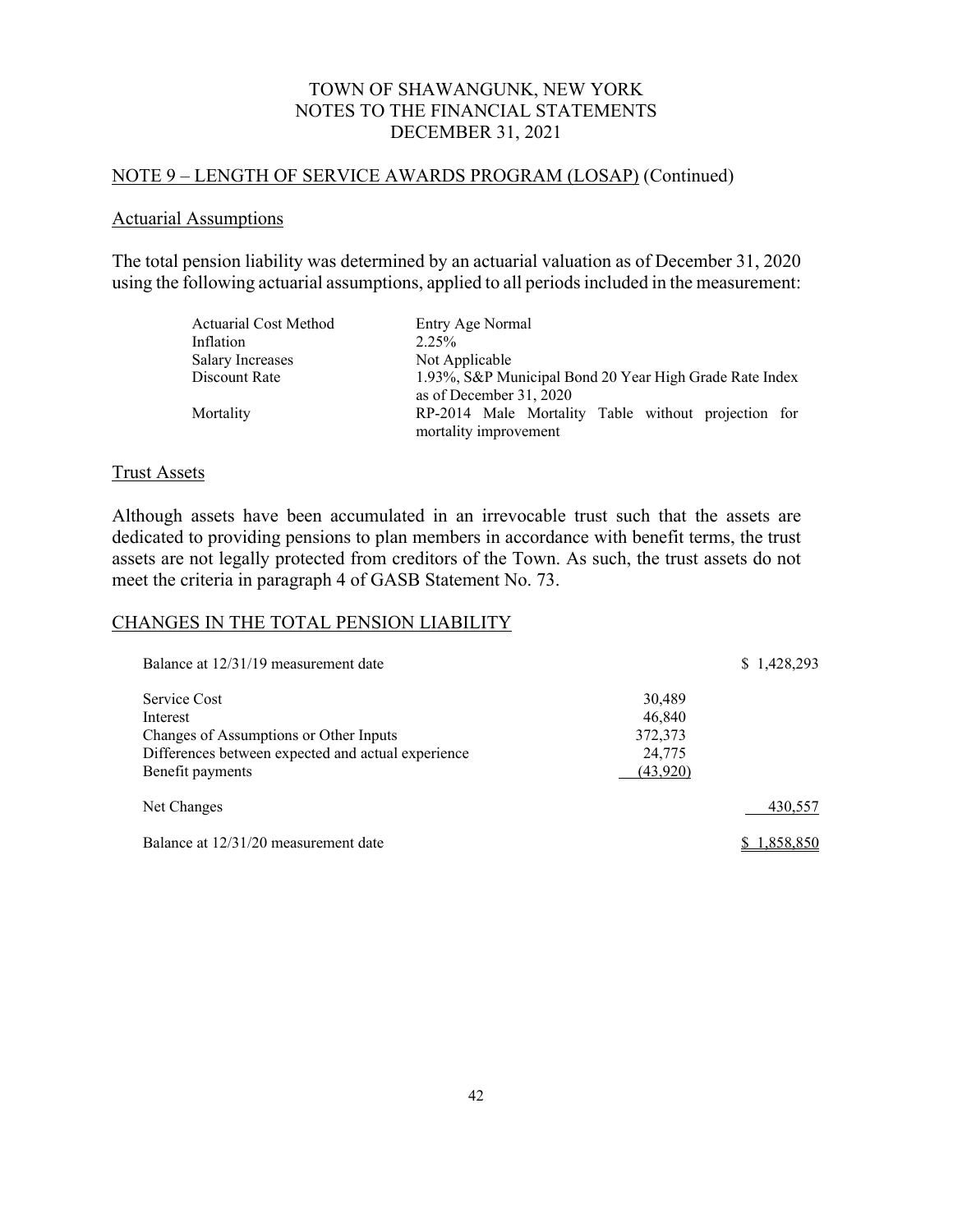#### NOTE 9 – LENGTH OF SERVICE AWARDS PROGRAM (LOSAP) (Continued)

#### Sensitivity of the Total Pension Liability to Changes in the Discount Rate

The following presents the Town's total pension liability calculated using the current discount rate of 1.93%, as well as what the Town's total pension liability would be if it were calculated using a discount rate that is 1-percentage point lower (0.93%) or 1-percentage point higher (2.93%) than the current rate:

|                                | 1\% Decrease | <b>Current Assumption</b> | 1\% Increase |
|--------------------------------|--------------|---------------------------|--------------|
|                                | $(0.93\%)$   | $(1.93\%)$                | $(2.93\%)$   |
| <b>Total Pension Liability</b> | \$2.238.366  | \$1,858,850               | \$1,567,563  |

### PENSION EXPENSE AND DEFERRED OUTFLOWS OF RESOURCES AND DEFERRED INFLOWS OF RESOURCES RELATED TO PENSIONS

For the year ended December 31, 2021, the Town recognized pension expense of \$138,500. At December 31, 2021, the Town reported deferred outflows of resources and deferred inflows of resources related to pensions from the following sources:

|                                                                                                                         | Deferred Outflows<br>of Resources | Deferred Inflows<br>of Resources |
|-------------------------------------------------------------------------------------------------------------------------|-----------------------------------|----------------------------------|
| Differences between expected and<br>actual experience                                                                   | 122,154<br>S                      |                                  |
| Changes of assumptions or other inputs<br>Benefit payments and administrative<br>expenses subsequent to the measurement | 482,372                           | 74,322                           |
| date                                                                                                                    | 55,073                            |                                  |
| Total                                                                                                                   | 659.599                           |                                  |

Deferred outflows of resources related to pensions resulting from Town transactions subsequent to the measurement date of \$55,073 will be recognized as a reduction of the total pension liability in the year ended December 31, 2022. Other amounts reported as deferred outflows of resources and deferred inflows of resources related to pensions will be recognized in pension expense as follows:

| 2022         | 54,914<br>S |  |
|--------------|-------------|--|
| 2023         | 54,914      |  |
| 2024         | 54,914      |  |
| 2025         | 54,914      |  |
| 2026         | 54,914      |  |
| Thereafter   | 255,634     |  |
| <b>TOTAL</b> | 530.204     |  |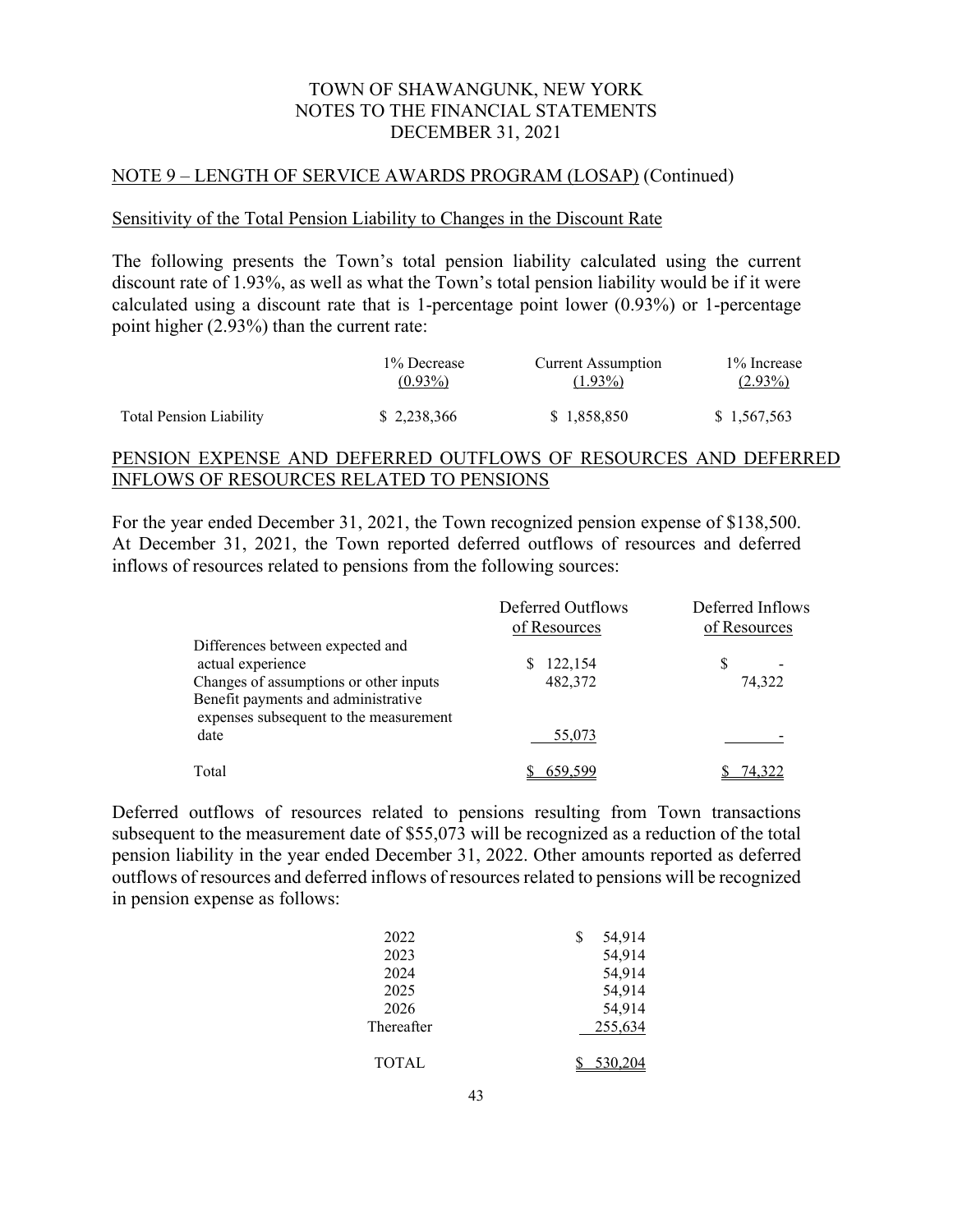#### NOTE 9 – LENGTH OF SERVICE AWARDS PROGRAM (LOSAP) (Continued)

# PROGRAM NET ASSETS

#### Receipts and Disbursements

| Plan Net Assets, Beginning<br>of Year                |           | 837,060<br>S. |
|------------------------------------------------------|-----------|---------------|
| Changes during the year:                             |           |               |
| Plan Contributions                                   | 67,500    |               |
| Net Investment income                                | 55,128    |               |
| Plan Benefit Withdrawals<br>Administrative and Other | (49, 440) |               |
| Fees/Charges                                         | (12.994)  |               |
| Plan Net Assets, End of                              |           |               |
| Year                                                 |           |               |

# NOTE 10 – PENSION REPORTING FOR ASSETS/LIABILITIES AND DEFERRED OUTFLOWS/INFLOWS OF RESOURCES

#### Pension Plan Descriptions and Benefits Provided

Detailed descriptions of the New York State and Local Employees' Retirement System (ERS) and the New York State and Local Police and Fire Retirement System (PFRS) are included in Note 7- 2 to the financial statements.

# Pension Liabilities, Pension Expense, and Deferred Outflows of Resources and Deferred Inflows of Resources Related to Pensions

At December 31, 2021, the Town reported the following asset/(liability) for its proportionate share of the net pension asset/(liability) for each of the Systems. The net pension asset/(liability) was measured as of March 31, 2021 for ERS and PFRS. The total pension asset/(liability) used to calculate the net pension asset/(liability) was determined by an actuarial valuation.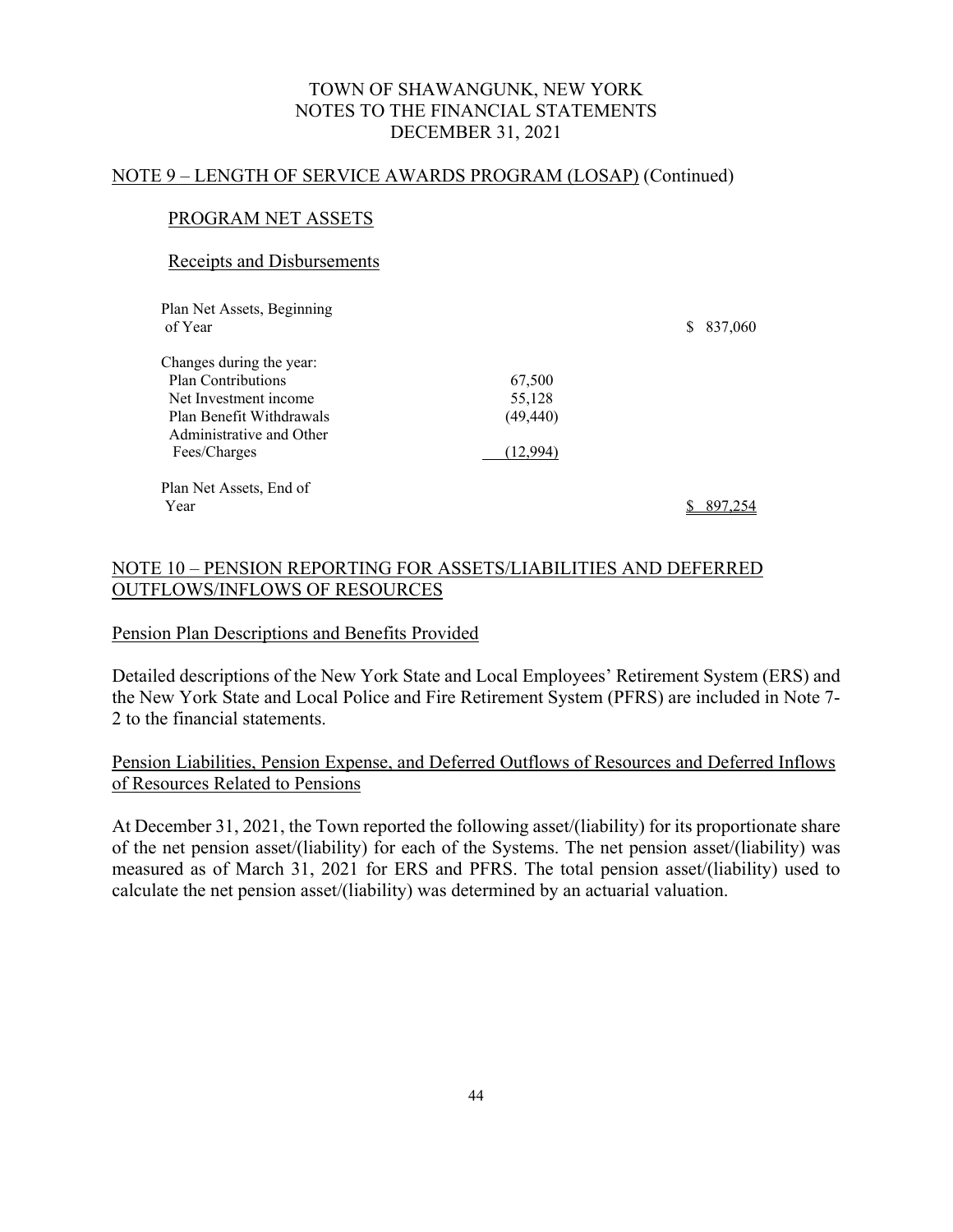# NOTE 10 – PENSION REPORTING FOR ASSETS/LIABILITIES AND DEFERRED OUTFLOWS/INFLOWS OF RESOURCES (Continued)

The Town's proportion of the net pension asset/(liability) was based on a projection of the Town's long-term share of contributions to the Systems relative to the projected contributions of all participating members, actuarially determined. This information was provided by the ERS and PFRS Systems in reports provided to the Town.

|                                    | ERS                 | <b>PFRS</b>   |
|------------------------------------|---------------------|---------------|
| Actuarial valuation date           | April 1, 2020       | April 1, 2020 |
| Net pension asset/(liability)      | $\frac{(3,109)}{2}$ | $$$ (379,506) |
| Town's portion of the Plan's total |                     |               |
| net pension asset/(liability)      | 0.0031226\%         | 0.0218575%    |

For the year ended December 31, 2021, the Town recognized pension expense of \$67,391 for ERS and \$180,463 for PFRS. At December 31, 2021, the Town reported deferred outflows/inflows of resources related to pensions from the following sources:

|                                                                                        | Deferred Outflows<br>of Resources |               |             | Deferred Inflows<br>of Resources |   |             |
|----------------------------------------------------------------------------------------|-----------------------------------|---------------|-------------|----------------------------------|---|-------------|
|                                                                                        | <b>ERS</b>                        |               | <b>PFRS</b> | <b>ERS</b>                       |   | <b>PFRS</b> |
| Differences between expected and<br>actual experience                                  | \$<br>37,973                      | <sup>\$</sup> | 84,210      | \$                               | S |             |
| Changes of assumptions                                                                 | 571,699                           |               | 932,405     | 10,782                           |   |             |
| Net difference between projected and<br>actual earnings on pension plan<br>investments |                                   |               |             | 893,173                          |   | 1,115,915   |
| Changes in proportion and differences<br>between the Town's contributions and          |                                   |               |             |                                  |   |             |
| proportionate share of contributions                                                   | 16,803                            |               | 107,089     | 28,378                           |   | 205,783     |
| Town's contributions subsequent to the<br>measurement date                             | 112,582                           |               | 105,637     |                                  |   |             |
| Total                                                                                  | 39,057                            |               | .229,341    | 932,333                          |   | .321.698    |

Town contributions subsequent to the measurement date of \$112,582 for ERS and \$105,637 for PFRS will be recognized as a reduction of the net pension liability in the year December 31, 2022. Other amounts reported as deferred outflows of resources and deferred inflows of resources related to pensions will be recognized in pension expense as follows: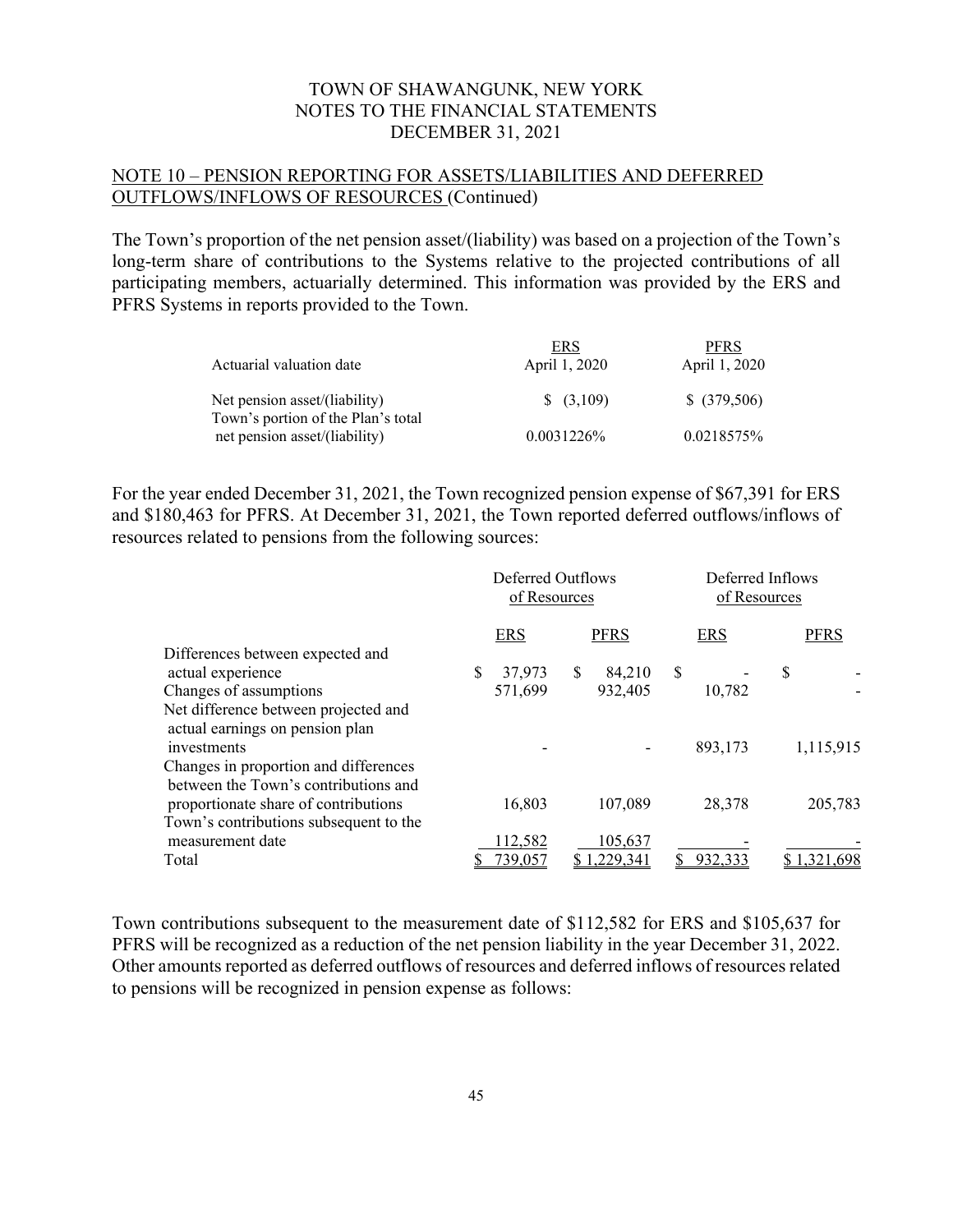### NOTE 10 – PENSION REPORTING FOR ASSETS/LIABILITIES AND DEFERRED OUTFLOWS/INFLOWS OF RESOURCES (Continued)

|              | <b>ERS</b>     | PFRS       |
|--------------|----------------|------------|
| 2022         | (55,801)<br>\$ | (65,782)   |
| 2023         | (22, 253)      | (21, 343)  |
| 2024         | (51, 626)      | (56, 401)  |
| 2025         | (176, 178)     | (214, 047) |
| 2026         |                | 159,579    |
| Thereafter   |                |            |
| <b>TOTAL</b> |                |            |

### Actuarial Assumptions

The total pension liability as of the measurement date was measured by using an actuarial valuation as noted in the table below, with update procedures used to roll forward the total pension liability to the measurement date. The valuations used the following significant actuarial assumptions:

|                          | ERS            | <b>PFRS</b>    |
|--------------------------|----------------|----------------|
| Measurement date         | March 31, 2021 | March 31, 2021 |
| Actuarial valuation date | April 1, 2020  | April 1, 2020  |
| Interest rate            | $5.9\%$        | 5.9%           |
| Salary scale             | $4.4\%$        | $6.2\%$        |
| Inflation rate           | $2.7\%$        | $2.7\%$        |
|                          |                |                |

For ERS and PFRS, annuitant mortality rates are based on April 1, 2015-March 31, 2020 Systems' experience with adjustments for mortality improvements based on the Society of Actuaries Scale MP-2020. The actuarial assumptions used in the April 1, 2020 valuation are based on the results of an actuarial experience study for the period April 1, 2015-March 31, 2020.

The long term rate of return on pension plan investments was determined using a building block method in which best estimate ranges of expected future real rates of return (expected returns net of investment expense and inflation) are developed for each major asset class. These ranges are combined to produce the long term expected rate of return by weighting the expected future real rates of return by each the target asset allocation percentage and by adding expected inflation. Best estimates of the arithmetic real rates of return for each major asset class included in the target asset allocation are summarized below: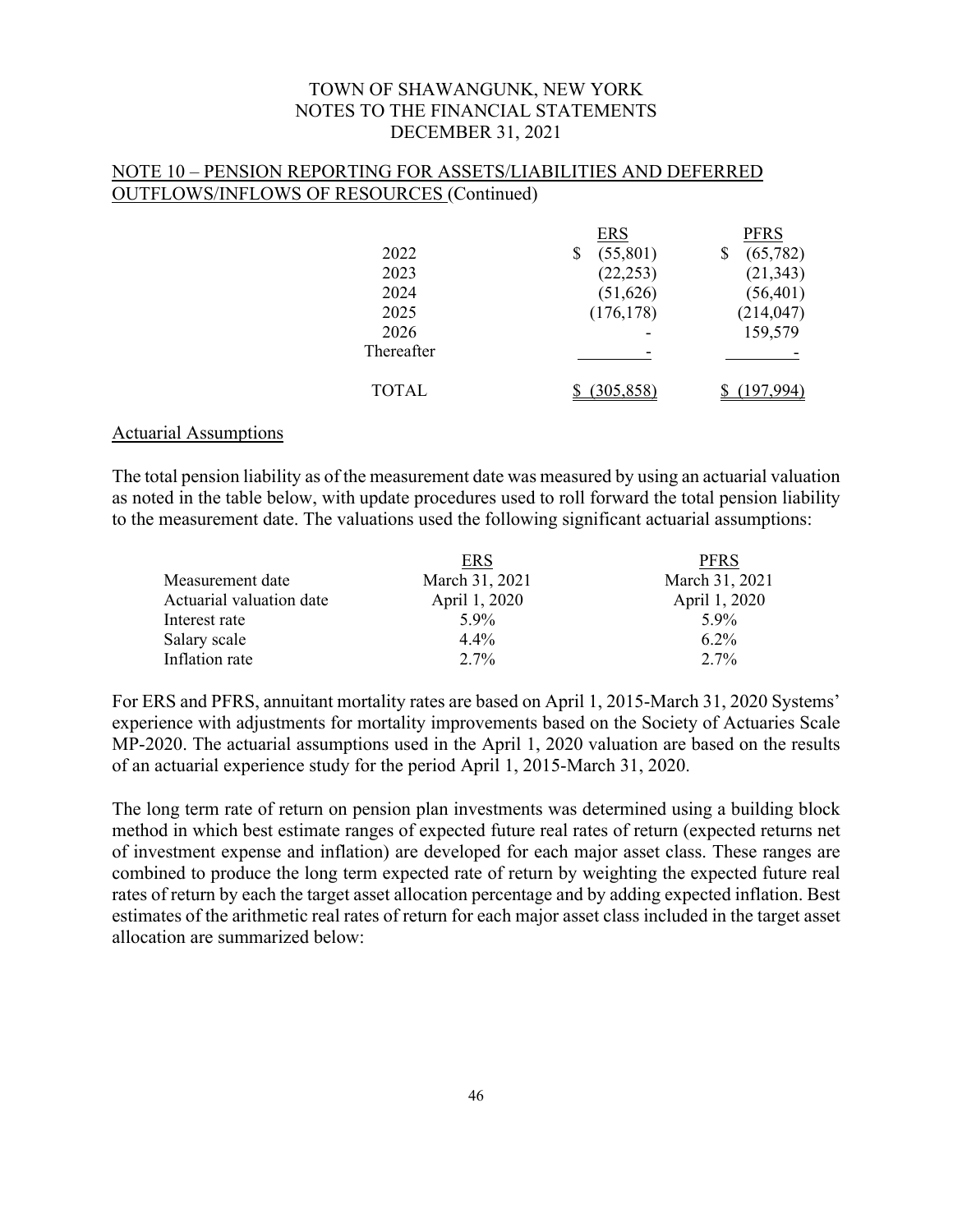# NOTE 10 – PENSION REPORTING FOR ASSETS/LIABILITIES AND DEFERRED OUTFLOWS/INFLOWS OF RESOURCES (Continued)

|                             | <b>ERS/PFRS</b> |
|-----------------------------|-----------------|
| Measurement date            | March 31, 2021  |
| Asset Type:                 |                 |
| Domestic Equity             | 4.05%           |
| International Equity        | 6.30            |
| Real Estate                 | 4.95            |
| Opportunistic/ARS Portfolio | 4.50            |
| Real Assets                 | 5.95            |
| Private Equities            | 6.75            |
| Cash                        | 0.50            |
| Credit                      | 3.63            |
| Fixed Income                | 0.00            |

### Discount Rate

The discount rate used to calculate the total pension liability was 5.90% for ERS and PFRS. The projection of cash flows used to determine the discount rate assumes that contributions from plan members will be made at the current contribution rates and that contributions from employees will be made at statutorily required rates, actuarially. Based upon the assumptions, the Systems' fiduciary net position was projected to be available to make all projected future benefit payments of current plan members. Therefore the long term expected rate of return on pension plan investments was applied to all periods of projected benefit payments to determine the total pension liability.

# Sensitivity of the Proportionate Share for the Net Pension Liability to the Discount Rate **Assumption**

The following presents the Town's proportionate share of the net pension liability calculated using the discount rate of 5.90% for ERS and PFRS, as well as what the Town's proportionate share of the net pension asset/(liability) would be if it were calculated using a discount rate that is 1 percentage point lower (4.90%) or 1-percentage point higher (6.90% for ERS) than the current rate:

| ERS                                                                       | 1% Decrease    | <b>Current Assumption</b> | 1% Increase   |
|---------------------------------------------------------------------------|----------------|---------------------------|---------------|
|                                                                           | $(4.9\%)$      | $(5.9\%)$                 | $(6.9\%)$     |
| Employer's proportionate<br>share of the net pension asset<br>(liability) | (863,021)<br>S | (3,109)<br>\$             | 789,930<br>S. |
| PFRS                                                                      | 1% Decrease    | <b>Current Assumption</b> | 1% Increase   |
| Employer's proportionate                                                  | $(4.9\%)$      | $(5.9\%)$                 | $(6.9\%)$     |
| share of the net pension asset<br>(liability)                             | \$(1,613,873)  | \$ (379,506)              | 642,231       |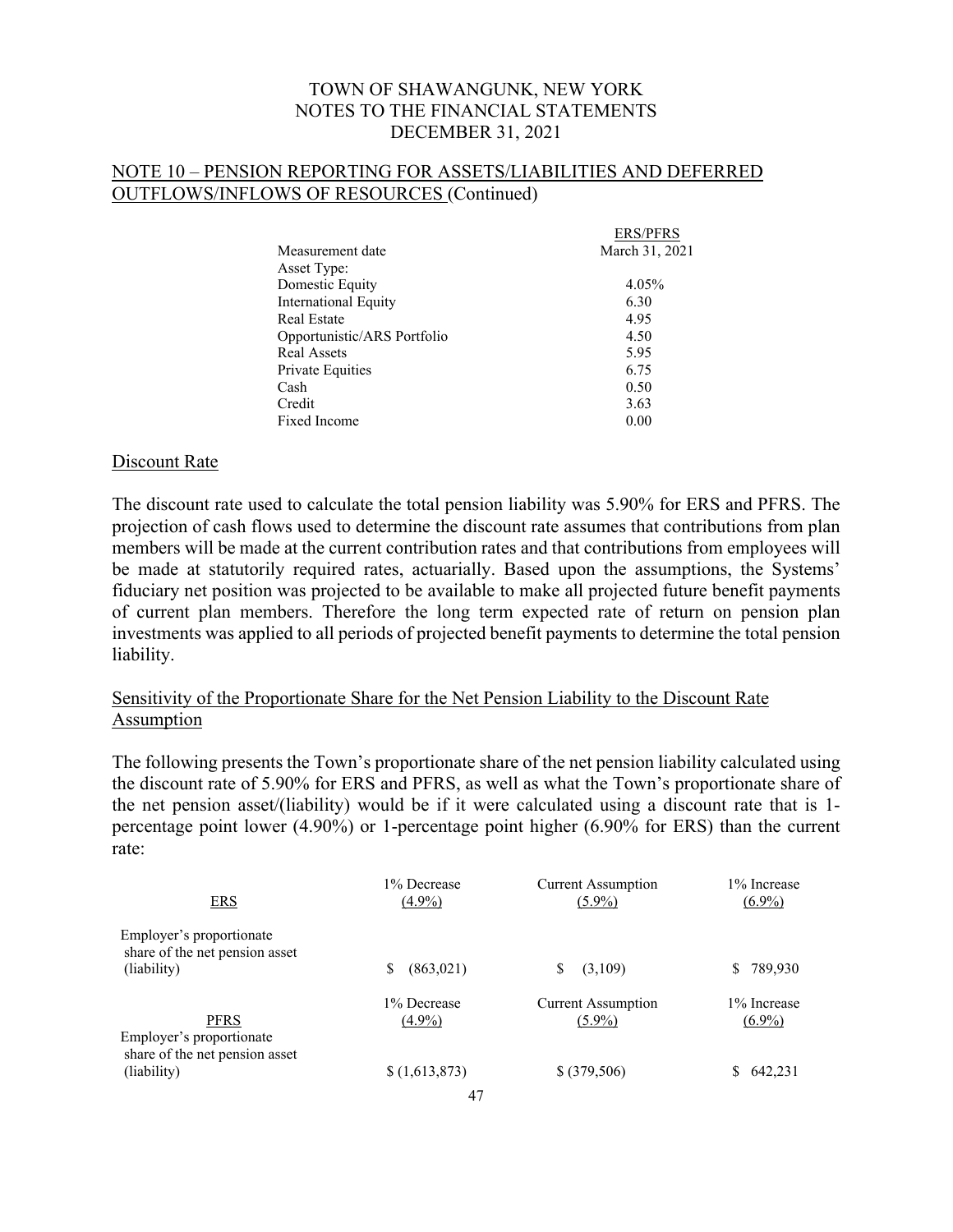# NOTE 10 – PENSION REPORTING FOR ASSETS/LIABILITIES AND DEFERRED OUTFLOWS/INFLOWS OF RESOURCES (Continued)

#### Pension Plan Fiduciary Net Position

The components of the current-year net pension asset/(liability) of the employers as of the respective valuation dates, were as follows:

|                                                                | ERS (in thousands) | PFRS (in thousands) |
|----------------------------------------------------------------|--------------------|---------------------|
| Valuation date                                                 | April 1, 2020      | April 1, 2020       |
| Employers' total pension                                       |                    |                     |
| liability                                                      | (220,680,157)      | (41,236,775)        |
| Plan Net Position                                              | 220,580,583        | 39,500,500          |
| Employer's net pension<br>asset/(liability)                    | (99,574)           | .736.275            |
| Ration of plan net position to the<br>Employer's total pension |                    |                     |
| asset/(liability)                                              | 99.95%             | 95.79%              |

#### Payables to the Pension Plan

For ERS and PFRS, employer contributions are paid annually based on the Systems' fiscal year which ends on March 31<sup>st</sup>. Accrued retirement contributions as of December 31 represent the projected employer contribution for the period of April 1 through December 31 based on paid ERS and PFRS wages multiplied by the employer's contribution rate, by tier. The Town prepaid its retirement contributions and, therefore, had no accrued retirement contributions as of December 31, 2021.

# NOTE 11 – EVENTS OCCURRING AFTER REPORTING DATE

The Town has evaluated events and transactions that occurred between December 31, 2021 and March 29, 2022, which is the date the financial statements were available to be issued, for possible disclosure and recognition in the financial statements.

# NOTE 12 – SUBSEQUENT EVENTS

Subsequent to the date of the financial statements the Town issued a statutory installment bond for highway equipment in the amount of \$275,000. The bond was dated January 10, 2022, bears interest at 1.59% and is due in five annual installments of principal and interest until the final maturity date of January 10, 2027.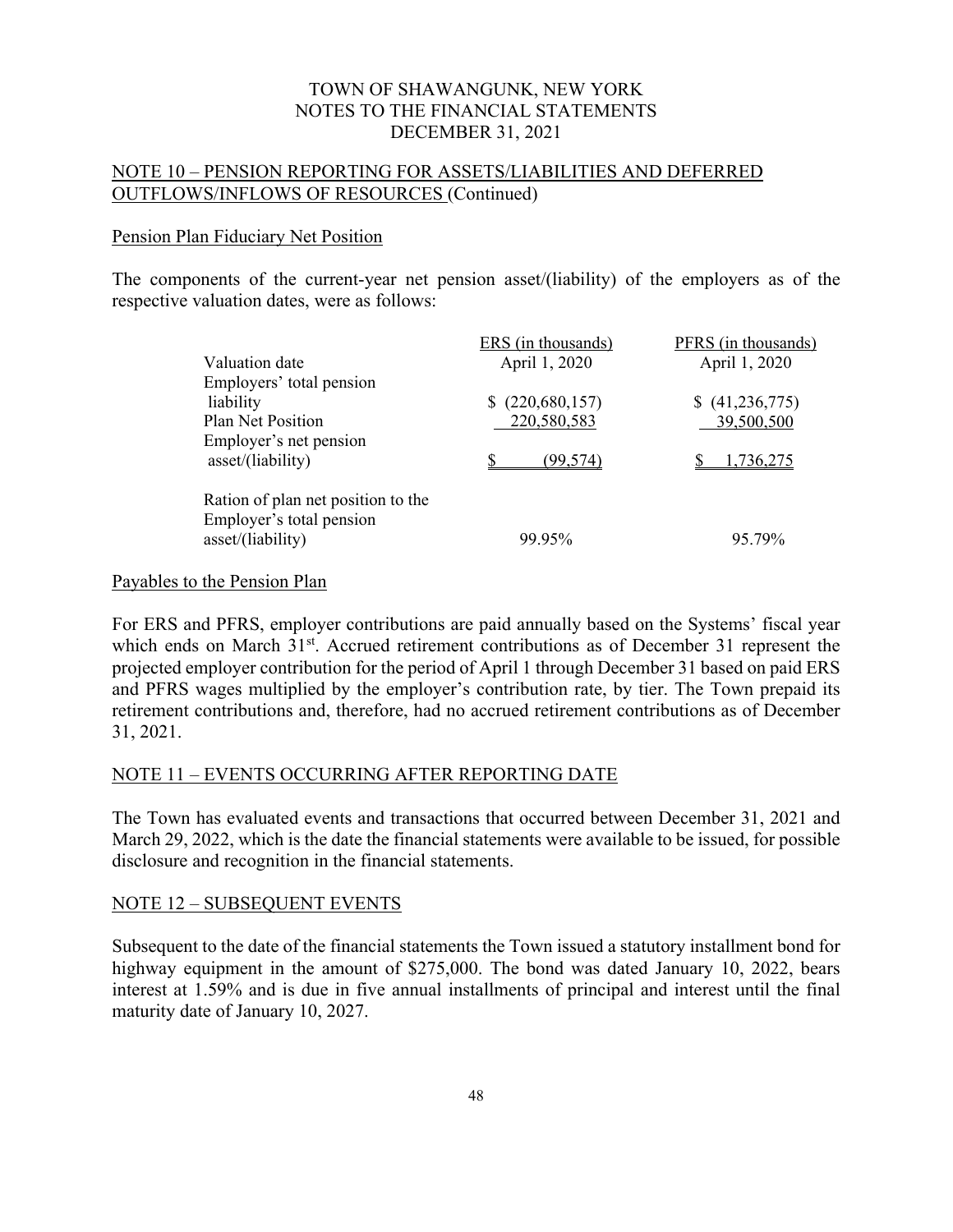### NOTE 13 - RESTATED BALANCES

The beginning net position in the statement of activities and the beginning fund balance in the Fire District have been increased by \$837,060 to reclassify the LOSAP activity from the Fiduciary Fund to the governmental funds.

# NOTE 14 – STEWARDSHIP, COMPLIANCE AND ACCOUNTABILITY

#### Overspent Appropriations

Expenditures for the year ended December 31, 2021 materially exceeded appropriations in the funds and/or functions identified below:

| FUND/FUNCTION                     | <b>APPROPRIATIONS</b><br>AS MODIFIED | <b>EXPENDITURES</b> | UNFAVORABLE<br><b>VARIANCE</b> |
|-----------------------------------|--------------------------------------|---------------------|--------------------------------|
| Sewer/Home and Community Services | \$423,015                            | \$444,589           | \$(21,574)                     |

The overspent appropriations were caused operating expenditures in excess of budgeted amounts and were funded with available fund balance.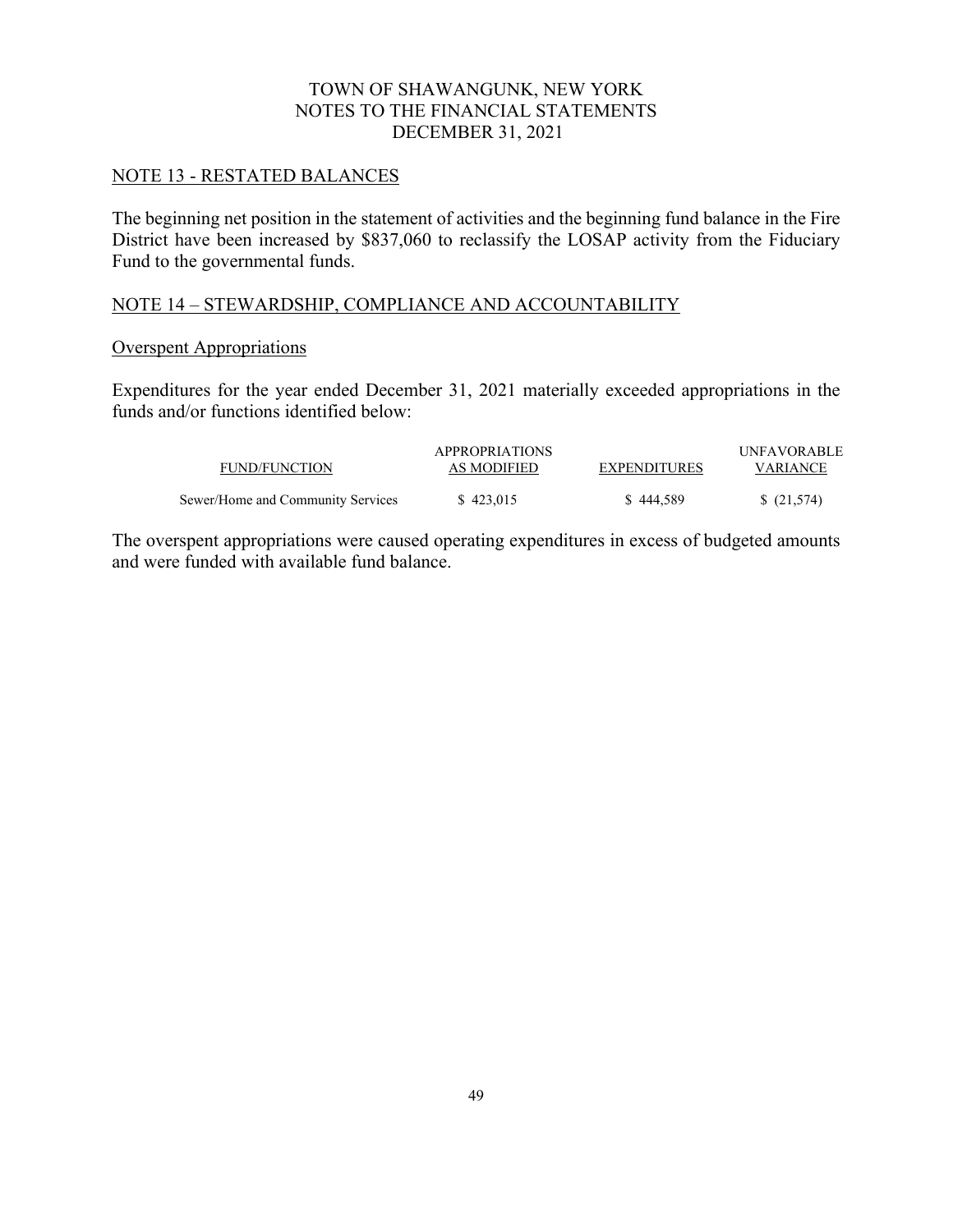# TOWN OF SHAWANGUNK, NEW YORK REQUIRED SUPPLEMENTARY INFORMATION STATEMENT OF REVENUES, EXPENDITURES AND CHANGES IN FUND BALANCE COMPARED TO BUDGET GENERAL FUND YEAR ENDED DECEMBER 31, 2021

(WITH COMPARATIVE ACTUALS FOR THE YEAR ENDED DECEMBER 31, 2020)

|                                                                 |               |                               |               | <b>VARIANCE</b>      |               |
|-----------------------------------------------------------------|---------------|-------------------------------|---------------|----------------------|---------------|
|                                                                 | ORIGINAL      | <b>REVISED</b>                |               | <b>FAVORABLE</b>     | 2020          |
|                                                                 | <b>BUDGET</b> | <b>BUDGET</b>                 | <b>ACTUAL</b> | (UNFAVORABLE)        | <b>ACTUAL</b> |
| <b>REVENUES</b>                                                 |               |                               |               |                      |               |
| <b>Real Property Taxes</b>                                      | \$1,573,431   | \$1,573,431                   | \$1,573,431   | \$<br>$\blacksquare$ | \$1,552,402   |
| Other Tax Items                                                 | 48,000        | 48,000                        | 53,118        | 5,118                | 49,174        |
| Non-Property Tax Items                                          | 333,000       | 333,000                       | 393,002       | 60,002               | 361,902       |
| Departmental Income                                             | 103,600       | 105,523                       | 134,462       | 28,939               | 85,430        |
| Intergovernmental Charges                                       | 235,448       | 235,448                       | 235,429       | (19)                 | 93,031        |
| Use of Money and Property                                       | 12,395        | 12,395                        | 11,287        | (1,108)              | 17,959        |
| Licenses and Permits                                            | 93,600        | 95,900                        | 148,248       | 52,348               | 145,251       |
| <b>Fines and Forfeitures</b>                                    | 30,000        | 30,000                        | 52,215        | 22,215               | 45,523        |
| Sale of Property and Compensation For Loss                      | 1,500         | 1,500                         | 12,906        | 11,406               | 15,069        |
| Miscellaneous Local Sources                                     | 35,520        | 35,520                        | 39,075        | 3,555                | 43,197        |
| State Aid                                                       | 321,750       | 321,750                       | 536,324       | 214,574              | 439,203       |
| TOTAL REVENUES                                                  | 2,788,244     | 2,792,467                     | 3,189,497     | 397,030              | 2,848,141     |
| <b>EXPENDITURES</b>                                             |               |                               |               |                      |               |
| General Government Support                                      | 715,825       | 687,697                       | 582,368       | 105,329              | 585,261       |
| Public Safety                                                   | 1,050,417     | 1,045,318                     | 984,943       | 60,375               | 879,946       |
| Transportation                                                  | 107,989       | 107,517                       | 104,982       | 2,535                | 104,732       |
| Economic Assistance and Opportunity                             | 750           | 750                           | 657           | 93                   | 552           |
| Culture and Recreation                                          | 196,450       | 229,049                       | 116,640       | 112,409              | 60,395        |
| Home and Community Services                                     | 127,605       | 132,928                       | 124,028       | 8,900                | 135,355       |
| <b>Employee Benefits</b>                                        | 678,635       | 678,635                       | 629,975       | 48,660               | 535,922       |
| Debt Service:                                                   |               |                               |               |                      |               |
| Principal                                                       | 119,395       | 119,395                       | 119,395       |                      | 122,574       |
| Interest                                                        | 67,678        | 67,678                        | 67,677        | 1                    | 79,293        |
|                                                                 |               |                               |               |                      |               |
| TOTAL EXPENDITURES                                              | 3,064,744     | 3,068,967                     | 2,730,665     | 338,302              | 2,504,030     |
| EXCESS (DEFICIENCY) OF REVENUES OVER<br><b>EXPENDITURES</b>     | (276, 500)    | (276,500)                     | 458,832       | 735,332              | 344,111       |
| OTHER FINANCING SOURCES (USES)<br><b>Operating Transfers In</b> | 6,500         | 6,500                         | 5,950         | (550)                | 6,381         |
| NET CHANGE IN FUND BALANCE                                      | (270,000)     | (270,000)                     | 464,782       | 734,782              | 350,492       |
| FUND BALANCE - Beginning of Year                                | 270,000       | 270,000                       | 1,487,978     | 1,217,978            | 1,137,486     |
| FUND BALANCE - End of Year                                      | $\mathbb{S}$  | $\mathbb S$<br>$\blacksquare$ |               | 1,952,760            | \$1,487,978   |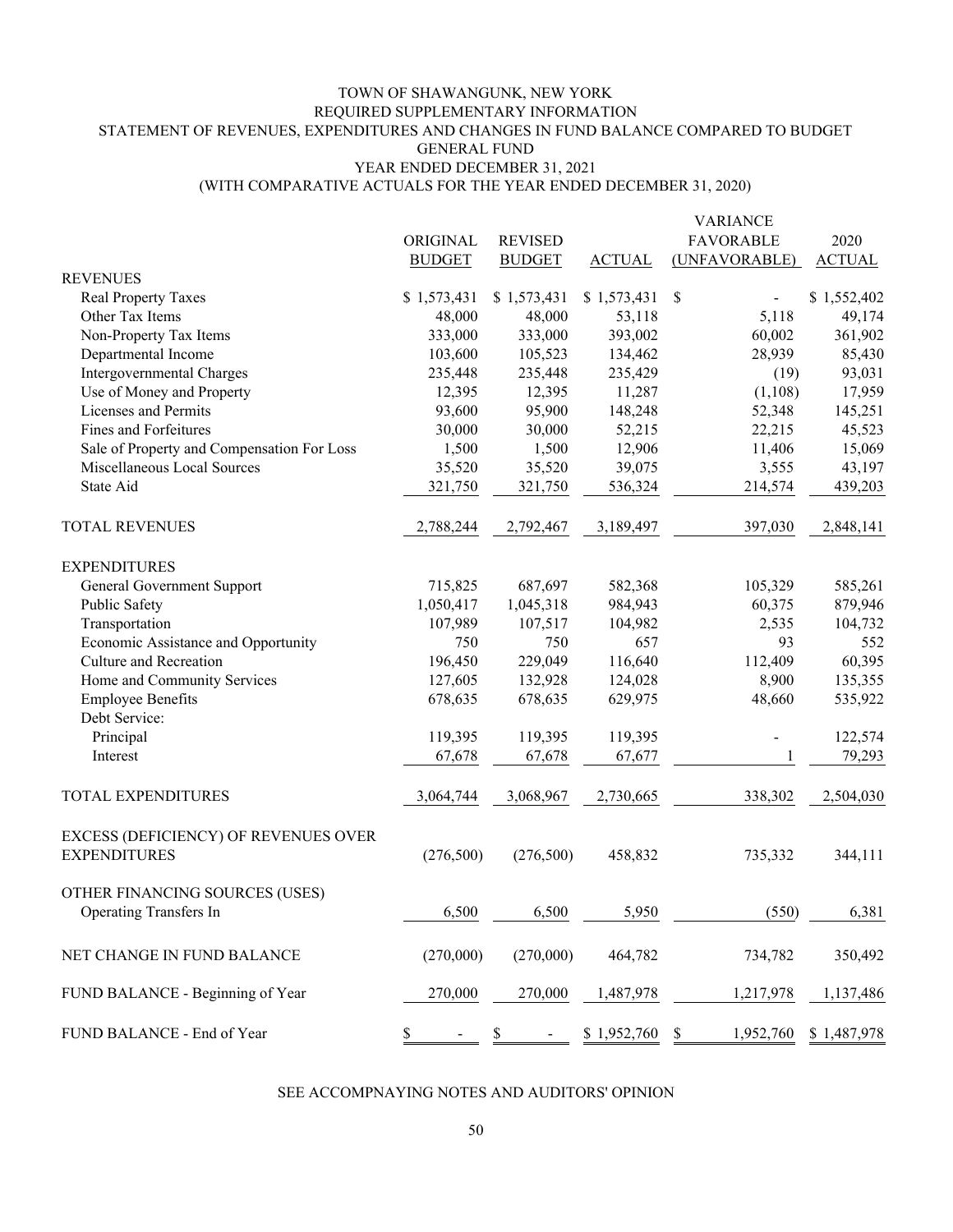# TOWN OF SHAWANGUNK, NEW YORK REQUIRED SUPPLEMENTARY INFORMATION STATEMENT OF REVENUES, EXPENDITURES AND CHANGES IN FUND BALANCE COMPARED TO BUDGET HIGHWAY FUND YEAR ENDED DECEMBER 31, 2021

#### (WITH COMPARATIVE ACTUALS FOR THE YEAR ENDED DECEMBER 31, 2020)

|                                            | ORIGINAL      | <b>REVISED</b> |               | <b>VARIANCE</b><br><b>FAVORABLE</b> | 2020          |
|--------------------------------------------|---------------|----------------|---------------|-------------------------------------|---------------|
|                                            | <b>BUDGET</b> | <b>BUDGET</b>  | <b>ACTUAL</b> | (UNFAVORABLE)                       | <b>ACTUAL</b> |
| <b>REVENUES</b>                            |               |                |               |                                     |               |
| Real Property Taxes                        | \$1,934,689   | \$1,934,689    | \$1,934,689   | - \$                                | \$1,821,820   |
| Use of Money and Property                  | 2,000         | 2,000          | 881           | (1, 119)                            | 3,238         |
| Licenses and Permits                       | 1,000         | 1,000          | 2,600         | 1,600                               | 1,800         |
| Sale of Property and Compensation For Loss |               |                | 6,144         | 6,144                               | 6,583         |
| Miscellaneous Local Sources                | 150,000       | 150,000        |               | (150,000)                           |               |
| State Aid                                  | 170,000       | 309,671        | 417,414       | 107,743                             | 220,456       |
| <b>TOTAL REVENUES</b>                      | 2,257,689     | 2,397,360      | 2,361,728     | (35,632)                            | 2,053,897     |
| <b>EXPENDITURES</b>                        |               |                |               |                                     |               |
| General Government Support                 | 750           | 750            | 93            | 657                                 | 476           |
| Transportation                             | 1,633,935     | 1,821,503      | 1,598,472     | 223,031                             | 1,351,723     |
| <b>Employee Benefits</b>                   | 547,387       | 532,387        | 504,044       | 28,343                              | 464,980       |
| Debt Service:                              |               |                |               |                                     |               |
| Principal                                  | 74,691        | 74,691         | 74,690        | 1                                   | 72,264        |
| Interest                                   | 3,926         | 3,926          | 3,925         | 1                                   | 6,351         |
| <b>TOTAL EXPENDITURES</b>                  | 2,260,689     | 2,433,257      | 2,181,224     | 252,033                             | 1,895,794     |
| EXCESS (DEFICIENCY) OF REVENUES OVER       |               |                |               |                                     |               |
| <b>EXPENDITURES</b>                        | (3,000)       | (35,897)       | 180,504       | 216,401                             | 158,103       |
| FUND BALANCE - Beginning of Year           | 3,000         | 35,897         | 575,837       | 539,940                             | 417,734       |
| FUND BALANCE - End of Year                 | \$            | \$             | 756,341       | 756,341<br>\$                       | 575,837<br>S  |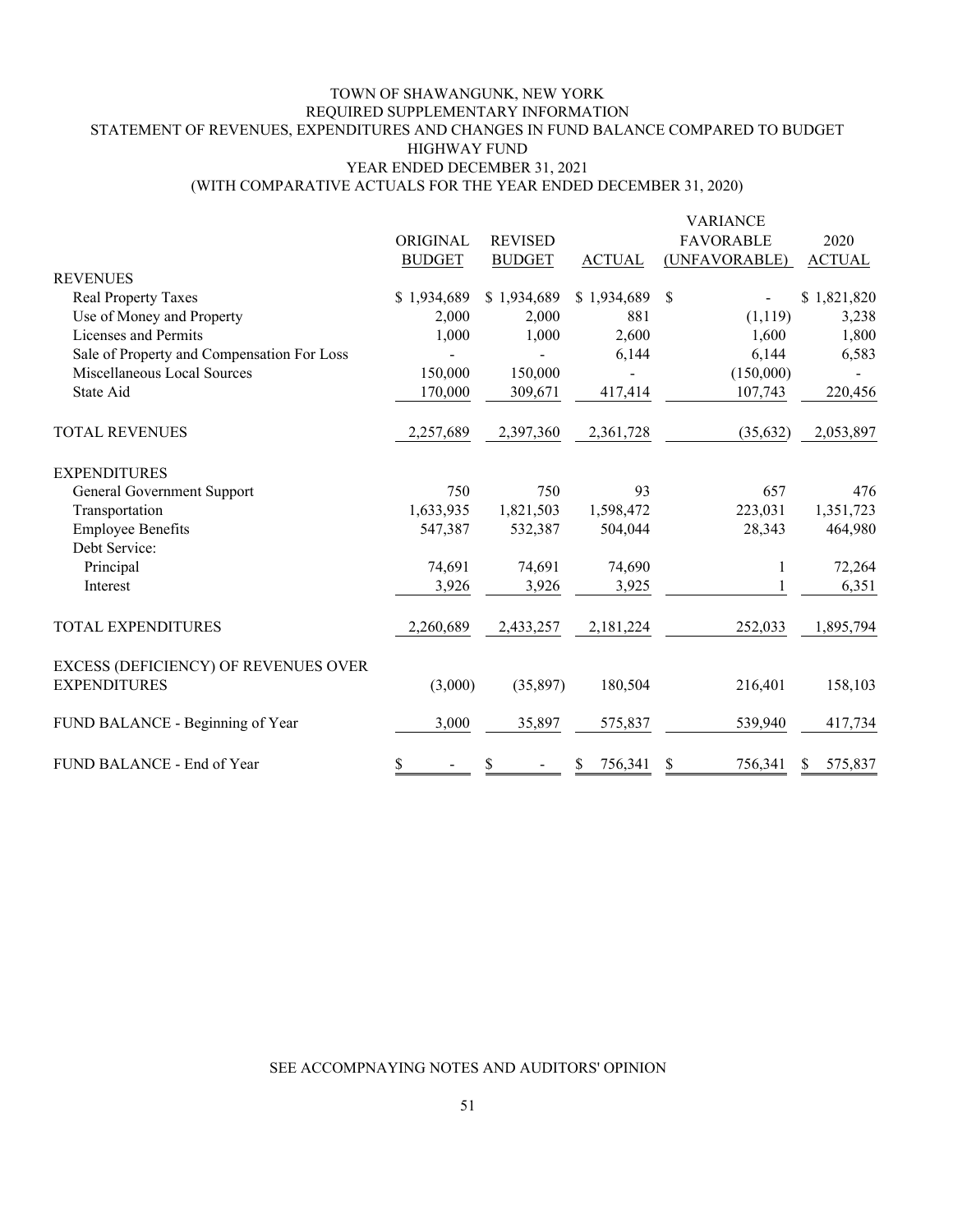#### (WITH COMPARATIVE ACTUALS FOR THE YEAR ENDED DECEMBER 31, 2020) TOWN OF SHAWANGUNK, NEW YORK REQUIRED SUPPLEMENTARY INFORMATION STATEMENT OF REVENUES, EXPENDITURES AND CHANGES IN FUND BALANCE COMPARED TO BUDGET SEWER FUND YEAR ENDED DECEMBER 31, 2021

|                                                             |               |                |               | <b>VARIANCE</b>  |               |
|-------------------------------------------------------------|---------------|----------------|---------------|------------------|---------------|
|                                                             | ORIGINAL      | <b>REVISED</b> |               | <b>FAVORABLE</b> | 2020          |
|                                                             | <b>BUDGET</b> | <b>BUDGET</b>  | <b>ACTUAL</b> | (UNFAVORABLE)    | <b>ACTUAL</b> |
| <b>REVENUES</b>                                             |               |                |               |                  |               |
| <b>Real Property Taxes</b>                                  | \$            | \$             | \$            | \$               | \$<br>57,946  |
| Departmental Income                                         | 72,500        | 72,500         | 67,540        | (4,960)          | 75,196        |
| Intergovernmental Charges                                   | 450,000       | 450,000        | 383,445       | (66, 555)        | 396,210       |
| Use of Money and Property                                   | 8,000         | 8,000          | 2,304         | (5,696)          | 13,056        |
| Miscellaneous Local Sources                                 |               |                | 25            | 25               | 750           |
| <b>TOTAL REVENUES</b>                                       | 530,500       | 530,500        | 453,314       | (77, 186)        | 543,158       |
| <b>EXPENDITURES</b>                                         |               |                |               |                  |               |
| Home and Community Services                                 | 423,015       | 423,015        | 444,589       | (21, 574)        | 631,352       |
| <b>Employee Benefits</b>                                    | 550           | 550            | 543           |                  | 533           |
| <b>TOTAL EXPENDITURES</b>                                   | 423,565       | 423,565        | 445,132       | (21, 567)        | 631,885       |
| EXCESS (DEFICIENCY) OF REVENUES OVER<br><b>EXPENDITURES</b> | 106,935       | 106,935        | 8,182         | (98, 753)        | (88, 727)     |
| OTHER FINANCIAL SOURCES (USES)<br>Other Budgetary Purposes  | (165,000)     | (165,000)      |               | 165,000          |               |
| NET CHANGE IN FUND BALANCE                                  | (58,065)      | (58,065)       | 8,182         | 66,247           | (88, 727)     |
| FUND BALANCE - Beginning of Year                            | 58,065        | 58,065         | 3,842,691     | 3,784,626        | 3,931,418     |
| FUND BALANCE - End of Year                                  | \$            | \$             | \$3,850,873   | 3,850,873<br>\$  | \$3,842,691   |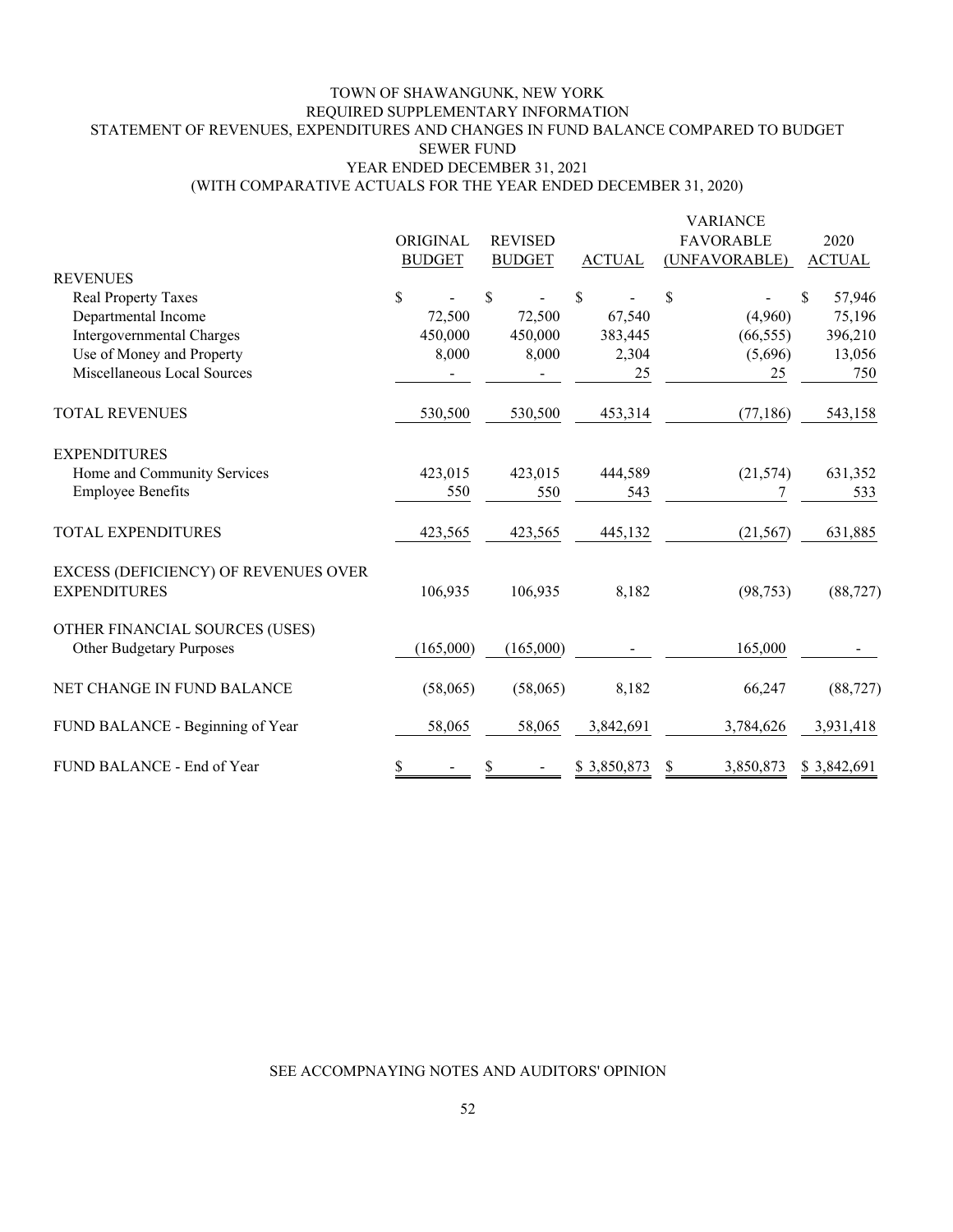#### TOWN OF SHAWANGUNK, NEW YORK REQUIRED SUPPLEMENTARY INFORMATION SCHEDULE OF PROPORTIONATE SHARE OF THE NET PENSION ASSET/LIABILITY YEAR ENDED DECEMBER 31, 2021

#### ERS System – Liability

|                                                                                                                                                       | 2021                             | 2020                  | 2019               | 2018                     | 2017                 | 2016                 | 2015                     |
|-------------------------------------------------------------------------------------------------------------------------------------------------------|----------------------------------|-----------------------|--------------------|--------------------------|----------------------|----------------------|--------------------------|
| The Town's proportion of the net pension liability<br>The Town's proportionate share of the net                                                       | 0.0031226%                       | 0.0033701%            | 0.0032556%         | 0.0033906%               | 0.0031135%           | 0.0035430%           | 0.0035139%               |
| pension liability<br>The Town's covered employee payroll<br>The Town's proportionate share of the net<br>pension liability as a percentage of covered | <sup>S</sup><br>3,109<br>943,834 | \$ 892,417<br>943,310 | 230,669<br>908,976 | S.<br>109,430<br>870,475 | \$292,556<br>856,132 | \$568,657<br>915,712 | \$<br>118,708<br>959,915 |
| employee payroll<br>Plan Fiduciary net position as a percentage of the                                                                                | $0.33\%$                         | 94.60%                | 25.38%             | 12.57%                   | 34.17%               | 62.10%               | 12.37%                   |
| total pension liability                                                                                                                               | 99.95%                           | 86.39%                | 96.27%             | 98.24%                   | 94.70%               | 90.7%                | 97.9%                    |
| PFRS System - Liability                                                                                                                               |                                  |                       |                    |                          |                      |                      |                          |
|                                                                                                                                                       | 2021                             | 2020                  | 2019               | 2018                     | 2017                 | 2016                 | 2015                     |
| The Town's proportion of the net pension liability<br>The Town's proportionate share of the net                                                       | 0.0218575%                       | 0.0257550%            | 0.0130770%         | 0.0136123%               | 0.01088170%          | 0.0158840%           | 0.0185167%               |
| pension liability                                                                                                                                     | \$ 379,506                       | \$1,376,588           | \$219,309          | 137,587<br><sup>S</sup>  | \$225,540            | 470,290<br>\$        | \$<br>50,969             |
| The Town's covered employee payroll                                                                                                                   | 537,317                          | 644,956               | 476,452            | 463,558                  | 430,732              | 486,121              | 500,762                  |
| The Town's proportionate share of the net<br>pension liability as a percentage of covered                                                             |                                  |                       |                    |                          |                      |                      |                          |
| employee payroll                                                                                                                                      | 70.63%                           | 213.44%               | 46.03%             | 29.68%                   | 52.36%               | 96.74%               | 10.18%                   |
| Plan Fiduciary net position as a percentage of the<br>total pension liability                                                                         | 95.79%                           | 84.86%                | 95.09%             | 96.93%                   | 93.46%               | 90.2%                | 99.0%                    |
|                                                                                                                                                       |                                  |                       |                    |                          |                      |                      |                          |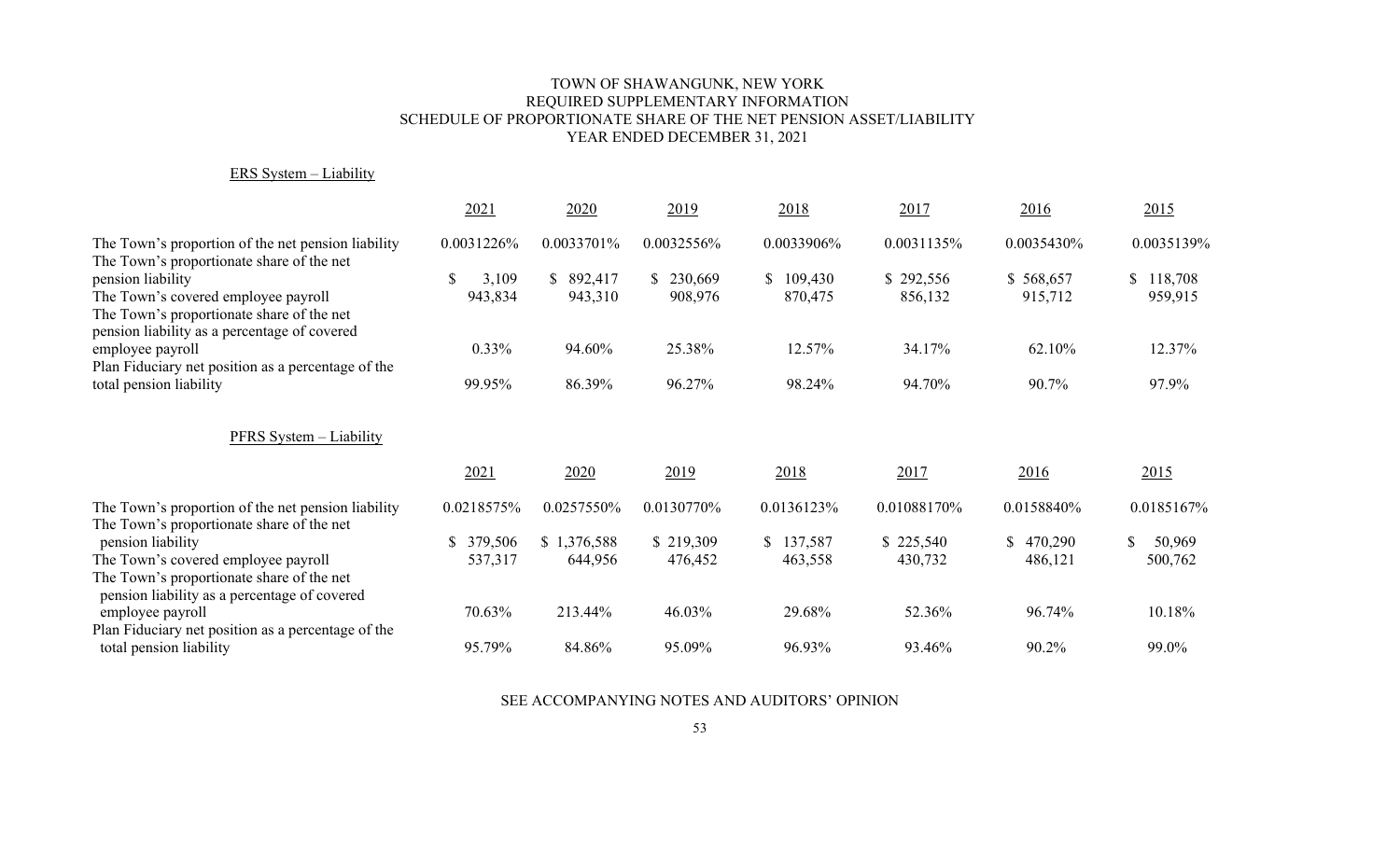### TOWN OF SHAWANGUNK, NEW YORK REQUIRED SUPPLEMENTARY INFORMATION SCHEDULE OF EMPLOYER'S PENSION CONTRIBUTIONS YEAR ENDED DECEMBER 31, 2021

ERS System

|                                                                        | 2021      | 2020      | 2019      | 2018      | 2017      | 2016      | 2015      | 2014      | 2013      | 2012      |
|------------------------------------------------------------------------|-----------|-----------|-----------|-----------|-----------|-----------|-----------|-----------|-----------|-----------|
| Contractually required contribution<br>Contribution in relation to the | \$146,517 | \$134,643 | \$131,668 | \$129,574 | \$122,528 | \$136,125 | \$166,793 | \$188,792 | \$180,941 | \$168,296 |
| contractually required contribution                                    | 146,517   | 134,643   | 131,668   | 129,574   | 122,528   | 136,125   | 166,793   | 188,792   | 180,941   | 168,296   |
| Contribution deficiency (excess)                                       |           |           |           |           |           |           |           |           |           |           |
| Contribution as a percentage of<br>covered employee payroll            | 15.52%    | 14.03%    | 13.96%    | 14.26%    | 14.08%    | 15.90%    | 18.21%    | 19.67%    | N/A       | N/A       |
| PFRS System                                                            |           |           |           |           |           |           |           |           |           |           |
|                                                                        | 2021      | 2020      | 2019      | 2018      | 2017      | 2016      | 2015      | 2014      | 2013      | 2012      |
| Contractually required contribution<br>Contribution in relation to the | \$140,186 | \$137,446 | \$126,759 | \$103,130 | \$104,265 | \$93,598  | \$102,516 | \$123,922 | \$138,876 | \$131,339 |
| contractually required contribution                                    | 140,186   | 137,446   | 126,759   | 103,130   | 104,265   | 93,598    | 102,516   | 123,922   | 138,876   | 131,339   |
| Contribution deficiency (excess)<br>Contribution as a percentage of    |           |           |           |           |           |           |           |           |           |           |
| covered employee payroll                                               | 26.09%    | 21.14%    | 19.65%    | 21.65%    | 22.49%    | 21.73%    | 21.09%    | 24.75%    | N/A       | N/A       |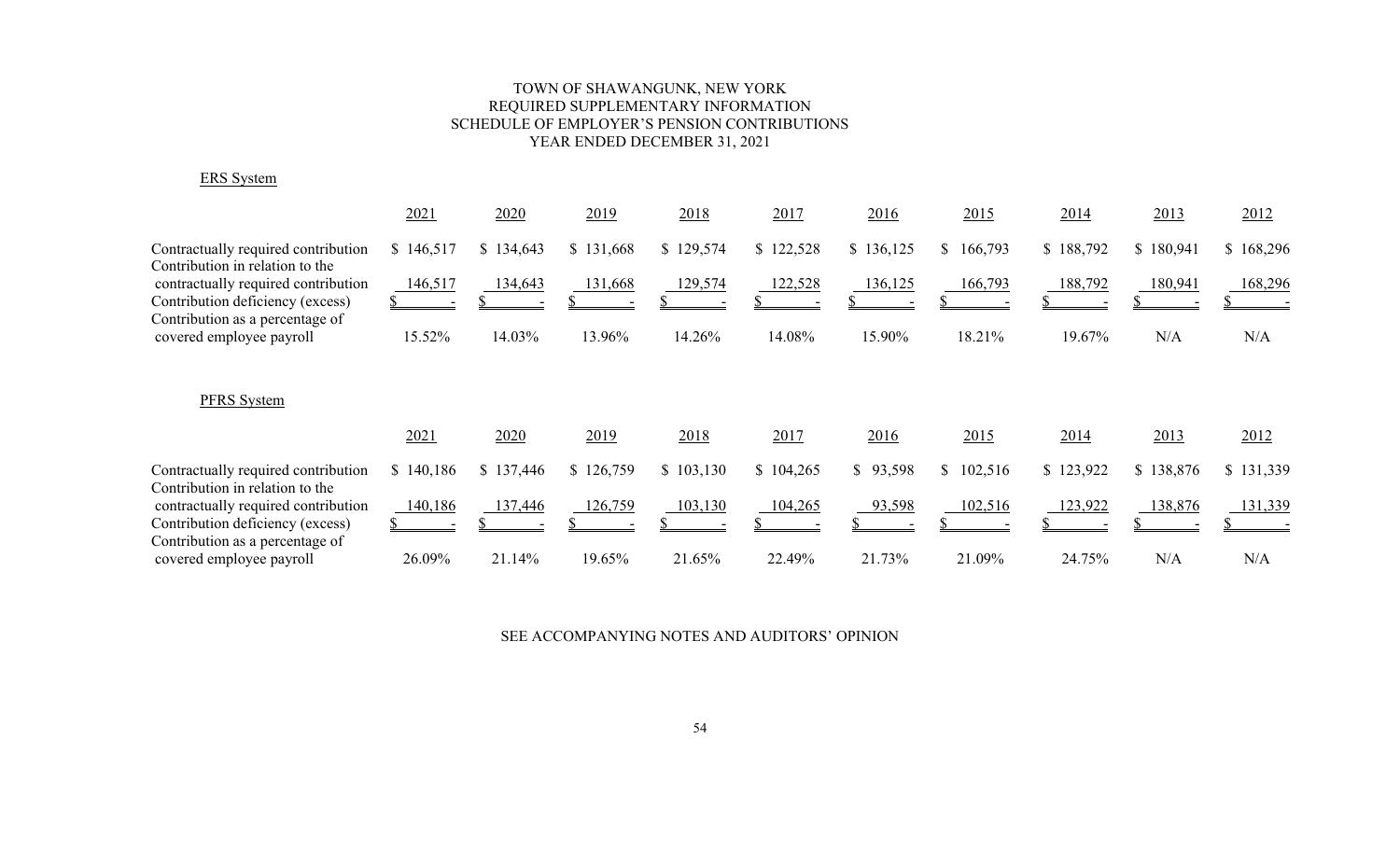# TOWN OF SHAWANGUNK, NEW YORK REQUIRED SUPPLEMENTARY INFORMATION SCHEDULE OF CHANGES IN THE TOTAL PENSION LIABILITY YEAR ENDED DECEMBER 31, 2021

|                                                                                                               | 2021                              | 2020                             | 2019                                | 2018                              |
|---------------------------------------------------------------------------------------------------------------|-----------------------------------|----------------------------------|-------------------------------------|-----------------------------------|
| Service Cost<br>Interest<br>Changes of assumptions or other inputs<br>Differences between expected and actual | \$<br>30,489<br>46,840<br>372,373 | \$<br>45,400<br>46,447<br>84,273 | \$<br>51,413<br>40,374<br>(96, 182) | \$<br>45,582<br>40,426<br>102,686 |
| experience                                                                                                    | 24,775                            | 43,265                           | 51,018                              | 33,323                            |
| Benefit payments                                                                                              | (43,920)                          | (43, 440)                        | (41,040)                            | (38, 640)                         |
| Net Changes                                                                                                   | 430,557                           | 175,945                          | 5,583                               | 187,377                           |
| <b>Beginning Total Pension Liability</b>                                                                      | 1,428,293                         | 1,252,348                        | 1,246,765                           | 1,063,388                         |
| <b>Ending Total Pension Liability</b>                                                                         | 1,858,850<br>S.                   | 1,428,293                        | \$1,252,348                         | 1,246,765<br>\$                   |
| Covered Employee Payroll                                                                                      | N/A                               | N/A                              | N/A                                 | N/A                               |
| Total Pension Liability as a Percentage of<br>Covered Employee Payroll                                        | N/A                               | N/A                              | N/A                                 | N/A                               |

 *Schedule is intended to show information for 10 years. Additional years will be displayed as they become available.*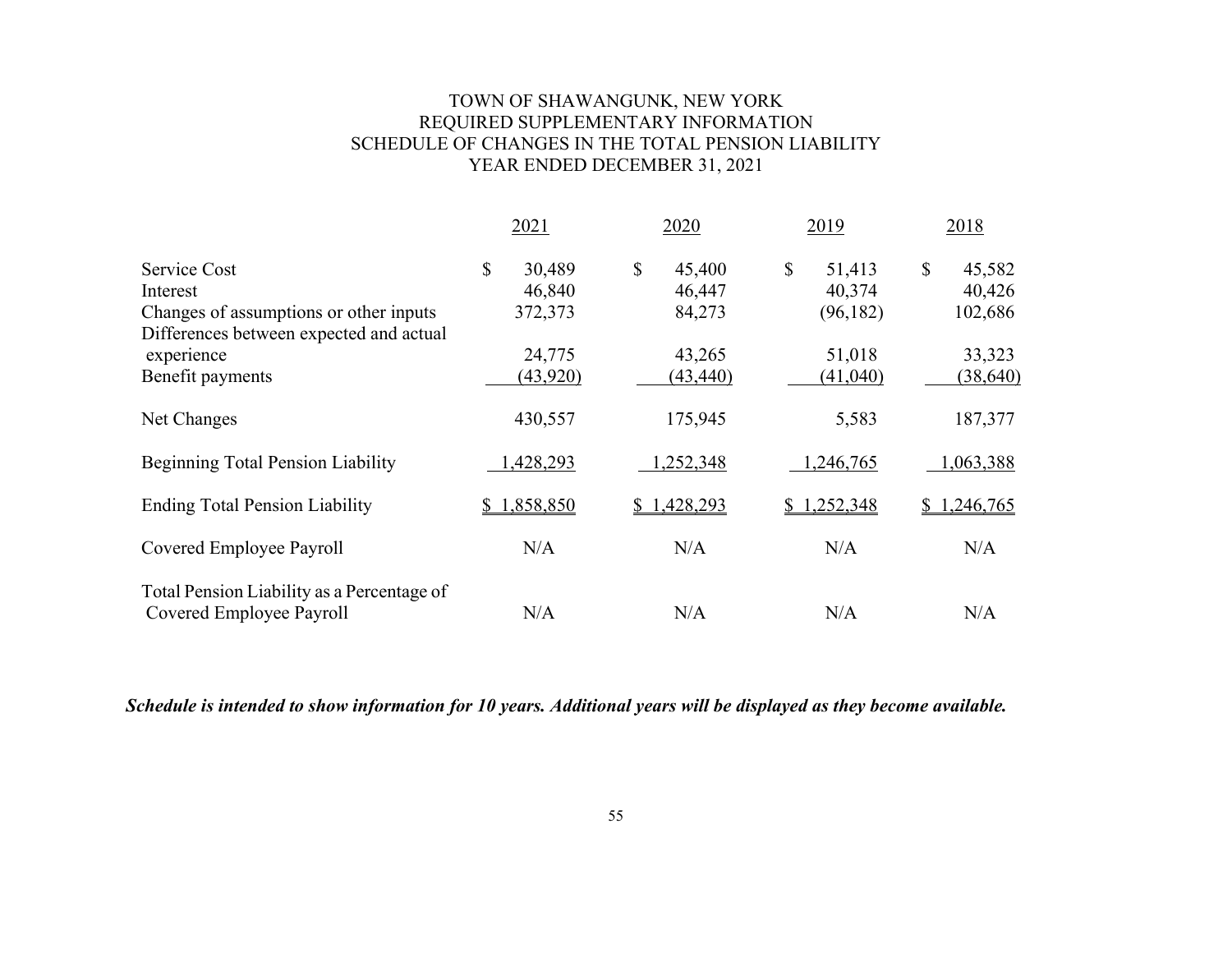# TOWN OF SHAWANGUNK, NEW YORK NOTES TO REQUIRED SUPPLEMENTARY INFORMATION DECEMBER 31, 2021

### Trust Assets

There are no assets accumulated in a trust that meets the criteria in paragraph 4 of GASB Statement No. 73 to pay related benefits.

# Changes of Assumptions or Other Inputs

# Discount Rate

The discount rate changed from 3.26% at the December 31, 2019 measurement date to 1.93% at the December 31, 2020 measurement date.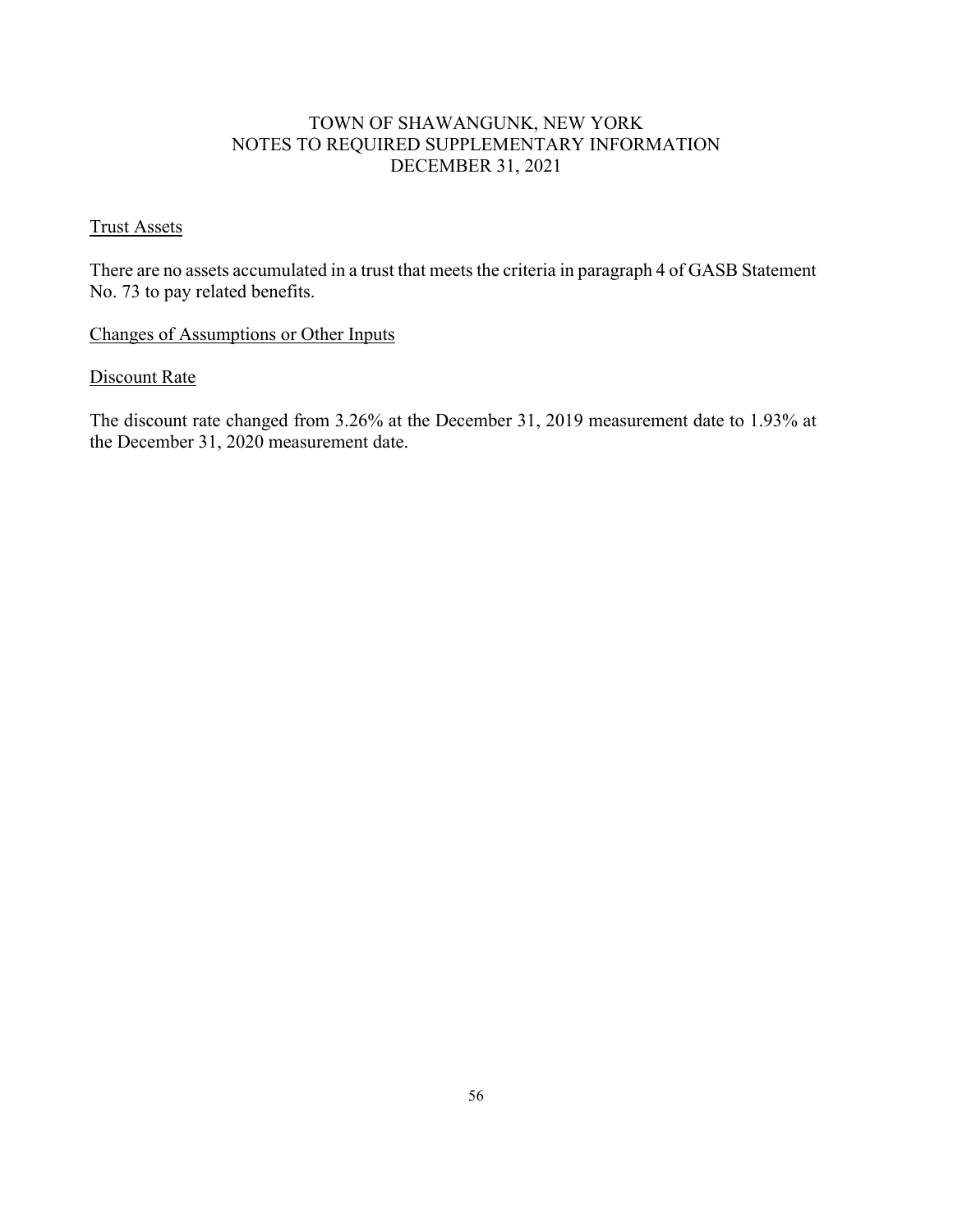#### TOWN OF SHAWANGUNK, NEW YORK COMBINING BALANCE SHEET NON-MAJOR GOVERNMENTAL FUNDS DECEMBER 31 2021

|                                                                       | <b>COMMUNITY</b><br><b>DEVELOPMENT</b><br><b>FUND</b> |               | <b>LIGHTING</b> | <b>WATER</b>       |     | <b>DRAINAGE</b>          |      | <b>SIDEWALK</b> | <b>FIRE</b>                 |   | <b>AMBULANCE</b> |               | <b>RECREATION</b> |    | <b>CAPITAL</b> |               | <b>TOTAL NON-MAJOR</b><br><b>GOVERNMENTAL</b><br><b>FUNDS</b> |
|-----------------------------------------------------------------------|-------------------------------------------------------|---------------|-----------------|--------------------|-----|--------------------------|------|-----------------|-----------------------------|---|------------------|---------------|-------------------|----|----------------|---------------|---------------------------------------------------------------|
| <b>ASSETS</b><br>Cash<br>Service Award Program Assets - Restricted    | \$<br>260,150 \$                                      |               | 30,017          | 291,638 \$<br>- \$ |     | 29,338 \$                |      | 198,747         | -S<br>$3,066$ \$<br>897,254 |   |                  | S             | 144,156 \$        |    | $17,270$ \$    |               | 974,382<br>897,254                                            |
| Rents Receivable<br>Loans Receivable                                  | 45,549                                                |               |                 | 94,483             |     |                          |      |                 |                             |   |                  |               |                   |    |                |               | 94,483<br>45,549                                              |
| <b>TOTAL ASSETS</b>                                                   | 305,699                                               | -S            |                 | 30,017 \$ 386,121  | - S | 29,338                   | - \$ | 198,747         | $$900,320$ \$               |   |                  | S             | 144,156 \$        |    | $17,270$ \$    |               | 2,011,668                                                     |
| <b>LIABILITIES AND FUND BALANCES</b><br><b>LIABILITIES</b>            |                                                       |               |                 |                    |     |                          |      |                 |                             |   |                  |               |                   |    |                |               |                                                               |
| Accounts Payable<br><b>Accrued Liabilities</b>                        | \$<br>$\overline{\phantom{a}}$                        | <sup>\$</sup> | 3,189 \$        | 6,879 \$<br>196    |     | $\overline{\phantom{a}}$ | -S   |                 | <sup>\$</sup>               | S |                  | <sup>\$</sup> |                   | -S |                | <sup>\$</sup> | 10,068<br>196                                                 |
| <b>TOTAL LIABILITIES</b>                                              |                                                       |               | 3,189           | 7,075              |     |                          |      |                 |                             |   |                  |               |                   |    |                |               | 10,264                                                        |
| DEFERRED INFLOWS OF RESOURCES<br>Deferred Loans Receivable            | 45,549                                                |               |                 |                    |     |                          |      |                 |                             |   |                  |               |                   |    |                |               | 45,549                                                        |
| TOTAL DEFERRED INFLOWS OF RESOURCES                                   | 45,549                                                |               |                 |                    |     |                          |      |                 |                             |   |                  |               |                   |    |                |               | 45,549                                                        |
| <b>FUND BALANCES</b><br>Restricted:<br>Service Award Program          |                                                       |               |                 |                    |     |                          |      |                 | 897,254                     |   |                  |               |                   |    |                |               | 897,254                                                       |
| Assigned:<br>Unappropriated                                           | 260,150                                               |               | 26,828          | 379,046            |     | 29,338                   |      | 198,747         | 3,066                       |   |                  |               | 144,156           |    | 17,270         |               | 1,058,601                                                     |
| TOTAL FUND BALANCES                                                   | 260,150                                               |               | 26,828          | 379,046            |     | 29,338                   |      | 198,747         | 900,320                     |   |                  |               | 144,156           |    | 17,270         |               | 1,955,855                                                     |
| TOTAL LIABILITIES, DEFERRED INFLOWS OF<br>RESOURCES AND FUND BALANCES | 305,699                                               |               |                 | 30,017 \$ 386,121  | - S | 29,338                   | -S   | 198,747         | $$900,320$ \$               |   | $\sim$           | S.            | 144,156 \$        |    | $17,270$ \$    |               | 2,011,668                                                     |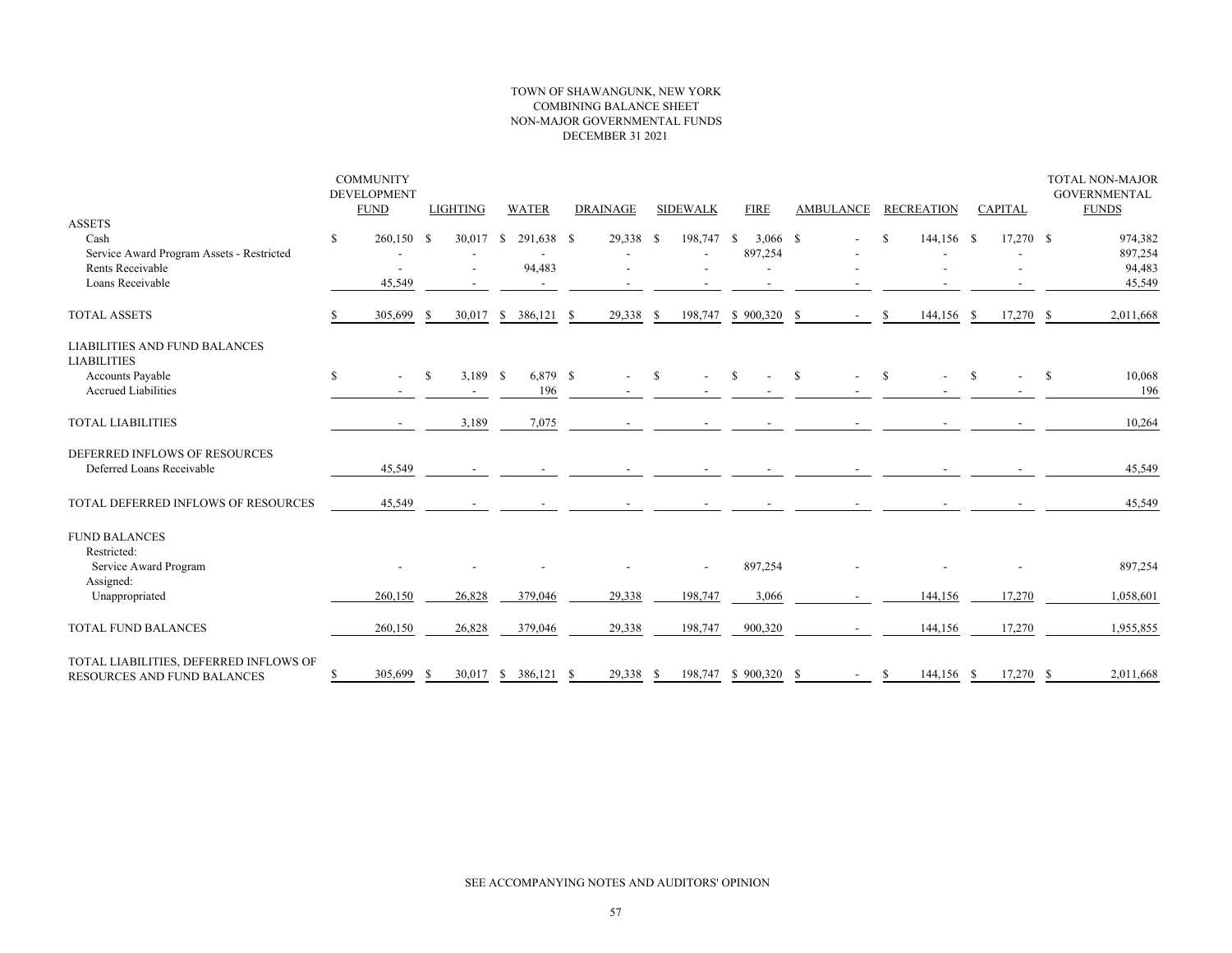#### TOWN OF SHAWANGUNK, NEW YORK COMBINING STATEMENT OF REVENUES, EXPENDITURES AND CHANGES IN FUND BALANCES NON-MAJOR GOVERNMENTAL FUNDS YEAR ENDED DECEMBER 31, 2021

|                                             | <b>COMMUNITY</b><br><b>DEVELOPMENT</b><br><b>FUND</b> | LIGHTING                  | <b>WATER</b>             | <b>DRAINAGE</b>          | <b>SIDEWALK</b>          | <b>FIRE</b>              |                          | AMBULANCE RECREATION | <b>CAPITAL</b> | TOTAL NON-MAJOR<br><b>GOVERNMENTAL</b><br><b>FUNDS</b> |
|---------------------------------------------|-------------------------------------------------------|---------------------------|--------------------------|--------------------------|--------------------------|--------------------------|--------------------------|----------------------|----------------|--------------------------------------------------------|
| <b>REVENUES</b>                             |                                                       |                           |                          |                          |                          |                          |                          |                      |                |                                                        |
| Real Property Taxes                         | \$                                                    | <sup>S</sup><br>19,500 \$ | 33.575 \$                | $4,550$ \$               | 24,000                   | 497,370 \$<br>-S         | 85,271 \$                |                      | S              | <sup>\$</sup><br>664,266                               |
| Departmental Income                         | 12,812                                                |                           | 204,889                  |                          |                          |                          |                          | 10,095               |                | 227,796                                                |
| Use of Money and Property                   | 1,466                                                 | 24                        | 180                      | $\overline{\phantom{a}}$ | 136                      | 55,128                   | $\overline{\phantom{a}}$ | $\overline{a}$       |                | 56,934                                                 |
| <b>TOTAL REVENUES</b>                       | 14,278                                                | 19,524                    | 238,644                  | 4,550                    | 24,136                   | 552,498                  | 85,271                   | 10,095               |                | 948,996                                                |
| <b>EXPENDITURES</b>                         |                                                       |                           |                          |                          |                          |                          |                          |                      |                |                                                        |
| Public Safety                               |                                                       |                           |                          |                          |                          | 442,863                  |                          |                      |                | 442,863                                                |
| Health                                      |                                                       |                           |                          |                          |                          | $\overline{\phantom{a}}$ | 85,271                   |                      |                | 85,271                                                 |
| Transportation                              |                                                       | 18,752                    |                          |                          | 3,560                    |                          |                          |                      |                | 22,312                                                 |
| Home and Community Services                 |                                                       | $\overline{\phantom{a}}$  | 140,999                  | 601                      | $\overline{\phantom{a}}$ |                          |                          |                      |                | 141,600                                                |
| <b>Employee Benefits</b>                    |                                                       |                           | 454                      |                          |                          | 49,440                   |                          |                      |                | 49,894                                                 |
| Debt Service:                               |                                                       |                           |                          |                          |                          |                          |                          |                      |                |                                                        |
| Principal                                   |                                                       |                           | 20,543                   |                          |                          |                          |                          |                      |                | 20,543                                                 |
| Interest                                    |                                                       |                           | 13,032                   |                          |                          |                          |                          |                      |                | 13,032                                                 |
| Capital Outlay                              |                                                       |                           | $\overline{\phantom{a}}$ | $\overline{\phantom{a}}$ |                          |                          |                          |                      | 161,000        | 161,000                                                |
| TOTAL EXPENDITURES                          |                                                       | 18,752                    | 175,028                  | 601                      | 3,560                    | 492,303                  | 85,271                   |                      | 161,000        | 936,515                                                |
| <b>EXCESS (DEFICIENCY) OF</b>               |                                                       |                           |                          |                          |                          |                          |                          |                      |                |                                                        |
| REVENUES OVER EXPNDITURES                   | 14,278                                                | 772                       | 63,616                   | 3,949                    | 20,576                   | 60,195                   |                          | 10,095               | (161,000)      | 12,481                                                 |
| OTHER FINANICING SOURCES (USES)             |                                                       |                           |                          |                          |                          |                          |                          |                      |                |                                                        |
| <b>Operating Transfers Out</b>              |                                                       |                           |                          |                          |                          |                          |                          |                      | (5,950)        | (5,950)                                                |
| Proceeds of Long-Term Debt                  |                                                       |                           |                          |                          |                          |                          |                          |                      | 161,000        | 161,000                                                |
| NET CHANGE IN FUND BALANCE                  | 14,278                                                | 772                       | 63,616                   | 3,949                    | 20,576                   | 60,195                   |                          | 10,095               | (5,950)        | 167,531                                                |
| FUND BALANCE - Beginning of Year (Restated) | 245,872                                               | 26,056                    | 315,430                  | 25,389                   | 178,171                  | 840,125                  |                          | 134,061              | 23,220         | 1,788,324                                              |
| FUND BALANCE - End of Year                  | 260,150 \$<br>\$                                      | 26,828                    | 379,046 \$<br>- \$       | 29,338                   | 198,747<br>-S            | 900,320 \$<br>-S         |                          | 144,156 \$<br>-S     | 17,270 \$      | 1,955,855                                              |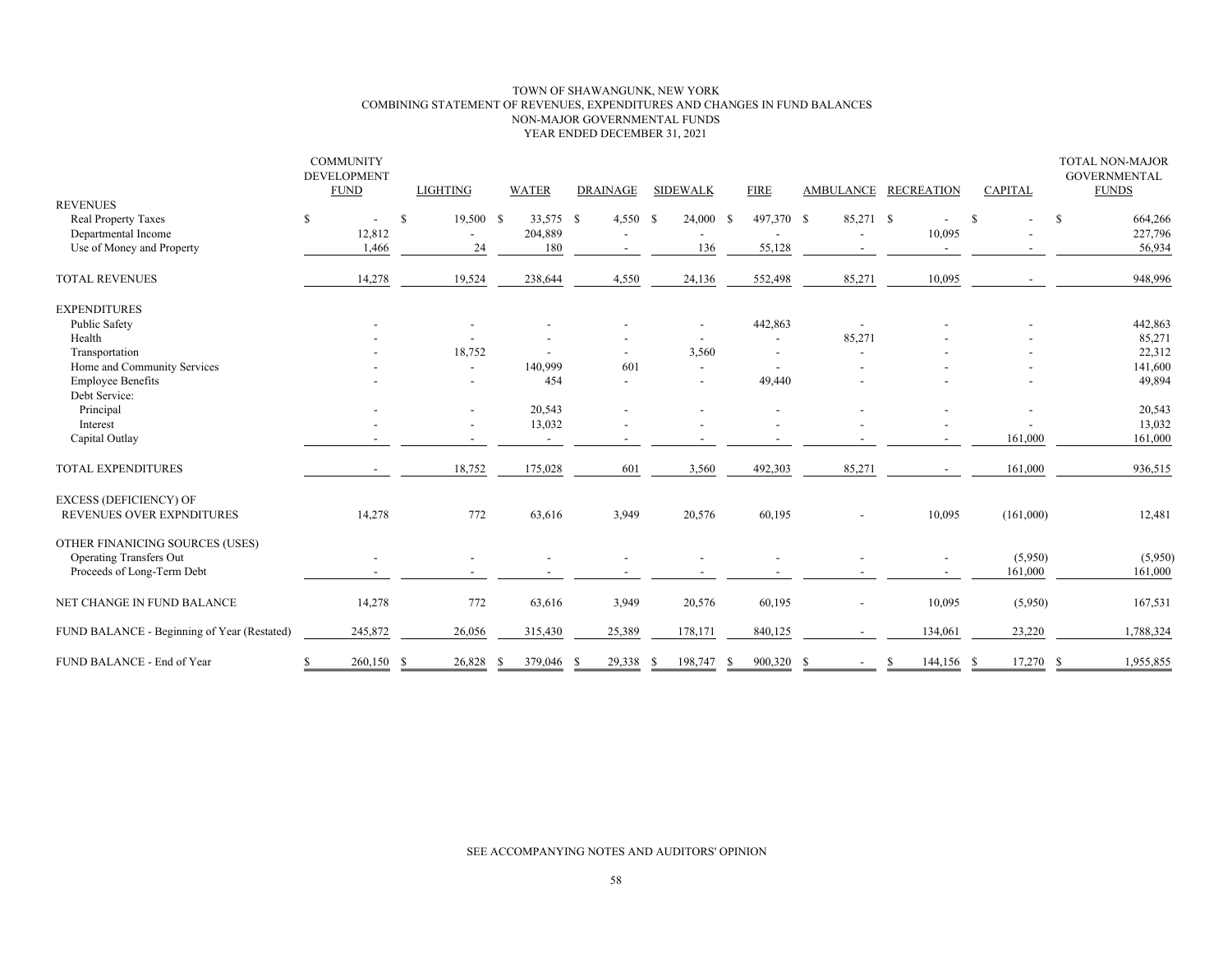# TOWN OF SHAWANGUNK, NEW YORK GENERAL FUND COMPARATIVE BALANCE SHEET DECEMBER 31,

|                                     | 2021            |              | 2020      |
|-------------------------------------|-----------------|--------------|-----------|
| <b>ASSETS</b>                       |                 |              |           |
| Cash                                | \$<br>2,168,227 | $\mathbb{S}$ | 1,279,081 |
| <b>Accounts Receivable</b>          | 58,227          |              | 60,980    |
| Due From Other Governments          | 506,958         |              | 376,534   |
| Prepaid Expenditures                | 48,762          |              | 47,190    |
| <b>TOTAL ASSETS</b>                 | \$<br>2,782,174 | \$           | 1,763,785 |
| <b>LIABILITIES AND FUND BALANCE</b> |                 |              |           |
| <b>LIABILITIES</b>                  |                 |              |           |
| <b>Accounts Payable</b>             | \$<br>14,365    | \$           | 65,130    |
| <b>Accrued Liabilities</b>          | 47,422          |              | 33,870    |
| <b>Escrow Liabilities</b>           | 54,049          |              | 175,487   |
| <b>Other Liabilities</b>            | 709,588         |              |           |
| Due To Other Funds                  | 3,990           |              | 1,320     |
| <b>TOTAL LIABILITIES</b>            | 829,414         |              | 275,807   |
| <b>FUND BALANCE</b>                 |                 |              |           |
| Non-Spendable:                      |                 |              |           |
| Prepaid Items                       | 48,762          |              | 47,190    |
| Assigned:                           |                 |              |           |
| Appropriated                        | 286,737         |              | 270,000   |
| Unassigned                          | 1,617,261       |              | 1,170,788 |
| <b>TOTAL FUND BALANCE</b>           | 1,952,760       |              | 1,487,978 |
| TOTAL LIABILITIES AND FUND BALANCE  | \$<br>2,782,174 | \$           | 1,763,785 |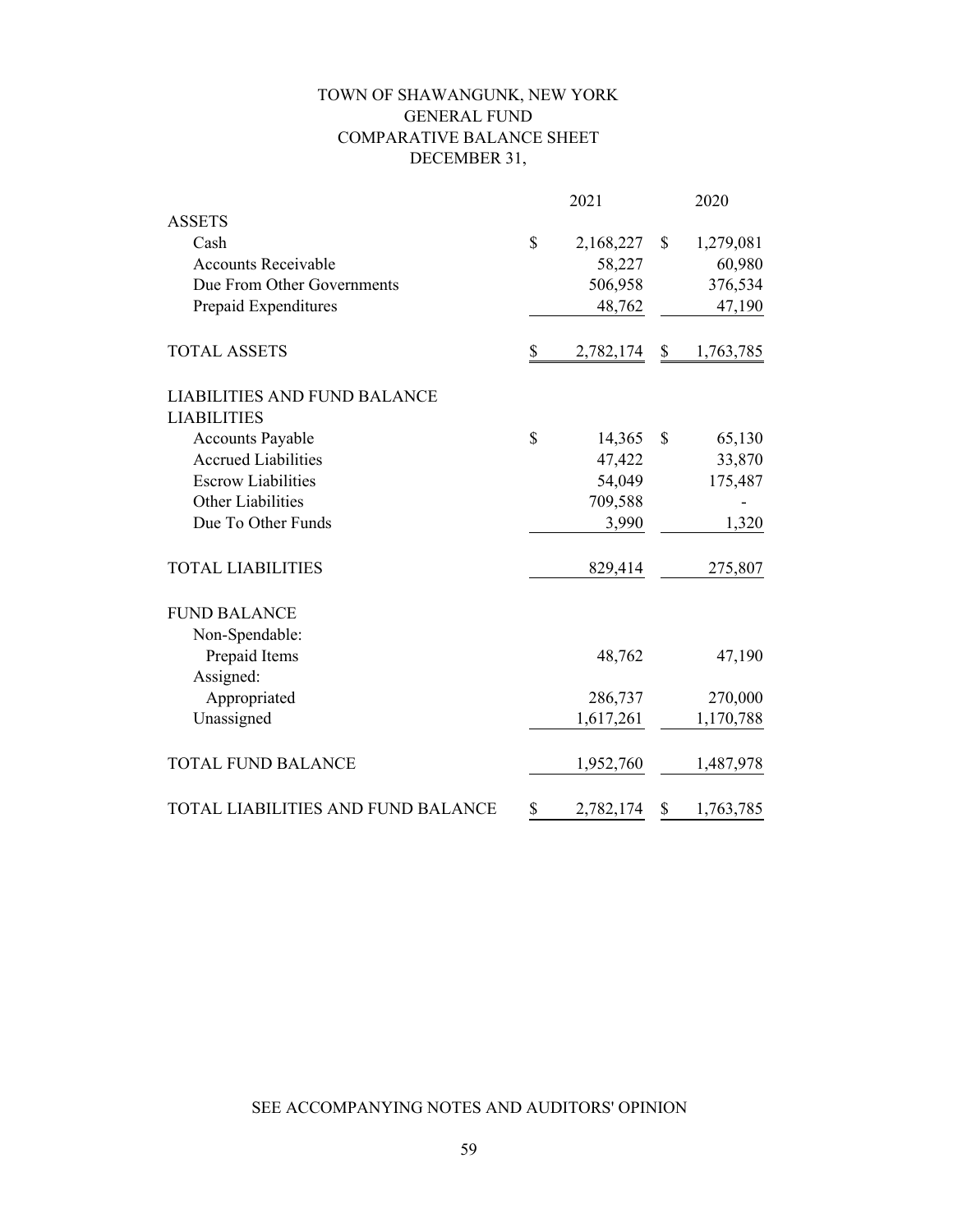# TOWN OF SHAWANGUNK, NEW YORK COMMUNITY DEVELOPMENT FUND COMPARATIVE BALANCE SHEET DECEMBER 31,

|                                             | 2021          | 2020          |         |  |
|---------------------------------------------|---------------|---------------|---------|--|
| <b>ASSETS</b>                               |               |               |         |  |
| Cash                                        | \$<br>260,150 | <sup>\$</sup> | 245,872 |  |
| Loans Receivable                            | 45,549        |               | 58,361  |  |
| <b>TOTAL ASSETS</b>                         | \$<br>305,699 | $\mathbb{S}$  | 304,233 |  |
| LIABILITIES, DEFERRED INFLOWS OF RESOURCES. |               |               |         |  |
| <b>AND FUND BALANCE</b>                     |               |               |         |  |
| DEFERRED INFLOWS OF RESOURCES               |               |               |         |  |
| Deferred Loans Receivable                   | \$<br>45,549  | \$            | 58,361  |  |
| <b>TOTAL DEFERRED INFLOWS OF RESOURCES</b>  | 45,549        |               | 58,361  |  |
| <b>FUND BALANCE</b>                         |               |               |         |  |
| Assigned:                                   |               |               |         |  |
| Unappropriated                              | 260,150       |               | 245,872 |  |
| <b>TOTAL FUND BALANCE</b>                   | 260,150       |               | 245,872 |  |
| TOTAL LIABILITIES AND FUND BALANCE          | \$<br>305,699 | \$            | 304,233 |  |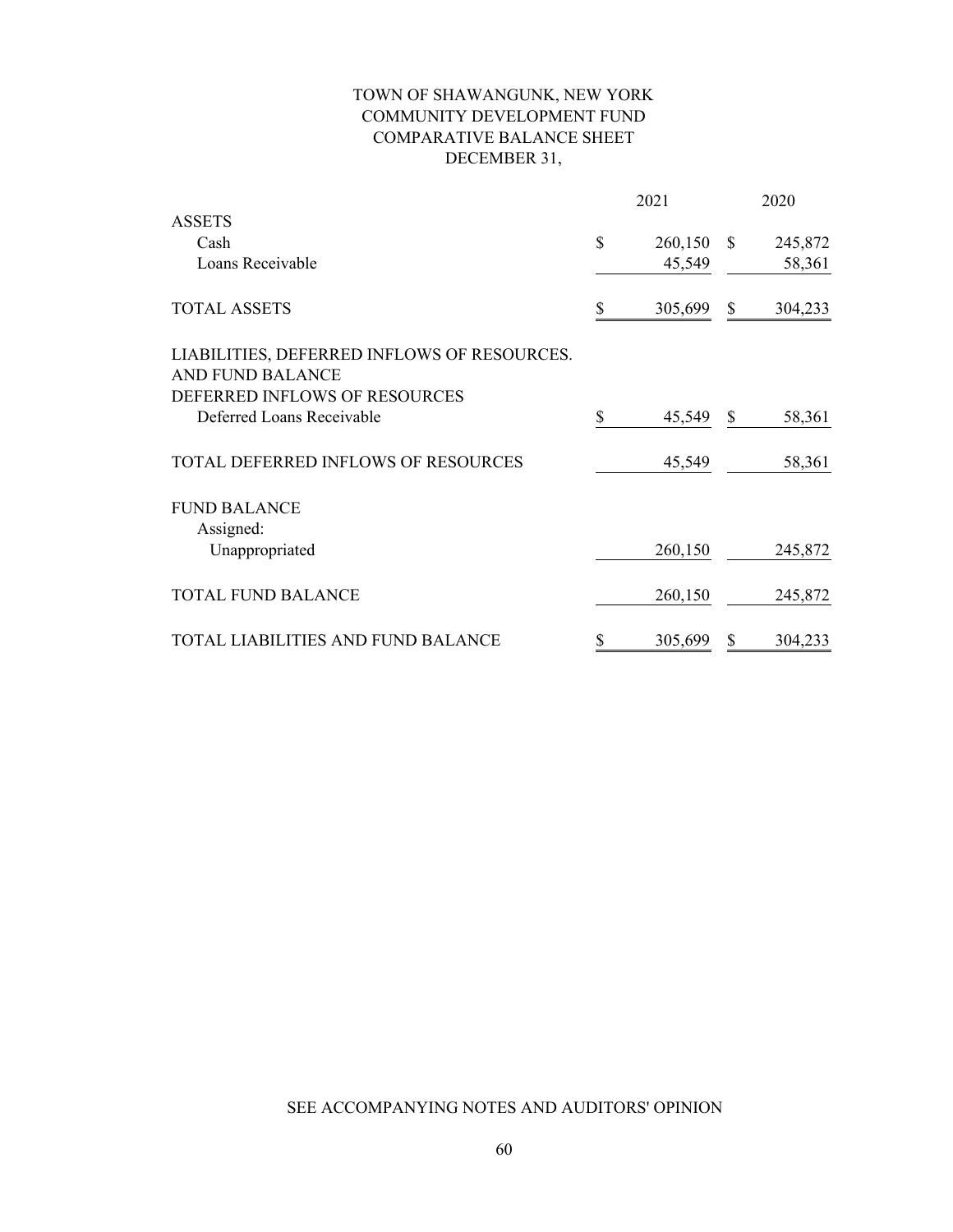# TOWN OF SHAWANGUNK, NEW YORK COMMUNITY DEVELOPMENT FUND YEAR ENDED DECEMBER 31, COMPARATIVE STATEMENT OF REVENUE, EXPENDITURES AND CHANGES IN FUND BALANCE

|                                        | 2021         |          | 2020    |
|----------------------------------------|--------------|----------|---------|
| <b>REVENUES</b>                        |              |          |         |
| Departmental Income                    | \$<br>12,812 | <b>S</b> | 9,450   |
| Use of Money and Property              | 1,466        |          | 2,249   |
| <b>TOTAL REVENUES</b>                  | 14,278       |          | 11,699  |
| <b>EXPENDITURES</b>                    |              |          |         |
| Home and Community Services            |              |          |         |
| <b>EXCESS (DEFICIENCY) OF REVENUES</b> |              |          |         |
| <b>OVER EXPENDITURES</b>               | 14,278       |          | 11,699  |
| FUND BALANCE - Beginning of Year       | 245,872      |          | 234,173 |
| FUND BALANCE - End of Year             | 260,150      | S        | 245,872 |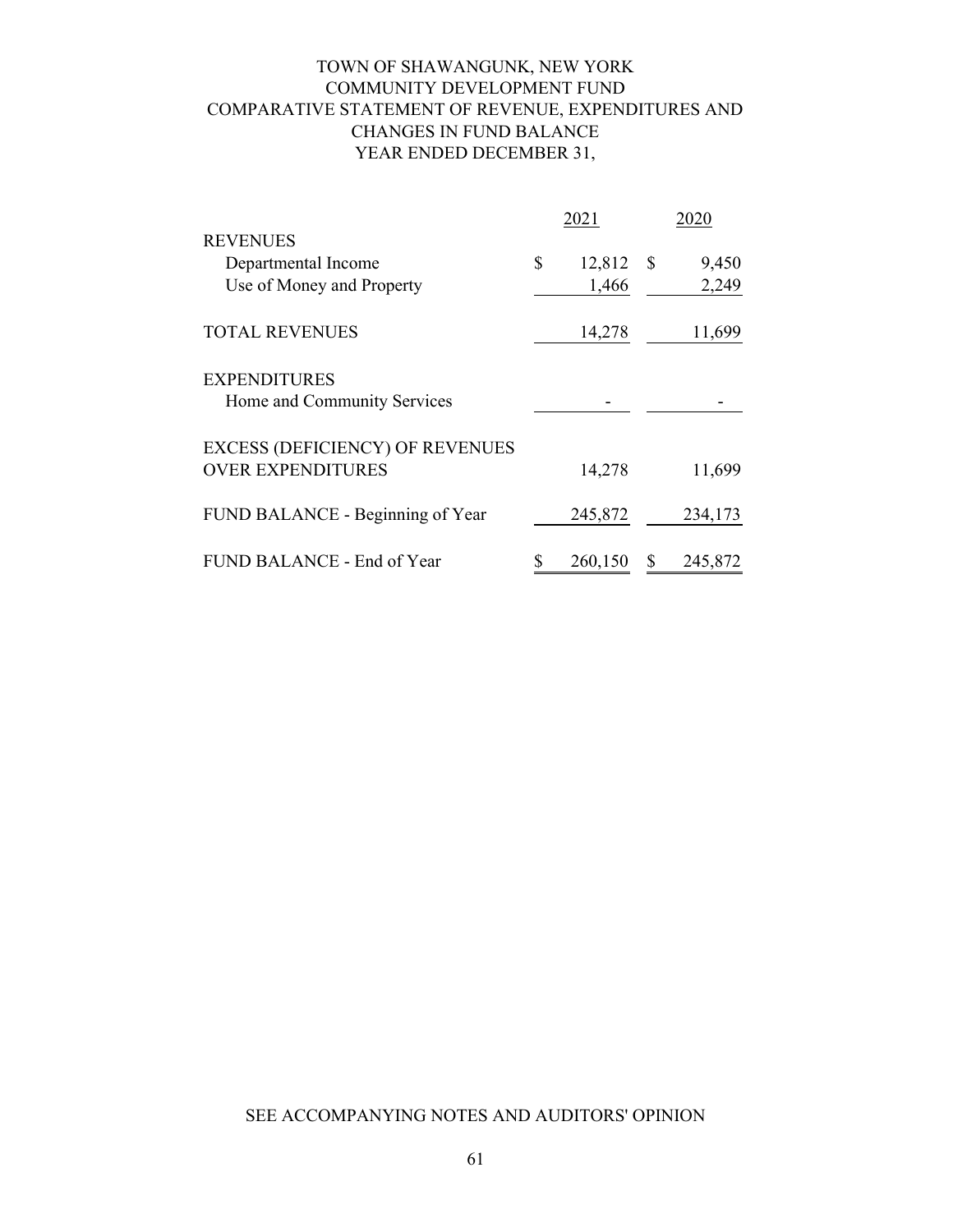# TOWN OF SHAWANGUNK, NEW YORK HIGHWAY FUND COMPARATIVE BALANCE SHEET DECEMBER 31,

|                                     | 2021 |         |               | 2020    |  |  |  |
|-------------------------------------|------|---------|---------------|---------|--|--|--|
| <b>ASSETS</b>                       |      |         |               |         |  |  |  |
| Cash                                | \$   | 888,326 | \$            | 576,073 |  |  |  |
| <b>Accounts Receivable</b>          |      | 514     |               | 3,464   |  |  |  |
| Due From Other Funds                |      | 4,093   |               | 1,337   |  |  |  |
| Due From Other Governments          |      | 3,000   |               |         |  |  |  |
| Prepaid Expenditures                |      | 23,978  |               | 21,293  |  |  |  |
| <b>TOTAL ASSETS</b>                 | \$   | 919,911 | \$            | 602,167 |  |  |  |
| <b>LIABILITIES AND FUND BALANCE</b> |      |         |               |         |  |  |  |
| <b>LIABILITIES</b>                  |      |         |               |         |  |  |  |
| <b>Accounts Payable</b>             | \$   | 5,667   | $\mathcal{S}$ | 3,254   |  |  |  |
| <b>Accrued Liabilities</b>          |      | 32,901  |               | 23,076  |  |  |  |
| <b>Escrow Liabilities</b>           |      | 125,002 |               |         |  |  |  |
| <b>TOTAL LIABILITIES</b>            |      | 163,570 |               | 26,330  |  |  |  |
| <b>FUND BALANCE</b>                 |      |         |               |         |  |  |  |
| Non-Spendable:                      |      |         |               |         |  |  |  |
| Prepaid Items                       |      | 23,978  |               | 21,293  |  |  |  |
| Assigned:                           |      |         |               |         |  |  |  |
| Appropriated                        |      | 97,000  |               | 3,000   |  |  |  |
| Unappropriated                      |      | 635,363 |               | 551,544 |  |  |  |
| <b>TOTAL FUND BALANCE</b>           |      | 756,341 |               | 575,837 |  |  |  |
| TOTAL LIABILITIES AND FUND BALANCE  | \$   | 919,911 | \$            | 602,167 |  |  |  |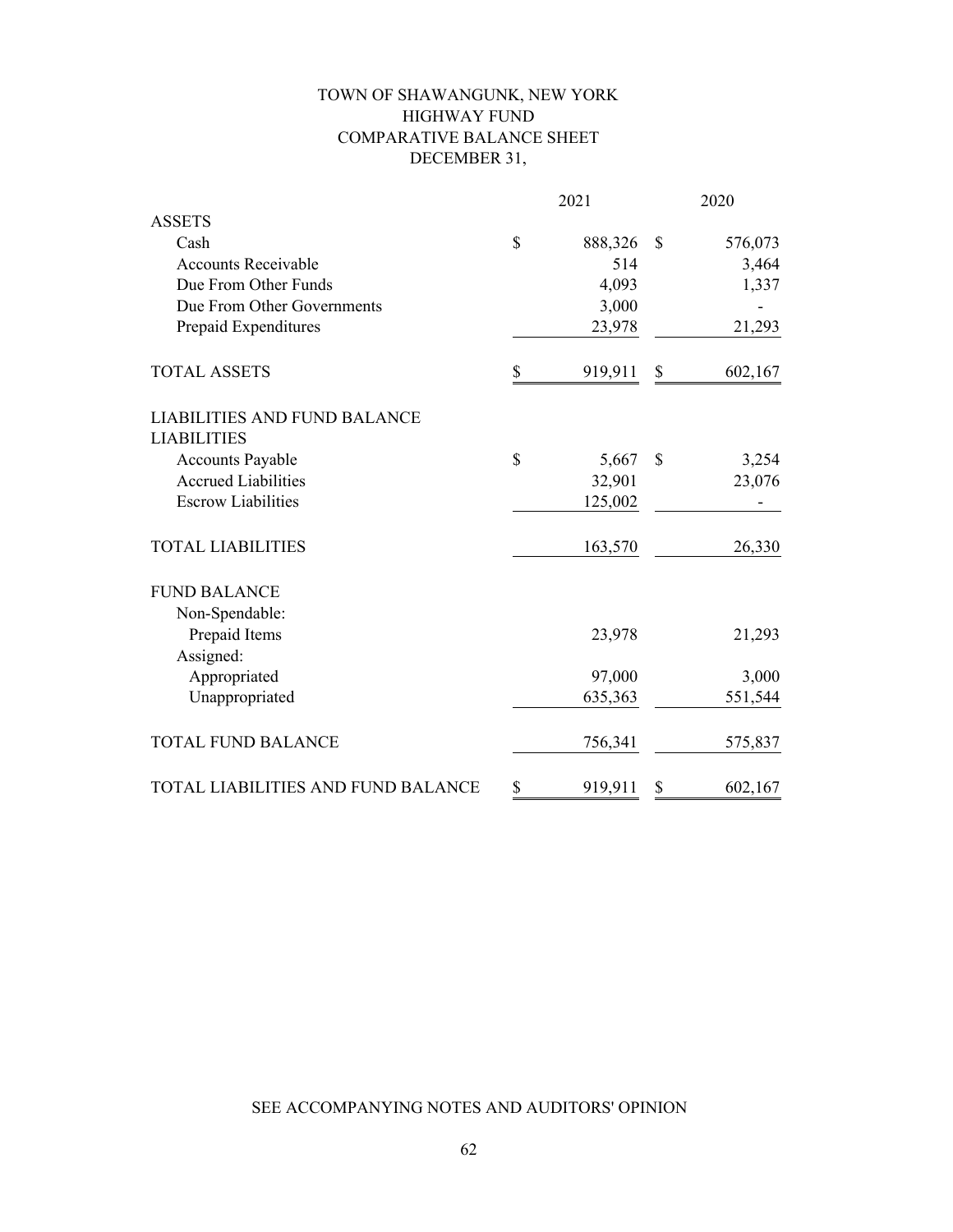# TOWN OF SHAWANGUNK, NEW YORK LIGHTING FUND COMPARATIVE BALANCE SHEET DECEMBER 31,

|                                               | 2021 |        | 2020 |        |  |
|-----------------------------------------------|------|--------|------|--------|--|
| <b>ASSETS</b><br>Cash                         | \$   | 30,017 | \$   | 27,586 |  |
| <b>TOTAL ASSETS</b>                           | S    | 30,017 | \$   | 27,586 |  |
| <b>LIABILITIES AND FUND BALANCE</b>           |      |        |      |        |  |
| <b>LIABILITIES</b><br><b>Accounts Payable</b> | \$   | 3,189  | \$   | 1,530  |  |
| <b>TOTAL LIABILITIES</b>                      |      | 3,189  |      | 1,530  |  |
| <b>FUND BALANCE</b>                           |      |        |      |        |  |
| Assigned:<br>Unappropriated                   |      | 26,828 |      | 26,056 |  |
| <b>TOTAL FUND BALANCE</b>                     |      | 26,828 |      | 26,056 |  |
| TOTAL LIABILITIES AND FUND BALANCE            | \$   | 30,017 | \$   | 27,586 |  |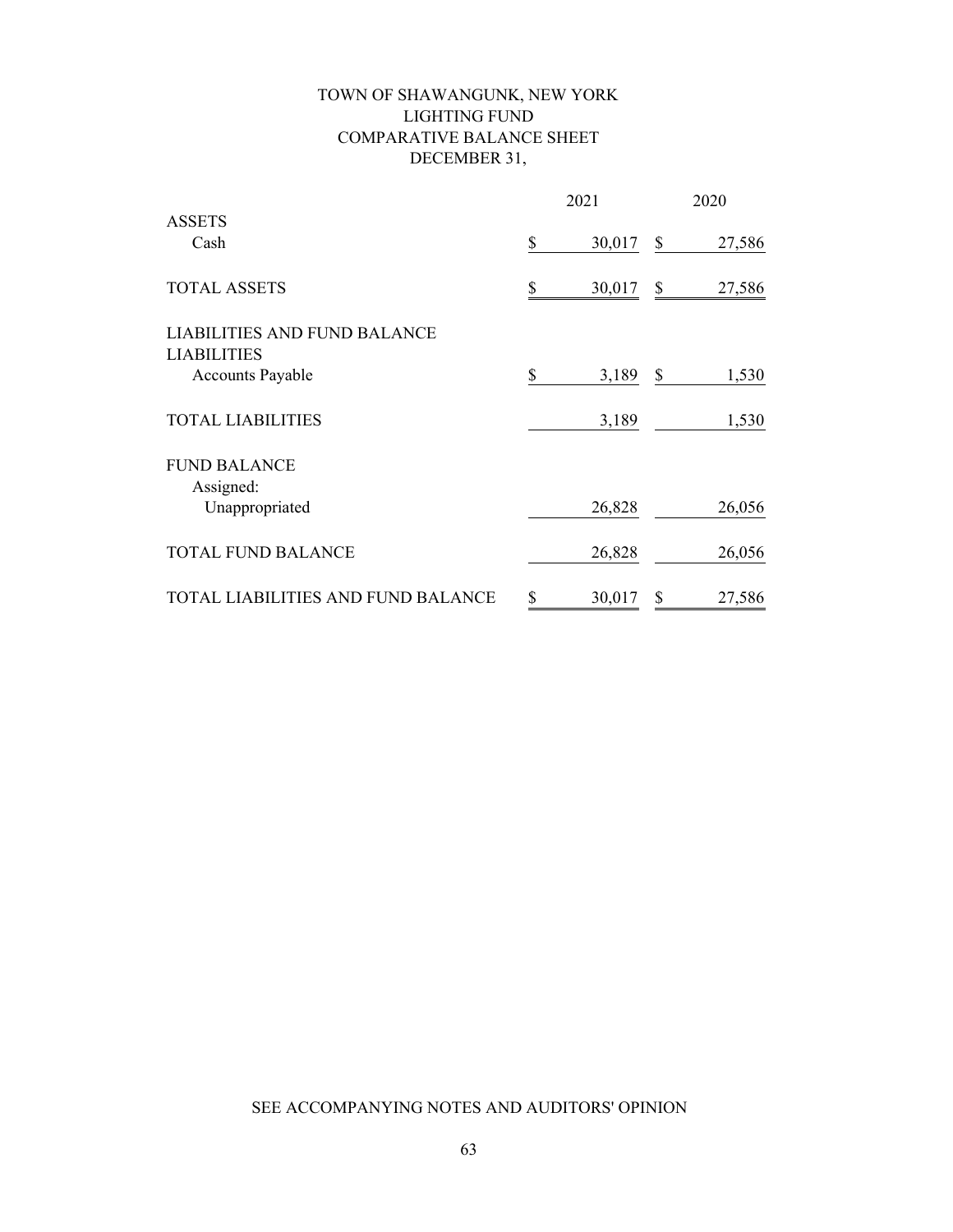### TOWN OF SHAWANGUNK, NEW YORK STATEMENT OF REVENUES, EXPENDITURES AND CHANGES IN FUND BALANCE COMPARED TO BUDGET LIGHTING FUND YEAR ENDED DECEMBER 31, 2021 (WITH COMPARATIVE ACTUALS FOR THE YEAR ENDED DECEMBER 31, 2020)

|                                      |                |        |               |        | <b>VARIANCE</b>  |              |  |  |               |  |  |  |               |               |
|--------------------------------------|----------------|--------|---------------|--------|------------------|--------------|--|--|---------------|--|--|--|---------------|---------------|
|                                      | <b>REVISED</b> |        |               |        | <b>FAVORABLE</b> | 2020         |  |  |               |  |  |  |               |               |
|                                      |                |        | <b>BUDGET</b> |        |                  |              |  |  | <b>ACTUAL</b> |  |  |  | (UNFAVORABLE) | <b>ACTUAL</b> |
| <b>REVENUES</b>                      |                |        |               |        |                  |              |  |  |               |  |  |  |               |               |
| <b>Real Property Taxes</b>           | \$             | 19,500 | S             | 19,500 | <sup>\$</sup>    | \$<br>19,500 |  |  |               |  |  |  |               |               |
| Use of Money and Property            |                |        |               | 24     | 24               | 138          |  |  |               |  |  |  |               |               |
| <b>TOTAL REVENUES</b>                |                | 19,500 |               | 19,524 | 24               | 19,638       |  |  |               |  |  |  |               |               |
| <b>EXPENDITURES</b>                  |                |        |               |        |                  |              |  |  |               |  |  |  |               |               |
| Transportation                       |                | 19,500 |               | 18,752 | 748              | 17,017       |  |  |               |  |  |  |               |               |
| <b>TOTAL EXPENDITURES</b>            |                | 19,500 |               | 18,752 | 748              | 17,017       |  |  |               |  |  |  |               |               |
| EXCESS (DEFICIENCY) OF REVENUES OVER |                |        |               |        |                  |              |  |  |               |  |  |  |               |               |
| <b>EXPENDITURES</b>                  |                |        |               | 772    | 772              | 2,621        |  |  |               |  |  |  |               |               |
| FUND BALANCE - Beginning of Year     |                |        |               | 26,056 | 26,056           | 23,435       |  |  |               |  |  |  |               |               |
| FUND BALANCE - End of Year           |                |        | S             | 26,828 | 26,828           | 26,056       |  |  |               |  |  |  |               |               |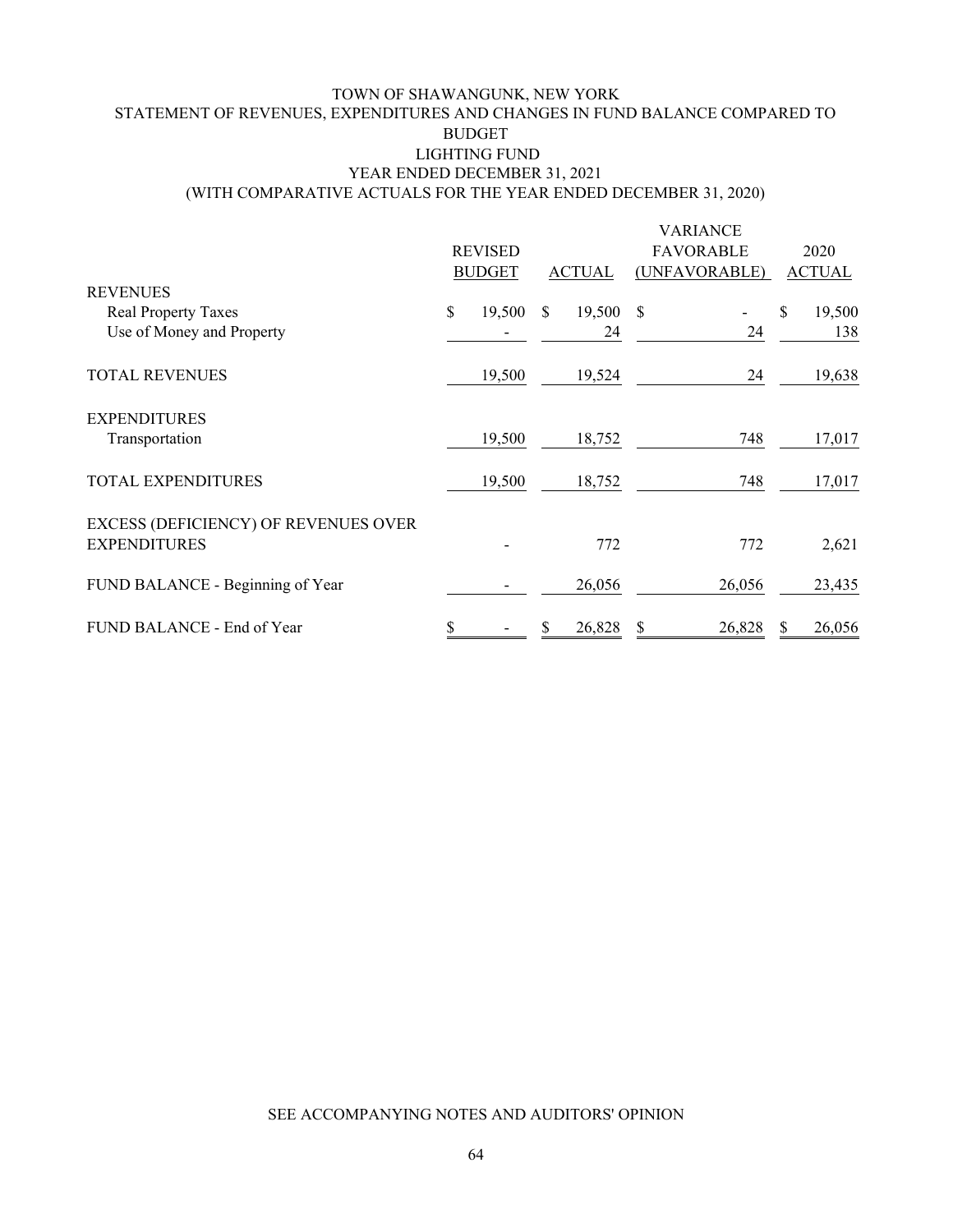# TOWN OF SHAWANGUNK, NEW YORK WATER FUND COMPARATIVE BALANCE SHEET DECEMBER 31,

|                                     | 2021 |         | 2020          |         |  |
|-------------------------------------|------|---------|---------------|---------|--|
| <b>ASSETS</b>                       |      |         |               |         |  |
| Cash                                | \$   | 291,638 | $\mathbb{S}$  | 218,886 |  |
| Water Rents Receivable              |      | 94,483  |               | 102,030 |  |
| Due from Other Governments          |      |         |               | 270     |  |
| <b>TOTAL ASSETS</b>                 | \$   | 386,121 | \$            | 321,186 |  |
| <b>LIABILITIES AND FUND BALANCE</b> |      |         |               |         |  |
| <b>LIABILITIES</b>                  |      |         |               |         |  |
| <b>Accounts Payable</b>             | \$   | 6,879   | $\mathcal{S}$ | 5,583   |  |
| <b>Accrued Liabilities</b>          |      | 196     |               | 173     |  |
| <b>TOTAL LIABILITIES</b>            |      | 7,075   |               | 5,756   |  |
| <b>FUND BALANCE</b><br>Assigned:    |      |         |               |         |  |
| Unappropriated                      |      | 379,046 |               | 315,430 |  |
| <b>TOTAL FUND BALANCE</b>           |      | 379,046 |               | 315,430 |  |
| TOTAL LIABILITIES AND FUND BALANCE  | \$   | 386,121 | \$            | 321,186 |  |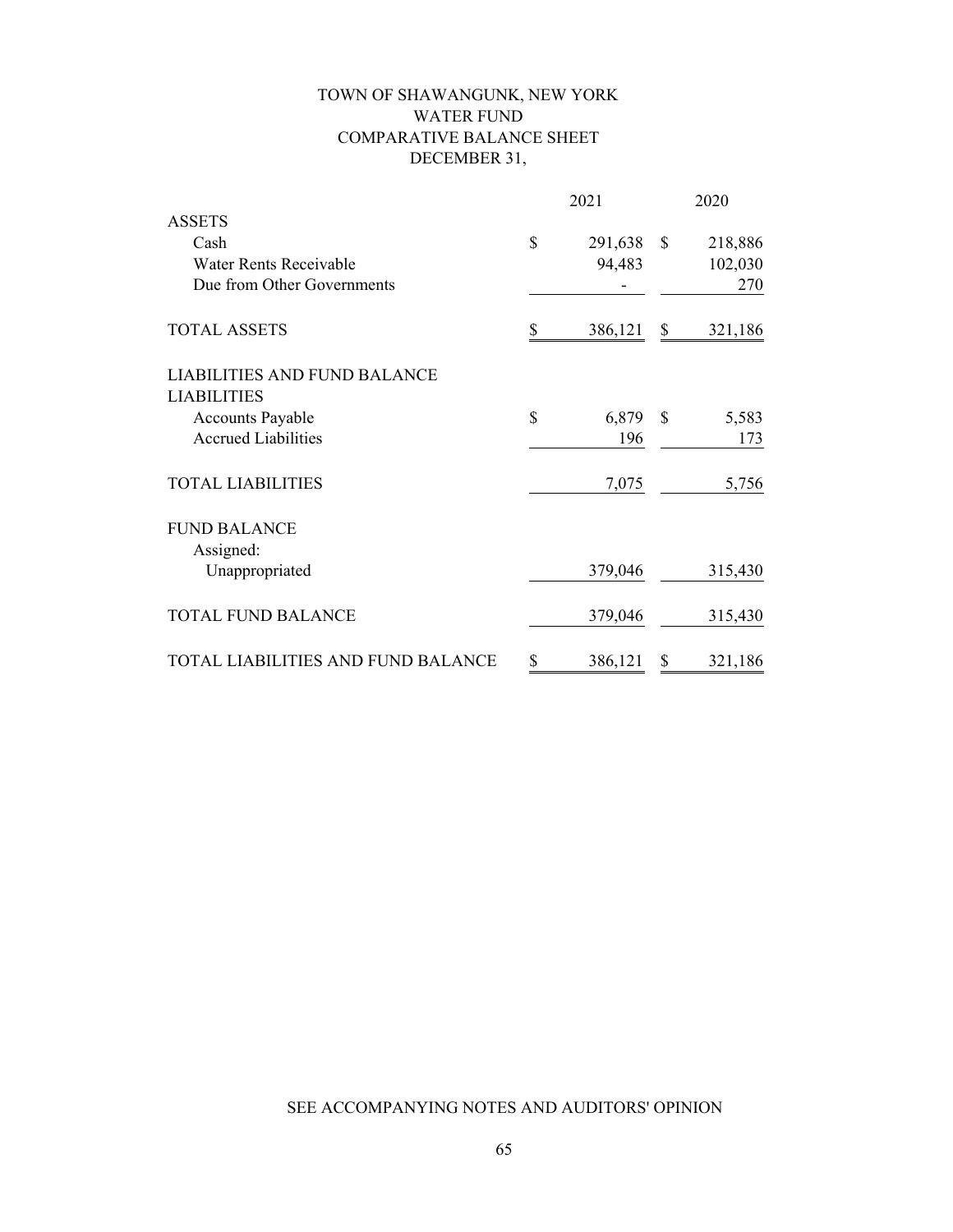#### TOWN OF SHAWANGUNK, NEW YORK STATEMENT OF REVENUES, EXPENDITURES AND CHANGES IN FUND BALANCE COMPARED TO BUDGET WATER FUND YEAR ENDED DECEMBER 31, 2021 (WITH COMPARATIVE ACTUALS FOR THE YEAR ENDED DECEMBER 31, 2020)

| <b>REVENUES</b>                      | ORIGINAL<br><b>BUDGET</b> |        |               | <b>REVISED</b><br><b>BUDGET</b> |              | <b>ACTUAL</b> | <b>VARIANCE</b><br><b>FAVORABLE</b><br>(UNFAVORABLE) | 2020<br><b>ACTUAL</b> |
|--------------------------------------|---------------------------|--------|---------------|---------------------------------|--------------|---------------|------------------------------------------------------|-----------------------|
|                                      |                           |        |               |                                 |              |               |                                                      |                       |
| <b>Real Property Taxes</b>           | \$<br>33,575              |        | <sup>\$</sup> | 33,575                          | <sup>S</sup> | 33,575        | - S                                                  | \$<br>35,842          |
| Departmental Income                  | 190,352                   |        |               | 190,352                         |              | 204,889       | 14,537                                               | 218,882               |
| Use of Money and Property            |                           | 75     |               | 75                              |              | 180           | 105                                                  | 148                   |
| Miscellaneous Local Sources          |                           |        |               |                                 |              |               |                                                      | 990                   |
| <b>TOTAL REVENUES</b>                | 224,002                   |        |               | 224,002                         |              | 238,644       | 14,642                                               | 255,862               |
| <b>EXPENDITURES</b>                  |                           |        |               |                                 |              |               |                                                      |                       |
| Home and Community Services          | 189,966                   |        |               | 189,966                         |              | 140,999       | 48,967                                               | 124,389               |
| <b>Employee Benefits</b>             |                           | 461    |               | 461                             |              | 454           | 7                                                    | 446                   |
| Debt Service:                        |                           |        |               |                                 |              |               |                                                      |                       |
| Principal                            | 20,543                    |        |               | 20,543                          |              | 20,543        |                                                      | 18,900                |
| Interest                             |                           | 13,032 |               | 13,032                          |              | 13,032        |                                                      | 15,141                |
| TOTAL EXPENDITURES                   | 224,002                   |        |               | 224,002                         |              | 175,028       | 48,974                                               | 158,876               |
| EXCESS (DEFICIENCY) OF REVENUES OVER |                           |        |               |                                 |              |               |                                                      |                       |
| <b>EXPENDITURES</b>                  |                           |        |               |                                 |              | 63,616        | 63,616                                               | 96,986                |
| FUND BALANCE - Beginning of Year     |                           |        |               |                                 |              | 315,430       | 315,430                                              | 218,444               |
| FUND BALANCE - End of Year           |                           |        |               |                                 |              | 379,046       | 379,046<br>S                                         | 315,430               |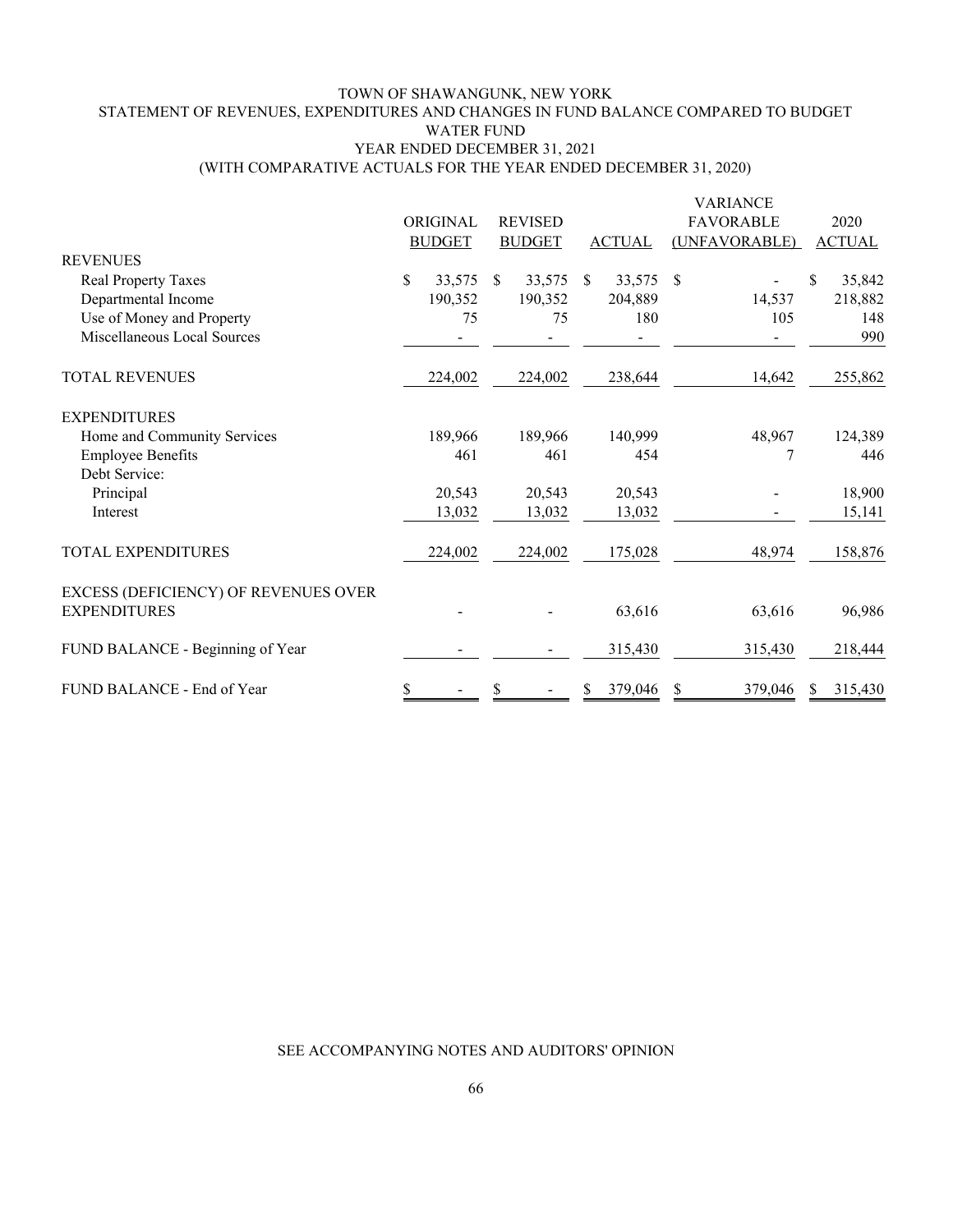# TOWN OF SHAWANGUNK, NEW YORK SEWER FUND COMPARATIVE BALANCE SHEET DECEMBER 31,

|                                     | 2021            | 2020            |
|-------------------------------------|-----------------|-----------------|
| <b>ASSETS</b>                       |                 |                 |
| Cash                                | \$<br>2,317,219 | \$<br>2,306,279 |
| Cash - Restricted                   | 1,508,794       | 1,508,152       |
| Sewer Rents Receivable              | 30,709          | 34,189          |
| Due From Other Governments          |                 | 92              |
| Due From State and Federal          | 24,750          | 33,195          |
| <b>TOTAL ASSETS</b>                 | \$<br>3,881,472 | \$<br>3,881,907 |
| <b>LIABILITIES AND FUND BALANCE</b> |                 |                 |
| <b>LIABILITIES</b>                  |                 |                 |
| <b>Accounts Payable</b>             | \$<br>30,301    | \$<br>39,026    |
| <b>Accrued Liabilities</b>          | 195             | 173             |
| Due To Other Funds                  | 103             | 17              |
| <b>TOTAL LIABILITIES</b>            | 30,599          | 39,216          |
| <b>FUND BALANCE</b>                 |                 |                 |
| Restricted:                         |                 |                 |
| Capital                             | 1,508,794       | 1,508,152       |
| Assigned:                           |                 |                 |
| Appropriated                        |                 | 58,065          |
| Unappropriated                      | 2,342,079       | 2,276,474       |
| <b>TOTAL FUND BALANCE</b>           | 3,850,873       | 3,842,691       |
| TOTAL LIABILITIES AND FUND BALANCE  | \$<br>3,881,472 | \$<br>3,881,907 |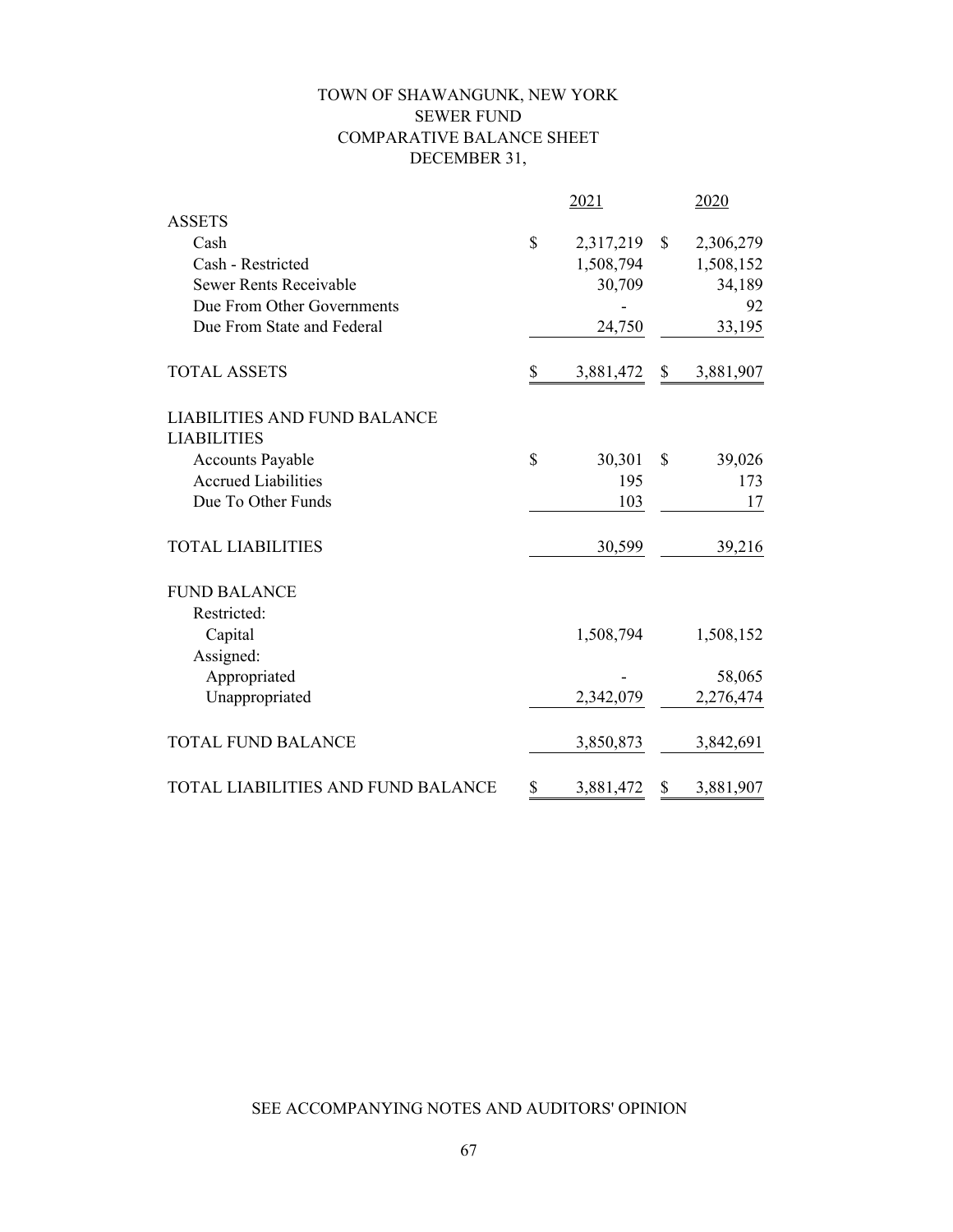# TOWN OF SHAWANGUNK, NEW YORK DRAINAGE FUND COMPARATIVE BALANCE SHEET DECEMBER 31,

|                                    |    | 2021   | 2020 |        |  |
|------------------------------------|----|--------|------|--------|--|
| <b>ASSETS</b><br>Cash              | \$ | 29,338 | \$   | 25,389 |  |
| <b>TOTAL ASSETS</b>                |    | 29,338 | \$   | 25,389 |  |
| <b>FUND BALANCE</b><br>Assigned:   |    |        |      |        |  |
| Unappropriated                     |    | 29,338 |      | 25,389 |  |
| <b>TOTAL FUND BALANCE</b>          |    | 29,338 |      | 25,389 |  |
| TOTAL LIABILITIES AND FUND BALANCE | \$ | 29,338 | \$   | 25,389 |  |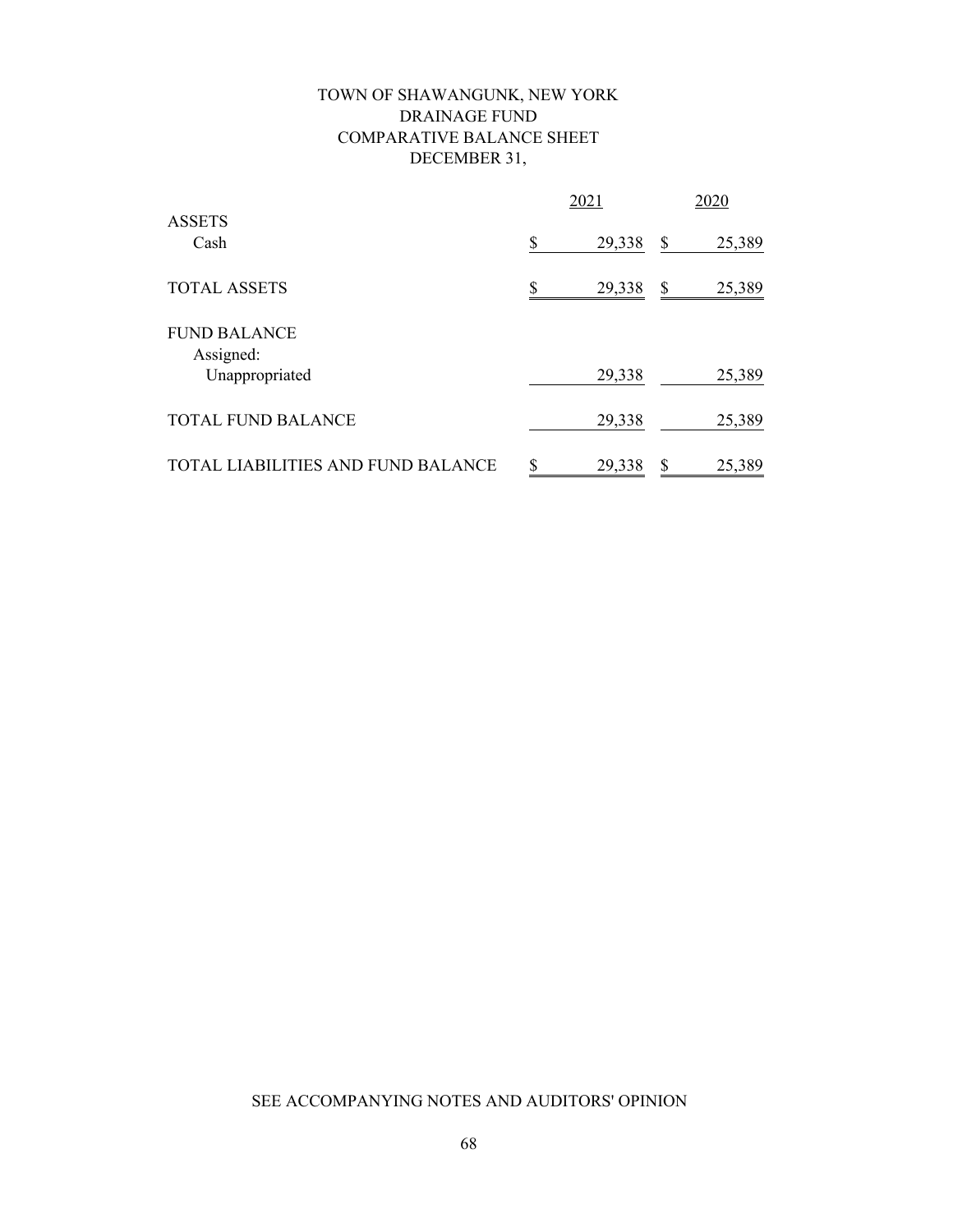### TOWN OF SHAWANGUNK, NEW YORK STATEMENT OF REVENUES, EXPENDITURES AND CHANGES IN FUND BALANCE COMPARED TO BUDGET DRAINAGE FUND YEAR ENDED DECEMBER 31, 2021 (WITH COMPARATIVE ACTUALS FOR THE YEAR ENDED DECEMBER 31, 2020)

|                                      |                |               |   |               | <b>VARIANCE</b>  |               |
|--------------------------------------|----------------|---------------|---|---------------|------------------|---------------|
|                                      | <b>REVISED</b> |               |   |               | <b>FAVORABLE</b> | 2020          |
|                                      |                | <b>BUDGET</b> |   | <b>ACTUAL</b> | (UNFAVORABLE)    | <b>ACTUAL</b> |
| <b>REVENUES</b>                      |                |               |   |               |                  |               |
| <b>Real Property Taxes</b>           | S              | 4,550         | S | 4,550         | \$               | 4,550         |
| <b>TOTAL REVENUES</b>                |                | 4,550         |   | 4,550         |                  | 4,550         |
| <b>EXPENDITURES</b>                  |                |               |   |               |                  |               |
| Home And Community Services          |                | 4,550         |   | 601           | 3,949            | 1,401         |
| <b>TOTAL EXPENDITURES</b>            |                | 4,550         |   | 601           | 3,949            | 1,401         |
| EXCESS (DEFICIENCY) OF REVENUES OVER |                |               |   |               |                  |               |
| <b>EXPENDITURES</b>                  |                |               |   | 3,949         | 3,949            | 3,149         |
| FUND BALANCE - Beginning of Year     |                |               |   | 25,389        | 25,389           | 22,240        |
| FUND BALANCE - End of Year           |                |               | S | 29,338        | 29,338<br>S      | 25,389        |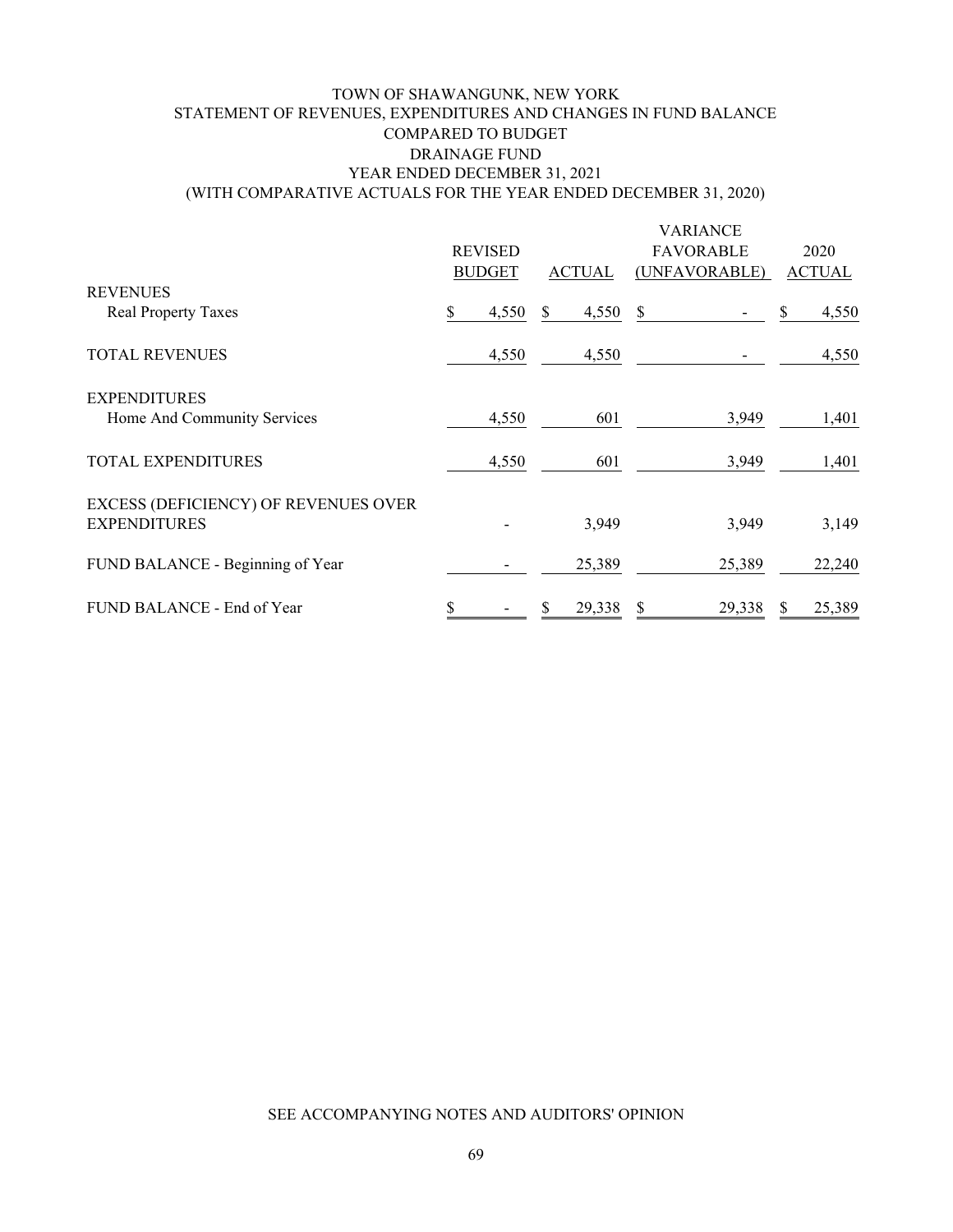# TOWN OF SHAWANGUNK, NEW YORK SIDEWALK FUND COMPARATIVE BALANCE SHEET DECEMBER 31,

|                                           | 2021          | 2020          |
|-------------------------------------------|---------------|---------------|
| <b>ASSETS</b><br>Cash                     | \$<br>198,747 | \$<br>178,171 |
| <b>TOTAL ASSETS</b>                       | \$<br>198,747 | \$<br>178,171 |
| <b>LIABILITIES AND FUND BALANCE</b>       |               |               |
| <b>FUND BALANCE</b><br>Assigned:          |               |               |
| Unappropriated                            | \$<br>198,747 | \$<br>178,171 |
| <b>TOTAL FUND BALANCE</b>                 | 198,747       | 178,171       |
| <b>TOTAL LIABILITIES AND FUND BALANCE</b> | \$<br>198,747 | \$<br>178,171 |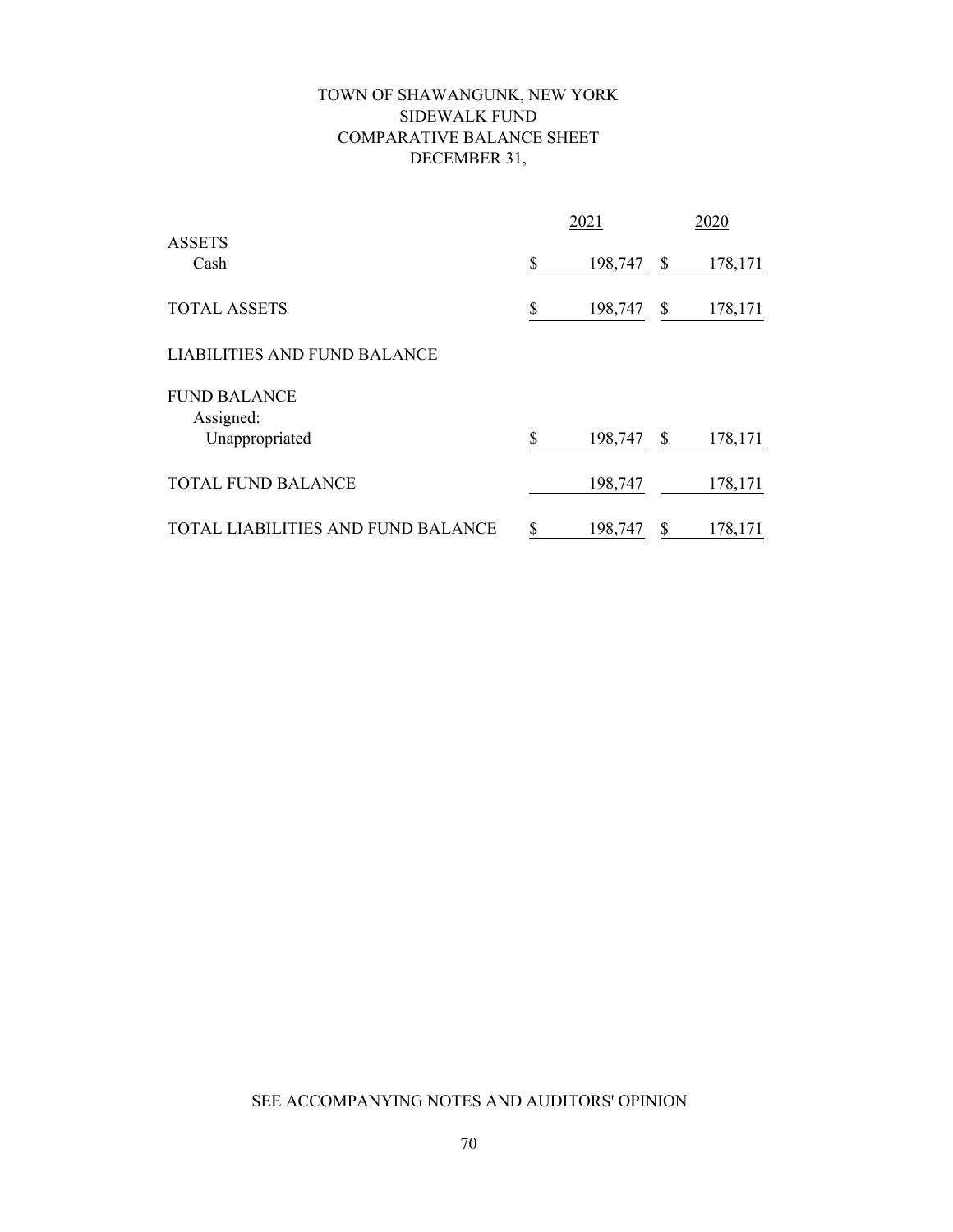### TOWN OF SHAWANGUNK, NEW YORK STATEMENT OF REVENUES, EXPENDITURES AND CHANGES IN FUND BALANCE COMPARED TO BUDGET SIDEWALK FUND YEAR ENDED DECEMBER 31, 2021 (WITH COMPARATIVE ACTUALS FOR THE YEAR ENDED DECEMBER 31, 2020)

|                                  |                |        | <b>VARIANCE</b> |               |                  |   |               |  |
|----------------------------------|----------------|--------|-----------------|---------------|------------------|---|---------------|--|
|                                  | <b>REVISED</b> |        |                 |               | <b>FAVORABLE</b> |   | 2020          |  |
|                                  | <b>BUDGET</b>  |        |                 | <b>ACTUAL</b> | (UNFAVORABLE)    |   | <b>ACTUAL</b> |  |
| <b>REVENUES</b>                  |                |        |                 |               |                  |   |               |  |
| Real Property Taxes              | \$             | 24,000 | \$.             | 24,000        | S                | S | 22,000        |  |
| Use of Money and Property        |                |        |                 | 136           | 136              |   | 132           |  |
|                                  |                |        |                 |               |                  |   |               |  |
| <b>TOTAL REVENUES</b>            |                | 24,000 |                 | 24,136        | 136              |   | 22,132        |  |
|                                  |                |        |                 |               |                  |   |               |  |
| <b>EXPENDITURES</b>              |                |        |                 |               |                  |   |               |  |
| Transportation                   |                | 24,000 |                 | 3,560         | 20,440           |   | 5,500         |  |
|                                  |                |        |                 |               |                  |   |               |  |
| <b>TOTAL EXPENDITURES</b>        |                | 24,000 |                 | 3,560         | 20,440           |   | 5,500         |  |
| <b>EXCESS (DEFICIENCY) OF</b>    |                |        |                 |               |                  |   |               |  |
| REVENUES OVER EXPENDITURES       |                |        |                 | 20,576        | 20,576           |   | 16,632        |  |
|                                  |                |        |                 |               |                  |   |               |  |
| FUND BALANCE - Beginning of Year |                |        |                 | 178,171       | 178,171          |   | 161,539       |  |
|                                  |                |        |                 |               |                  |   |               |  |
| FUND BALANCE - End of Year       |                |        | S               | 198,747       | \$<br>198,747    |   | 178,171       |  |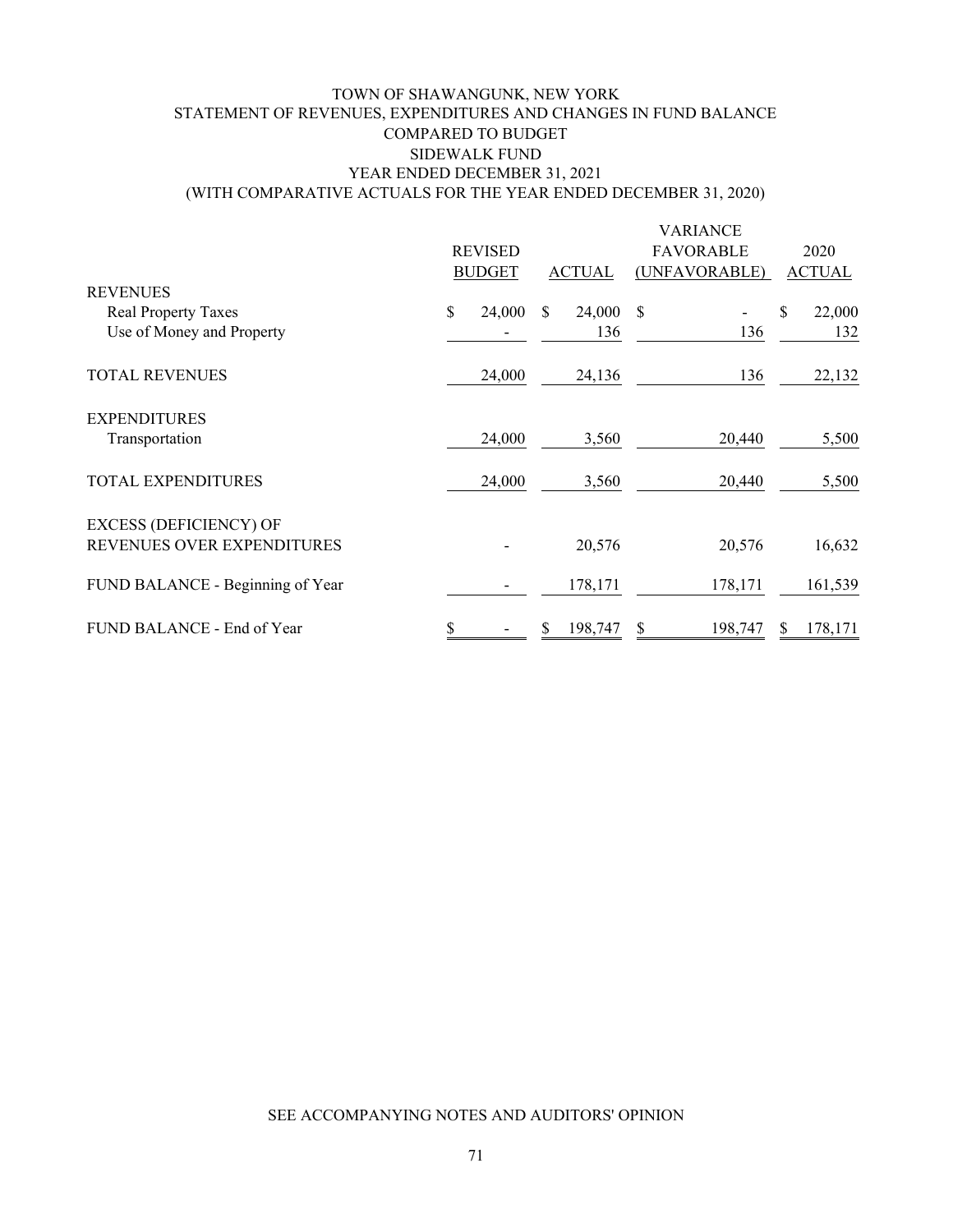# TOWN OF SHAWANGUNK, NEW YORK FIRE DISTRICT COMPARATIVE BALANCE SHEET DECEMBER 31,

|                                           |    | 2021    | 2020 |       |  |
|-------------------------------------------|----|---------|------|-------|--|
| <b>ASSETS</b>                             |    |         |      |       |  |
| Cash                                      | \$ | 3,066   | S    | 3,065 |  |
| Service Program Award Assets - Restricted |    | 897,254 |      |       |  |
| <b>TOTAL ASSETS</b>                       | S  | 900,320 | \$   | 3,065 |  |
| <b>FUND BALANCE</b>                       |    |         |      |       |  |
| Restricted:                               |    |         |      |       |  |
| Service Award Program Assets              | \$ | 897,254 | -\$  |       |  |
| Assigned:                                 |    |         |      |       |  |
| Unappropriated                            |    | 3,066   |      | 3,065 |  |
| <b>TOTAL FUND BALANCE</b>                 |    | 900,320 |      | 3,065 |  |
| LIABILITIES AND FUND BALANCE              | S  | 900,320 | \$   | 3,065 |  |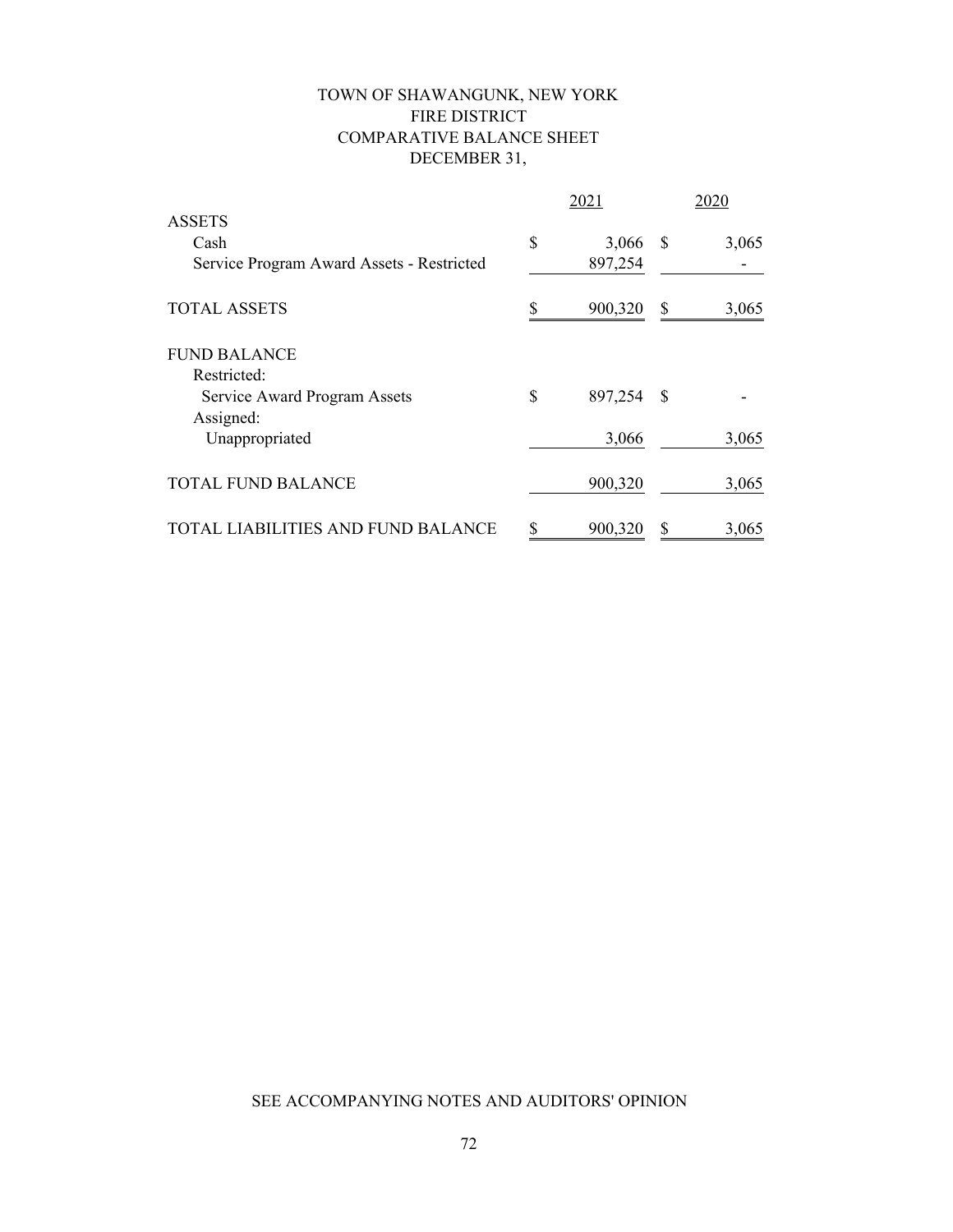### TOWN OF SHAWANGUNK, NEW YORK STATEMENT OF REVENUES, EXPENDITURES AND CHANGES IN FUND BALANCE COMPARED TO BUDGET FIRE DISTRICT YEAR ENDED DECEMBER 31, 2021 (WITH COMPARATIVE ACTUALS FOR THE YEAR ENDED DECEMBER 31, 2020) BUDGETARY BASIS OF ACCOUNTING

|                                                 |              | <b>REVISED</b><br><b>BUDGET</b> | <b>ACTUAL</b> |   | <b>VARIANCE</b><br><b>FAVORABLE</b><br>(UNFAVORABLE) |          | 2020<br><b>ACTUAL</b> |
|-------------------------------------------------|--------------|---------------------------------|---------------|---|------------------------------------------------------|----------|-----------------------|
| <b>REVENUES</b>                                 |              |                                 |               |   |                                                      |          |                       |
| <b>Real Property Taxes</b>                      | $\mathbb{S}$ | 497,370 \$                      | 497,370 \$    |   |                                                      | S        | 491,899               |
| Use of Money and Property                       |              |                                 |               |   |                                                      |          |                       |
| <b>TOTAL REVENUES</b>                           |              | 497,370                         | 497,370       |   |                                                      |          | 491,899               |
| <b>EXPENDITURES</b>                             |              |                                 |               |   |                                                      |          |                       |
| Public Safety                                   |              | 429,870                         | 429,869       |   | 1                                                    |          | 422,231               |
| <b>Employee Benefits</b>                        |              | 67,500                          | 67,500        |   |                                                      |          | 67,500                |
| TOTAL EXPENDITURES                              |              | 497,370                         | 497,369       |   | 1                                                    |          | 489,731               |
| EXCESS (DEFICIENCY) OF REVENUES OVER            |              |                                 |               |   |                                                      |          |                       |
| <b>EXPENDITURES</b>                             |              |                                 | 1             |   | $\mathbf{1}$                                         |          | 2,168                 |
| FUND BALANCE - Beginning of Year - Budget Basis |              |                                 | 3,065         |   | 3,065                                                |          | 897                   |
| FUND BALANCE - End of Year - Budget Basis       |              |                                 | 3,066         | S | 3,066                                                | <b>S</b> | 3,065                 |
| LOSAP not included in Budget                    |              |                                 | 897,254       |   |                                                      |          |                       |
| FUND BALANCE - Modified Accrual Basis           |              |                                 | 900,320       |   |                                                      |          |                       |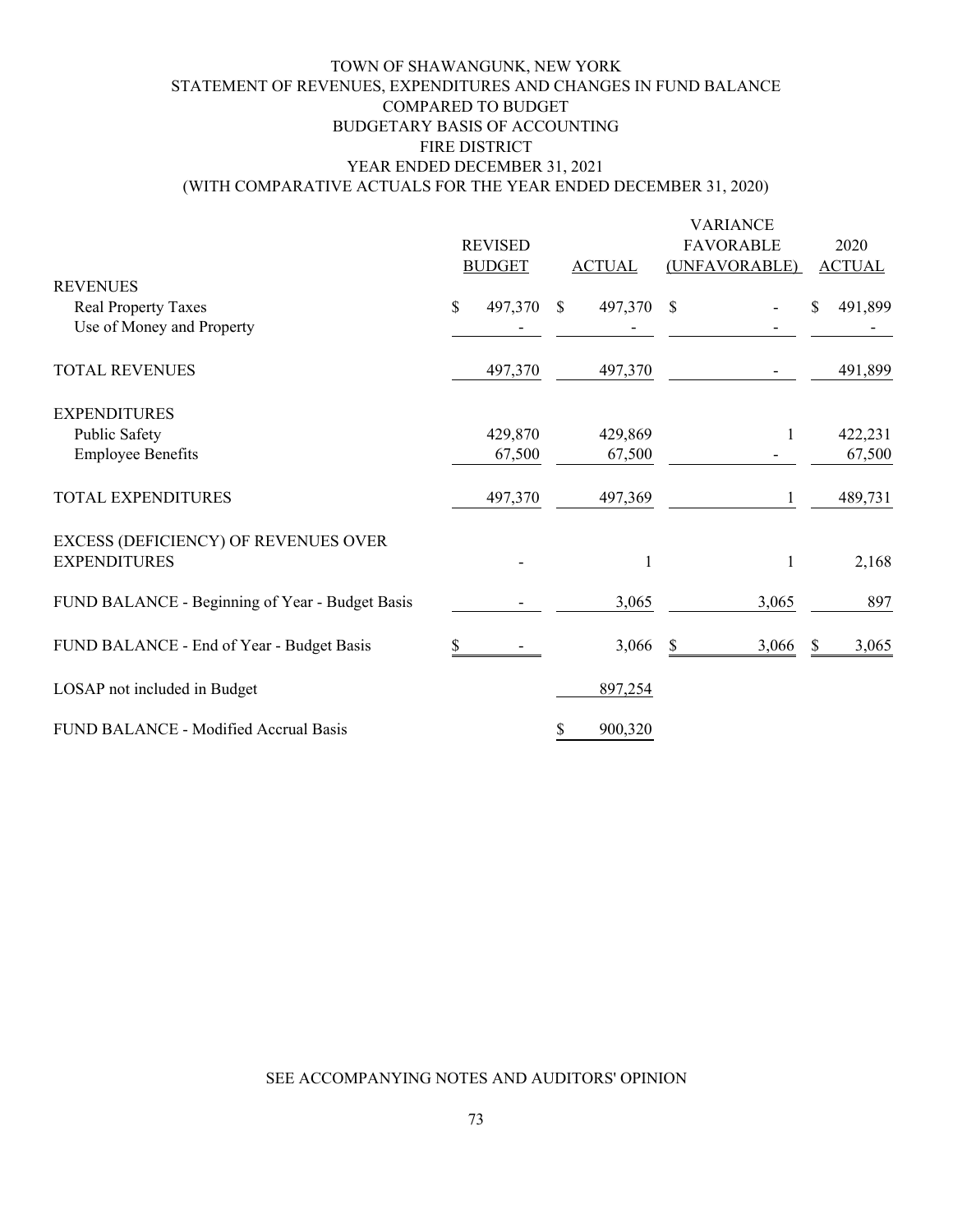### TOWN OF SHAWANGUNK, NEW YORK AMBULANCE DISTRICT YEAR ENDED DECEMBER 31, 2021 (WITH COMPARATIVE ACTUALS FOR THE YEAR ENDED DECEMBER 31, 2020) STATEMENT OF REVENUES, EXPENDITURES AND CHANGES IN FUND BALANCE COMPARED TO BUDGET

|                                                             |   |                |   |               | <b>VARIANCE</b>  |   |               |
|-------------------------------------------------------------|---|----------------|---|---------------|------------------|---|---------------|
|                                                             |   | <b>REVISED</b> |   |               | <b>FAVORABLE</b> |   | 2020          |
|                                                             |   | <b>BUDGET</b>  |   | <b>ACTUAL</b> | (UNFAVORABLE)    |   | <b>ACTUAL</b> |
| <b>REVENUES</b>                                             |   |                |   |               |                  |   |               |
| <b>Real Property Taxes</b>                                  | S | 85,271         | S | 85,271        | \$               |   | 83,961        |
| <b>TOTAL REVENUES</b>                                       |   | 85,271         |   | 85,271        |                  |   | 83,961        |
| <b>EXPENDITURES</b><br>Health                               |   | 85,271         |   | 85,271        |                  |   | 83,961        |
| <b>TOTAL EXPENDITURES</b>                                   |   | 85,271         |   | 85,271        |                  |   | 83,961        |
|                                                             |   |                |   |               |                  |   |               |
| EXCESS (DEFICIENCY) OF REVENUES OVER<br><b>EXPENDITURES</b> |   |                |   |               |                  |   |               |
| FUND BALANCE - Beginning of Year                            |   |                |   |               |                  |   |               |
| FUND BALANCE - End of Year                                  | S |                | S |               | \$               | S |               |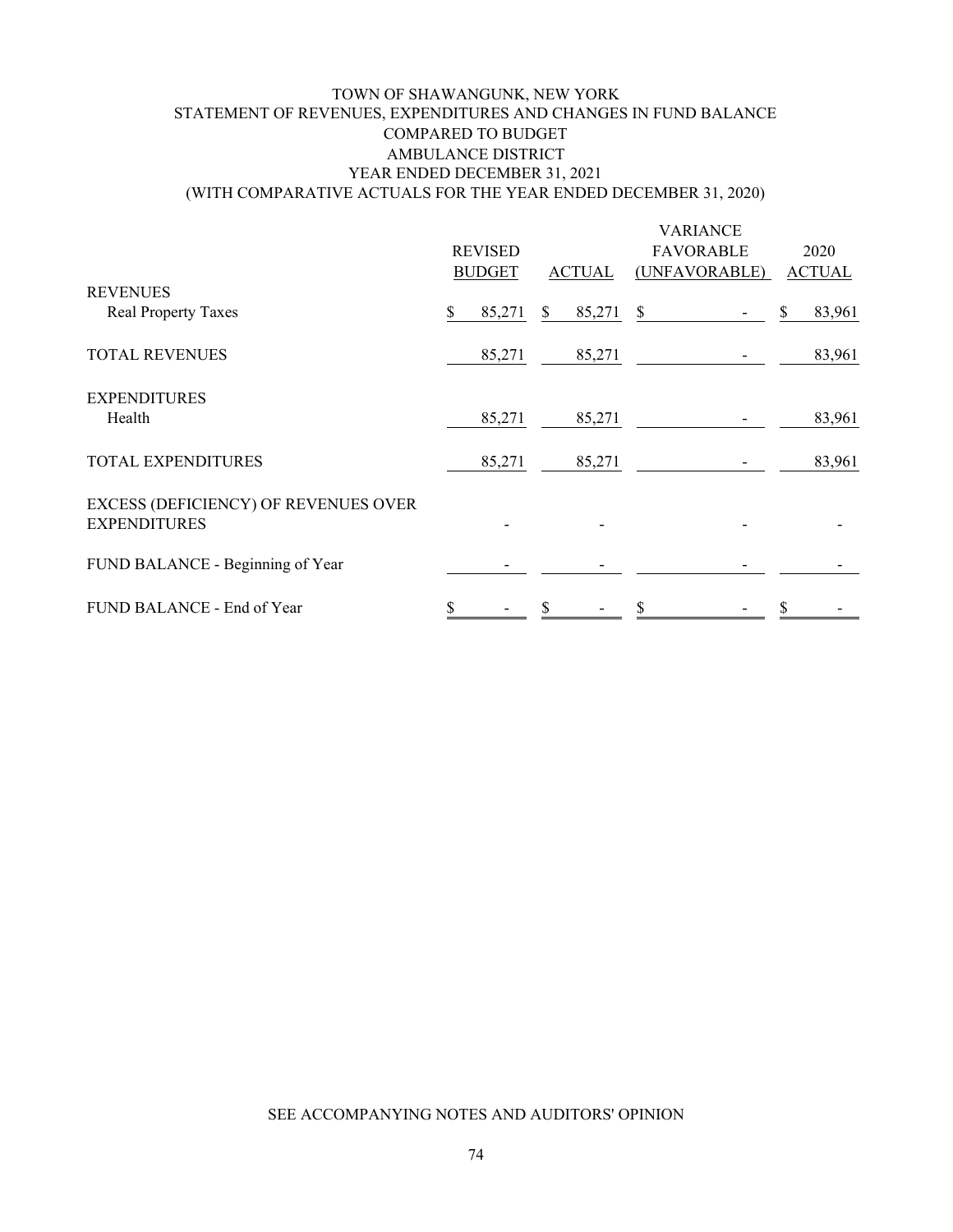### TOWN OF SHAWANGUNK, NEW YORK CAPITAL PROJECTS FUND COMBINING BALANCE SHEET DECEMBER 31, 2021 (WITH COMPARATIVE TOTALS FOR DECEMBER 31, 2020)

|                                                            |    | <b>LANDFILL</b> |               | <b>HIGHWAY</b><br><b>EQUIPMENT</b> |     | 2021 TOTALS |              | 2020 TOTALS |
|------------------------------------------------------------|----|-----------------|---------------|------------------------------------|-----|-------------|--------------|-------------|
| <b>ASSETS</b>                                              |    |                 |               |                                    |     |             |              |             |
| Cash                                                       | \$ | 17,270          | \$            |                                    | \$  | 17,270      | \$           | 23,220      |
| <b>TOTAL ASSETS</b>                                        |    | 17,270          | \$            |                                    | \$  | 17,270      | - \$         | 23,220      |
| <b>LIABILITIES AND FUND BALANCES</b><br><b>LIABILITIES</b> |    |                 |               |                                    |     |             |              |             |
| Accounts Payable                                           | S  |                 | \$            |                                    | S   |             | \$           |             |
| <b>TOTAL LIABILITIES</b>                                   |    |                 |               |                                    |     |             |              |             |
| <b>FUND BALANCES</b><br>Assigned:                          |    |                 |               |                                    |     |             |              |             |
| Unappropriated                                             |    | 17,270          |               |                                    |     | 17,270      |              | 23,220      |
| <b>TOTAL FUND BALANCES</b>                                 |    | 17,270          |               |                                    |     | 17,270      |              | 23,220      |
| TOTAL LIABILITIES AND FUND BALANCES                        | \$ | 17,270          | $\mathcal{S}$ |                                    | \$. | 17,270      | $\mathbb{S}$ | 23,220      |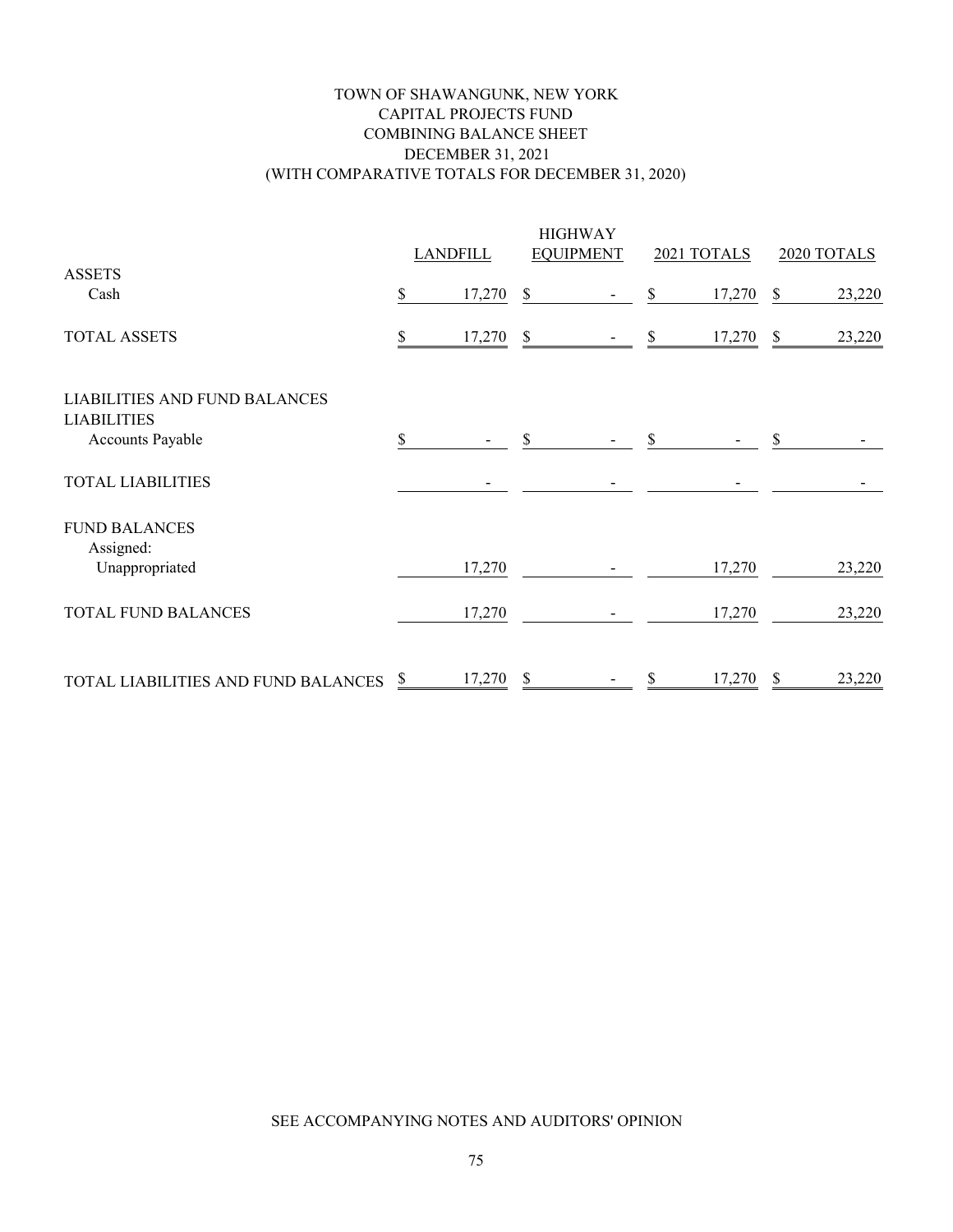#### TOWN OF SHAWANGUNK, NEW YORK CAPITAL PROJECTS FUND COMBINING STATEMENT OF REVENUES, EXPENDITURES AND CHANGES IN FUND BALANCES YEAR ENDED DECEMBER 31, 2021 (WITH COMPARATIVE TOTALS FOR THE YEAR ENDED DECEMBER 31, 2020)

|                                        |    | <b>LANDFILL</b> |    | <b>HIGHWAY</b><br><b>EQUIPMENT</b> | 2021 TOTALS | 2020 TOTALS  |  |
|----------------------------------------|----|-----------------|----|------------------------------------|-------------|--------------|--|
| <b>REVENUES</b>                        |    |                 |    |                                    |             |              |  |
| Use of Money and Property<br>State Aid | \$ |                 | \$ |                                    | \$          | \$           |  |
| <b>TOTAL REVENUES</b>                  |    |                 |    |                                    |             |              |  |
| <b>EXPENDITURES</b>                    |    |                 |    |                                    |             |              |  |
| Capital Outlay                         |    |                 |    | 161,000                            | 161,000     |              |  |
| TOTAL EXPENDITURES                     |    |                 |    | 161,000                            | 161,000     |              |  |
| <b>EXCESS (DEFICIENCY OF</b>           |    |                 |    |                                    |             |              |  |
| REVENUES OVER EXPENDITURES             |    |                 |    | (161,000)                          | (161,000)   |              |  |
| OTHER FINANICAL SOURCES (USES)         |    |                 |    |                                    |             |              |  |
| <b>Operating Transfers Out</b>         |    | (5,950)         |    |                                    | (5,950)     | (6,381)      |  |
| Proceeds of Long-Term Debt             |    |                 |    | 161,000                            | 161,000     |              |  |
| NET CHANGE IN FUND BALANCE             |    | (5,950)         |    |                                    | (5,950)     | (6,381)      |  |
| FUND BALANCE - Beginning of Year       |    | 23,220          |    |                                    | 23,220      | 29,601       |  |
| FUND BALANCE - End of Year             | S  | 17,270          |    |                                    | 17,270      | 23,220<br>\$ |  |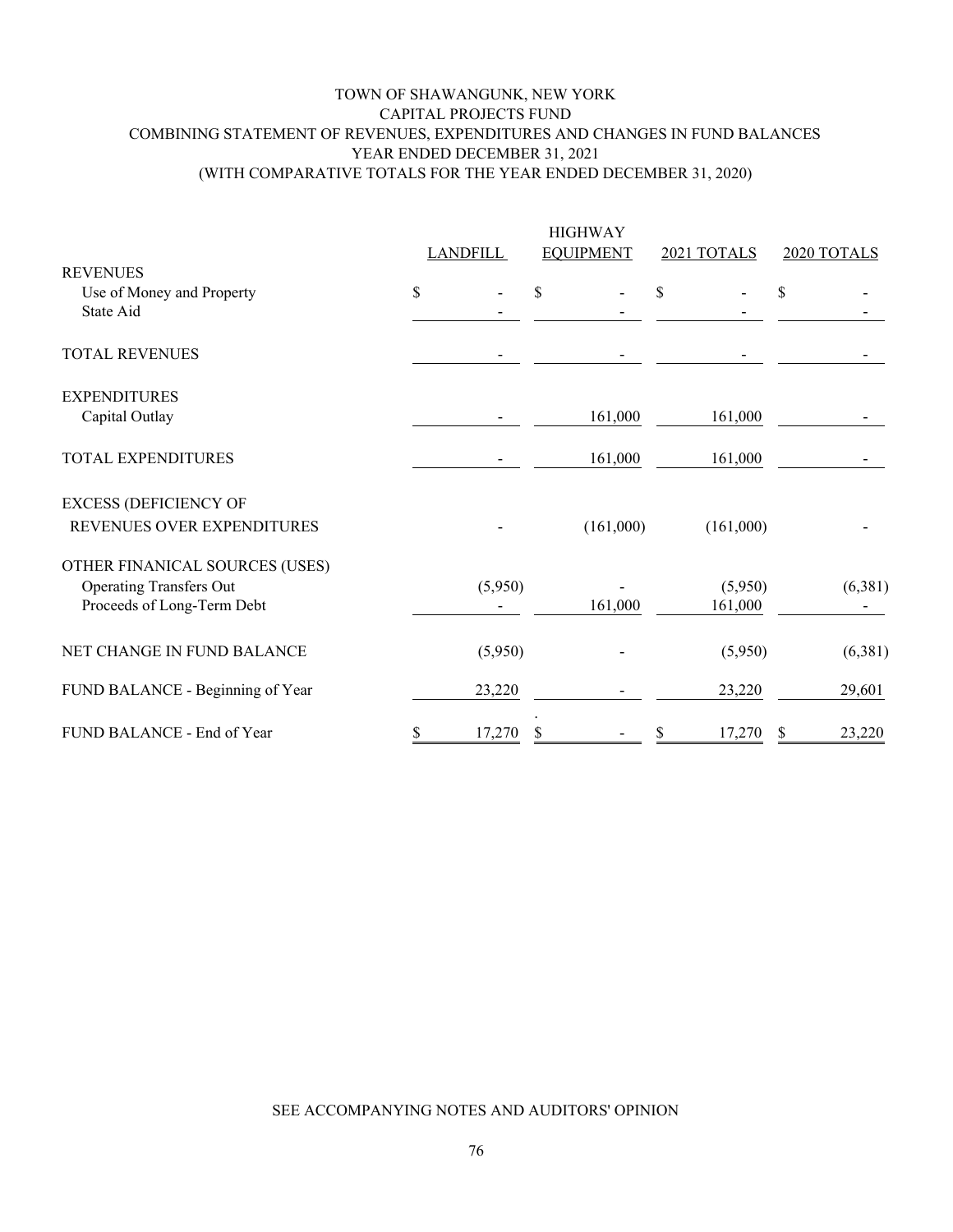

# REPORT ON INTERNAL CONTROL OVER FINANCIAL REPORTING AND ON COMPLIANCE AND OTHER MATTERS BASED ON AN AUDIT OF FINANCIAL STATEMENTS PERFORMED IN ACCORDANCE WITH *GOVERNMENT AUDITING STANDARDS*

Independent Auditor's Report

To The Supervisor and Town Board Of The Town Of Shawangunk, New York Wallkill, New York 12589

 We have audited, in accordance with auditing standards generally accepted in the United States of America and the standards applicable to financial audits contained in *Government Auditing Standards*, issued by the Comptroller General of the United States, the financial statements of the governmental activities, each major fund and the aggregate remaining fund information of the Town of Shawangunk, New York as of and for the year ended December 31, 2021, and the related notes to the financial statements, which collectively comprise the Town of Shawangunk, New York's basic financial statements and have issued our report thereon dated March 29, 2022.

## **Report on Internal Control Over Financial Reporting**

 In planning and performing our audit of the financial statements, we considered the Town of Shawangunk, New York's internal control over financial reporting (internal control) as a basis for designing audit procedures that are appropriate in the circumstances for the purpose of expressing our opinions on the financial statements, but not for the purpose of expressing an opinion on the effectiveness of the Town of Shawangunk, New York's internal control. Accordingly, we do not express an opinion on the effectiveness of the Town of Shawangunk, New York's internal control.

 A *deficiency in internal control* exists when the design or operation of a control does not allow management or employees, in the normal course of performing their assigned functions, to prevent, or detect and correct, misstatements on a timely basis. A *material weakness* is a deficiency, or combination of deficiencies, in internal control such that there is a reasonable possibility that a material misstatement of the entity's financial statements will not be prevented, or detected and corrected on a timely basis. A *significant deficiency* is a deficiency, or combination of deficiencies, in internal control that is less severe than a material weakness, yet important enough to merit attention by those charged with governance.

892 State Route 17B, P.O. Box 190 Mongaup Valley, NY 12762 -- Phone: 845-796-1800 -- Fax: 845-796-1826 -- www.cooperarias.com